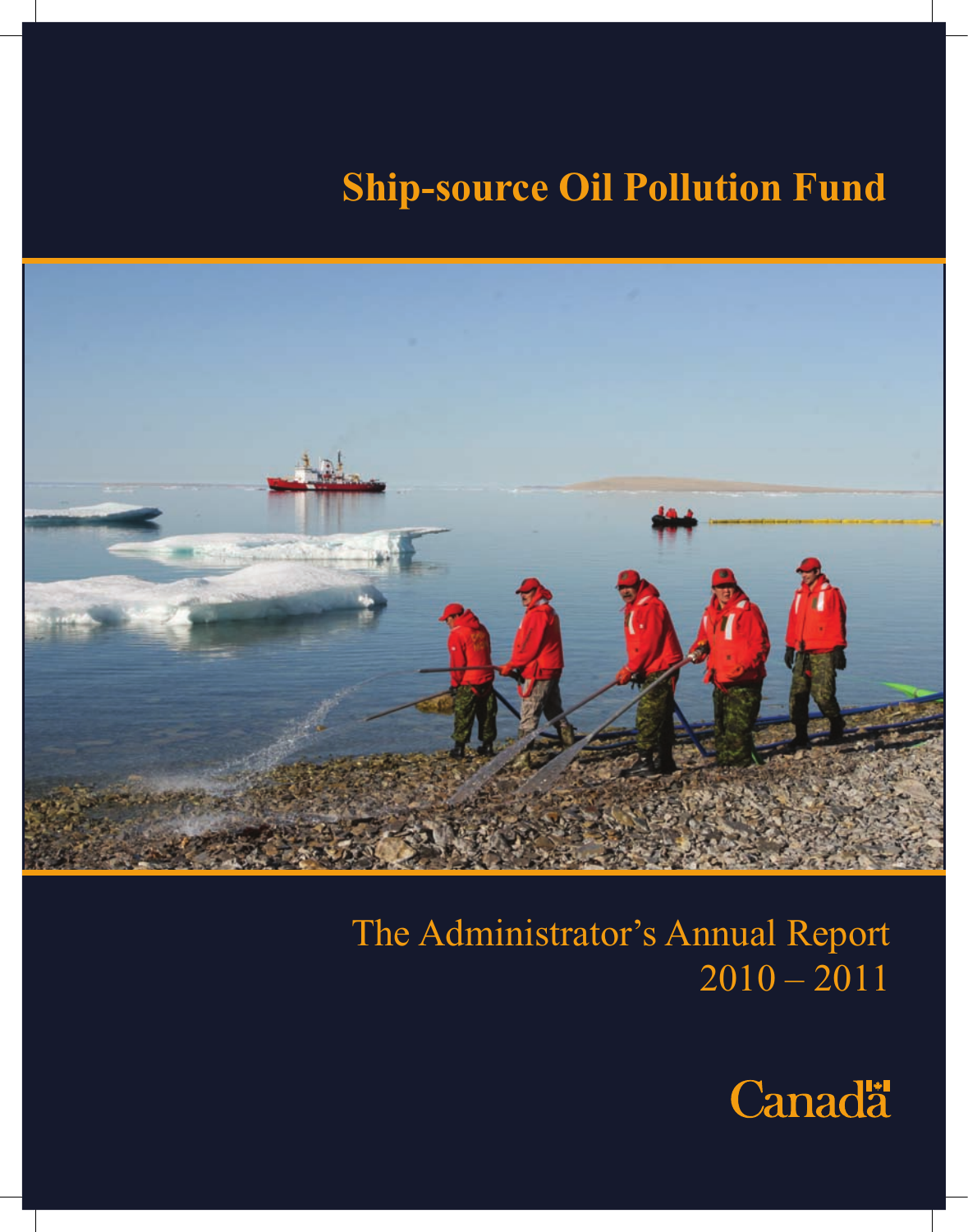Cover image: A team of Canadian Rangers, Department of National Defence's reservists of the North, put their newly acquired skills to the test during an oil spill clean-up exercise led by the Canadian Coast Guard in Resolute, Nunavut on August 25, 2010. No actual oil was used in the scenario. Section 4.10 of this report refers.

> Photo courtesy of Carol Launderville Canadian Coast Guard, Central and Arctic Region Canada

> > Published by the Administrator of the Ship-source Oil Pollution Fund 180 Kent, Suite 830 Ottawa, Ontario, Canada K1A 0N5

> > > Tel: (613) 991-1726 Fax: (613) 990-5423

http://www.ssopfund.gc.ca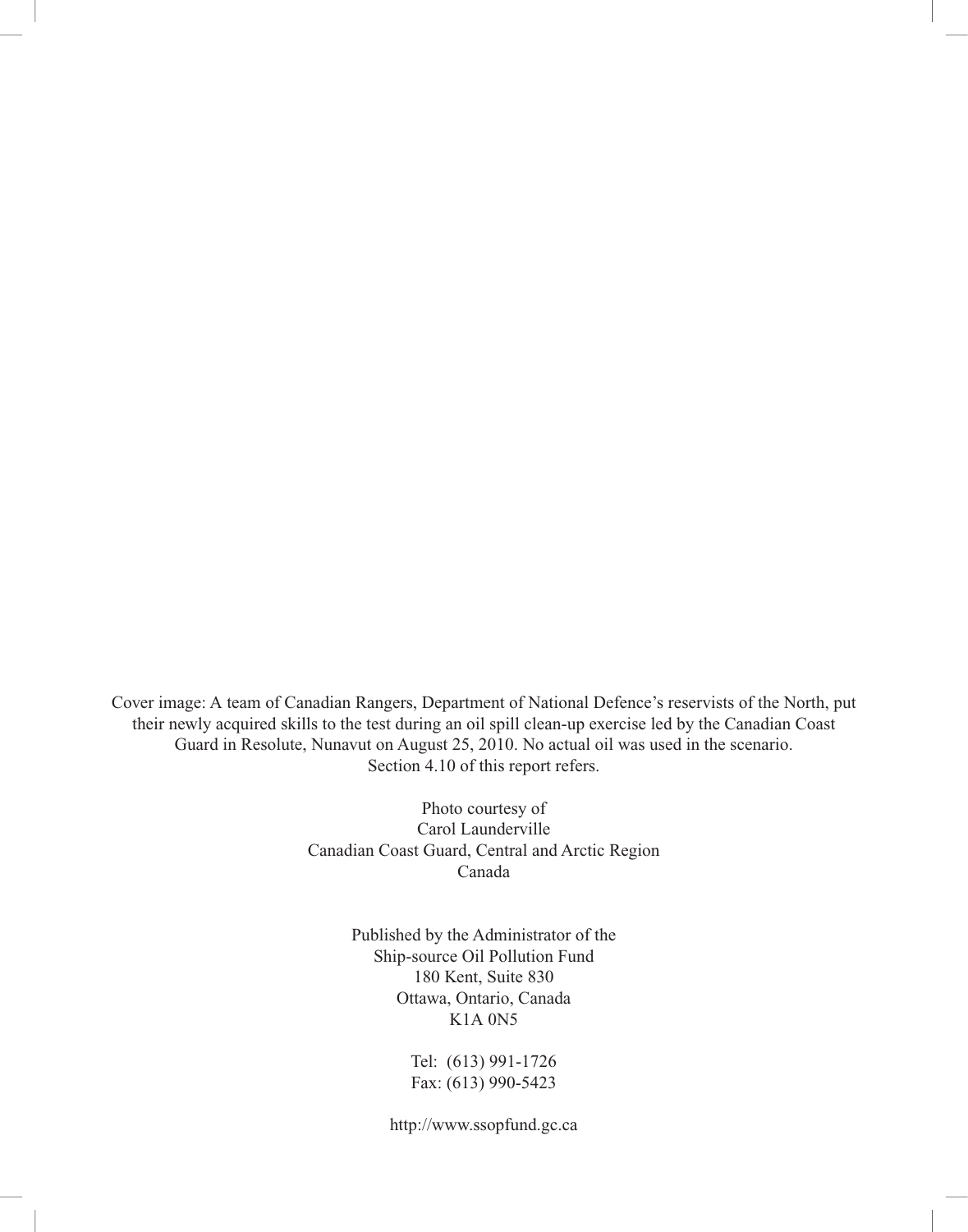The Administrator's Annual Report

## $2010 - 2011$

# Canadä<sup>t</sup>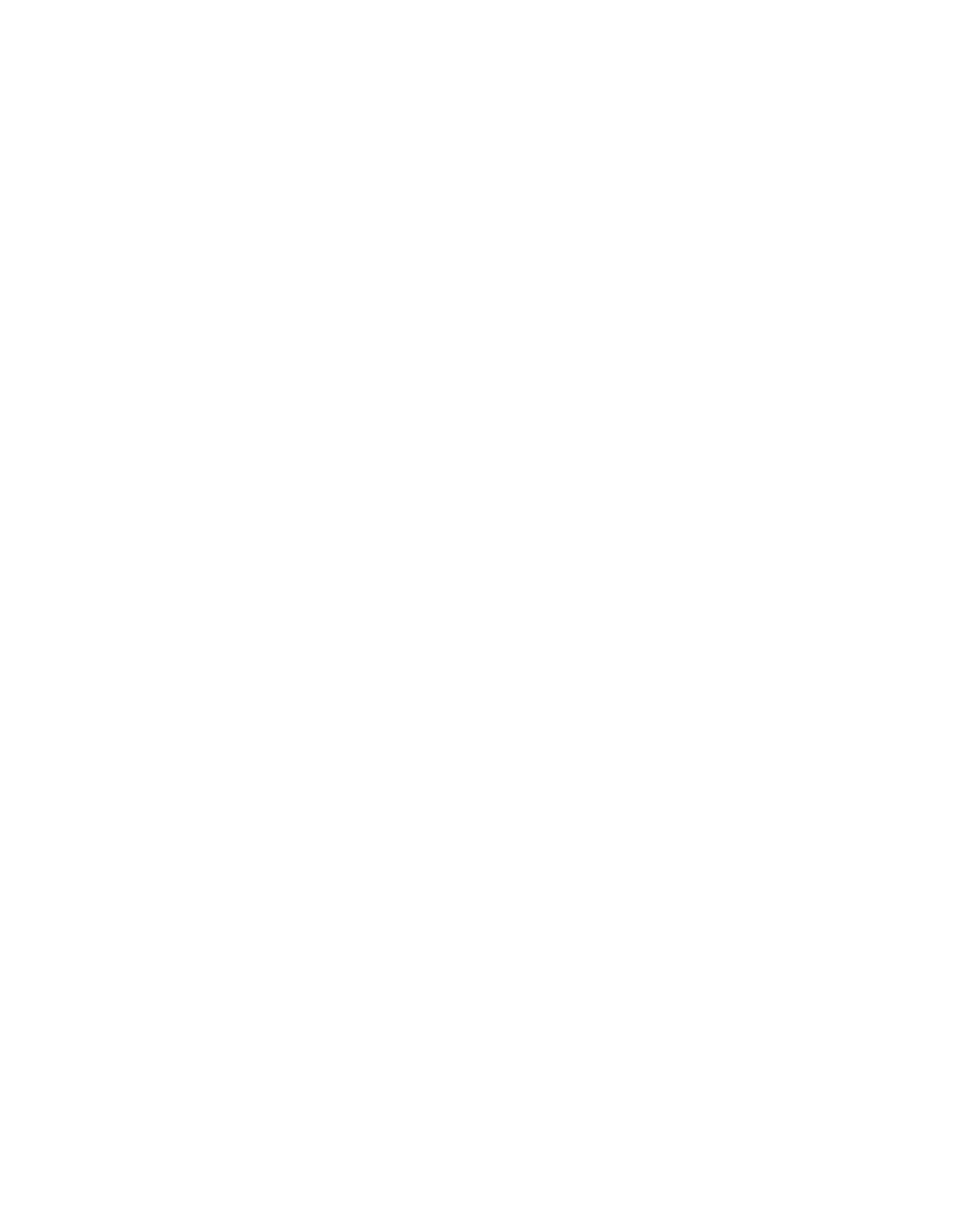The Honourable Denis Lebel, P.C., M.P. Minister of Transport, Infrastructure and Communities Ottawa, Ontario K1A ON5

Dear Mr. Lebel:

Pursuant to Section 121 of the Marine Liability Act (MLA), I have the honour of presenting to you the Annual Report for the Ship-source Oil Pollution Fund to be laid before each House of Parliament.

The report covers the fiscal year ending March 31, 2011.

Yours sincerely, Alfred H. Popp!QC The Administrator  $\oint$  $the$ Ship-source Oil Polytion Fund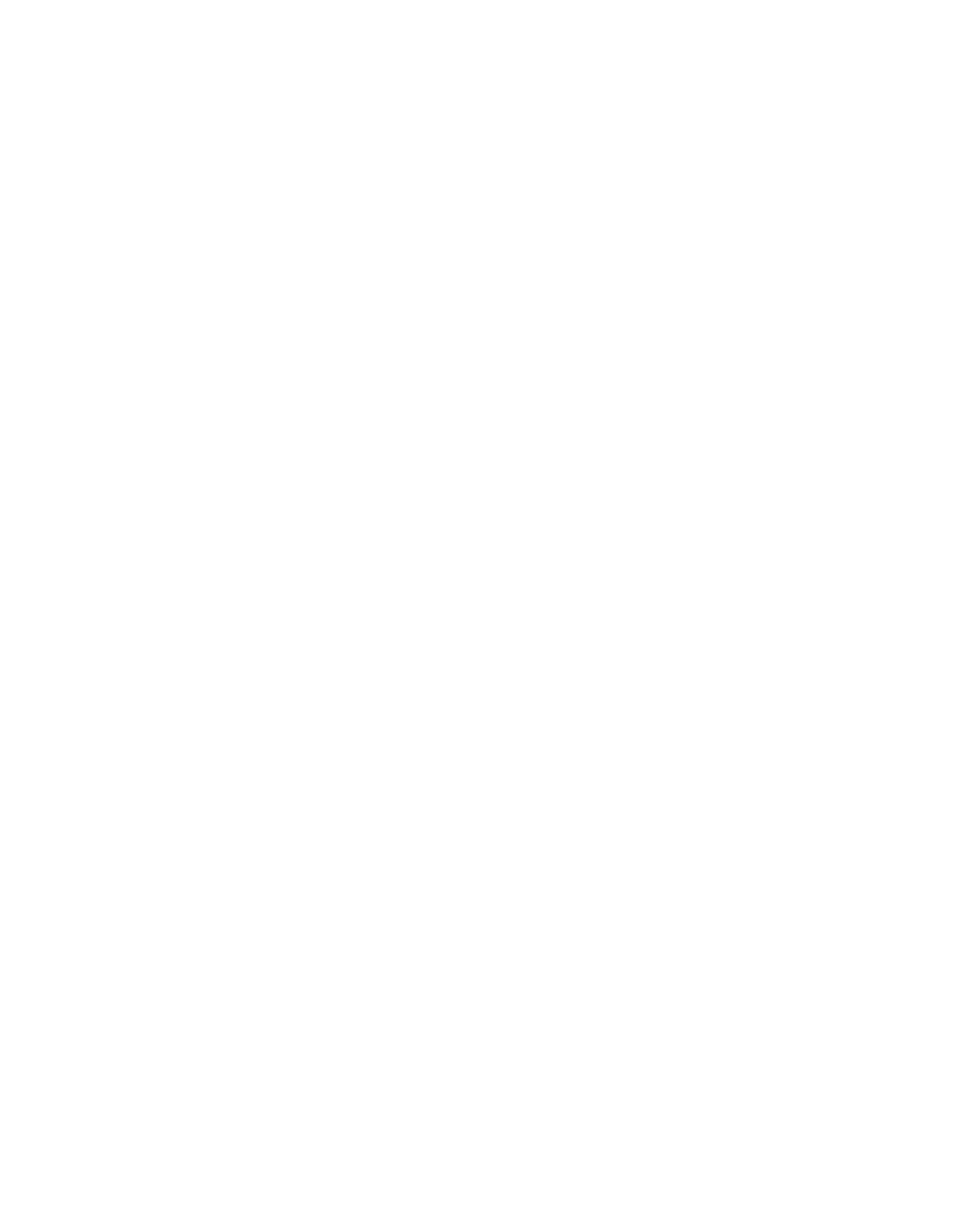## **Contents**

| 1. |              |                                                                                       |  |  |  |
|----|--------------|---------------------------------------------------------------------------------------|--|--|--|
|    |              |                                                                                       |  |  |  |
|    |              |                                                                                       |  |  |  |
|    |              |                                                                                       |  |  |  |
|    |              | Figure 1 – Limits of Liability and Compensation Per Incident for Oil Tanker Spills in |  |  |  |
|    |              |                                                                                       |  |  |  |
|    |              |                                                                                       |  |  |  |
| 2. |              |                                                                                       |  |  |  |
|    | 2.1          |                                                                                       |  |  |  |
|    | 2.2          |                                                                                       |  |  |  |
|    | 2.3          |                                                                                       |  |  |  |
|    | 2.4          |                                                                                       |  |  |  |
|    | 2.5          |                                                                                       |  |  |  |
|    | 2.6          |                                                                                       |  |  |  |
|    | 2.7          |                                                                                       |  |  |  |
|    | 2.8          |                                                                                       |  |  |  |
|    | 2.9          |                                                                                       |  |  |  |
|    |              |                                                                                       |  |  |  |
|    | 2.10<br>2.11 |                                                                                       |  |  |  |
|    |              |                                                                                       |  |  |  |
|    |              |                                                                                       |  |  |  |
|    |              |                                                                                       |  |  |  |
|    |              |                                                                                       |  |  |  |
|    |              |                                                                                       |  |  |  |
|    |              |                                                                                       |  |  |  |
|    |              |                                                                                       |  |  |  |
|    |              |                                                                                       |  |  |  |
|    |              |                                                                                       |  |  |  |
|    |              |                                                                                       |  |  |  |
|    |              |                                                                                       |  |  |  |
|    |              |                                                                                       |  |  |  |
|    | 2.23         |                                                                                       |  |  |  |
|    |              |                                                                                       |  |  |  |
|    |              |                                                                                       |  |  |  |
|    | 2.26         |                                                                                       |  |  |  |
|    | 2.27         |                                                                                       |  |  |  |
|    | 2.28         |                                                                                       |  |  |  |
|    | 2.29         |                                                                                       |  |  |  |
|    | 2.30         |                                                                                       |  |  |  |
|    | 2.31         |                                                                                       |  |  |  |
|    | 2.32         |                                                                                       |  |  |  |
|    | 2.33         |                                                                                       |  |  |  |
|    | 2.34         |                                                                                       |  |  |  |
|    | 2.35         |                                                                                       |  |  |  |
|    | 2.36         |                                                                                       |  |  |  |
|    | 2.37         |                                                                                       |  |  |  |
|    | 2.38         |                                                                                       |  |  |  |
|    | 2.39         |                                                                                       |  |  |  |
|    |              |                                                                                       |  |  |  |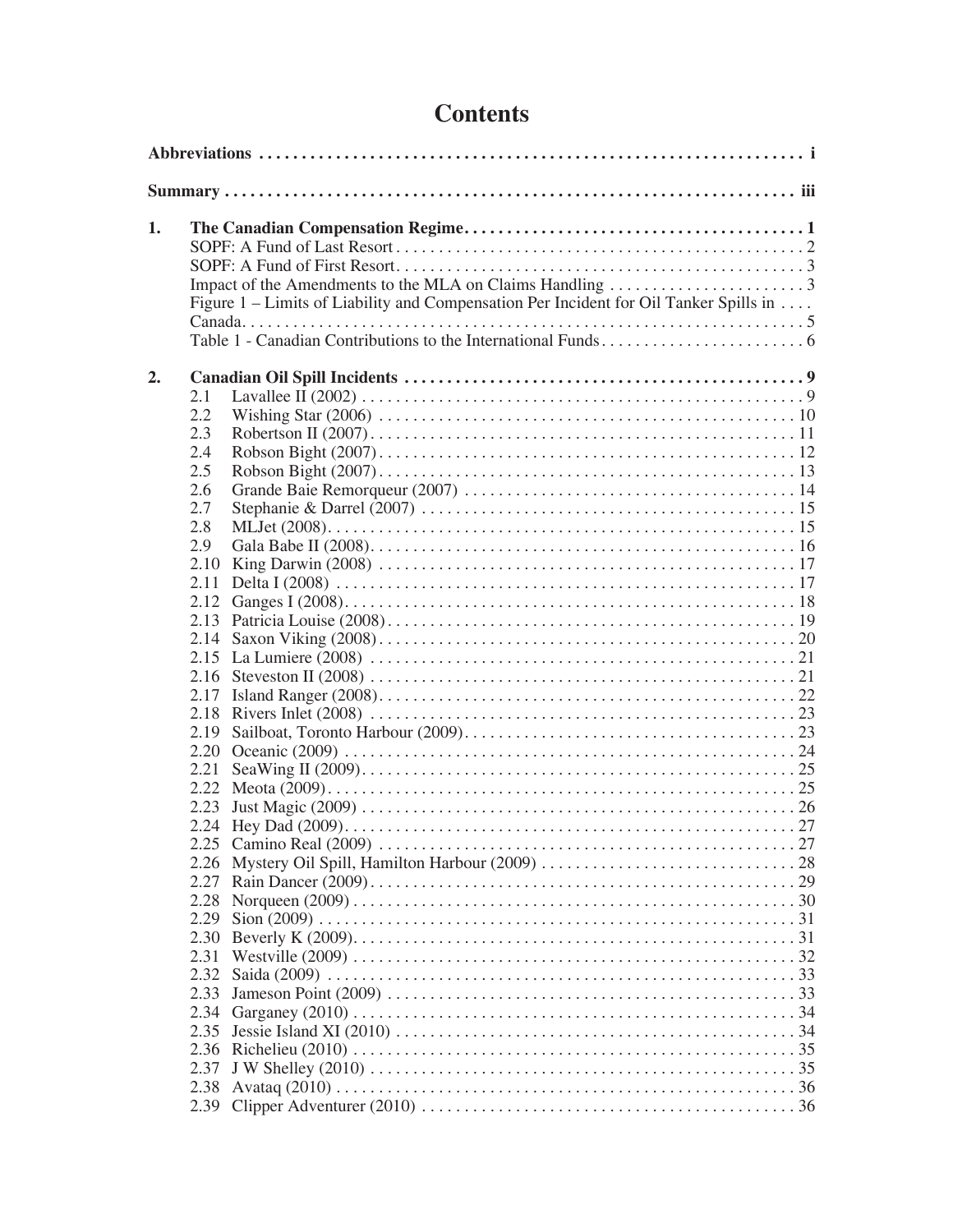| 3.                           |      |                                                                          |  |
|------------------------------|------|--------------------------------------------------------------------------|--|
| $\boldsymbol{\mathcal{A}}$ . |      |                                                                          |  |
|                              | 4.1  |                                                                          |  |
|                              | 4.2  |                                                                          |  |
|                              | 4.3  |                                                                          |  |
|                              | 4.4  |                                                                          |  |
|                              | 4.5  | Presentation to the Maritime Law Practice Group, Department of Justice50 |  |
|                              | 4.6  |                                                                          |  |
|                              | 4.7  |                                                                          |  |
|                              | 4.8  |                                                                          |  |
|                              | 4.9  |                                                                          |  |
|                              | 4.10 |                                                                          |  |
|                              | 4.11 | Canadian Coast Guard Environmental Response National Meeting 54          |  |
|                              | 4.12 |                                                                          |  |
|                              | 4.13 |                                                                          |  |
|                              |      |                                                                          |  |
|                              | 4.15 |                                                                          |  |
| 5.                           |      | SOPF Involvement in the International Compensation Regime 57             |  |
|                              | 5.1  |                                                                          |  |
|                              | 5.2  |                                                                          |  |
|                              | 5.3  |                                                                          |  |
|                              | 5.4  |                                                                          |  |
| 6.                           |      |                                                                          |  |
|                              |      |                                                                          |  |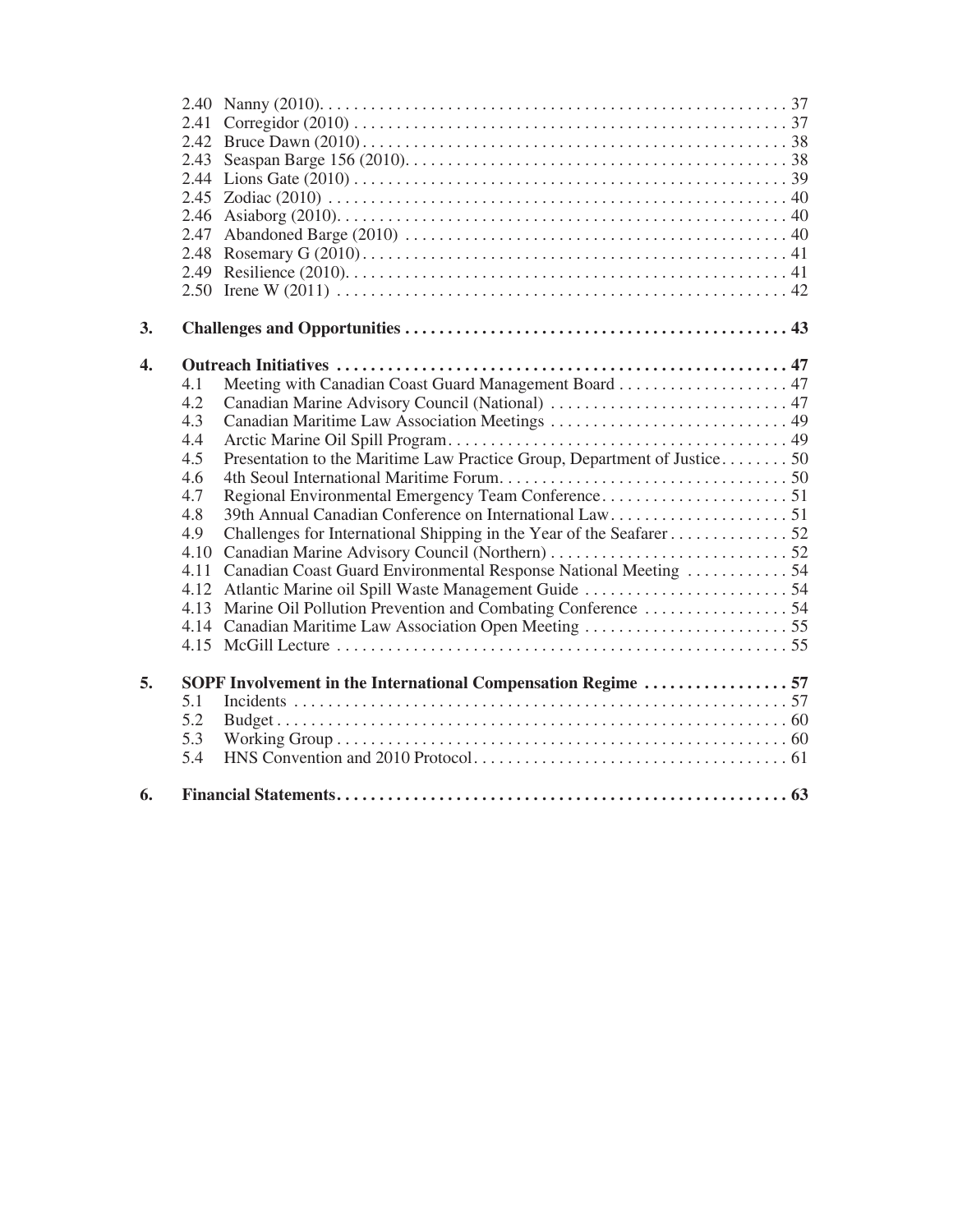## **Abbreviations**

| <b>ATIP</b>      | Access to Information and Privacy                       |
|------------------|---------------------------------------------------------|
| <b>CCG</b>       | <b>Canadian Coast Guard</b>                             |
| <b>CLC</b>       | Civil Liability Convention                              |
| <b>CMAC</b>      | Canadian Marine Advisory Council                        |
| <b>CMQC</b>      | Compagnie minière Québec Cartier                        |
| <b>CMLA</b>      | <b>Canadian Maritime Law Association</b>                |
| <b>CPA</b>       | <b>Canada Port Authority</b>                            |
| <b>CSA</b>       | Canada Shipping Act                                     |
| <b>CWS</b>       | Canadian Wildlife Service                               |
| <b>DFO</b>       | Department of Fisheries and Oceans                      |
| EC               | <b>Environment Canada</b>                               |
| <b>ECRC</b>      | Eastern Canada Response Corporation                     |
| ER               | <b>Emergency Response</b>                               |
| EPA              | <b>Environmental Protection Agency</b>                  |
| EU               | European Union                                          |
| <b>FV</b>        | <b>Fishing Vessel</b>                                   |
| <b>GT</b>        | <b>Gross Tonnage</b>                                    |
| <b>HNS</b>       | <b>Hazardous and Noxious Substances</b>                 |
| <b>IMO</b>       | <b>International Maritime Organization</b>              |
| <b>IOPC</b> Fund | <b>International Oil Pollution Compensation Fund</b>    |
| <b>ITOPF</b>     | <b>International Tanker Owners Pollution Federation</b> |
| LOU              | Letter of Undertaking                                   |
| <b>MARPOL</b>    | Marine Pollution                                        |
| <b>MCTS</b>      | Marine Communication Traffic Services                   |
| MLA              | Marine Liability Act                                    |
| MOU              | Memorandum of Understanding                             |
| <b>MPCF</b>      | Maritime Pollution Claims Fund                          |
| MT               | <b>Motor Tanker</b>                                     |
| <b>MV</b>        | Motor Vessel                                            |
| <b>NASP</b>      | National Aerial Surveillance Program                    |
| <b>NLEA</b>      | Newfoundland and Labrador Environmental Association     |
| <b>NTCL</b>      | Northern Transportation Company Limited                 |
| PC               | Pleasure Craft                                          |
| P&I Club         | Protection and Indemnity (Marine Insurance) Association |
| <b>REET</b>      | Regional Environmental Emergency Team                   |
| RO               | <b>Response Organization</b>                            |
| <b>SDR</b>       | Special Drawing Rights*                                 |
| <b>SITREP</b>    | <b>Situation Report</b>                                 |
| <b>SIMEC</b>     | Société d'Intervention Maritime, Est du Canada          |
| <b>SOPF</b>      | Ship-source Oil Pollution Fund                          |
| <b>STOPIA</b>    | Small Tanker Oil Pollution Indemnification Agreement    |
| TC               | <b>Transport Canada</b>                                 |
| <b>TCMS</b>      | <b>Transport Canada Marine Safety</b>                   |
| <b>TSB</b>       | <b>Transportation Safety Board</b>                      |
| <b>WCMRC</b>     | Western Canada Marine Response Corporation              |

\* The value of the SDR at April 1, 2011, was \$1.52243 CAD. This actual value is reflected in Figure 1.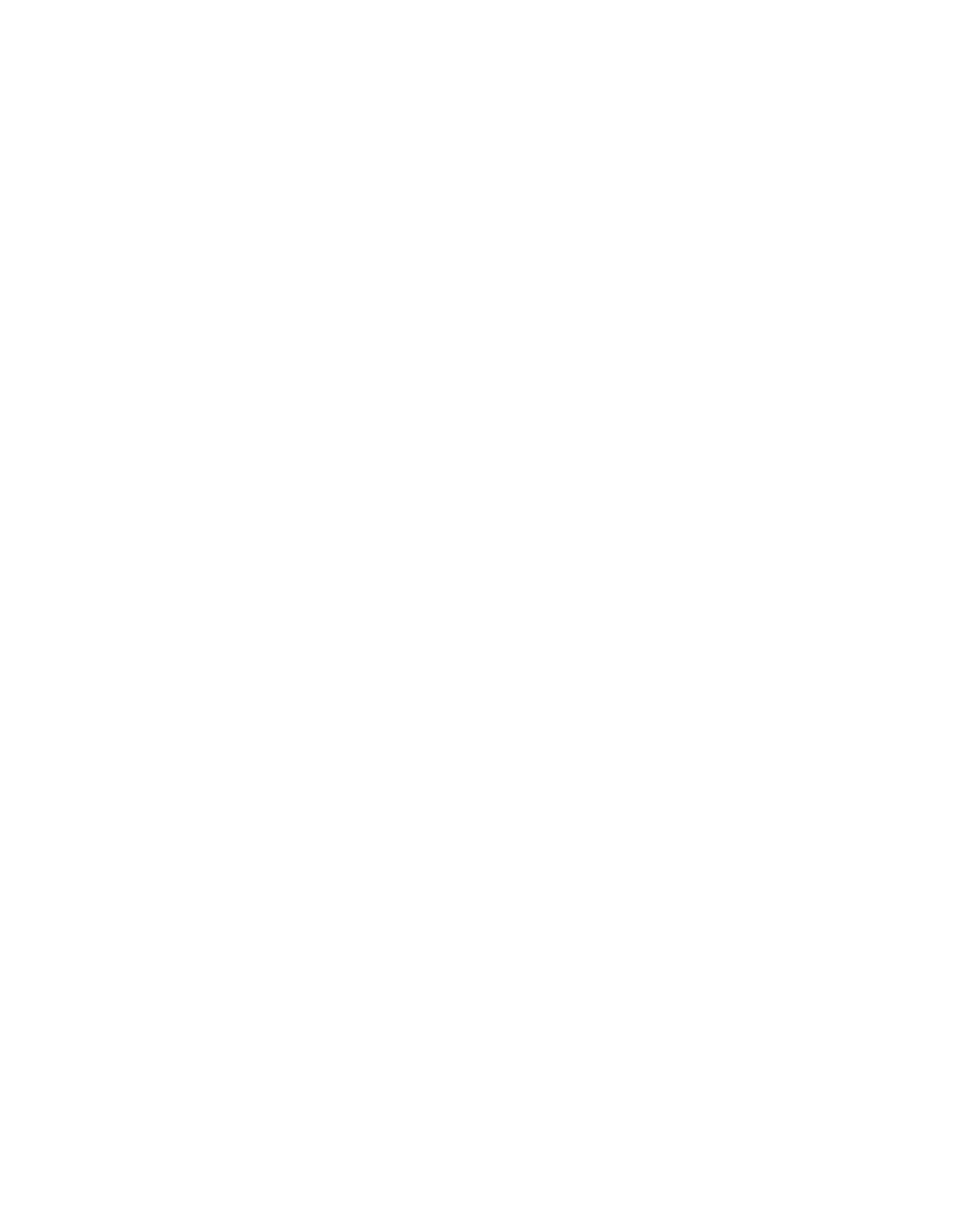## **Summary**

## **The Canadian Compensation Regime**

This Annual Report on the operations of the Ship-source Oil Pollution Fund (SOPF) covers the fiscal year ending March 31, 2011. Section 1 describes the Canadian compensation regime, which since January 2, 2010, is governed by Chapter 21 of the Statutes of Canada, 2009 – the amended *Marine Liability Act* (MLA). Canada's national fund covers all classes of ships that discharge persistent and non-persistent oil, including oil from unknown sources commonly referred to as mystery spills. Canada is also a contracting state to the International Oil Pollution Compensation Funds consisting of the 1992 Fund (1992 IOPC Fund) and the 2003 Supplementary Fund. These funds mutualize the risk of persistent oil discharged from sea-going tankers. The current limits of liability and compensation available in Canada, including the territorial sea and the exclusive economic zone, under the 1992 Civil Liability Convention (CLC), the 1992 IOPC Fund and the 2003 Supplementary Fund Protocol are illustrated in Figure 1.

## **Financial Section**

The financial statements of the SOPF for the fiscal year were examined by independent auditors  $$ section 6 refers. During the year, 18 Canadian claims were settled and paid for a total amount of \$435,236.21 including interest. Furthermore, the SOPF paid 1992 IOPC Fund contributions in the amount of \$3,895,877.19 for incidents that occurred outside of Canada – section 5.3 refers.

During the fiscal year commencing April 1, 2011, the maximum liability of the SOPF is \$157,803,519 for all claims from one oil spill. As of April 1, 2011, the Minister of Transport has the statutory power to impose a levy of 47.32 cents per metric ton of oil, as defined in the MLA, imported by ship into or shipped from a place in Canada in bulk as cargo of a ship. The levy is indexed to the consumer price index annually. No levy has been imposed since 1976.

As at March 31, 2011, the accumulated surplus in the SOPF was \$392,257,686.

## **Canadian Oil Spill Incidents**

The Administrator received reports of oil pollution incidents from different sources, notably, the Canadian Coast Guard, the Department of the Environment and the Transportation Safety Board Agency. Moreover, enquiries were occasionally made by representatives from provincial and municipal governments, as well as private citizens about whether they are entitled to compensation under the *Marine Liability Act* for oil pollution damage and the resulting clean-up costs and expenses.

Many of the incidents that were reported to the Administrator by the Canadian Coast Guard did not result in claims against the SOPF. These occurrences were usually dealt with satisfactorily at the local level, including acceptance of financial responsibility by the shipowner's insurers. In cases where the claims were settled by the shipowner there was no need for an investigation by the SOPF.

The oil spill incidents described in section 2 indicate the status of oil pollution claims that were assessed and settled during the fiscal year. This section also includes claims that are in various stages of advancement. The Administrator dealt with 50 active incident files during the year. The current status of recovery action by the Administrator against shipowners is also noted in the oil spill incident section. During the fiscal year, 21 new claims were received in the aggregate amount of \$521,158.65. Investigations are underway, but not all of them were completed by March 31, 2011.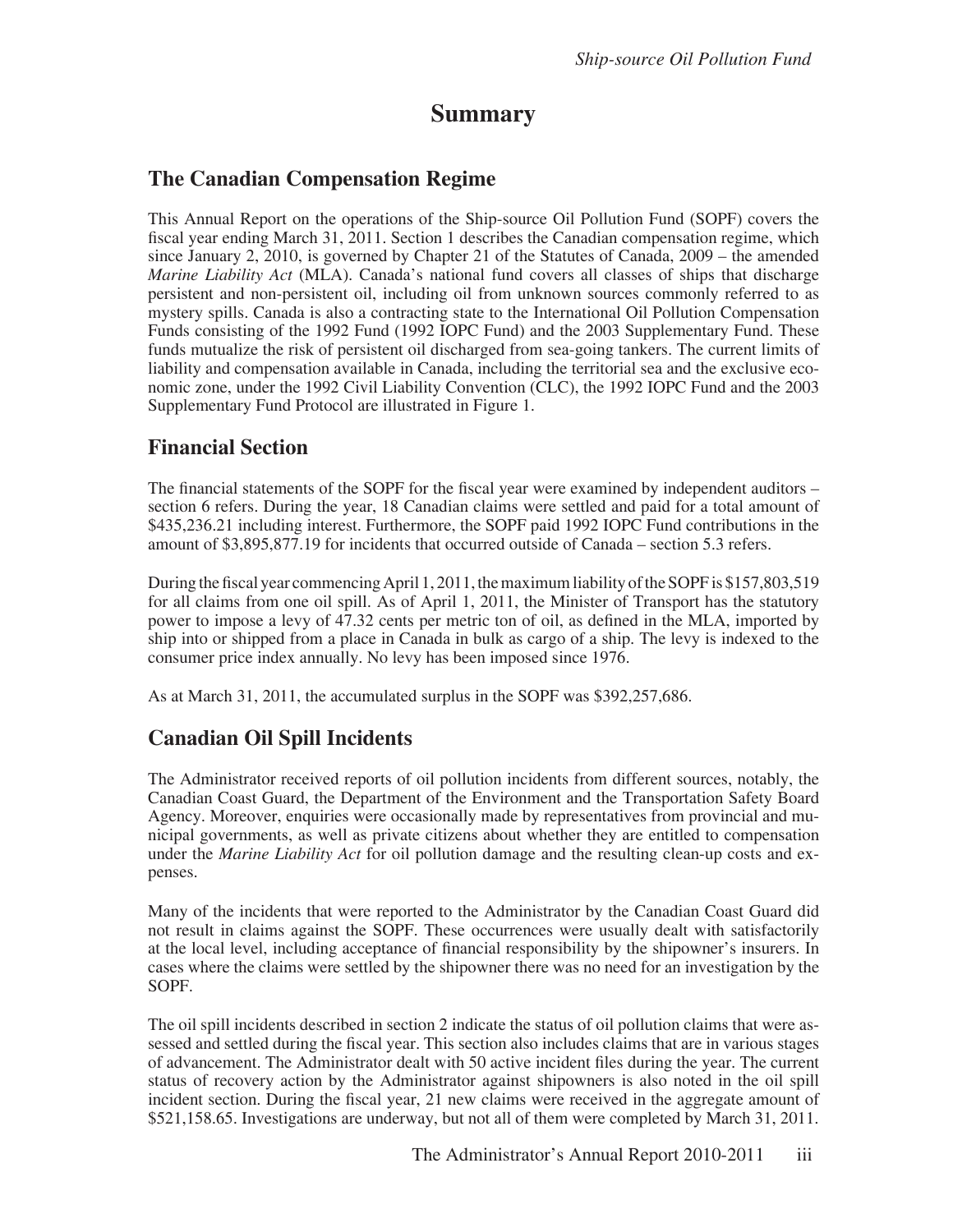## **Challenges and Opportunities**

During the year the Administrator dealt with a number of new administrative challenges resulting from government policies to promote greater transparency. These administrative requirements have significantly increased the workload of the Ship-source Oil Pollution Fund. This increased workload had to be accomplished in addition to the growing core work of the SOPF of investigation and settlement of claims. These challenges are addressed in detail in Section 3.

## **Outreach Initiatives**

The Administrator continues with outreach initiatives aimed at raising awareness of the existence of the Ship-source Oil Pollution Fund, and its availability to provide compensation for oil pollution caused by ships. This outreach provides an opportunity for the Administrator to further his personal understanding of the perspectives of individual claimants, shipowners, clean-up contractors and other stakeholders who respond to oil spill incidents and file claims for compensation with the Fund. In the fiscal year covered by this report, it is noteworthy that the outreach initiatives have included a number of international visits. There is growing interest in the operation of the Canadian domestic fund, notable in the Republic of Korea, China, and Japan� Outreach initiatives are addressed in section 4�

In addition to the above events and activities, the Administrator participated in a number of international outreach initiatives. In Vancouver the Administrator attended an event on the Challenges for International Shipping in the Year of the Seafarer. The Administrator also gave a presentation addressing the application of both the Canadian and international pollution regimes as they relate to liability and compensation for ship-source oil pollution. Additionally, the Administrator was invited by the organizers of the 4th Seoul International Maritime Forum held in Seoul, Republic of Korea, to give a presentation for the purpose of explaining the Ship-source Oil Pollution Fund.

## **The International Compensation Regime**

Section 5 of this Report focuses on the Administrator's involvement during the year in the international compensation regime. The Administrator participated, as a member of the Canadian delegation, in a number of meetings of the governing bodies and working groups of the 1992 IOPC Fund, the 1971 IOPC Fund and the Supplementary Fund.

Section 5 highlights some of the agenda items discussed at the IOPC Fund meetings. The Administrator is interested in different aspects of the IOPC Funds, namely matters relating to incidents and budgetary allocations� Furthermore, the Administrator deems it desirable to keep a close eye on claim policies of the IOPC Fund� Active participation at the international meetings ensures that the SOPF claim policies and practices are as closely aligned as possible with those of the IOPC Fund�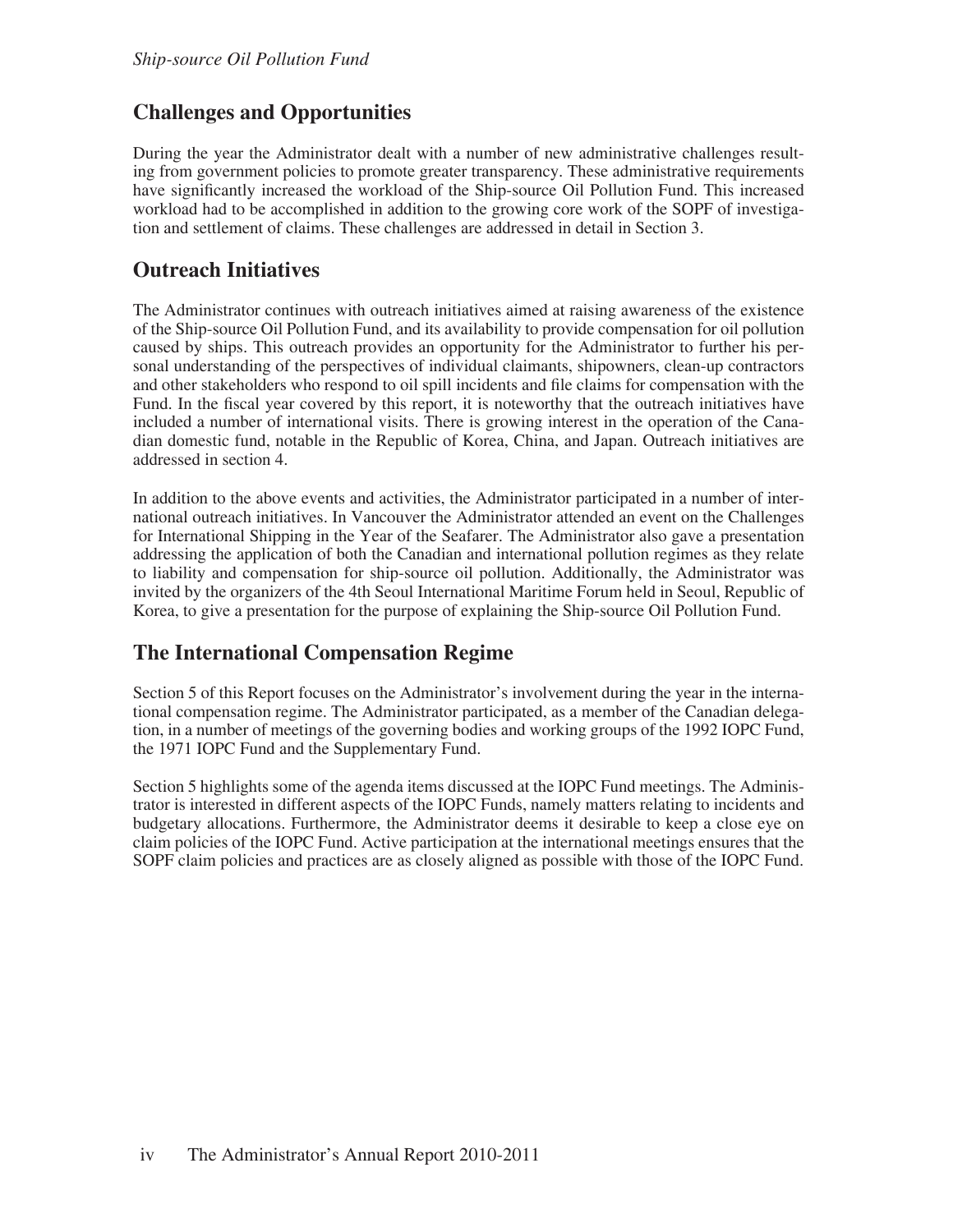## **1.** The Canadian Compensation Regime

The Ship-source Oil Pollution Fund (SOPF) was established under amendments to the former *Canada Shipping Act* (CSA) that came into force on April 24, 1989. The SOPF succeeded the Maritime Pollution Claims Fund (MPCF), which had existed since 1973. In 1989, the accumulated amount of \$149,618,850.24 in the MPCF was transferred to the SOPF. Formerly the SOPF was governed by Part 6 of the *Marine Liability Act* (MLA), which superseded the above mentioned amendments to the CSA. As of January 2, 2010, the Fund is governed by Part 7 of the Act, contained in amendments included in Chapter 21 of the Statutes of Canada, 2009.

The SOPF is a special account established in the accounts of Canada upon which interest is credited monthly by the Minister of Finance. Pursuant to the pertinent provisions of the MLA, the Minister of Transport has the statutory power to impose a levy on each metric ton of contributing oil imported into or shipped from Canada in bulk as cargo on a ship. The levy is indexed annually to the consumer price index, most recently to the amount of 47.32 cents per metric ton. A levy of 15 cents was imposed from February 15, 1972, to September 1, 1976. During that period, a total of \$34,866,459.88 was collected and credited to the MPCF from 65 contributors. Payers into the MPCF included oil companies, power generating authorities, pulp and paper manufacturers, chemical plants and other heavy industries. No levy has been imposed since it was suspended in 1976.

In addition to containing important provisions governing the operation of the SOPF, the provisions contained in Chapter 21, referred to above, also implement two international instruments, which have been ratified by Canada as of October 2, 2009. These instruments are the International Convention on Civil Liability for Bunker Oil Pollution Damage, 2001 (Bunkers Convention) and the Protocol of 2003 to the International Convention on the Establishment of an International Fund for Compensation for Oil Pollution Damage, 2003, (Supplementary Fund Protocol). The Bunkers Convention, as the name suggests, provides international rules governing bunkers spills� Canada has had a statutory bunkers regime since the early 1970s. Implementation of the international rules in Canada bring with them the additional advantage of the requirement that all ships having a gross tonnage greater than 1,000 must maintain insurance or other financial security. This security allows claimants for oil pollution caused by such ships to go directly against the insurer or other person providing financial security. It is anticipated that this feature could be of benefit to the SOPF in recourse actions, since most of the claims handled by the Fund are in respect of non-tanker spills.

The Supplementary Fund Protocol sets up the International Oil Pollution Compensation Supplementary Fund (Supplementary Fund), which provides compensation for tanker spills on top of what is currently provided by the 1992 IOPC Fund. Canadian participation in the Supplementary Fund provides additional protection for the SOPF in case of tanker spills that cause pollution damage in Canada or in waters under Canadian jurisdiction.

Subject to the terms and conditions of the governing legislation, the SOPF is available to pay claims for oil pollution damage or anticipated damage at any place in Canada, or in Canadian waters including the exclusive economic zone of Canada, caused by the discharge of oil from a ship. The SOPF pays established claims regarding oil spills from all classes of ships. It is not limited for purposes of compensation to spills from sea-going tankers or persistent oil, as is the 1992 IOPC Fund.

The SOPF is also available to provide additional compensation (a fourth layer) in the event that funds under the 1992 Civil Liability Convention (CLC), the 1992 IOPC Fund Convention and the Supplementary Fund with respect to spills in Canada from oil tankers are insufficient to meet all established claims for compensation (See Figure 1).

During the fiscal year commencing April 1, 2011, the maximum liability of the SOPF is \$157,803,519 for all claims from one oil spill. This amount is indexed annually. The classes of claims for which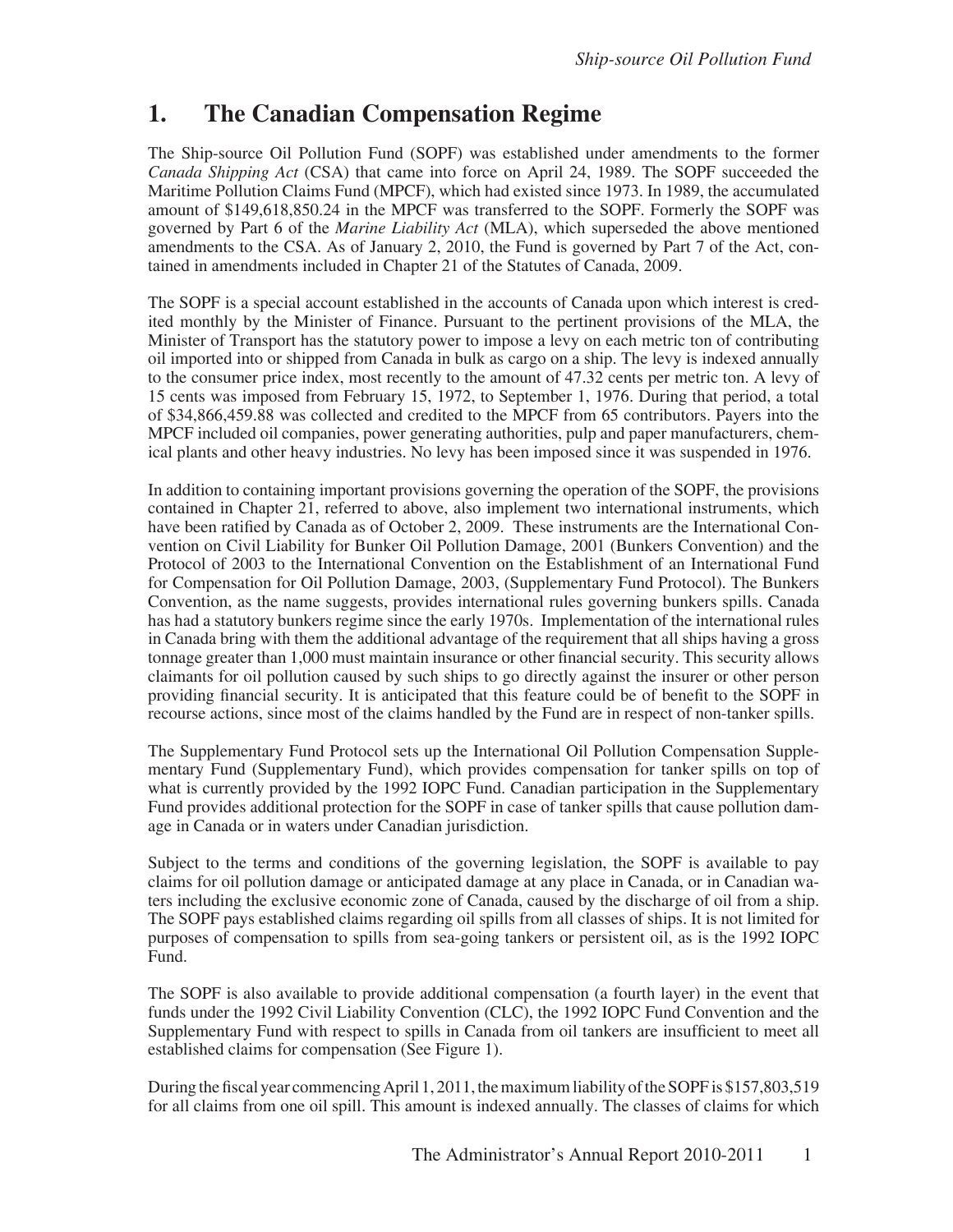the SOPF may be available include the following:

- Claims for oil pollution damage;
- Claims for costs and expenses of oil spill clean-up including the cost of preventative measures; and
- Claims for oil pollution damage and clean-up costs where the identity of the ship that caused the discharge cannot be established, known as mystery spills.

A widely defined class of persons in the Canadian fishing industry may claim for loss of income caused by an oil spill from a ship. The present statutory claims regime set out in Part 6 and 7 of the MLA, is based on the principle that the polluter should pay� It has as its four cornerstones the following elements:

- 1. All costs and expenses must be reasonable;
- 2. All clean-up measures taken must be reasonable measures;
- 3. All costs and expenses must have actually been incurred; and
- 4. All claims filed with the SOPF must be investigated by the Administrator as an independent authority.

The SOPF is a fund of last resort, that is, it pays claims to the extent claimants have been unable to obtain full payment of their claims from the shipowner or any other party. It is also a fund of first resort, that is, claimants may file their claims directly with the SOPF which takes over the task of recovering compensation from the polluter or other responsible party to the extent that it fines the claim to be established�

Notes:

- (1) Figure 1 illustrates the current limits of liability and compensation for oil tanker spills in Canada.
- (2) Table 1 shows the Canadian contributions to the International Funds since 1989.

## **SOPF: A Fund of Last Resort**

The Canadian compensation regime is based on the fundamental principle that the shipowner is primarily liable for oil pollution caused by the ship. Accordingly, the MLA makes the shipowner strictly liable for oil pollution damage caused by the ship, and for costs and expenses incurred by the Minister of Fisheries and Oceans and any other person in Canada for clean-up and preventive measures. In the case of tanker spills, the strict liability regime is governed by the 1992 Civil Liability Convention (CLC), given the force of law in Canada by section 48 of the MLA. In the case of bunker oil spills, the liability regime is governed by the Bunkers Convention, given the force of law in Canada by section 69 of the MLA. Oil spills not covered by either of these conventions are governed by the liability regime set out in section 76 of the MLA�

As provided in the MLA, in the first instance, a claimant can take action against a shipowner. The Administrator of the SOPF is a party by statute to any litigation in Canadian courts commenced by a claimant against a shipowner, its guarantor, or the IOPC Funds (see section 109 of the MLA). In such event, the extent of the SOPF's liability as a last resort is stipulated in section 101 of the MLA. The Administrator also has the power and authority to participate in any settlement of such litigation, and may make payments out of the SOPF as may be required by the terms of the settlement�

A response organization (RO) as defined in the CSA has no direct claim against the SOPF, but it can assert a claim for unsatisfied costs and expenses after exhausting its right of recovery against the shipowner.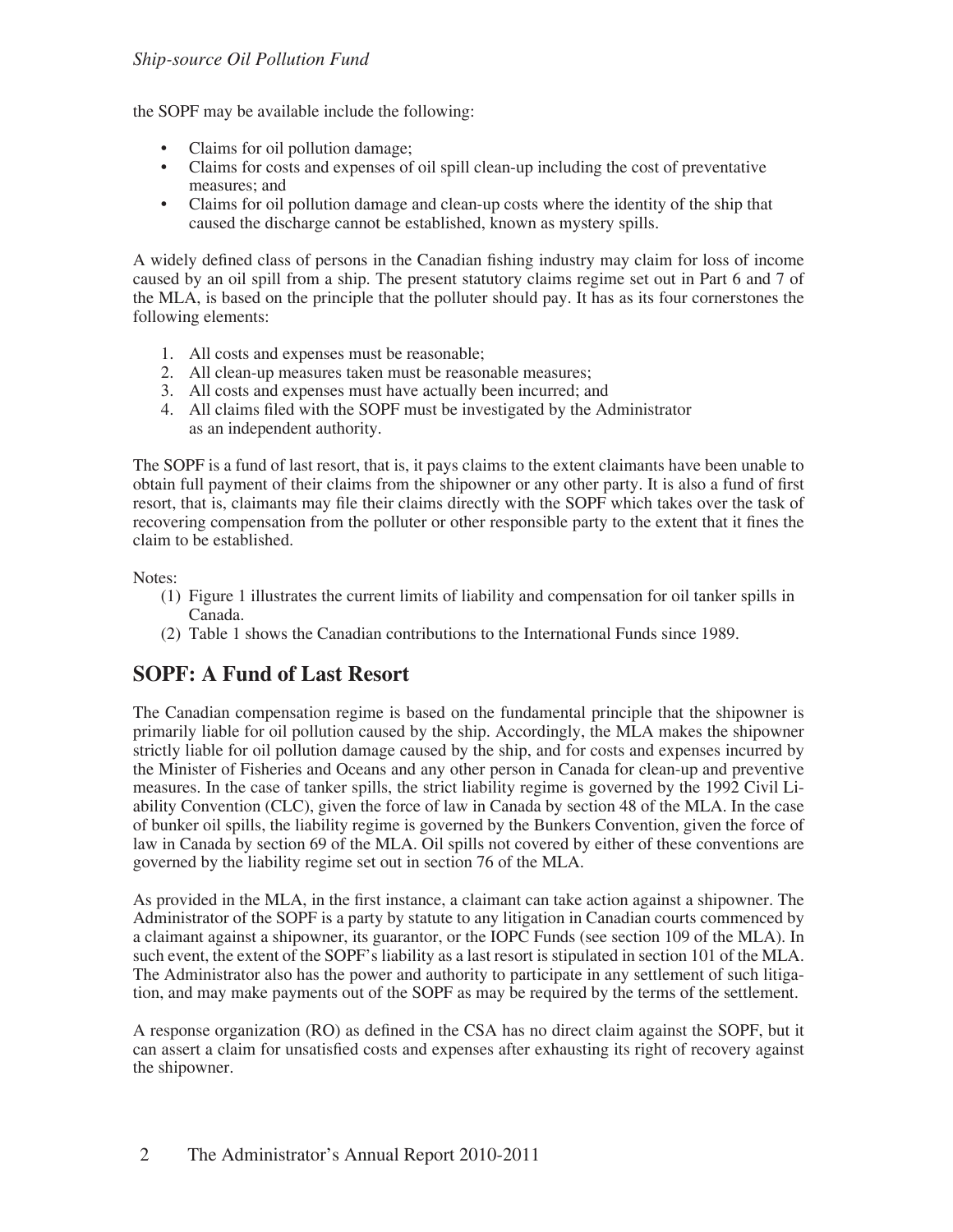## **SOPF: A Fund of First Resort**

The SOPF can also be a fund of first resort for claimants, including the Crown. As provided in section 103 of the MLA, any person may file a claim with the Administrator of the SOPF respecting oil pollution loss or damage or costs and expenses, with one exception� As previously stated, a RO, established under the CSA, has no direct claim against the SOPF.

The Administrator, as an independent authority, has the duty to investigate and assess claims filed with the SOPF. For these purposes, the Administrator has the powers of a commissioner under Part I of the *Inquiries Act*, which includes the power to summon witnesses, to require them to give evidence under oath and to obtain documents.

The Administrator may either make an offer of compensation or decline the claim to the extent that it has not been established. The only recourse of an unsatisfied claimant against a final determination of the Administrator is by way of appeal to the Federal Court of Canada, which must be made within 60 days after notification of the Administrator's decision.

When the Administrator pays a claim out of the SOPF, the Administrator is subrogated to the rights of the claimant and is obligated to take all reasonable measures to recover the amount of compensation paid to claimants from the shipowner or any other person liable. As a consequence, the Administrator is empowered to commence an action in rem against the ship (or against the proceeds of sale, if the ship has been sold) to obtain security to protect the SOPF in the event that no other security is provided. The Administrator is entitled to obtain security either prior to or after receiving a claim, but the action in rem can only be continued after the Administrator has paid the claim and has become subrogated to the rights of the claimant (see section 102 of the MLA).

As indicated above, the Administrator has a duty to take reasonable measures to recover the compensation paid to claimants out of the SOPF from the owner of the ship, the IOPC Fund, or any other person� This includes the right to prove a claim against the Shipowner's Limitations Fund set up under the 1992 CLC�

It is worth noting that all claims that arise under the MLA must be made within the established time limits. Those time limits are prescribed either by the international convention that governs the claim or by the time limits set out in the Act (see subsection  $77(6)$ ). Particularly important to note is that shorter time limits are prescribed by the Act in those instances where the claimant elects to file the claim with the Administrator (first resort) (see subsection  $103(2)$ ). The purpose of shorter time limits is to enable the Administrator to pursue the claim by way of recourse action within the required time limits where the claim has been established and has been paid out of the SOPF.

## **Impact of the Amendments to the MLA on Claims Handling**

As mentioned in the last Annual Report, it is not anticipated that the amendments to the MLA, contained in Chapter 21 of the Statutes of Canada, 2009, will have any significant impact on the claims handling procedures that have been developed by the SOPF over the years� Both the last and first resort functions of the Fund have been preserved under the amendments, as well as the power of arrest of ships and the powers of the Administrator, in the investigation of claims, to exercise the powers of a commissioner under Part 1 of the *Inquiries Act*� However, the actual assessment of claims will be done, where appropriate, on the basis of the terms of the relevant conventions to which Canada subscribes. Those conventions have been added to the Act by means of schedules. The assessment of claims by direct reference to the pertinent conventions will benefit international uniformity in the application of those conventions and avoid ambiguities that might arise where claims assessment is based on statutory provisions paraphrasing those conventions rather than on the terms of the conventions themselves.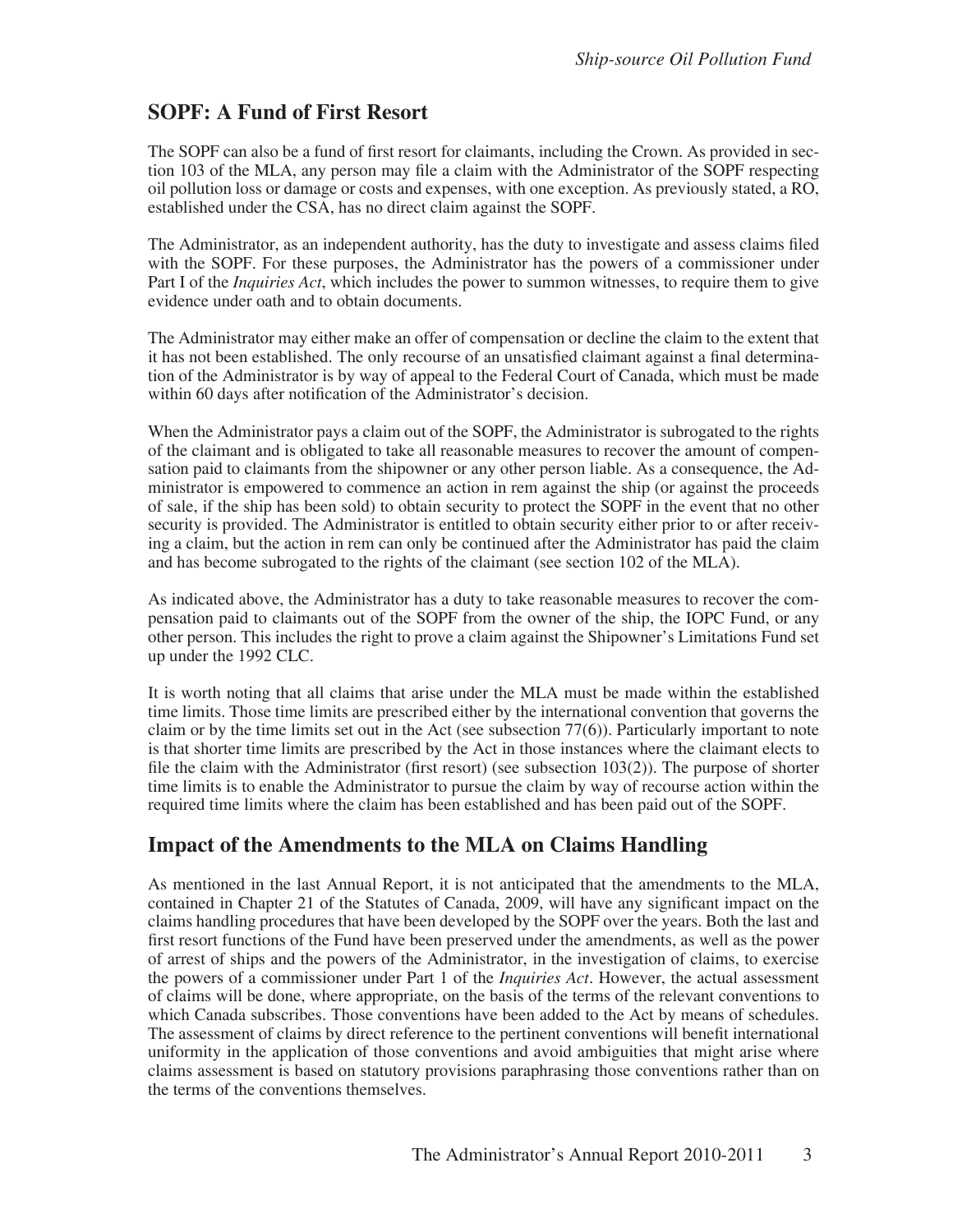It is noteworthy that, based on the claims experience of the SOPF, most claims dealt with by the Fund are governed by the rules in the purely domestic regime set out in section 76 and following of the Act. A large number of those claims continue to be related to expenses for clean up and preventive measures incurred in respect of derelict and abandoned vessels, a subject that the Administrator has commented upon on a regular basis in previous annual reports.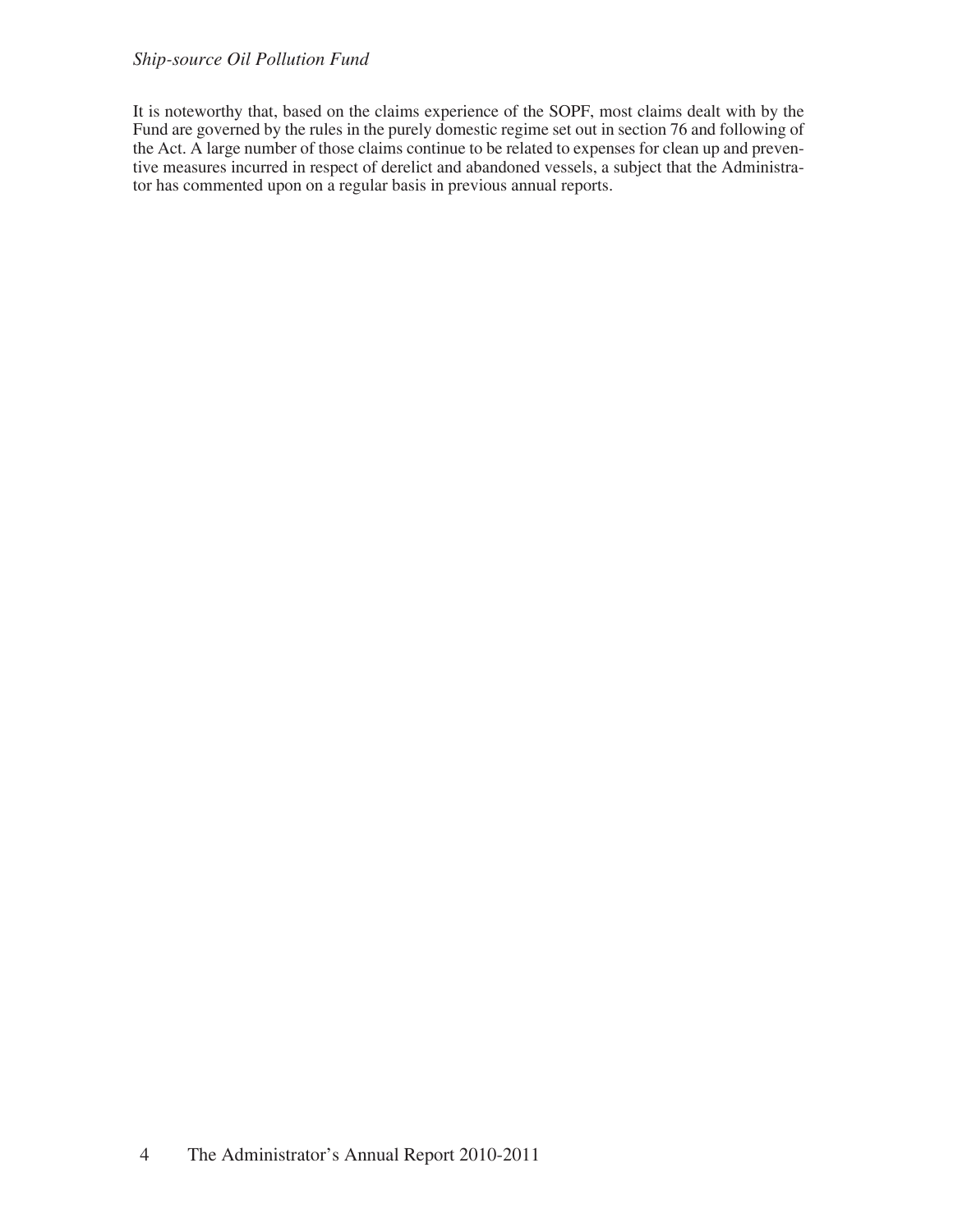## **Figure 1**

**Millions of Dollars**

## **Limits of Liability and Compensation Per Incident for Oil Tanker Spills in Canada**

Based on the value of the SDR (\$1.52243 CAD) on April 1, 2011

| International Funds (IOPC)        | \$1,141,822,500 |
|-----------------------------------|-----------------|
| <b>Total Domestic Fund (SOPF)</b> | \$157,803,519   |
| Total Available to Canada         | \$1,299,626,019 |



**Vessel Size - Thousands of Gross Tons**

Figure 1 shows the limits of liability and compensation available under the 1992 CLC, the 1992 IOPC Fund Convention and the Supplementary Fund.

The aggregate amount available under the 1992 CLC, the 1992 IOPC Fund and the Supplementary Fund is \$1,141.82 million. The SOPF amount of some \$157.803 million on top of the International Funds results in approximately \$1�300 billion being available for a tanker spill in Canadian waters, including the territorial sea and the exclusive economic zone.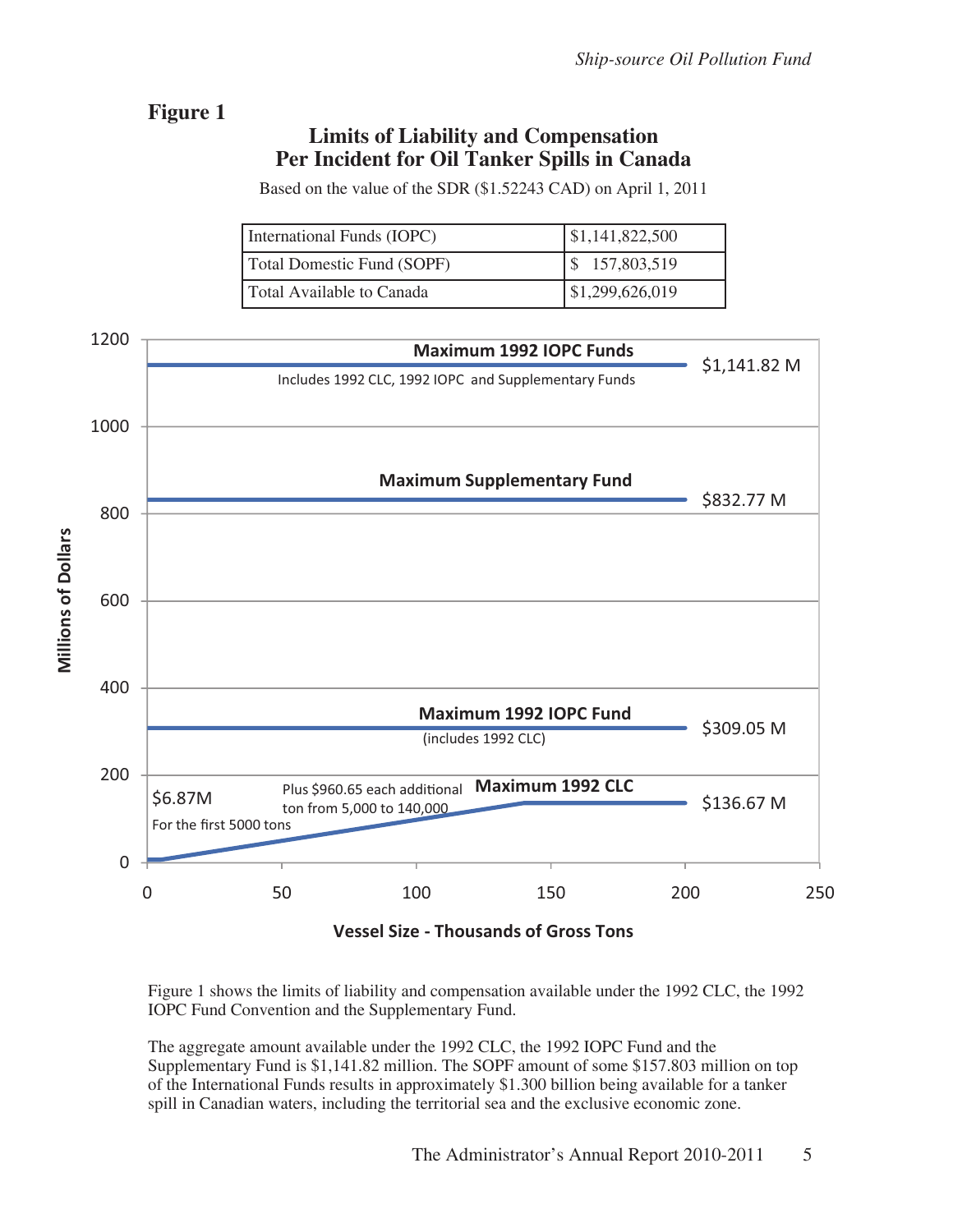## **Table 1**

## **Canadian Contributions to the International Funds**

Since 1989, the SOPF has paid the IOPC Funds approximately \$51 million, as listed in the table below.

This listing illustrates the "call" nature of the IOPC Funds (not fixed premiums):

| <b>Fiscal Year</b> | Paid from the SOPF (\$) |
|--------------------|-------------------------|
| 1989/90            | 207, 207. 99            |
| 1990/91            | 49,161.28               |
| 1991/92            | 1,785,478.65            |
| 1992/93            | 714,180.48              |
| 1993/94            | 4,927,555.76            |
| 1994/95            | 2,903,695.55            |
| 1995/96            | 2,527,058.41            |
| 1996/97            | 1,111,828.20            |
| 1997/98            | 5,141,693.01            |
| 1998/99            | 902,488.15              |
| 1999/00            | 273,807.10              |
| 2000/01            | 6,687,696.71            |
| 2001/02            | 2,897,244.45            |
| 2002/03            | 3,219,969.17            |
| 2003/04            | 4,836,108.49            |
| 2004/05            | 3,448,152.80            |
| 2005/06            |                         |
| 2006/07            | 360,233.37              |
| 2007/08            | 106,305.06              |
| 2008/09            | 5,161,013.63            |
| 2009/10            |                         |
| 2010/11            | 3,895,877.19            |
| Total              | 51,156,755.45           |

Note: There was no call for Canadian contributions to the International Funds during the fiscal years 2005-2006 and 2009-2010.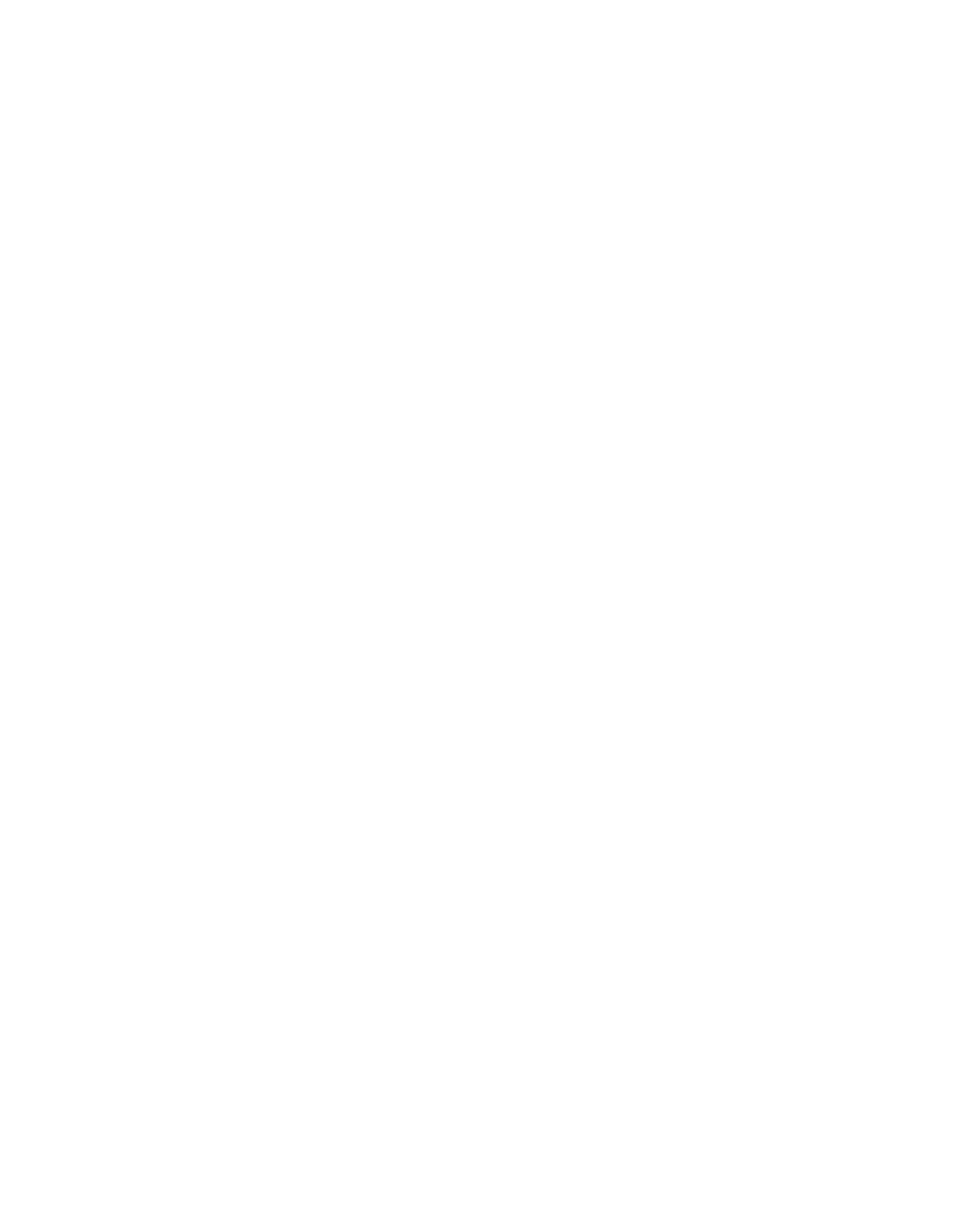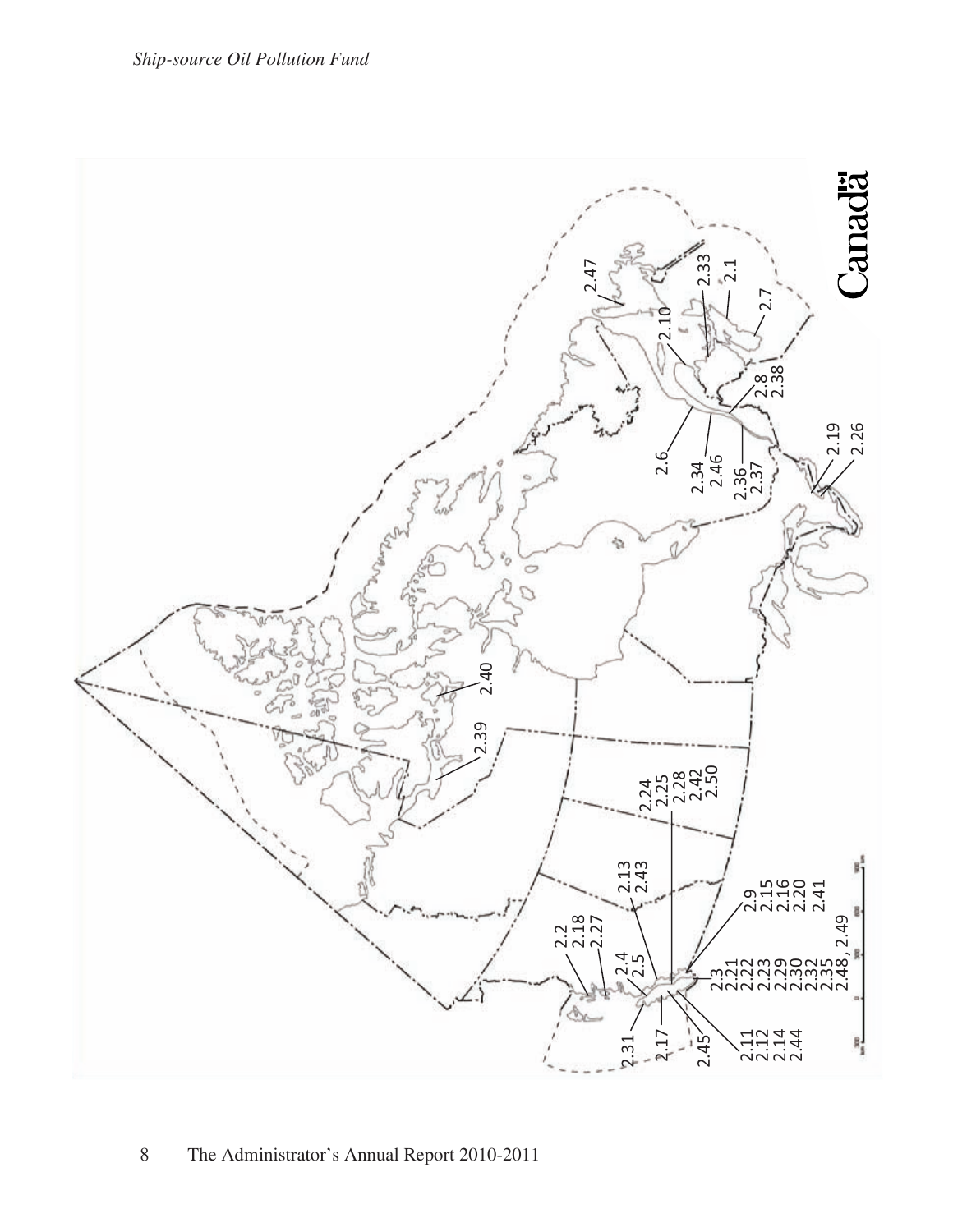## **2� Canadian Oil Spill Incidents**

The Administrator receives many reports of oil pollution incidents from a variety of sources. These include individuals who wish to be advised if they are entitled to compensation under the *Marine Liability Act* for costs and expenses incurred in the clean-up of oil pollution. The Administrator responds to all enquiries about compensation entitlement and investigates all claims resulting from oil pollution that are submitted to him. The Administrator is aware that many more oil pollution incidents are reported nationally, but most of them are minor oil sheens. Others involve greater quantities of oil but are not brought to the attention of the Administrator, because they have been satisfactorily dealt with at the local level� A large number of ship-source oil pollution incidents are dealt with by the shipowner through contract arrangements with the applicable Canadian response organization�

This section summarizes the 50 active incident files which were handled by the Administrator during the fiscal year beginning April 1, 2010, and ending March 31, 2011. They involve either claims filed with the SOPF, or those for which some action may have been initiated to ensure that the SOPF's interests are properly protected. Some 21 new claims were received during the fiscal year in the aggregate amount of \$521,158.65. Investigations are ongoing but were not all completed by the end of the year. During the year, 18 claims were settled and paid in the total amount of  $$435,236.21$  including interest.

Location of incidents is indicated on the map opposite.

## **2�1 Lavallee II (2002)**

The *Lavallee II* was built in 1942 as an American wooden minesweeper, but was later equipped as a fishing vessel. At the time of the incident, it was on a beach at Ecum Secum, Nova Scotia, where it had been for the previous 18 months. On March 8, 2002, it was reported that oil was being released from the vessel into the harbour. The Canadian Coast Guard (CCG) responded on the same day and absorbent boom was deployed. It was found that the engineless engine room was flooded. The harbour, in season, houses live lobster in cages and supports a rockweed harvest.

The CCG employed contractors to remove the 10,000 litres of diesel from a fuel tank inside the vessel. A surveyor, employed by the CCG, concluded that the vessel had no value. It was proposed that the most economic solution to the continuing potential for oil pollution was to break-up the vessel on site. The question of breaking-up the vessel raised the issue of toxicity of the paint aboard, some of which was found to exceed provincial limits for disposal in landfill sites. This matter was resolved as a result of further testing and it was decided to proceed with the demolition.

By early April of 2002, draft contract specifications had been made for removal of the still contaminated vessel� All interested parties at the federal and provincial level, including the SOPF, were invited to comment on the document. The final specifications were issued in late May, and on June 5, 2002, potential contractors were invited to the site in order to assess the work� Quotes were received on the bid by the closing date of June 18 and the successful bidder was awarded the contract on June 19, 2002.

Work to remove the vessel commenced on July 10, 2002, under the supervision of the CCG. The Administrator's technical surveyor was also in attendance during the operation. By July 26, 2002, the vessel and associated debris had been removed from the site and disposed of and the area was restored to an acceptable condition with no sign of any residual oil contamination.

On January 28, 2003, the Administrator received a claim from the CCG for its costs and expenses in the amount of  $$213,053.94$ .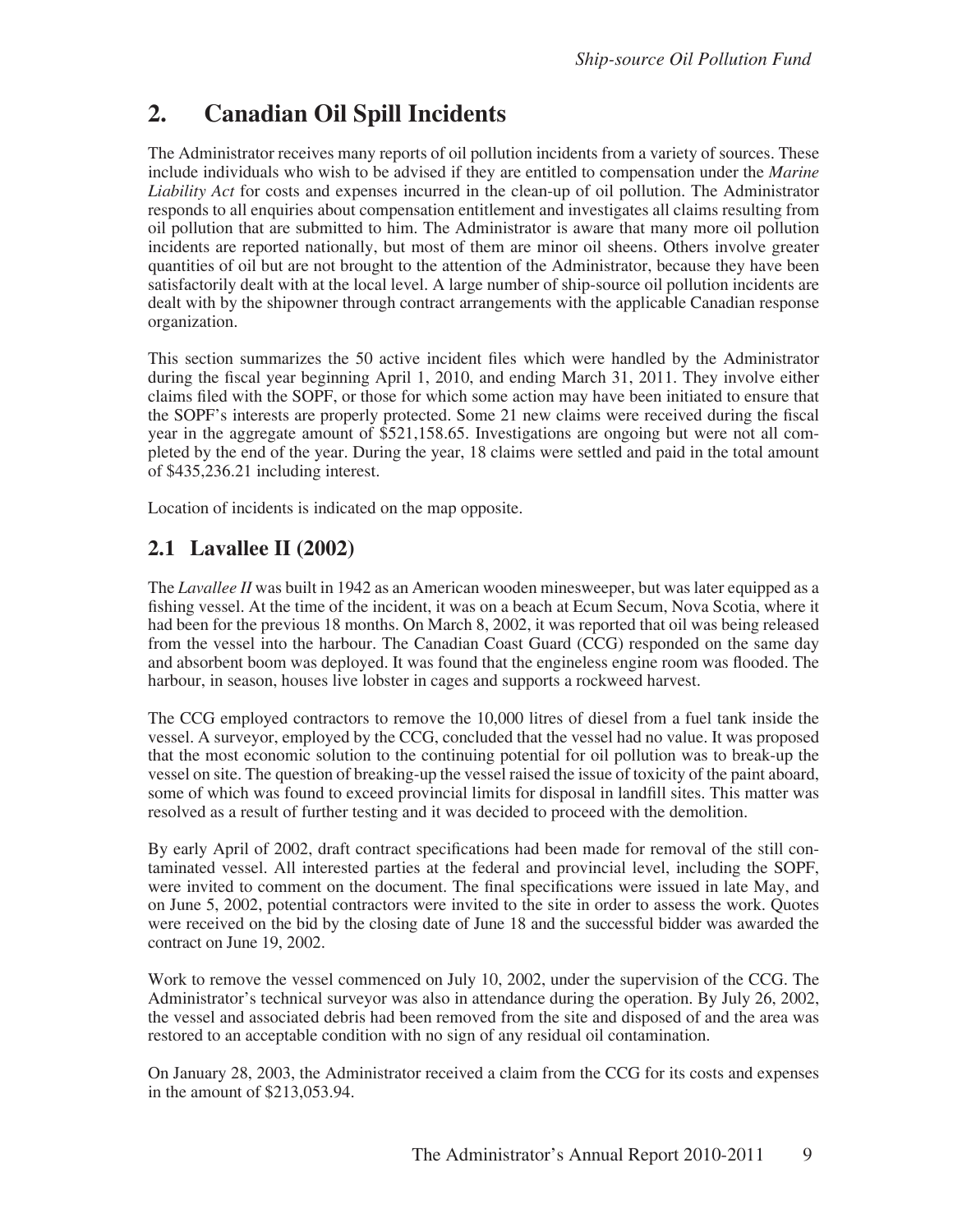The SOPF had been privy to all aspects of the situation, and therefore there were only a few items to resolve. An offer of settlement was made to the CCG on February 27, 2003. The Administrator received acceptance of the offer on March 4, 2003, and payment of the assessed cost of \$212,126.10 plus interest of \$7,404.98 to the CCG was authorized on March 6, 2003.

The Administrator commenced a recovery action in the Supreme Court of Nova Scotia on February 11, 2005, pursuant to *Marine Liability Act*�

Recovery action resulted in negotiated settlements with the two defendants. The first defendant agreed to pay \$1,000.00 and the second \$7,500.00. The Administrator received payment of \$1,000.00 on January 3, 2007, from the first defendant. A final Release and Indemnity Agreement was executed between the Administrator and the first defendant. The second defendant failed to make the required payment of  $$7,500.00$  by the due date of June 30, 2007, and also failed to sign the settlement agreement.

On April 8, 2008, the Administrator received a cheque from the second defendant, payable to the Receiver General of Canada, in the amount of  $$3,100.00$  representing the first instalment of the \$7,500.00 settlement. The balance of \$4,400.00 was to be paid no later than May 1, 2008, failing to do so would leave the Administrator in a position to enter judgment against the defendant�

On May 23, 2008, pursuant to the Administrator's instructions, counsel registered a Certificate of Judgment against the defendant in both the Land Registry and Personal Security Registry in Nova Scotia. The registration of judgment will expire on September 15, 2013.

Meanwhile, the file remains open and will be brought forward closer to the expiry date of the registration of the judgement.

## **2�2 Wishing Star (2006)**

On July 26, 2006, the Marine Communication Traffic Service in Prince Rupert was informed that the charter fishing vessel *Wishing Star* grounded and sank in Hudson Bay Passage on the east side of nearby Dundas Island, British Columbia� The passengers and crew were rescued by the Canadian Coast Guard (CCG) cutter *Point Henry*. There were 2,000 litres of diesel oil in the vessel, but only a small amount of oil was released causing a sheen on the water.

CCG reports that, due to the owner's inaction, it assumed the role of On-Scene Commander for the incident. A commercial company, Wainwright Marine, was contracted. Its tug, *Ingenika*, arrived on scene. The tug boomed the area of the sunken vessel and deployed absorbent pads. Divers plugged the vents and rigged the vessel for lifting� On July 31, the *Wishing Star* was raised and towed to Wainwright Marine Services' yard in Prince Rupert. Work crews continued to remove the residual and bilge oil.

The Administrator instructed counsel to engage a marine surveyor in Prince Rupert to attend the vessel at Wainwright Marine's yard and, also, to meet with the CCG response officer. On August 3, 2006, the marine surveyor submitted an interim report of his initial findings. It was indicated that the vessel was a wreck and had no salvage value.

On December 15, 2006, the Department of Fisheries and Oceans (DFO)/CCG awarded a fixedprice contract to Wainwright Marine Services for deconstruction and disposal of the fishing vessel and all the contaminants onboard.

The Administrator considered whether measures to deconstruct the vessel were in fact wreck removal and could no longer be characterized as pollution prevention measures. After due investigation, the Administrator concluded that break-up of the vessel was the most effective method to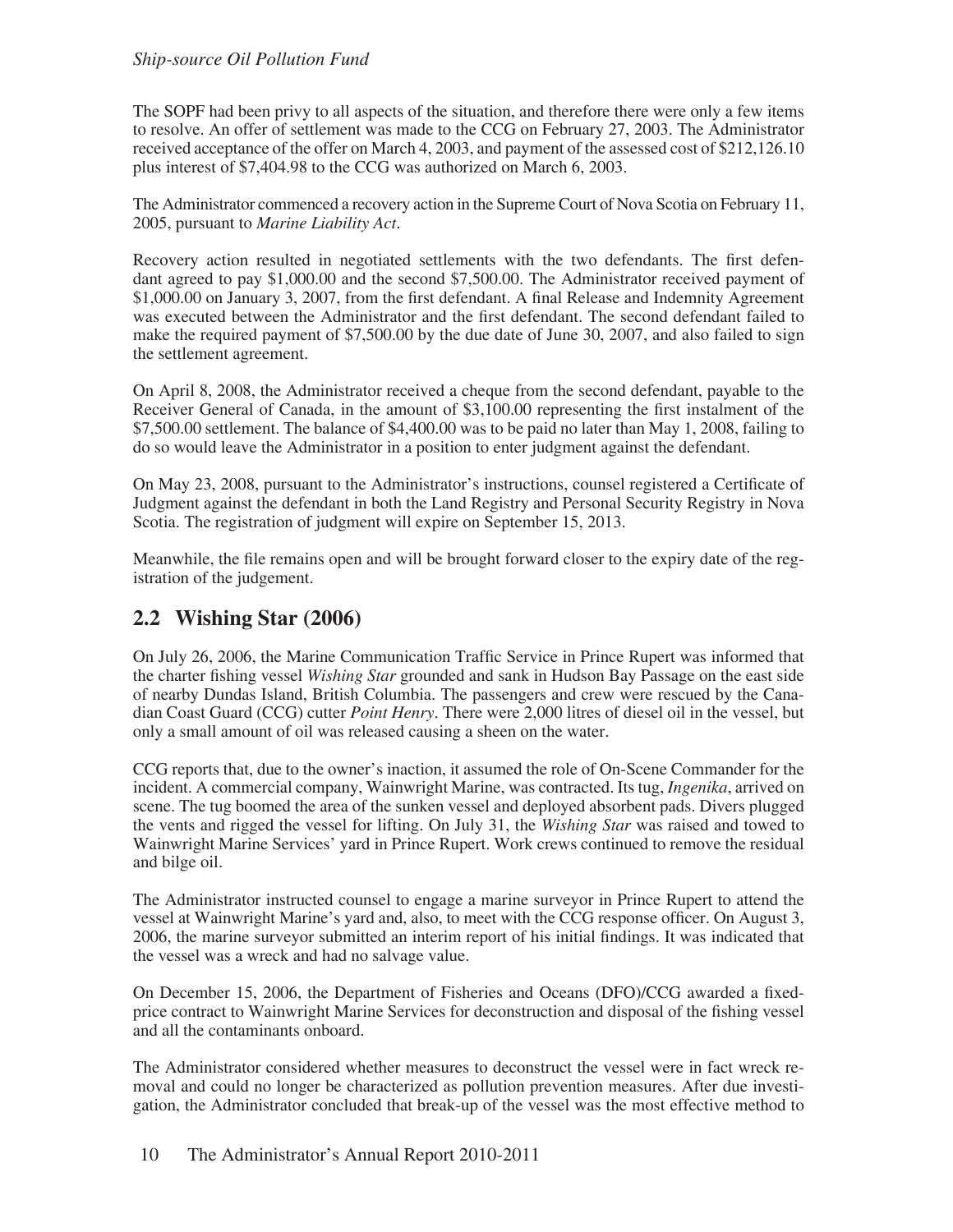remove any further threat of oil pollution from residual oil that might still be onboard.

On February 14, 2007, the Administrator received a claim from DFO/CCG for costs and expenses in the amount of  $$112,629.51$ . Subsequently, the CCG was requested to provide additional information and documentation, so that the assessment of the claim could be advanced.

On November 1, 2007, CCG provided the information requested� As a result of the investigation of circumstances surrounding the incident (including the specific issue whether the deconstruction and disposal of the vessel could properly be characterized as an oil pollution threat removal, as opposed to wreck removal), the Administrator concluded that the total amount was a legitimate claim on the SOPF. As a result of this assessment, DFO/CCG was offered the full amount of \$112,945.77 plus interest in full and final settlement of the claim. On November 8, 2007, DFO/CCG accepted the offer and transfer of funds were authorized in the amount of  $$121,566.79$  including interest.

The Administrator initiated various searches, which indicated that there may be some prospects of recovery. Accordingly the Administrator instructed counsel to commence a recourse action against the ship-owner.

On February 10, 2008, a Statement of Claim was served on the owner of the *Wishing Star*� No Statement of Defence was filed by the defendant by the closing date of March 11, 2008.

On April 2, 2008, an Order was filed in Federal Court, Vancouver, granting judgment by default against the defendant in the amount of \$123,772.20, plus interest from April 8, 2008, to the date of payment of the judgment. The Administrator is investigating, with the assistance of counsel, what assets of the debtor can be identified to satisfy the outstanding default judgment obtained on April 8, 2008.

On October 28, 2009, counsel advised that, on the basis of the investigation, there seems to be no purpose in conducting examination in aid of execution. Moreover, payment of the judgement appears not to be recoverable at this time� Accordingly, on November 12, 2009, the Administrator decided to hold the file in abeyance for two years, at which time it will be revisited.

## **2�3 Robertson II (2007)**

The Administrator was informed of this incident by the Canadian Coast Guard (CCG). On July 1, 2007, a 40-metre sailing vessel, *Robertson II*, grounded on Minx Reef, in the Gulf Islands off Vancouver Island. It was reported that the vessel was leaking traces of diesel fuel. The CCG cutter *Cape Calvest* arrived on scene to assess the situation. The CCG hovercraft from the Richmond Environmental Response base deployed 240 feet of sorbent boom, but reported minimal fuel in the water. However, some oil escaped the containment boom around the *Robertson II* due to the high volume of vessel traffic causing wave action.

On July 2, the CCG contracted local salvage operators to board the vessel and remove the remaining fuel from the tanks. Furthermore, CCG contracted a marine surveyor to conduct a full survey of the vessel and determine its condition, value and any further oil pollution threat� On February 9, 2008, CCG filed a claim with the SOPF for costs and expenses in the amount of \$20,748.53.

On April 17, 2008, the Administrator requested additional information and documentation in order to advance the investigation and assessment of this claim. On August 7, 2008, CCG advised that it was endeavouring to complete the Administrator's request for further information.

On December 17, 2009, the Administrator instructed counsel to investigate the status of the registered owner of the vessel, Atlantic and Pacific Seafoods, in order to explore what prospects the SOPF might have to recover any compensation it paid to CCG.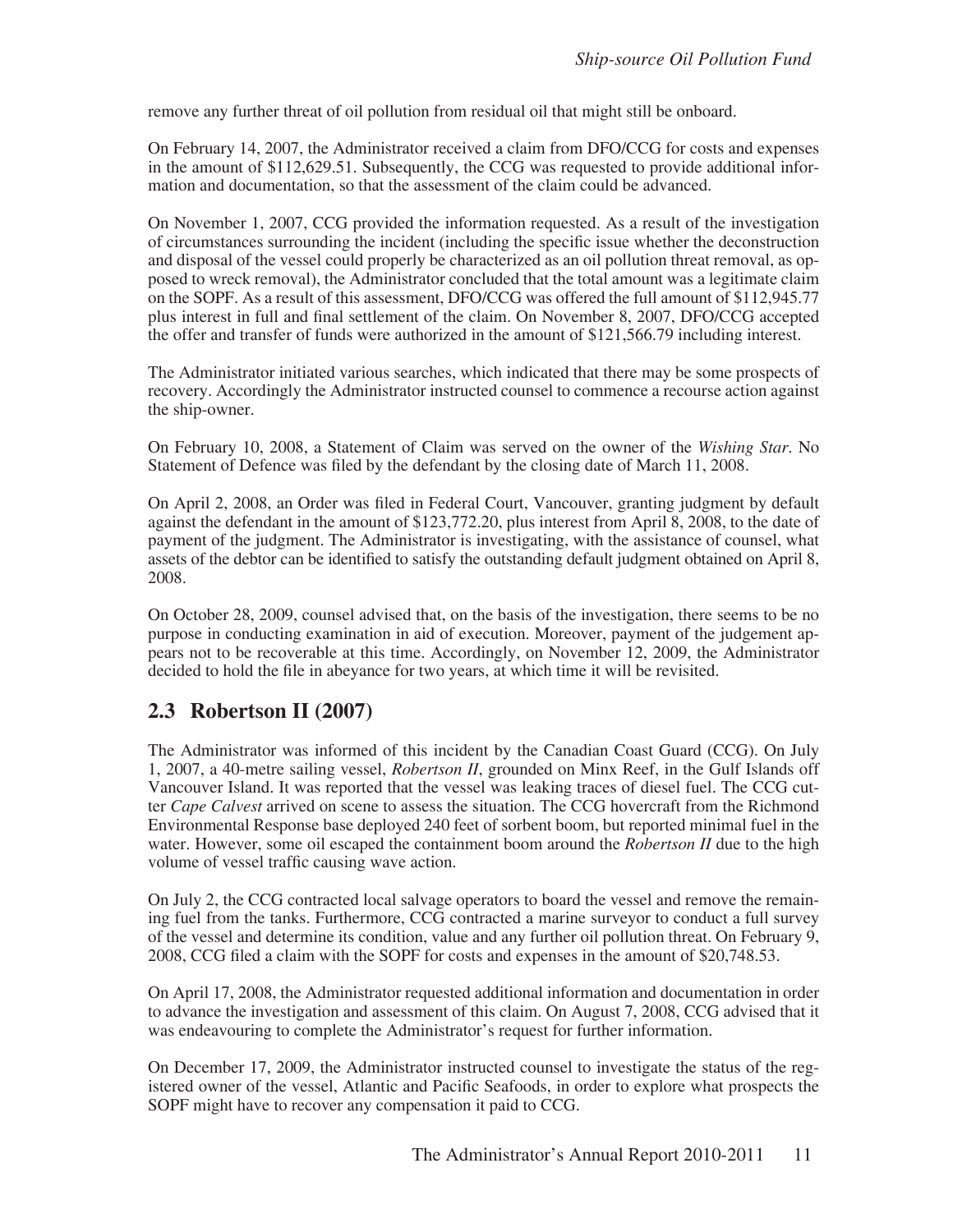On January 19, 2010, the Administrator received a letter from CCG in response to the request of April 17, 2008.

On July 21, 2010, after investigation and final assessment of the claim, the Administrator made an offer to the Department of Fisheries and Oceans/CCG for the established amount of \$19,084.85, plus interest, as full and final settlement pursuant to the *Marine Liability Act*. The offer was accepted and the Administrator directed payment in the amount of \$21,759.59 inclusive of interest. The Administrator closed the file.

## **2�4 Robson Bight (2007)**

*Note: This claim (2.4) from the British Columbia Ministry of Environment, and the subsequent claim (2.5) from the Canadian Coast Guard arose out of the same incident.*

On August 20, 2007, a barge, *Crown Forest 84-12*, owned by Ted Leroy Trucking, while under tow by a tug, M/V *Kathy L*, owned by Gowlland Towing Ltd�, listed and most of the equipment it was carrying fell into the sea. The barge cargo included a diesel tanker truck, containing 10,000 litres of diesel fuel, and a products container cube containing 1,400 litres of lubricant oil and hydraulic fluids. The incident took place near the northeastern end of Vancouver Island within the boundaries of the Robson Bight Ecological Reserve, described in the documentation as a highly sensitive area frequented by various species of wildlife, including from time to time, orca whales.

A substantial sheen of oil, some 14 kilometres long and 500 metres wide, was observed on the water soon after the equipment slipped off the barge. The sheen was observed for up to three days after the incident. Ted Leroy Trucking engaged Burrard Clean Operations, a well known response organization on the West Coast, to take the necessary measures to contain the oil that had been released. In accordance with advice from the Regional Environmental Emergency Team, protection booms were placed around some beaches within the boundaries of the ecological reserve.

On the second day of the incident, August 21, the provincial government established an incident command post at Port McNeil to manage the on-scene provincial spill response, and to provide Ted Leroy Trucking with tactical information on other sensitive areas to be protected. Since most of the oil carried in the equipment, notably the tank truck, was light diesel oil, it dispersed relatively quickly. On August 22, Transport Canada aerial surveillance indicated that 95 percent of the oil slick seen the previous day on the shoreline had dissipated. The remaining diesel fuel was expected to evaporate and dissipate naturally. The Canadian Wildlife Services advised that no oiled birds had been found. There was no noticeable impact on wildlife or the shoreline as a result of this spill. Within a few days the protection booms were removed by Burrard Clean Operations on the instructions of Ted Leroy Trucking. The provincial incident command post was demobilized during the late evening of August 23.

In November and December 2007 a series of dives were conducted to locate the equipment and assess its condition using a diver operated vehicle, which produces video footage showing the submerged equipment. The equipment, notably the tank truck, was located and appeared to be in good condition. It was observed that the latch on the forward compartment of the truck was partially open.

On April 18, 2008, the provincial Environment Minister and the federal Minister of Fisheries and Oceans announced plans to salvage the Robson Bight wreckage. As a result of this announcement, the Administrator engaged counsel and a technical marine surveyor to monitor developments and advise on the various aspects concerning the salvage plan being developed by the British Columbia Ministry of Environment.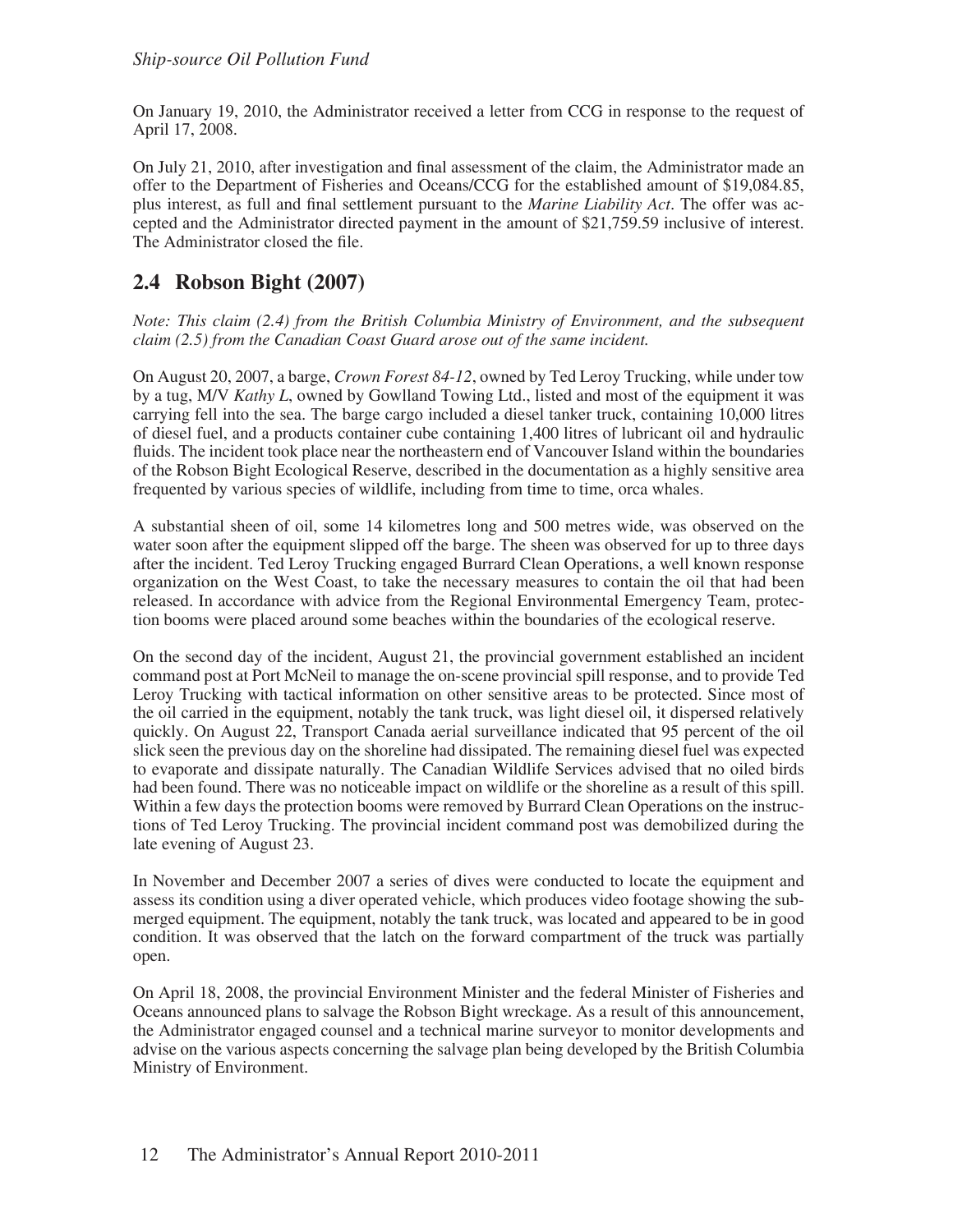In May 2009, it was decided to go ahead with the salvage of the tanker truck and container cube. This operation was successfully completed on May 19 without further spillage of oil. The tanker truck was found to contain roughly 3,000 litres of diesel fuel and the cube contained 1,800 litres of hazardous materials.

On August 13, 2009, the Province of British Columbia filed a claim with the SOPF in the amount of \$2,707,477.14, pursuant to the *Marine Liability Act* (MLA). The provincial claim was divided into three segments:

- 1. The costs and expenses, in the amount of \$47,590.13, incurred in respect of the initial response to the incident;
- 2. The costs and expenses, in the amount of \$150,713.11, incurred in respect of the diving operation to locate the equipment and assess its condition; and
- 3. The costs and expenses, in the amount of \$2,509,173.90, incurred to salvage two pieces of equipment, namely the tanker truck and the cube.

The Administrator engaged counsel and technical marine consultants to assist with a thorough investigation and assessment of each segment of the claim. Consequently, the findings were as follows:

#### **Costs and Expenses for Initial Response**

The Administrator found this section of the claim to be established, except for the fee in the amount of \$3,049.12 for modelling services obtained from Environment Canada to predict the effects of potential oil released from the submerged equipment during the salvage operation� Accordingly, this segment of the claim was reduced by  $$3,049.12$  and as a result  $$44,541.01$  was offered for costs and expenses for the initial response.

#### **Costs and Expenses for Diving Operations**

The Administrator accepted that those responsible for dealing with consequences of the incident had to know the location and condition of the equipment that slid off the barge in order to determine what further measures, if any, would be necessary. As a result, the Administrator allowed the costs and expenses for the diving operation, except for \$4,000.00. Accordingly, this segment of the claim was approved at \$146,713.11 for costs and expenses incurred.

#### **Costs and Expenses for Salvage Operations**

Based on the documentation that was filed with the claim and subsequently in response to request for further particulars, the Administrator concluded that the salvage of the tank truck and cube was not a reasonable measure. In the Administrator's view, the measures taken were out of proportion to the threat posed� Consequently, the Administrator disallowed the claim in the amount of \$2,509,173.09 for costs and expenses in respect of the actual salvage operation.

On July 23, 2010, the Administrator sent a letter of offer to the British Columbia Ministry of Environment. The offer, as full and final settlement of the claim, was in the amount of \$191,254.12, plus interest, made pursuant to the terms of the MLA� The offer was not accepted within the time limits prescribed by the legislation. Accordingly, no payments were made and the Administrator closed the file.

### **2�5 Robson Bight (2007)**

On August 19, 2009, the Canadian Coast Guard (CCG) filed a claim with the SOPF in the amount of \$92,836�24 for costs and expenses incurred in connection with monitoring the salvage operation of the Robson Bight incident�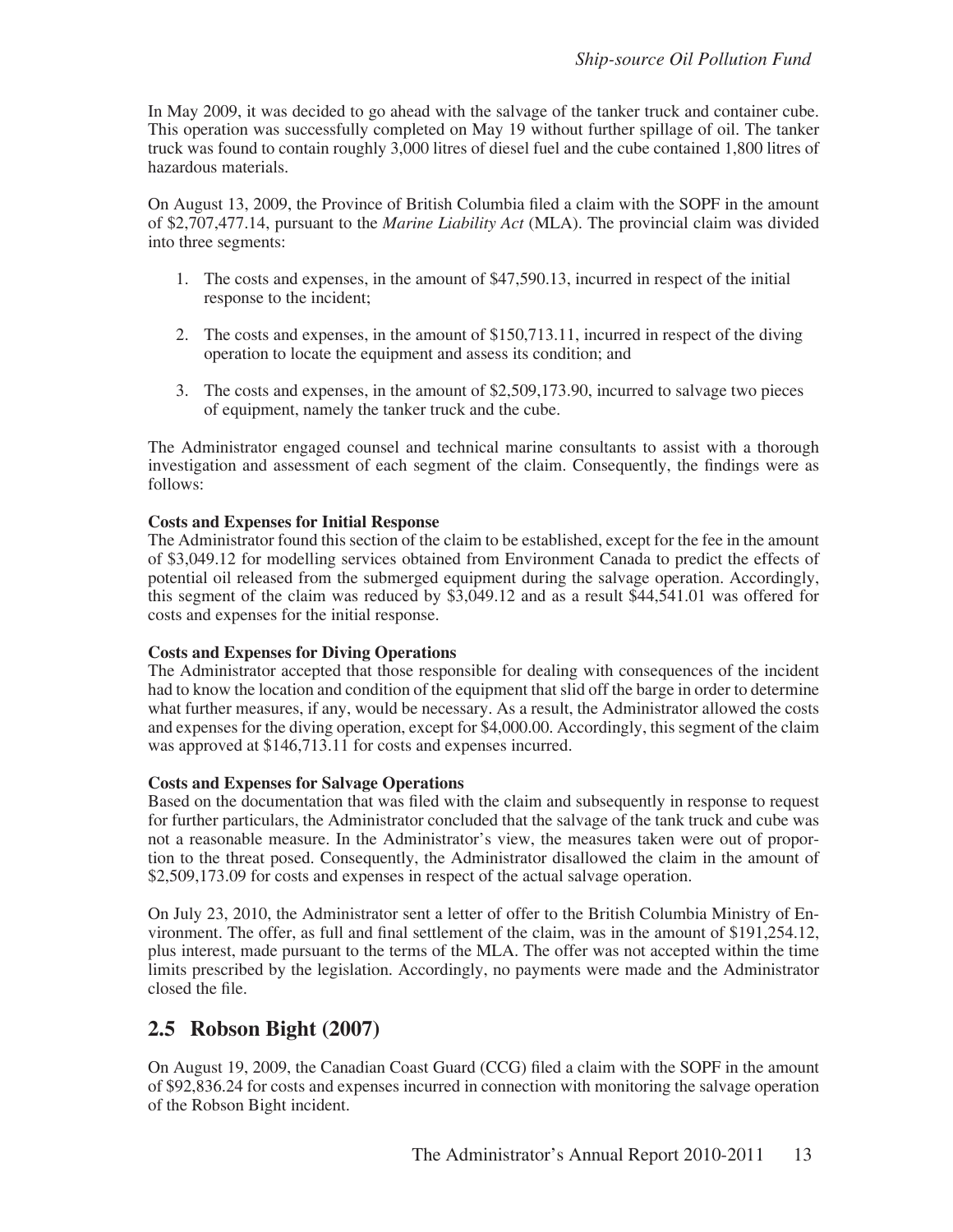The CCG claim was divided into two segments:

- 1. The costs and expenses, in the amount of \$9,780.84, incurred in respect of the diving operation to locate the equipment and assess its condition; and
- 2. The costs and expenses, in the amount of \$83,055.40, incurred in connection with the operation to salvage two pieces of equipment, namely, the tanker truck and the cube.

#### **Costs and Expenses for Diving Operations**

On the basis of the documentation submitted, the Administrator found the first segment of the claim to be fully established and offered \$9,780.84, plus interest, in full and final settlement of this portion of the claim.

#### **Costs and Expenses for the Salvage Operations**

With respect to this second segment of the claim, the Administrator requested and obtained additional information and documentation from CCG in order to advance the investigation and assessment of the CCG monitoring costs for the salvage operation. Since it was concluded that the salvage operation, which CCG agreed to fund jointly with the B.C. Ministry of Environment, was out of proportion to the actual threat, the Administrator regarded the salvage segment as an unreasonable measure. Accordingly, the claim in the amount of \$83,055.40, for monitoring the salvage operation was disallowed�

On July 23, 2010, the Administrator offered the Department of Fisheries and Oceans/CCG \$9,780�84, plus interest, calculated in accordance with the terms of the *Marine Liability Act* in full and final settlement of its claim. The offer was not accepted within the time limit prescribed by the legislation. Accordingly, no payment was made and the Administrator closed the file.

## **2�6 Grande Baie Remorqueur (2007)**

It was brought to the Administrator's attention that on December 31, 2007, the Alcan harbour tug *Grande Baie* had sunk at the wharf in Port Alfred, Quebec. It was reported that the tug had 100 tons of diesel fuel onboard, as well as other oil pollutants. Oil was observed around the vessel; however, the harbour ice contained the oil and prevented it from spreading. The shipowner assumed overall management and response to the incident. The response organization (ECRC-SIMEC) was contracted to conduct response operations� Canadian Coast Guard (CCG) assumed the role of Federal Monitoring Officer. On January 1, 2008, approximately 3,000 litres of product were recovered. Divers were hired to conduct an inspection of the tug and prepare it for salvage operations.

On January 3, clean-up operations continued� Another tug, *Alexis Simard*, was also impacted by the spill and its hull was contaminated. On January 4, operations focussed on recovering the oilcovered ice. On scene were personnel from DFO/CCG (including representatives from Oceans, Habitat and Enforcement Branch) and the Quebec Ministry of the Environment�

On January 9, the shipowner presented its salvage plan to CCG Emergency Response personnel. A Regional Environmental Emergency Team meeting was held to discuss the salvage plan. On January 16, the first salvage attempt on the tug *Grande Baie* was conducted unsuccessfully. All operations ceased� The contractor advised they were working on a revised plan and that Transport Canada was assisting. Consequently, the tug *Grande Baie* was raised on January 18. By January 25, 2008, all clean-up operations were completed.

On December 29, 2009, the Administrator received a claim from DFO/CCG in the amount of \$42,949.15. The claim was for costs and expenses incurred during the 24 days that CCG monitored the recovery operation of the Eastern Canada Response Corporation, which was contracted on behalf of the shipowner. The claim was received two days before the expiry of the limitation period for filing this type of claim with the Administrator.

14 The Administrator's Annual Report 2010-2011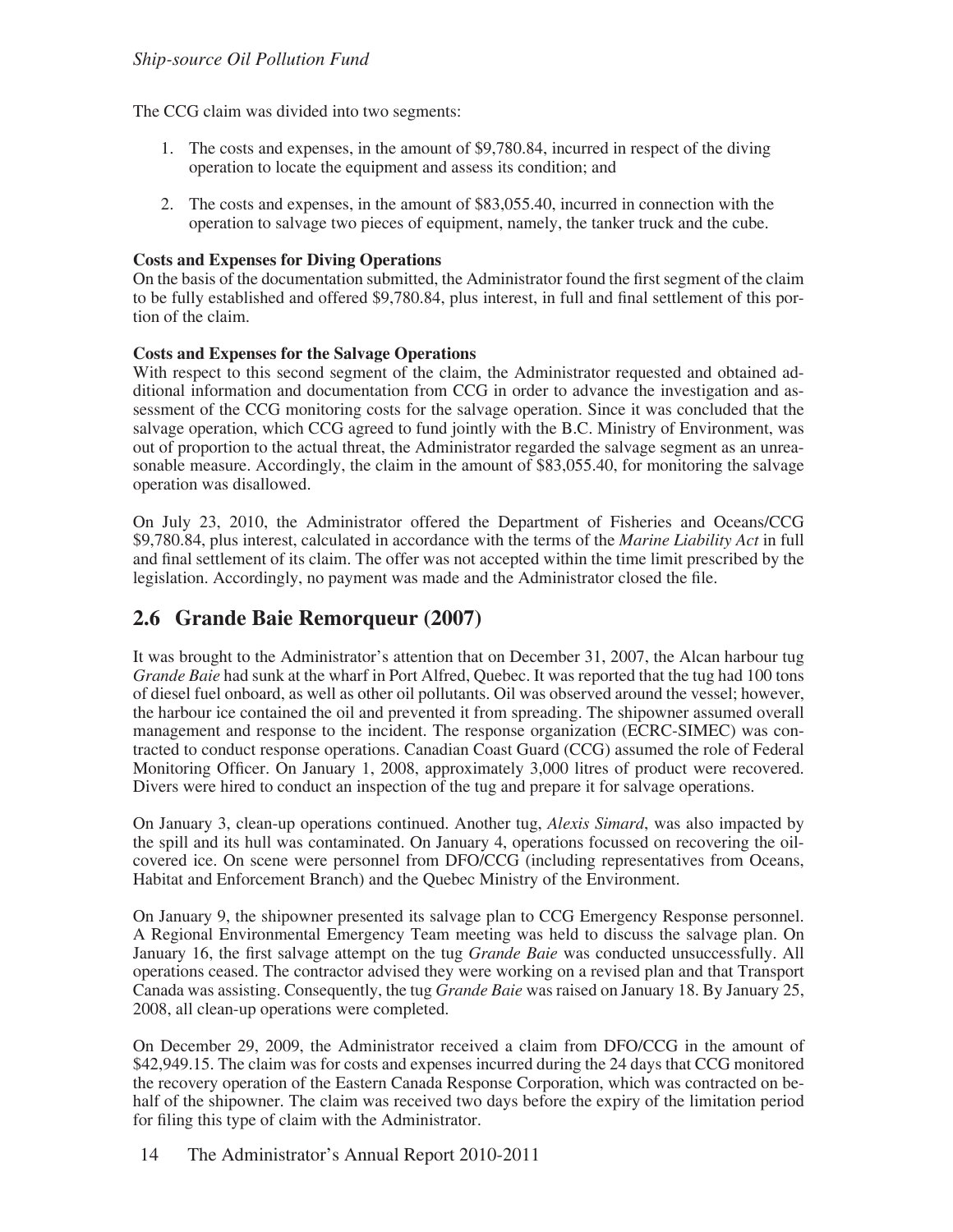On January 6, 2010, the Administrator acknowledged receipt of the claim and requested confirmation that his understanding was correct that CCG had also submitted the claim to the tug owners. If the claim had been submitted to the shipowner it would have a bearing on the way to proceed in the investigation of this claim. On March 17, 2010, the Administrator received confirmation that the claim was referred to the shipowner on January 20, 2010, requesting payment within 30 days.

The Coast Guard reports that the claim was settled by the shipowner for the full amount. Consequently, the Administrator closed the file.

### **2�7 Stephanie & Darrel (2007)**

On April 11, 2007, the Port Manager of the Shelburne Marine Terminal, in Nova Scotia, informed the Canadian Coast Guard (CCG) that a 45-foot fishing vessel secured to its wharf had been abandoned. It contained approximately 3,500 litres of fuel plus hydraulic oils. The vessel had been pumped out several times to prevent sinking alongside the terminal� Consequently, on April 17, CCG representatives met with Environment Canada and Transport Canada personnel at the terminal to determine what action should be taken. All parties agreed that the pollutants should be removed. No response had been received from the owner indicating that he would take responsibility for the vessel and the pollution threat that it posed.

On June 1, 2007, a contract was awarded to RMI Marine Limited to remove all the oil contaminants found onboard the abandoned fishing vessel. The contract included disposal of the waste oil. The contractor's rates were as per a standing offer agreement between the company and CCG. On June 8 the clean-up operation was completed. Transport Canada and CCG personnel inspected the vessel and advised the Port Manager and Environment Canada that the vessel was as clean from pollutants as could be expected.

On February 9, 2008, the Administrator received a claim from the Department of Fisheries and Oceans (DFO)/CCG for costs and expenses in the amount of \$13,627�73, pursuant to the *Marine*  Liability Act (MLA).

On May 13, 2008, the Administrator, having completed an investigation and assessment of the claim, made an offer to DFO/CCG in the amount of  $$13,627.73$  plus interest in full and final settlement. The offer was accepted and the Administrator directed payment in the amount of \$14,505.11 inclusive of interest.

The Administrator commenced a recovery action in the Supreme Court of Nova Scotia in Halifax on December 10, 2008. A Certificate of Judgment was registered on December 23, 2008, in both the Land Registry and Personal Property Security Registry in Nova Scotia� These registrations result in the judgment representing an encumbrance against any property the owner of the vessel may have or acquire. The registration of the judgment under the Land Legislation Act will expire on December 23, 2013, and the registration in the Personal Property Registry will expire on January 5, 2014. These files will therefore be brought forward for review close to those dates. Meanwhile, the file remains open.

## **2�8 MLJet (2008)**

On May 30 and 31, 2008, two separate minor oil spill incidents occurred in the Port of Montreal. The source of the first spill was unknown, so the Montreal Port Authority dealt with the occurrence. It was later determined that the source of the second spill was oil that had leaked from the generator cooling system of the Maltese-registered ship, *MLJet*. The ship assumed full responsibility for the cleaning of the second spill. The CCG estimated the costs associated with the *MLJet* occurrence to be in the region of  $$25,000.00$ .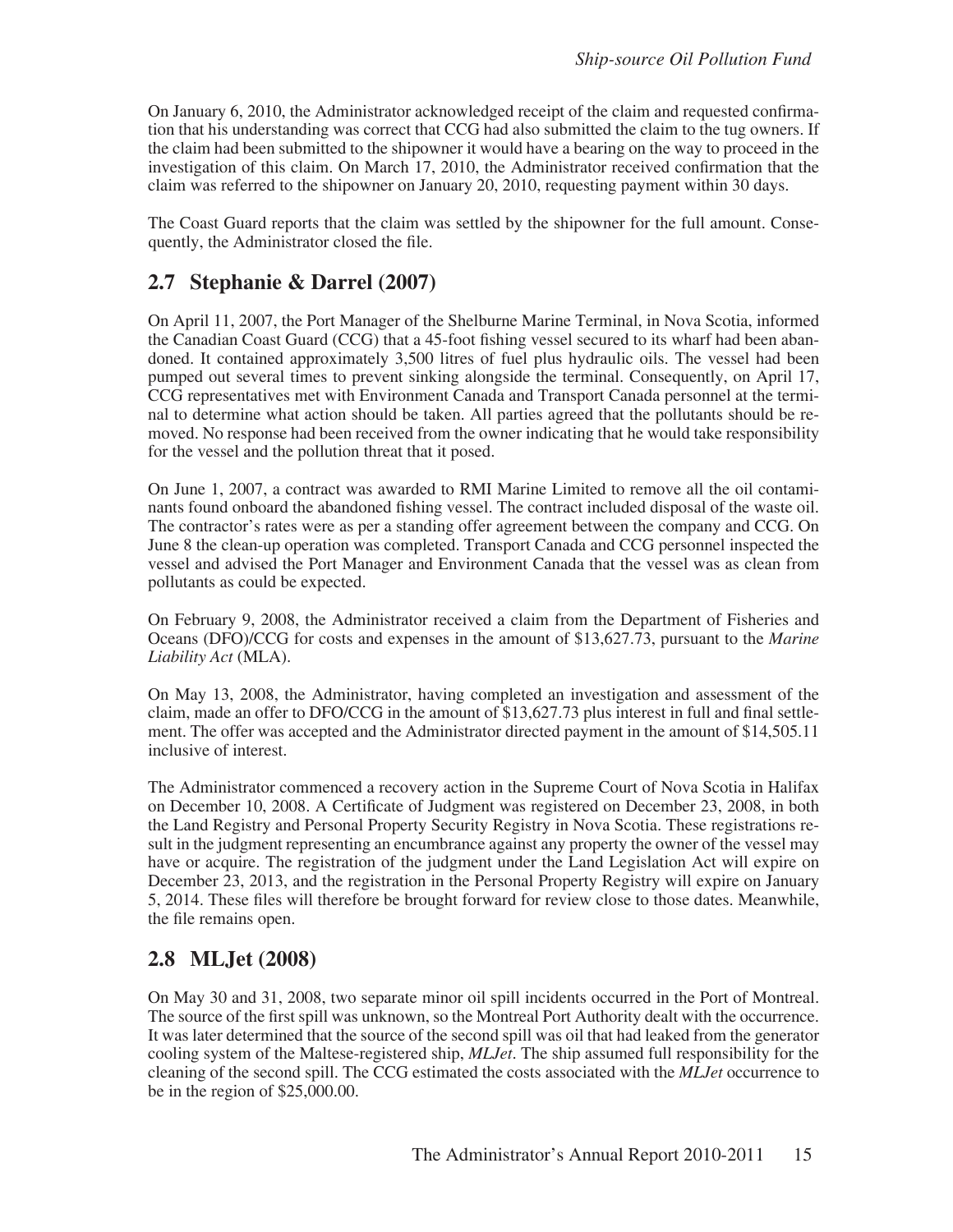To secure possible third-party claims resulting from the oil spill incident, the Administrator instructed counsel to obtain a Letter of Undertaking (LOU), in the amount of \$40,000.00, from the shipowner's P&I Club to cover any subsequent claims. The LOU was obtained on June 6, 2008, and it reflects the limitation period as provided for in the *Marine Liability Act*.

The two year time limitation for claimants to file a claim with the Ship-source Oil Pollution Fund expired on April 1, 2010. Consequently, counsel was instructed to return the Letter of Undertaking to the shipowner's assurance management. The Administrator has closed the file.

## **2�9 Gala Babe II (2008)**

On December 29, 2008, Coast Guard was informed that the fishing vessel *Gala Babe II* sank at the wharf in Ladner Harbour, British Columbia. Diesel fuel oil was leaking from the vessel causing an oil slick on the surface. The Canadian Coast Guard (CCG) Environmental Response personnel from Richmond investigated and assessed the situation. Subsequently, on December 31, 2008, the owner was informed by letter of his liability for pollution damage� He was advised verbally that raising the vessel may be the simplest measure to control the oil pollution.

By January 7, 2009, the amount of oil on the surface was increasing. The owner was not taking any corrective action to prevent the pollution, or raise the vessel� Consequently, on January 8, CCG contracted a local salvage operator, Fraser River Pile and Dredge, to raise the vessel and transport it to Shelter Island Marina. The salvaged vessel was assessed for fair market value by Active Marine Services. The firm's surveyor provided CCG with a report noting that the vessel had been submerged for three or four days in brackish water. It had been poorly maintained and had sustained damage. Further, it was not economically salvageable and only represented scrap value, or possible salvage value of the hull and machinery. In the surveyor's opinion the actual cash value of the *Gala Babe II* was \$20,000 to \$25,000.

On January 9, CCG informed the Administrator about the incident and indicated that its costs and expenses may reach \$100,000.00. The Administrator, in anticipation of a claim and litigation, instructed counsel to engage a marine surveyor to conduct a survey of the vessel at the marina and determine the fair market value. On February 2, a marine surveyor from Oceatec Marine Services Ltd., engaged on behalf of the Fund, provided his report estimating the fair market value at \$15,000 to  $$20,000$ . The vessel was eventually sold by CCG for the amount of  $$11,715.90$  and this amount is accounted for in this claim.

On August 20, 2009, the Department of Fisheries and Oceans (DFO)/CCG filed a claim with the Administrator for costs and expenses in the amount of \$21,314�03, pursuant to the *Marine Liability*  Act (MLA).

On January 7, 2010, after investigation and assessment of the claim, the Administrator made an offer to DFO/CCG for the established amount of  $$21,314.03$ , plus interest, in full and final settlement, pursuant to the MLA. The offer was accepted and the Administrator directed the payment in the amount of  $$21,941.78$ , inclusive of interest.

The Administrator instructed counsel to review the feasibility of undertaking cost recovery action pursuant to the MLA� Counsel investigated whether there was any possibility of recovery of the costs from Jay Sea Fisheries Ltd., the registered owner of the *Gala Babe II*. A demand letter was sent via registered mail to Jay Sea Fisheries Ltd� Counsel found that as the vessel had been sold by CCG and the fishing license went into the buy back program there were no other assets of the company. Counsel also arranged for an updated company search of Jay Sea Fisheries Ltd. The Land Registry Office and Personal Property Security searches revealed no real or personal property in the name of the shipowner. Based on these investigations, the Administrator concluded that it would not be reasonable to take further measures to recover payment. Accordingly, the Administrator closed the file.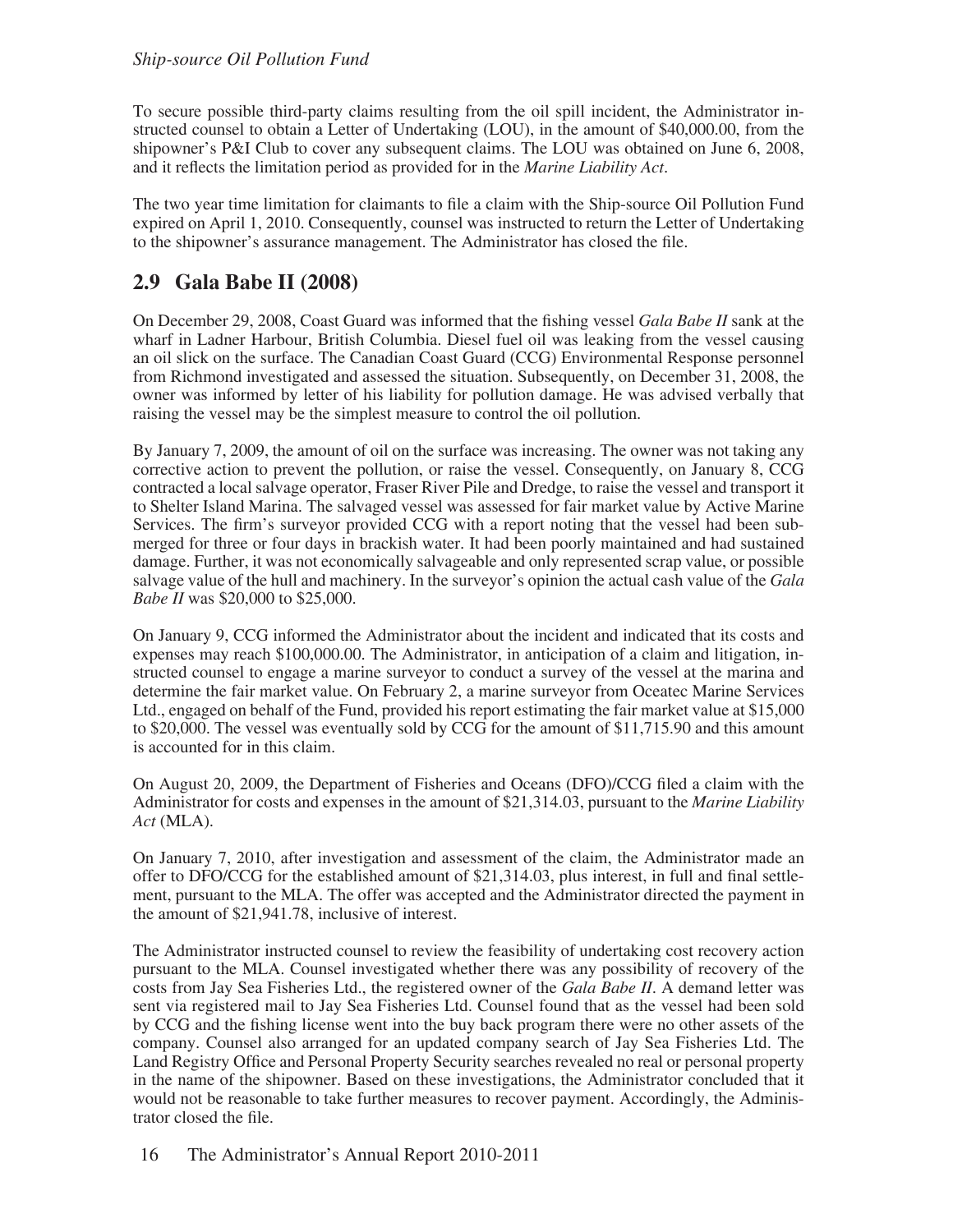## **2�10 King Darwin (2008)**

On September 27, 2008, the Canadian Coast Guard (CCG) reported that the German registered oil tanker *King Darwin* released approximately 64 tonnes of bunker C fuel oil into the waters of the Restigouche River when discharging at Dalhousie, New Brunswick. The incident occurred while pumping into the main line alongside the west wharf. The pumping had just commenced when a flange blew resulting in the discharge upon the dock and shoreline facilities. The Eastern Canada Response Corporation was engaged by the ship to conduct clean-up operations�

On October 7, 2008, a Letter of Undertaking was obtained from the shipowner's P&I club –The Steamship Mutual Underwriting Association (Bermuda) Limited� An amount not exceeding \$250,000.00 was indicated as security to cover any potential claim for costs and expenses incurred. The Administrator received a copy of the Letter of Undertaking from legal counsel engaged by the CCG.

The Fund did not receive a claim in this incident. However, DFO/CCG advises that on April 16, 2009, it reached a settlement with the shipowner for costs and expenses incurred during its response to the incident.

In September 2009, the Administrator was contacted by counsel for a dredging company, Beaver Marine Limited, which had equipment operating in the Port of Dalhousie, alleging that the equipment was fouled by the spill and could not be used for a period of time. Accordingly, counsel was of the view that there might be a claim against the owner of the *King Darwin*, the International Oil Pollution Compensation Fund and the SOPF. Subsequently, the SOPF was served with a statement of claim, filed in the Federal Court, on behalf of Beaver Marine. As a result of negotiations between counsel, however, the action against the SOPF was discontinued in November, 2008. Since the litigation is ongoing between other parties to the action, the Administrator has not closed his file and will be following developments in this matter.

## **2�11 Delta I (2008)**

On January 3, 2008, the Canadian Coast Guard (CCG) received a report that over the holidays the barge *Delta I* loaded with scrap steel had overturned in Toquart Bay on the west side of Vancouver Island. During the subsequent investigation the owner advised that the only unit of equipment containing oil was a backhoe. By January 10, the barge had submerged completely. CCG had not considered the incident a pollution risk until it was discovered later that additional equipment contained oil. This other equipment included a pickup truck and some pails of oil. Further, it was revealed that the backhoe was actually a full-size excavator.

On January 30, CCG informed the owner of his legal responsibilities to take measures to prevent a discharge of pollutants, and to advise CCG of his intentions. On February 5, the barge owner stated that his insurance would not pay for the removal of the oil related items� He would, however, remove what he could. By February 12, the owner reported that everything that might cause pollution had been removed except the pickup truck and excavator.

On February 25, fisheries officers reported an intermittent upwelling and sheen of oil at the site. The owner agreed to deploy booms to contain the upwelling of oil. On March 20, Environment Canada (EC) provided CCG with an environmental risk statement indicating that EC planned to recommend a shellfish closure in the area. Also, EC expected that all reasonable measures should be taken to remove the source of pollution. The shellfish closure was put into effect a short time later.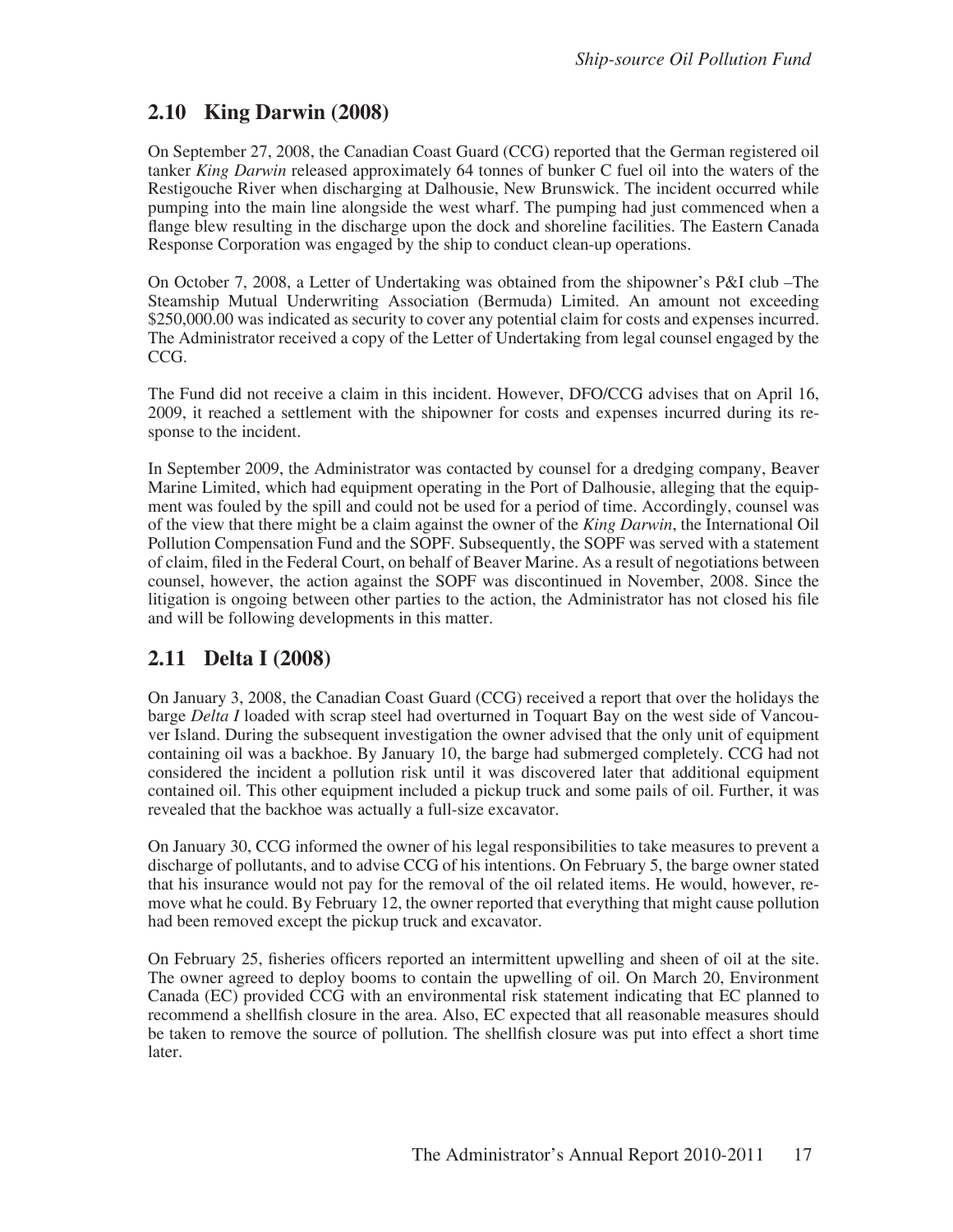On April 1, CCG engaged Saltair Marine Services Ltd. to conduct a dive survey of the area. The surveyor found the excavator a short distance from the barge upside down in 35 to 40 feet of water with a pickup truck and scrap steel on top of it. There was a considerable amount of scrap steel and other heavy equipment beside and under the barge. For example, there was a 40-foot cargo container/trailer under the barge along with other debris.

CCG consulted with a dealer of the same type of excavator, who suggested that the quantity of oil expected to be in the excavator would be greater than the information supplied by the barge owner. The dealer information showed hydraulic oil at 422 litres, engine oil at 38 litres and gear oil at 40 litres. The owner stated that the fuel tank contained only 113 litres of fuel. Apparently, the owner did not include the other engine oils.

On April 16, CCG learned that Saltair Marine Services Ltd� had made an arrangement with the barge owner to remove the barge and scrap steel the following week. The owner believed that the value of the scrap and barge would cover the cost. The removal of the excavator was not included in the arrangement because it would not be cost effective for them to remove it for its scrap value. During the salvage operation it became apparent that some of the scrap metal cargo contained oil and was polluting when disturbed. The contractor ceased operations when the barge was raised and there was enough scrape steel to pay for its costs up to that point. The CCG then contracted the salvor to continue operations in order to recover all items containing oil including the excavator. The operation was completed during the first week of May.

The following year, on March  $23$ , 2009, the CCG filed a claim with the SOPF in the amount of \$142,604.26 for costs and expenses incurred for monitoring and contract services.

On July 21, 2009, CCG was requested to provide additional information and substantiating documentation about the contract with Saltair Marine Services. At the same time, counsel was instructed to engage a local marine surveyor to interview the salvage contractor and CCG personnel, and report on the reasonableness of the work performed to raise the equipment containing oil. On January 19, 2010, CCG replied to the Administrator's request for additional material.

On December 21, 2010, after having conducted an investigation in accordance with the *Marine Liability Act*, the Administrator informed the CCG that he planned to make an offer of compensation, but that he was contemplating a substantial reduction from the full amount of the claim. The CCG was provided, however, with additional time – until January 31, 2011 – to make further representations in respect of the concerns raised. On January 31 a written response was received from CCG.

As the claim against the barge owner, Swail Developments Ltd., would have become time barred on or about December 31, 2010, the Administrator instructed counsel to commence proceedings against Swail Developments Ltd. to protect the interests of the SOPF, pending finalization of the claim�

On March 7, 2011, the Administrator informed the CCG that, as a result of his thorough investigation and assessment, he was making a global offer in the amount of \$100,000.00, inclusive of interest, in full and final settlement of the claim. As of the end of the fiscal year, the Administrator has not received acceptance of the offer. Meanwhile, the file remains open.

## **2�12 Ganges I (2008)**

On July 6, 2008, the Environmental Response officers at the Canadian Coast Guard (CCG) base in Victoria were informed that the pleasure craft *Ganges I* was aground and listing at 45 degrees in Ucluelet Harbour on the west side of Vancouver Island� The vessel was holed and diesel fuel was leaking from its tanks. The CCG buoy tender, *Provo Wallis*, was on scene and rescued the crew. The CCG successfully plugged the fuel vents and deployed a sorbent boom around *Ganges I*�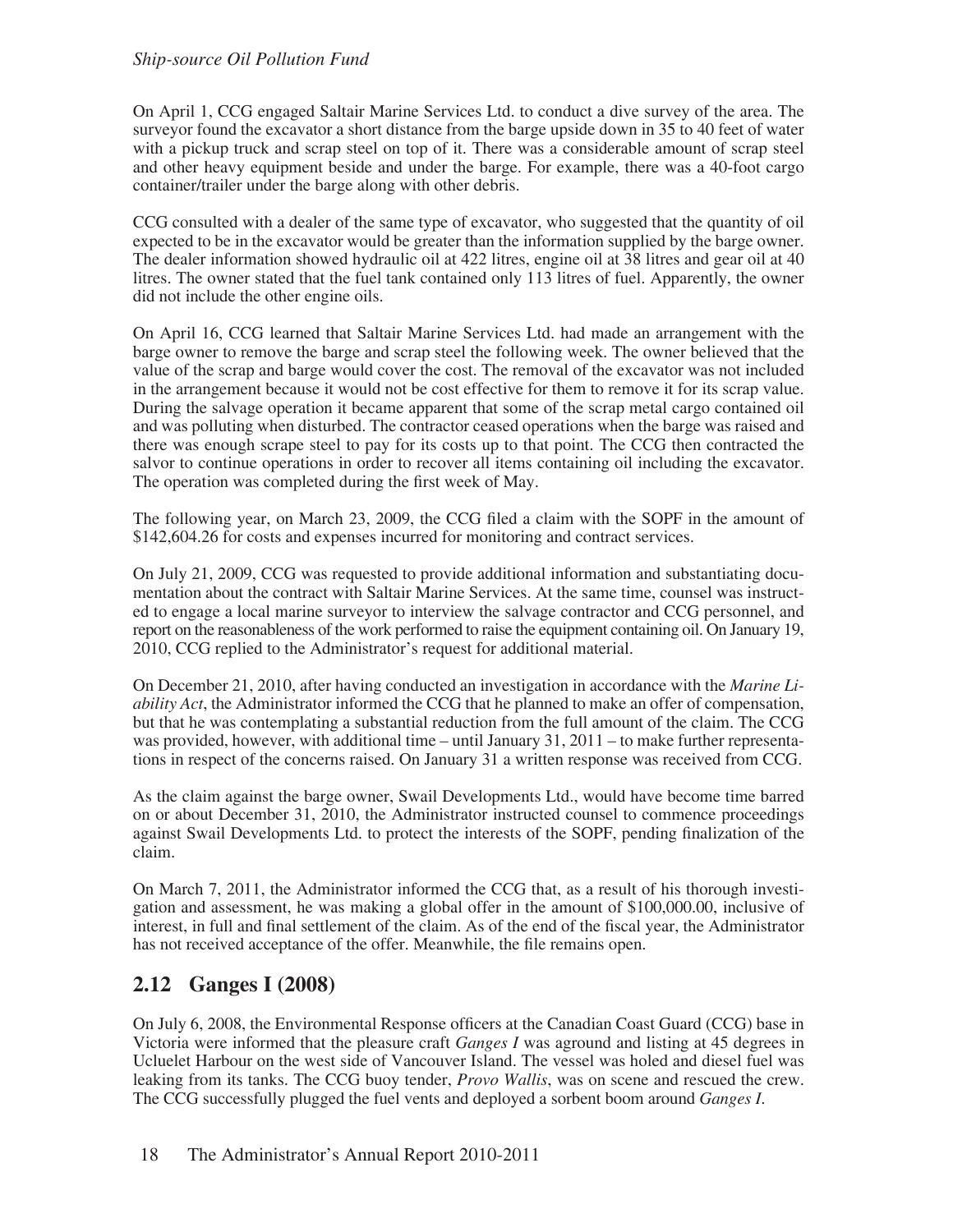On July 7, because of the owner's inability to handle the incident, CCG personnel at Victoria went to Ucluelet Harbour with response equipment and a 17-foot boat. Emergency response personnel were unable to safely get aboard the stranded vessel because of the sea state and wind conditions. Consequently, Saltair Marine Services Ltd. was engaged to attend the following morning with a larger boat and board the damaged vessel to make an assessment about removing the oil. The following day, Saltair Marine Services Ltd. personnel arrived by road with a small tug. Their inspection found that the vessel could be re-floated and should be relocated to an area for destruction and safe removal of the oil. Some of the necessary equipment for raising the vessel had to be brought in from Ladysmith. Slinging lines were placed around the hull in preparation for the lifting operation. Meanwhile, the vessel was still leaking oil because further damage had occurred overnight.

On July 9, the subcontractor's tug and barge arrived from Tofino. Additional equipment from Ladysmith arrived by barge later in the day� As the contractors boarded to make preparations to pump out the fuel, they found the tanks empty due to a broken filler pipe on the low tank and an open crossover valve� Approximately 12 gallons of waste oil were recovered from the engine and lube oil tank� Sorbent pads were placed throughout the engine space and inside the fuel tanks to collect the pools of residual oil that remained� As a result of removing the oils, the contractors were stood down. It was not necessary to deconstruct the vessel. The next day, CCG personnel returned to the site with Saltair Marine Services Ltd. and removed the pads and remaining oily waste found inside. *Ganges I* remained where it was stranded. No further action was planned.

On March 23, 2009, the Administrator received a claim from the Department of Fisheries and Oceans/CCG for costs and expenses in the amount of \$47,895�49, pursuant to the *Marine Liability Act*�

On July 21, CCG was requested to provide additional information and documentation about its contract with the salvor. A written response was received on January 19, 2010.

To complete the investigation and assessment of this claim, the Administrator instructed counsel to engage a marine surveyor to review and further investigate the documentation referring to the services provided by the contractor, Saltair Marine Services Ltd. The surveyor was requested to talk directly with the principals involved in the operation� The purpose of the investigation was to assess whether the measures taken were reasonable and, if so, were the charges fair and reasonable for the services provided.

On December 21, 2010, the Administrator informed CCG that he was planning to make an offer of compensation, but that he was contemplating a substantial reduction from the full amount of the claim. CCG was provided an opportunity to make further representations in writing in respect to the matters raised in the Administrator's letter. On February 11, 2011, a response was received.

On March 7, 2011, the Administrator informed CCG that, as a result of his investigation and assessment, he was making an offer in the amount of \$28,740.00, inclusive of interest, in full and final settlement of the claim. As of the end of the fiscal year, the Administrator has not received acceptance of the offer. Meanwhile, the file remains open.

### **2�13 Patricia Louise (2008)**

The incident occurred on November 1, 2008, when the *Patricia Louise* sank at a Discovery Harbour Marina dock in Campbell River, British Columbia. There was an upwelling oil slick from the vessel, which was reported to contain approximately 100 gallons of diesel fuel. The Harbour Authority streamed a containment boom around the vessel� When a Canadian Coast Guard (CCG) Environmental Response officer arrived on scene, the *Patricia Louise* was being raised to the surface. On behalf of the owner, the marina officials had hired the barge and crane company, DCD Pile Driving (1990) Ltd., to lift the submerged vessel. The interior was found coated with diesel fuel oil.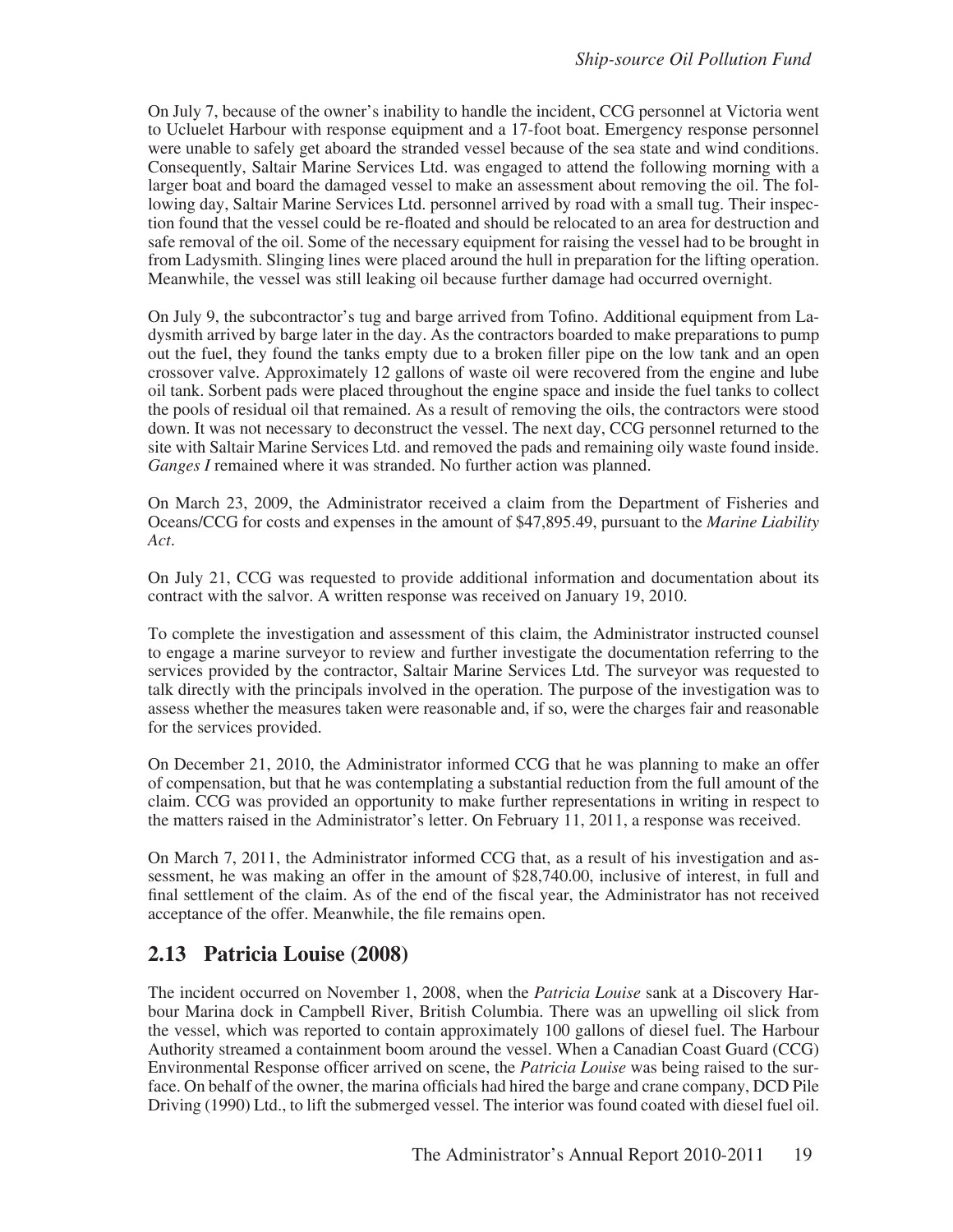It was supported by the crane overnight and was awaiting the owner's instructions. DCD advised CCG that the vessel would not remain afloat if it was not supported by the crane. It was not safe to remove the oil unless the vessel was raised and moved ashore. Meanwhile, CCG personnel requested DCD Pile Driving to provide an estimate of the cost to remove all the oil from the vessel.

On November 2, the owner advised CCG that he had no ability to deal with the raising of the vessel, or any means to pay the costs of oil removal and disposal. The vessel was not insured. The CCG officer informed the owner of his responsibility and liability. CCG took over the response to the pollution incident. The CCG senior response officer met with DCD and reviewed the scope of work and the deconstruction process. The DCD Pile Driving Company advised CCG the only way to safely remove the oil from the *Patricia Louise* was to deconstruct the vessel. As a result, DCD was instructed to move the vessel ashore away from the marina and deconstruct it to remove all oil.

On November 3, the deconstruction process began� DCD subcontracted A L Woods Bulldozing to provide an excavator for demolition and the trucking for disposal of the debris� The next day, the *Patricia Louise* was fully deconstructed and the oil removed. One truck load of metal, six loads of oiled wood, ten bags of sorbent material and approximately 45 gallons of oil were removed from the site where the vessel was dismantled.

On March 23, 2009, the Department of Fisheries and Oceans (DFO)/CCG filed a claim with the Administrator of the SOPF for costs and expenses in the amount of \$36,696.95, pursuant to the *Marine Liability Act*�

On February 2, 2010, after investigation and assessment of the claim, the Administrator made an offer to DFO/CCG for the established amount of \$35,364.76 plus interest. The offer was accepted by DFO/CCG and on February 11, 2010, the Administrator directed that the amount of \$36,377�82, inclusive of interest, be transferred from the SOPF to the credit of DFO/CCG in payment of this claim�

The Administrator instructed counsel to investigate whether there was any party against whom a recourse action could be started. As a result, counsel conducted appropriate searches for land and registered vessels in the name of the registered owner. It was found that the owner had no fixed address and no apparent eligible assets. The Administrator concluded that no further recovery efforts were justified. Accordingly, the Administrator closed the file.

## **2�14 Saxon Viking (2008)**

This incident claim relates to a 60-foot fishing vessel, *Saxon Viking*, that slipped anchor in Ucluelet Harbour, Vancouver Island, and grounded near a seaplane base. It was taking on water with the incoming tide, but there was no oil pollution. It had approximately 500 gallons of fuel oil onboard.

On November 14, 2008, the Canadian Coast Guard (CCG) auxiliary and Royal Canadian Mounted Police attended and tried to refloat the vessel. The CCG informed the owner of his responsibilities with regard to potential oil pollution. He was advised to produce a plan of action by the following day.

On November 16, CCG checked the condition of the vessel. It had moved further up the mud flat and was grounded at high tide. In the event that it would lie over on the falling tide, CCG personnel plugged the accessible vents. On November 18, the CCG Environmental Response Team from Victoria removed containers of oil. A CCG official met the owner and provided him with a Letter of Notice requesting information on the measures he intended to take to prevent discharge of oil pollutants. The owner admitted that he had no resources to deal with the pollution threat. The following day, CCG personnel pumped the fuel from the vessel's tanks. Some 24 drums of fuel oil were removed. The waste oil was staged at the CCG base for disposal.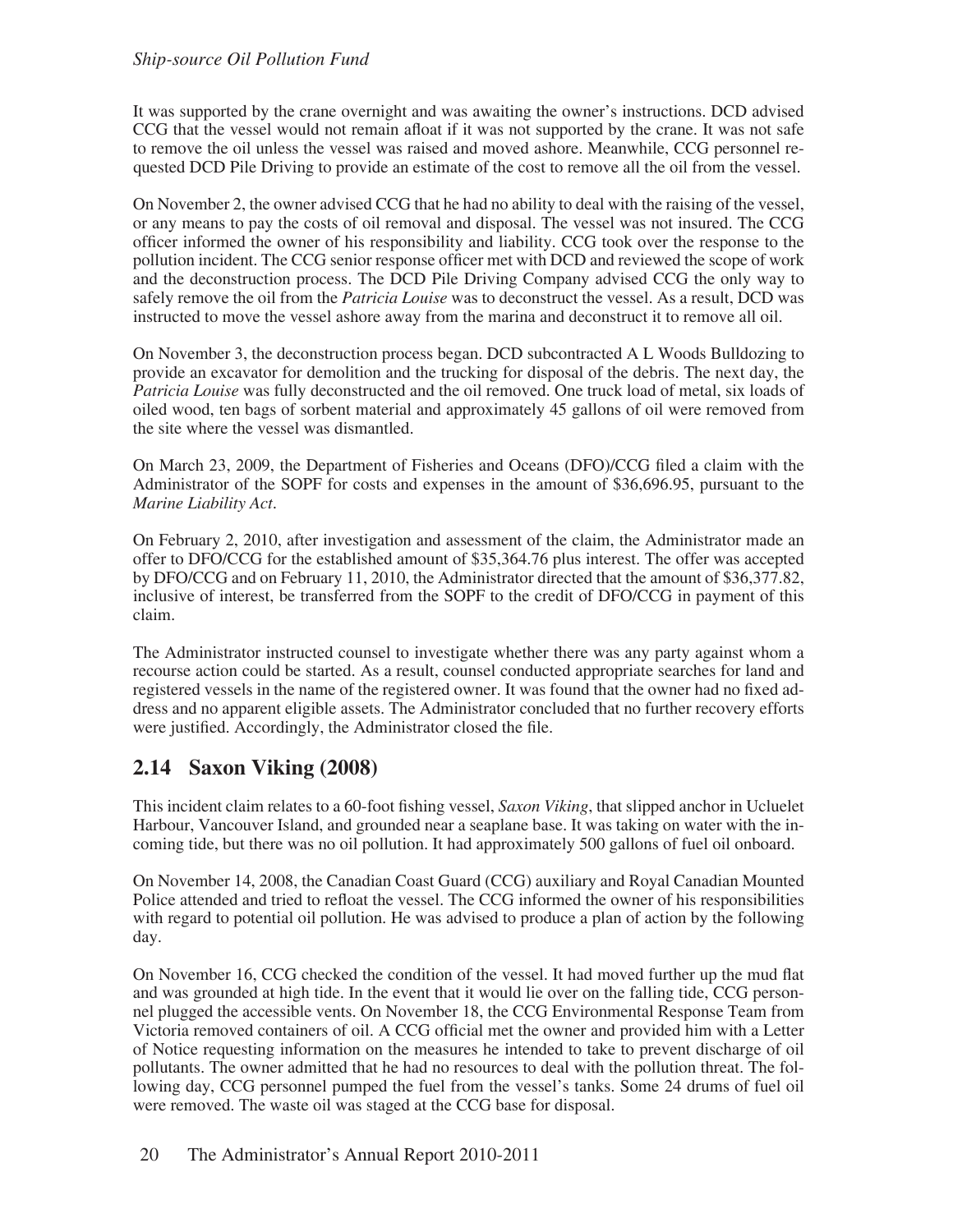On January 29, 2009, CCG sent a letter to the owner with an enclosed cost summary requesting payment within 30 days in the amount of \$10,036.28 for costs and expenses. CCG did not receive a reply.

On March 20, 2009, the Department of Fisheries and Oceans (DFO)/CCG filed a claim with the Administrator of the SOPF for costs and expenses in the amount of \$9,999.32, pursuant to the *Marine Liability Act*�

On July 7, 2009 after investigation and assessment of the claim, the Administrator made an offer to DFO/CCG for the established amount of \$9,999.32 plus interest. The offer was accepted by DFO/ CCG on July 28, the Administrator directed transfer of the amount of \$10,249.60, inclusive of interest, from the SOPF in payment of this claim�

On July 30, the Administrator instructed counsel to investigate whether reasonable measures could be taken for effective cost recovery from the owner for the amount paid to DFO/CCG. As a result of these further investigations, the Administrator concluded that further measures would not be justified and, accordingly, he has closed the file.

## **2�15 La Lumiere (2008)**

On May 10, 2008, an article in the newspaper, *Vancouver Sun*, reported the sinking of the *La Lumiere* (ex *Seaspan Chinook*) at Britannia Beach in Howe Sound, British Columbia. There was an upwelling of diesel oil into Howe Sound� The wooden-hull *La Lumiere* was originally a Second World War heritage tug built in 1944 for the United States Navy. The Transport Canada Vessel Registration Query System shows the Maritime Heritage Society of Vancouver to be the owner�

The Administrator instructed counsel to engage a marine surveyor from Oceatec Marine Services Ltd, to attend at Britannia Beach to monitor clean-up operations and report on developments. The surveyor reported that a Canadian Coast Guard (CCG) response team had arrived on site in May and had deployed a 1,600-foot oil containment boom to encircle the position where oil was upwelling from the sunken vessel – approximately 100 metres offshore. By May 15, the upwelling of hydrocarbons had decreased markedly to several small globules per second.

The CCG engaged the services of Fraser River Pile and Dredge and Canpac Divers to use a remotely operated vehicle to locate the *La Lumiere* and determine the cause of sinking and assess the condition of the hull. On the second dive, the submerged vessel was positively identified as the *La Lumiere*. It was found resting on a slope in depths ranging from 245 to 290 feet. Video footage was obtained and the hull appeared intact. On May 17, only a light intermittent oil sheen was sighted. CCG then engaged the response organization, Burrard Clean, to remove the oil containment boom. The incident was then moved to a monitoring only stage.

On May 7, 2010, just days short of being time-barred, the Department of Fisheries and Oceans (DFO)/CCG filed a claim in the amount of \$127,149.07, pursuant to the *Marine Liability Act* (MLA). Receipt of the claim was acknowledged on May 14.

On February 1, 2011, after investigation and assessment of the claim, the Administrator made a final offer to DFO/CCG for the established amount of  $$85,641.19$ , plus interest, in accordance with the MLA. As of the end of the fiscal year, the Administrator has not received acceptance of the offer. Meanwhile, the file remains open.

## **2�16 Steveston II (2008)**

On November 27, 2008, the Canadian Coast Guard (CCG) received a report that the ex-fishing vessel, *Steveston II*, had partially sunk at the wharf in Ladner Harbour, British Columbia. The Ladner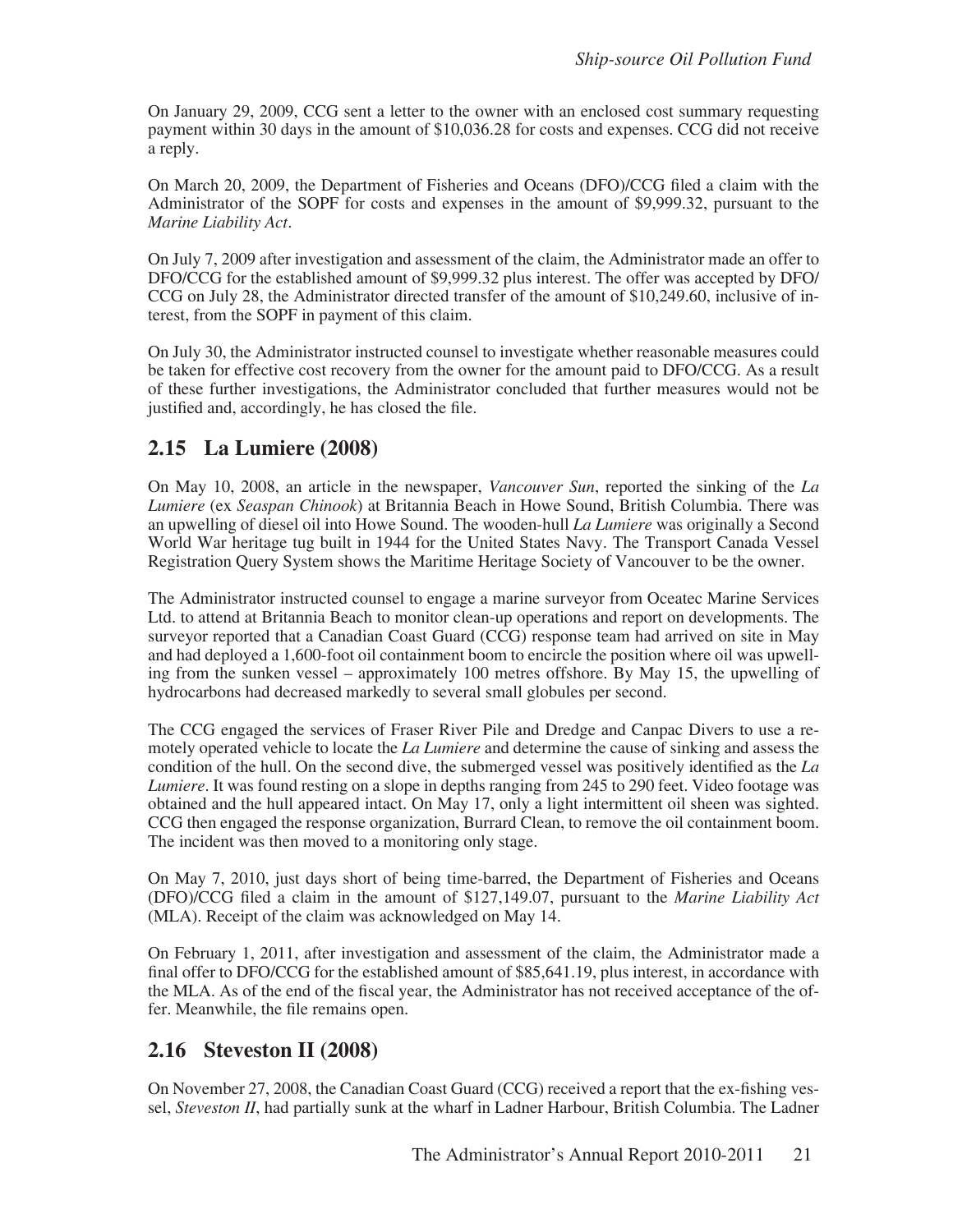Harbour Authority informed CCG that all its efforts to reach the registered owner were unsuccessful. The owner had not been seen or heard from in the last six months.

The derelict vessel leaked diesel oil and hydraulic fluids. CCG Environmental Response personnel proceeded to the location and deployed a containment boom around the vessel� An oil skimmer was utilized to recover the upwelling oily waste� In addition, absorbent pads and booms were used to clean-up small patches of oil in other areas of the harbour basin�

CCG personnel contracted Fraser River Pile and Dredge to raise the vessel from the seabed� On November 28, the vessel was raised and placed on a barge and transported to the salvor's shore facility for further assessment of the damaged hull. It was determined that several hull planks had let go and the vessel was saturated with pollutants.

On December 19 and 20, an environmental service company, Hazco, was hired to remove all oil from the fuel tanks and machinery. The interior of the old vessel, built in 1919, was found to be contaminated. As a result, the *Steveston II*, was completely demolished and disposed of into a landfill.

On June 16, 2009, the Administrator received a claim from the Department of Fisheries and Oceans (DFO)/CCG for costs and expenses incurred in the amount of \$68,929�72, pursuant to the *Marine Liability Act* (MLA). The Administrator acknowledged receipt of the documentation and informed DFO/CCG that the claim was being investigated to determine the appropriate offer of compensation that could be made.

On May 26, 2010, after investigation and assessment of the claim, the Administrator made an offer to DFO/CCG for the established amount of \$68,929.70 plus interest, as full and final settlement pursuant to the MLA. The offer was accepted and on June 8, 2010, the Administrator directed payment in the amount of \$71,888.97, inclusive of interest.

The Administrator instructed counsel to investigate whether reasonable measures could be taken for effective cost recovery from the owner for the amount paid to DFO/CCG. On October 15, 2010, a letter was sent by registered mail to the vessel owner in effort to recover the costs. The letter was returned marked "not at address anymore". As a result of further investigations the Administrator concluded that there was no reasonable prospect for obtaining recovery from the vessel owner. Consequently, the Administrator closed the file.

## **2�17 Island Ranger (2008)**

On November 30, 2008, the 68-foot wooden tug *Island Ranger* grounded and partially sank in Tofino Harbour, British Columbia. The vessel lay with its port side submerged across the current, approximately 70 metres off the crab dock. It was reported to contain 800 gallons of diesel fuel, 84 gallons of lubricant oil and a quantity of hydraulic fluids. The crew managed to plug the starboard vents but the port vents were inaccessible� Canadian Coast Guard (CCG) personnel assisted the owner in placing oil booms around the vessel to contain oil being released from the wheelhouse area.

On December 1, the owner engaged a contractor to respond to the situation and raise the *Island Ranger*. On December 3, the CCG booms were removed from around the vessel and redeployed to protect a nearby beach area that was identified as a local shellfish beach. On December 5, CCG personnel returned its pollution response equipment to Victoria, but continued to monitor the shipowner's clean-up and salvage operations�

On January 26, 2009, the *Island Ranger* was recovered and the remaining fuel tanks were pumpedout. The vessel was slung between two barges and moved to a remote site with less current. The owner deconstructed the vessel and disposed of the debris.

22 The Administrator's Annual Report 2010-2011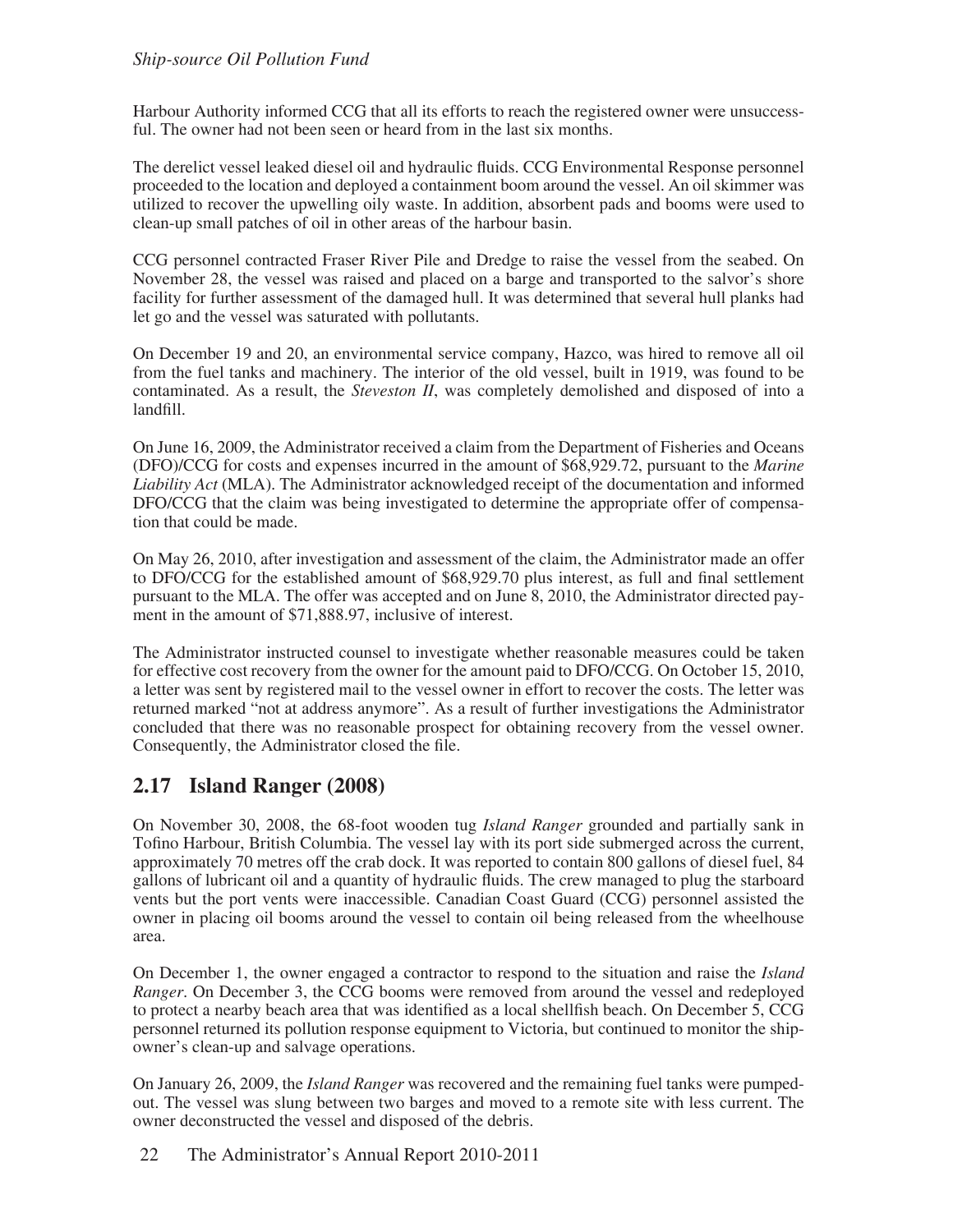On June 16, 2009, the Administrator received a claim from the Department of Fisheries and Oceans (DFO)/CCG in the amount of \$54,337�20 for costs and expenses incurred, pursuant to the *Marine*  Liability Act. On June 23, the Administrator requested additional information from CCG about whether it had followed up with the shipowner, Hustler Tug  $\&$  Barge Limited, with respect to its efforts to have the company pay the CCG claim�

On January 29, 2010, CCG replied to the Administrator's request for information and noted that they had followed-up with the owner of the vessel. The owner had indicated that, on advice from its legal counsel, the company was not in a position to pay the claim. It would seem that the shipowner is suing the CCG on the grounds that a navigation buoy was out of place causing the *Island Ranger* to hit the rock and sink�

On June 24, 2010, the Administrator advised CCG that, in view of the fact that litigation is underway between the shipowner and the CCG, there would be no offer of compensation until the litigation is resolved. The Administrator also suggested that it may be helpful if CCG would keep the SOPF informed about the progress of the litigation.

At the close of the fiscal year, the Administrator, with assistance of counsel, continues to keep this file under observation pending the outcome of the litigation in progress. Meanwhile, the file remains open.

## **2�18 Rivers Inlet (2008)**

On October 6, 2008, Burrard Clean Operations (BCO), the Western Canada Response Corporation, responded to a request for assistance from the owner of the Rivers Inlet Inc. resort near Prince Rupert, British Columbia. An oil spill had occurred in the Inlet off the dock of the resort facilities. BCO personnel arranged for a local contractor, Shearwater Marine Group, to proceed to the site and clean-up the oil from the surface of the water. By utilizing a containment boom, absorbent pads and other consumables, the clean-up operation was completed on the following day.

On April 21, 2010, BCO filed a claim with the SOPF in the amount of \$9,660.76 pursuant to the *Marine Liability Act*. In its submission BCO noted that they had only received a total payment of \$1,000.00 from the responsible party, who advised of an inability to pay further due to financial difficulties.

On June 22, the Administrator requested additional information and documentation in respect to the operational details of the incident in order to advance his investigation and assessment. In response, on July 12, BCO advised that in discussion with its spill response manager it had learned that, "the spill was a result of the valve being left open on a diesel tank, and the diesel flowed into the Inlet". Consequently, on July 14, 2010, the Administrator informed the claimant that the SOPF is unable to offer compensation for clean-up of oil spills that originate from land sources. Accordingly, the Administrator closed the file.

## **2�19 Sailboat, Toronto Harbour (2009)**

On January 9, 2009, the Canadian Coast Guard (CCG) advised the Administrator about an ongoing incident in Toronto Harbour. On December 18, 2008, a 32-foot sailing boat sank at the Portland Street slip in Toronto Harbour. The fire department deployed a team to contain an oil sheen on the water. Both Environment Canada and the Ontario Ministry of the Environment were informed about the oil sheen coming from the sunken vessel. On January 12, CCG mailed a Direction Order to the owner of the sailboat informing him to take measures to remove all pollutants from the boat and secure adequate berthing before January 19, 2009. No response was received from the owner by this deadline. In anticipation of a claim, the Administrator instructed counsel to engage a marine surveyor to assist in evaluating any plan of the CCG to remove the sailing boat.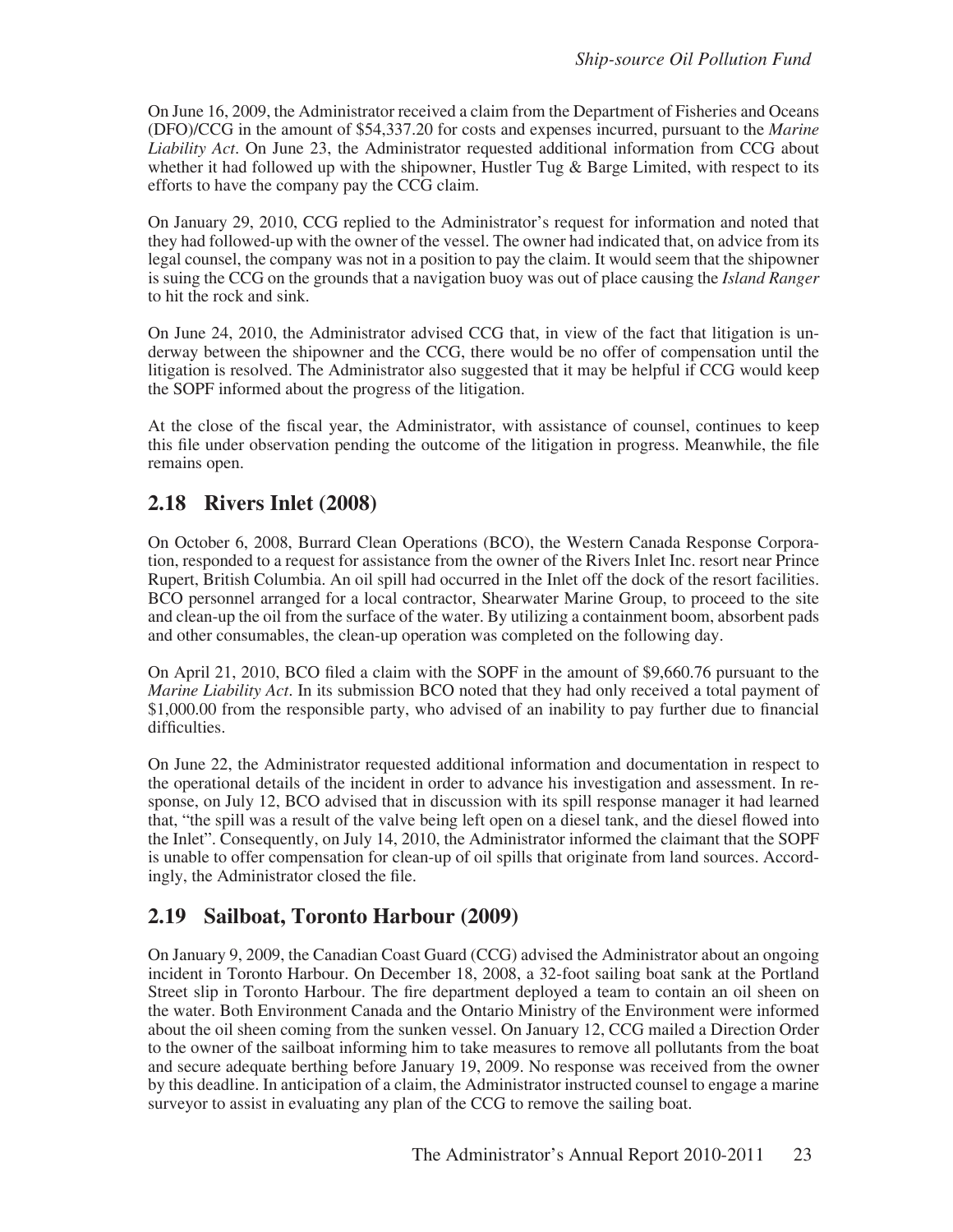On April 9, 2009, CCG informed the Administrator that as a result of the failure of the registered owner to prevent further oil pollution, the CCG removed the sunken sailboat. The boat was considered to be a constructive total loss with little or no scrap value, so CCG authorized the City of Toronto to dispose of the wreckage�

On January 10, 2011, the limitation period for filing a claim with the SOPF for this incident expired. No claim was received; therefore, the Administrator closed the file.

## **2�20 Oceanic (2009)**

On August 11, 2009, the Administrator was informed about this incident by a spokesperson representing a private marina located on the south shore of Burrard Inlet in Vancouver Harbour. On July 30, an oil slick had drifted into the marina causing considerable damaged to fourteen pleasure craft. The *Vancouver Sun* daily newspaper reported that the cause of the oil spill was the cruise ship *Oceanic* that had been secured at Canada Place cruise terminal. The spokesperson had contacted Transport Canada and the Canadian Coast Guard (CCG) and was referred to the SOPF for compensation purposes� The Administrator advised about the process and supporting documentation required for filing a claim with the SOPF.

On August 12, the Administrator requested that CCG provide further information about the incident. CCG replied that, on December 30, a CCG duty officer received a report of an oil sheen at Canada Place and requested the harbour master investigate. The harbour master noted that the reported oil was only around the cruise ship *Oceanic*. He responded by engaging Burrard Clean Operations, who performed skimming operations late into the night, cleaning the sides of the cruise ship. Transport Canada Marine Safety personnel, inspected the vessel for evidence that it was responsible for the pollution but to no avail.

The harbour master requested CCG to take over the position of On-Scene Commander. Environment Canada and Canadian Wildlife Services were contacted as a result of oiled birds being found along the shoreline. CCG continued the investigation by taking samples of the *Oceanic*'s fuel tanks and from the water surface for Marine Safety personnel. CCG considered this a mystery spill unless the ongoing investigation, including the sample analysis, proved the source to be the *Oceanic*� In the meantime, the suspect vessel, *Oceanic*, was allowed to depart and leave the jurisdiction.

On August 30, the Administrator instructed counsel to engage a marine surveyor to investigate the circumstances surrounding the incident with Burrard Clean Operations, CCG, Transport Canada Marine Safety and the representative of the marina.

Subsequently, three separate claims in the total amount of \$3,102.88 were filed with the SOPF by members of the marina for costs and expenses to clean oil from their affected pleasure crafts. The marine surveyor engaged on behalf of the SOPF investigated. He determined the oil that entered the marina was consistent with heavy or intermediate grade fuel oil utilized by large commercial ships. The surveyor also found that there are no heavy oil pipelines or shore-based sources of heavy oil near the Canada Place cruise ship terminal. The surveyor offered an opinion that the most probable source of the spilled oil was the M.V. *Oceanic*.

As a result of the investigation of the three claims, the Administrator concluded that the full aggregate amount of \$3,102.88 was established. Each of the three claimants accepted the Administrator's individual offers. On January 20, 2011, the applicable release and subrogation agreements were executed by each claimant and, therefore, compensation was paid out in the amount of \$3,256.20, inclusive of interest, pursuant to the terms of the *Marine Liability Act*.

The Administrator found that there was no viable prospect of cost recovery in this instance. Accordingly, upon payment the file was closed.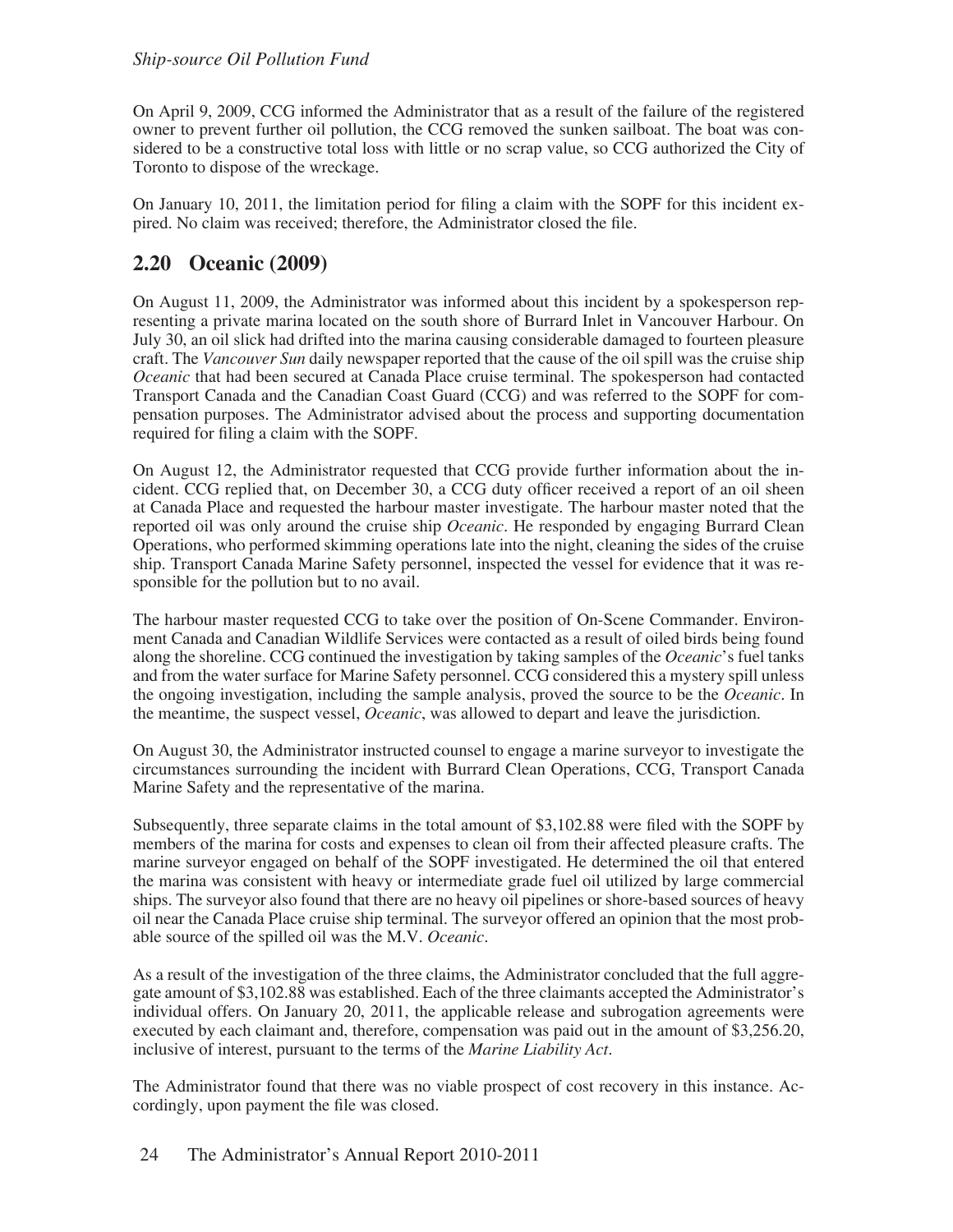# **2�21 SeaWing II (2009)**

On May 31, 2009, the Canadian Coast Guard (CCG) received a report of a derelict fishing vessel on the beach at Chatham Islands, British Columbia� The CCG Victoria-based Environmental Response personnel investigated and found oil inside the vessel and on the water, but the structural condition of the vessel made it too dangerous to work onboard� CCG was unable to locate the owner and, therefore, made a decision to remove the vessel.

On June 21, Saltair Marine Services Ltd. was engaged to tow the wreck to its facility in nearby Ladysmith. A marine surveyor from Lipsett Marine Consultants Ltd. was hired to determine the status of the vessel. The surveyor reported that the 45-foot *Sea Wing II* was constructed in 1968 of cedar and oak. There were areas of rot and the stern was missing. All but the pilot house had been flooded with the tides. The engine room was contaminated with oil. Furthermore, there was no salvage value in the vessel. The surveyor recommended that since "this vessel requires the constant operation of pumps to remain afloat and as it has contaminants aboard, it should be hauled ashore and dismantled and disposed of." CCG contracted Saltair Marine Services Ltd. to deconstruct the vessel and remove pollutants.

The deconstruction work was accomplished over a nine-day period from June 22 to July 2. The vessel was removed from the water and placed into a concrete containment pad, so that during the process of demolition, waste oils would be contained in a catch basin� The fuel and oils were drained from the fuel tank, the engine and the piping� An excavator was utilized to dismantle and sort the debris, fibreglass, waste wood and recyclable scrap steel. Following the demolition, the crew was employed in cleaning up the concrete containment pad and sorting the barrels of soaked absorbent. When the dismantling of the wreck was completed, the absorbent pads and booms, including 175 litres of oils and oily water, were disposed of by the contractor. The debris and rubbish from the demolished fishing vessel were separately disposed of by DBL Disposal Services.

On December 15, 2009, the Administrator received a claim from the Department of Fisheries and Oceans/CCG in the amount of \$35,552.69 pursuant to the *Marine Liability Act* (MLA).

On February 11, 2010, the Administrator instructed counsel to engage a technical marine surveyor, from Oceatec Marine Services Limited, to investigate whether all the expenses could be reasonably characterized as pollution prevention, or whether some of them were, in essence, wreck removal� Subsequently, the surveyor reported that as a result of his investigation, he concurred with the comments of CCG's independent marine surveyor from Lipsett Marine Consultants Ltd� that the *Sea Wing II* presented a real potential source of hydrocarbon pollution. Further, in the SOPF's technical surveyor's opinion, the only practical method to prevent the continuation of oil pollution emanating from the vessel was to have it hauled ashore out of the marine environment. It was also the view of the technical surveyor that complete removal of hydrocarbons, which had been absorbed into the wooden components of the derelict, required deconstruction of the vessel's hull.

As a result of the assessment and investigation of the circumstances surrounding the incident, the administrator found the amount of \$30,268.68, to be established. Therefore, effective February 1, 2011, pursuant to the MLA he made an offer in the amount of \$30,268�68, plus interest, as compensation in full and final settlement. As of the end of the fiscal year, the Administrator has not received acceptance of the offer. Meanwhile, the file remains open.

## **2�22 Meota (2009)**

On June 6, 2009, the Canadian Coast Guard (CCG) received a report that a derelict vessel was sinking at anchor in Tsehum Harbour near Sydney, British Columbia. CCG Emergency Response personnel proceeded to the site and found the old wooden hull vessel, *Meota*, approximately 75 feet offshore resting on the bottom with a starboard list. An oil sheen was present around the wreck.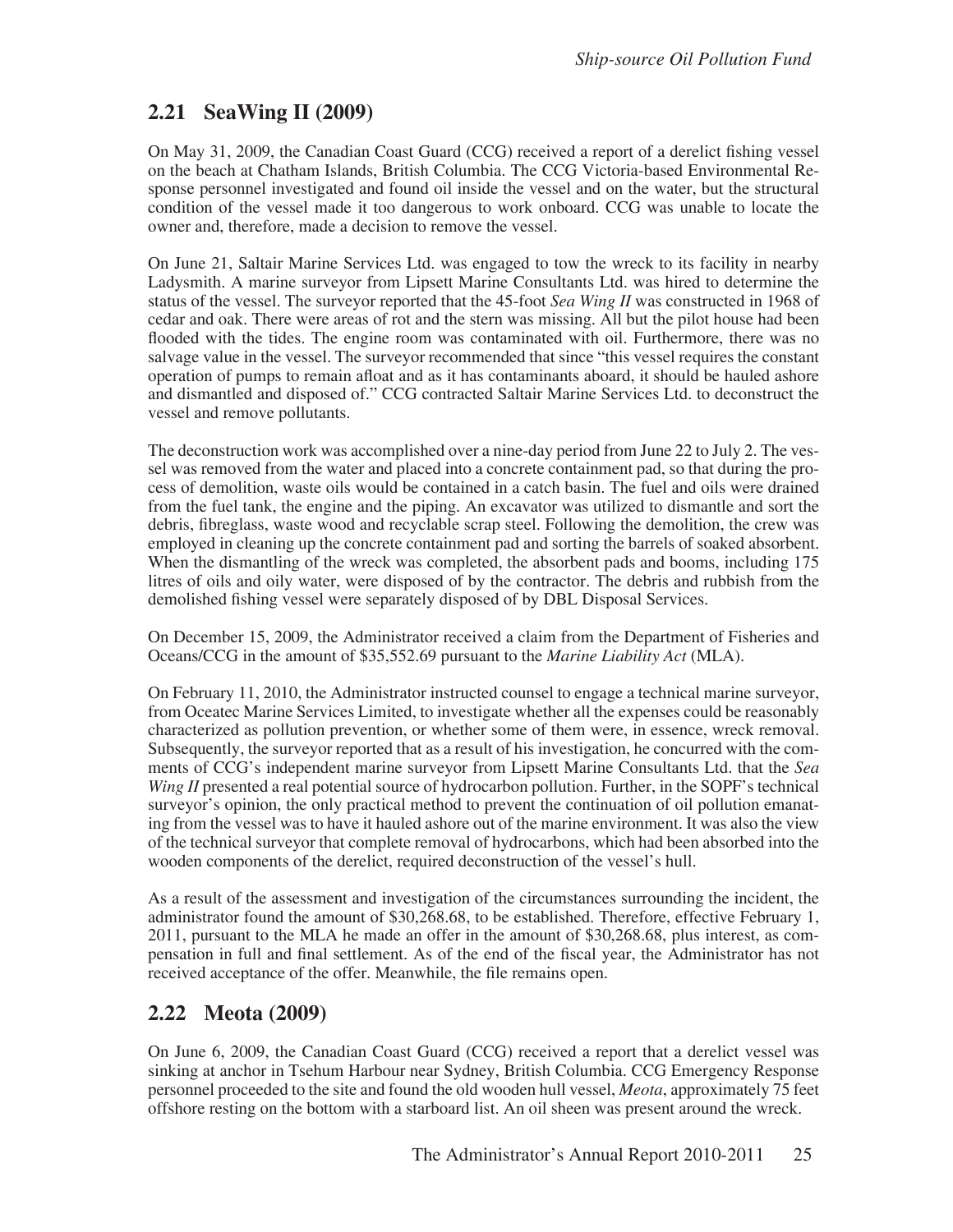CCG was informed by the owner that he had no resources to pay for dealing with the situation� As a result, CCG engaged a contractor, Saltair Marine Services Ltd�, to raise the vessel and transport it to its yard facility in Ladysmith. It was kept afloat at the shipyard by pumping operations, which needed constant supervision�

On June 13, a marine surveyor was hired by CCG to determine the status of the vessel. The surveyor reported that the 70 year-old, 45-foot *Meota* was constructed of cedar planking and oak frames. It was found in a derelict condition after being sunk. It had extensive areas of rot throughout the structure. The surveyor concluded that, given the condition of the vessel and the fact oil products were still onboard, the vessel should be hauled ashore and dismantled� On June 19, the *Meota* was lifted ashore by Saltair Marine Services Ltd. and deconstructed. Approximately 60 litres of gasoline, 12 litres of lubricant oil and 280 litres of diesel fuel were removed from the vessel�

On December 15, 2009, the Administrator received a claim from the Department of Fisheries and Oceans/CCG in the amount of \$27,564.01 pursuant to the *Marine Liability Act* (MLA).

On February 11, 2010, the Administrator instructed counsel to engage a technical marine surveyor, from Oceatec Marine Services Limited, to investigate whether all the expenses could be reasonably characterized as pollution prevention, or whether some of them were, in essence, wreck removal. Subsequently, the surveyor reported that, as a result of his investigation, he concurred with the view of the CCG's independent technical surveyor to haul the *Meota* ashore and have it dismantled� As a result of the investigation and assessment of the incident, the Administrator concluded that the amount of \$25,290.45 was established. Therefore, effective February 1, 2011, pursuant to the MLA, he made an offer in the amount of \$25,290.45, plus interest, as compensation in full and final settlement. As of the end of the fiscal year, the Administrator has not received acceptance of the offer. Meanwhile, the file remains open.

## **2�23 Just Magic (2009)**

On June 23, 2009, the Canadian Coast Guard (CCG) received a report of a sunken vessel in Tod Inlet, British Columbia. The Victoria-based CCG Environmental Response personnel investigated and determined that there was a risk of oil pollution from the partially submerged ex-fishing boat that was tied to a deteriorating barge. The owner was eventually contacted, but stated he had no financial resources to deal with the matter.

CCG engaged a Saltair Marine Services Ltd. to raise the derelict vessel and transport it to its facility in Ladysmith. Also, a marine surveyor was engaged to determine the vessel's status. The surveyor ascertained that the gill-net type fishing boat, built in 1958, sank up to the level of its deck amidship. It had retained enough buoyancy to keep from sinking completely. It lay in that condition for over a year. The surveyor concluded that the boat had been damaged and deteriorated beyond repair and presented an environmental hazard. The surveyor recommended that the wreck be hauled ashore and dismantled. Following the marine surveyor's condition survey, CCG contracted Saltair Marine Services Ltd. to deconstruct the *Just Magic* and remove pollutants.

On December 15, 2009, the Administrator received a claim from the Department of Fisheries and Oceans/ CCG in the amount of \$13,659.53 pursuant to the *Marine Liability Act* (MLA).

On February 11, 2010, the Administrator instructed counsel to engage a technical marine surveyor, from Oceatec Marine Services Limited, to investigate whether all the expenses can be reasonably characterized as pollution prevention, or whether some of them were, in essence, wreck removal. Subsequently, the surveyor reported that, as a result of his investigation, he concurred with the view of CCG's independent technical surveyor to deconstruct the *Just Magic* and remove the oil pollutants.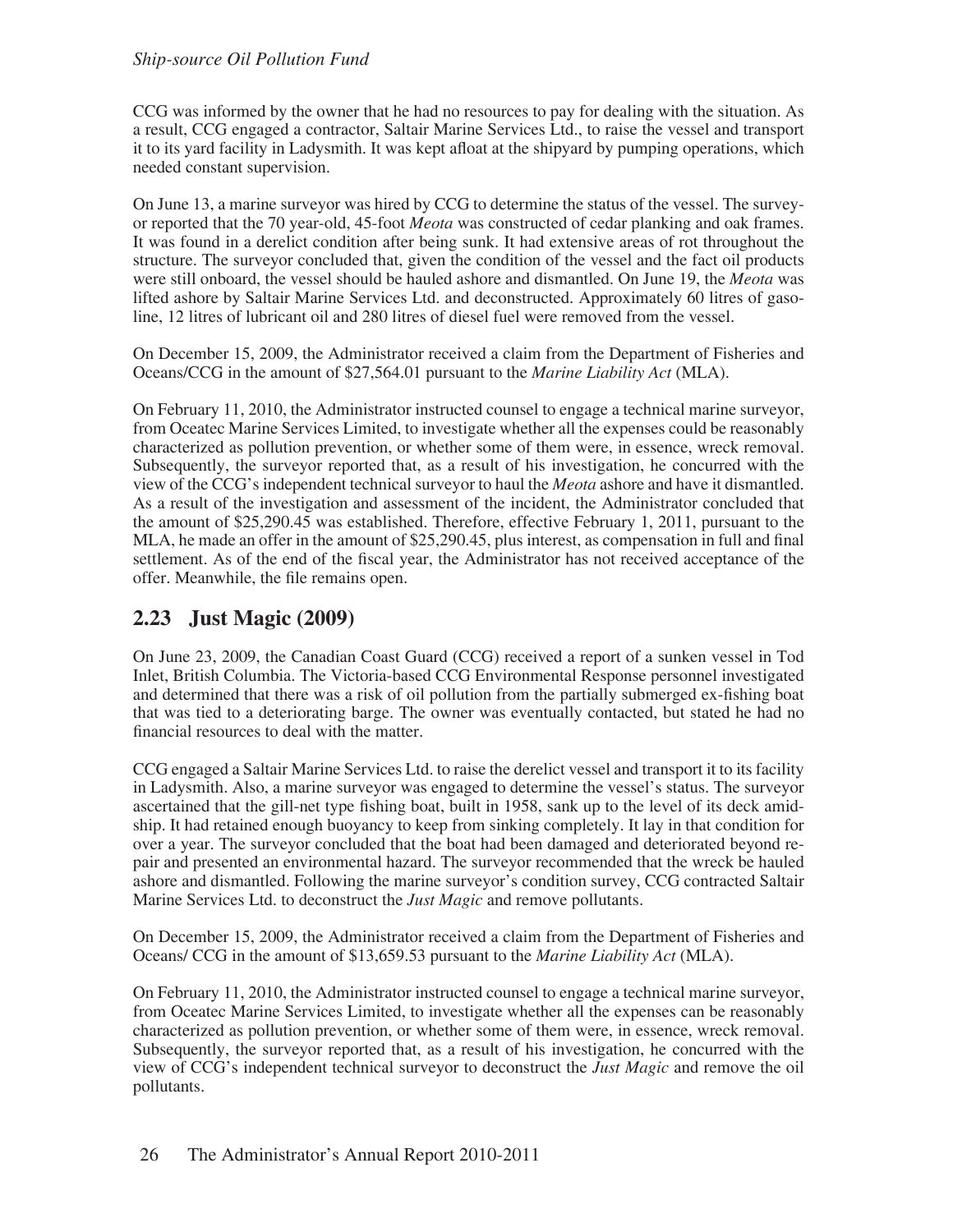As a result of the investigation and assessment, the Administrator concluded that the amount of  $$12,266.64$  was established. Therefore, effective February 1, 2011, pursuant to the MLA he made an offer in the amount of \$12,266.64 plus interest as compensation in full and final settlement. As of the end of the fiscal year, the Administrator has not received acceptance of the offer. Meanwhile, the file remains open.

### **2�24 Hey Dad (2009)**

On June 28, 2009, the Canadian Coast Guard (CCG) was informed that a 50-foot ex-fishing vessel had sunk in Gowlland Harbour, British Columbia. The vessel was releasing oil onto the surface of the water. CCG responded and deployed absorbent boom and pads to recover the oily waste that was upwelling from the sunken vessel.

The vessel owner informed CCG that he did not have insurance and was not financially able to respond to the situation. The following day, as the upwelling of oil continued, CCG hired DCD Pile Driving contractors to lift the wreck. When it was raised to the surface, all pumping attempts to refloat the *Hey Dad* were unsuccessful. Consequently, CCG had the vessel towed, while slung by a crane, to Middle Point Barge Terminal for further assessment� A marine surveyor was engaged and he advised CCG that the vessel had no value and should be deconstructed to safely remove all pollutants. On June 30, the vessel was dismantled and the materials with all oily waste were disposed of so that no further threat of pollution into the marine environment existed�

On December 15, 2009, the Administrator received a claim from the Department of Fisheries and Oceans/CCG in the amount of \$32,960�91 pursuant to the *Marine Liability Act* (MLA)�

On February 11, 2010, the Administrator instructed counsel to engage a technical marine surveyor, from Oceatec Marine Services Limited, to investigate whether all the expenses could be reasonably characterized as pollution prevention, or whether some of them were, in essence, wreck removal� Subsequently, the surveyor reported that, as a result of his investigation, he concurred with the view of CCG's independent technical surveyor that the vessel had no value and should be deconstructed to safely remove all pollutants, so that no further threat of oil pollution into the marine environment would exist.

As a result of the investigation and assessment, the Administrator concluded that the amount of \$32,069.53 was established. Therefore, effective February 1, 2011, pursuant to the MLA he made an offer in the amount of \$32,069.53 plus interest as compensation in full and final settlement. As of the end of the fiscal year, the Administrator has not received acceptance of the offer. Meanwhile, the file remains open.

## **2�25 Camino Real (2009)**

On July 10, 2009, the Canadian Coast Guard (CCG) received a report about a sunken vessel near Union Bay close to Comox, British Columbia. The CCG investigation determined that the exfishing vessel had been partially submerged for several months. Upon inspection, the vessel was leaking diesel oil and there was oil in the engine and other equipment as well as fuel in its tanks. The hull of the vessel was constructed of wood with a fibreglass outer layer. A search for the owner, with the assistance of the Comox Harbour Authority, found that the vessel had been sold by the registered owner to a person who had lived onboard the previous fall.

On July 14, CCG contracted Saltair Marine Services Ltd. to raise the vessel. Temporary measures were taken to reduce water ingress so that the vessel could be towed to the company's shipyard in Ladysmith, BC. The vessel was later demolished and the debris and woodwaste were disposed of by the contractor.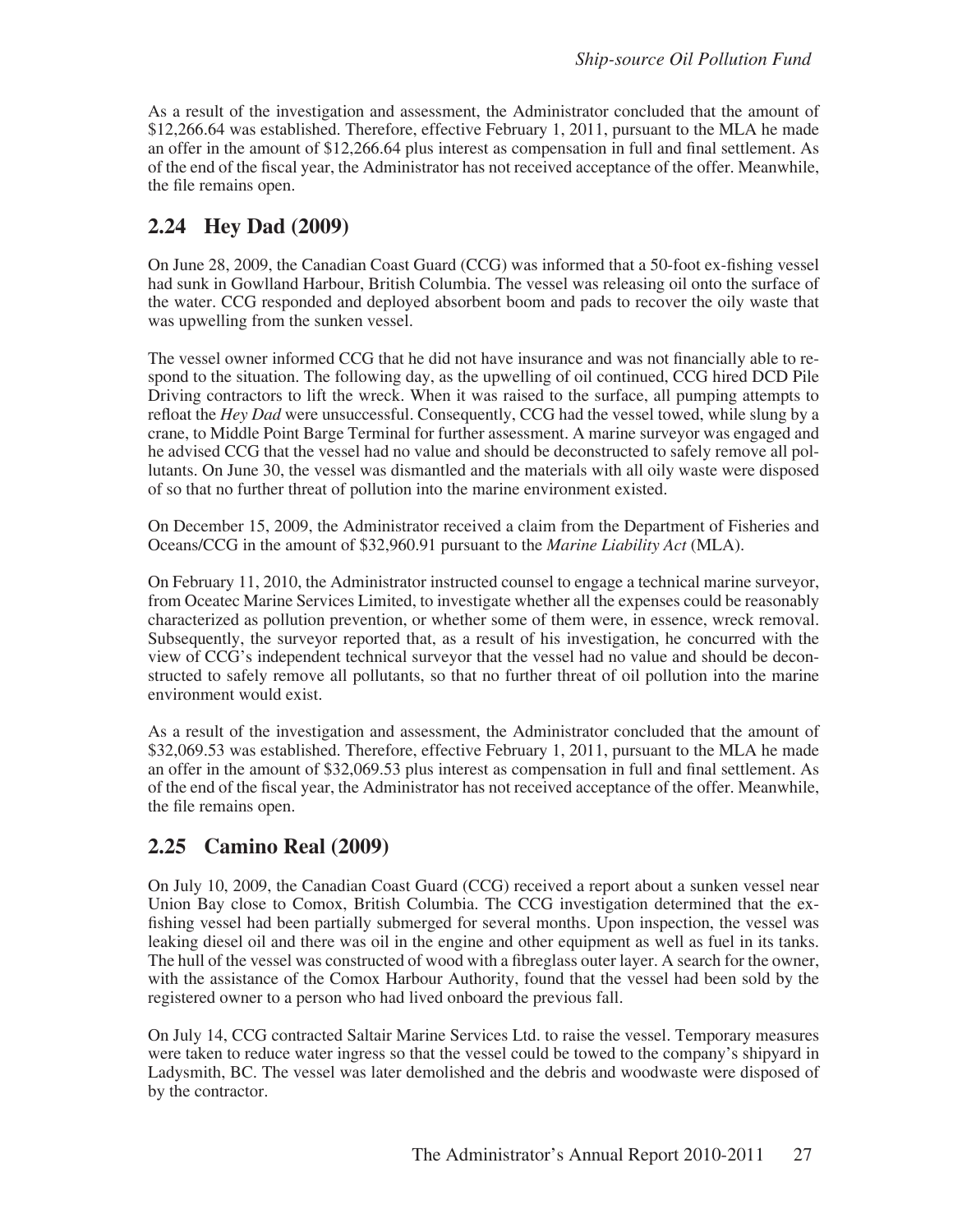On December 15, 2009, the Administrator received a claim from the Department of Fisheries and Oceans (DFO)/CCG in the amount of \$23,264.74 pursuant to the *Marine Liability Act*.

On February 11, 2010, the Administrator instructed counsel to engage a technical marine surveyor, from Oceatec Marine Services Limited, to investigate whether all the expenses could be reasonably characterized as pollution prevention, or whether some of them were, in essence, wreck removal�

In contrast to similar incidents, an independent survey of the *Camino Real's* condition was not carried out prior to the decision to deconstruct the vessel. In the absence of an independent survey, CCG was requested to advise on what basis the decision was taken to deconstruct the vessel� On November 9, 2010, CCG responded that the CCG Environmental Response personnel on site observed the vessel, constructed of wood with a fiber glass shell over the exterior, was submerged during low tide and the keel was exposed. The wood was extremely rotten and sea water was entering through deteriorated planks. After taking temporary measures to reduce ingress of water, the *Camino Real* was towed to Ladysmith, where on July 15 it was removed from the water and deconstructed. In total 51 litres of oil were removed during the process.

On December 17, 2010, after investigation and assessment of the claim, the Administrator made an offer to DFO/CCG for the established amount of \$19,440.49, plus interest. This offer was accepted on February 7, 2011� Accordingly, on February 8, the Administrator directed payment in the amount of \$20,346.91 inclusive of interest.

As of the close of the fiscal year, the Administrator is investigating whether there is any party against whom a recourse action may be started. Meanwhile, the file remains open.

## **2�26 Mystery Oil Spill, Hamilton Harbour (2009)**

On December 14, 2009, the Hamilton Port Authority received a report from a representative of Vopak terminals about an oil sheen on the surface of the water along the length of Pier 11 on the south side of the harbour. The provincial Ministry of Environment's Spills Action Centre was notified about the occurrence, and an investigator from the Spills Action Centre attended on scene. A Hamilton Port patrol officer also arrived on scene to investigate. The patrol officer met representatives from two of the marine facilities that share the pier, namely, Vopak Terminals of Canada and IKO Industries.

The Ministry of the Environment (MOE) inspector conducted an investigation of the incident. As a result, no land-based source of the pollutant was found� A pipe in the dock wall seemed to be emitting a pollutant into the water. It was determined that wave action caused the oily mixture to surge into and out of the old dock wall pipeline that is no longer a functioning outlet. The MOE investigation included a search ashore, but did not find any facility that could be the source of the pollutant. The harbour master also attended on site but could not detect a land or water-base source. There were no vessels in the general location and the only marine traffic in the general area was a tug that had departed in the morning.

The Hamilton Port Authority engaged a local contractor, Team-Hazco Environmental Services, to clean-up and dispose of the oil on the water. The oil sheen covered an area of approximately 800 to 1000 square feet of surface.

On April 12, 2010, the Administrator received a claim from the Hamilton Port Authority in the amount of \$10,959.95, pursuant to the *Marine Liability Act*. On the 14th, the Administrator acknowledged receipt of the claim and supporting documentation.

In order to conduct an investigation the Administrator engaged counsel to visit the Port of Hamilton to try and determine how, and from where, the oil got into the water at Pier 11. Counsel attended on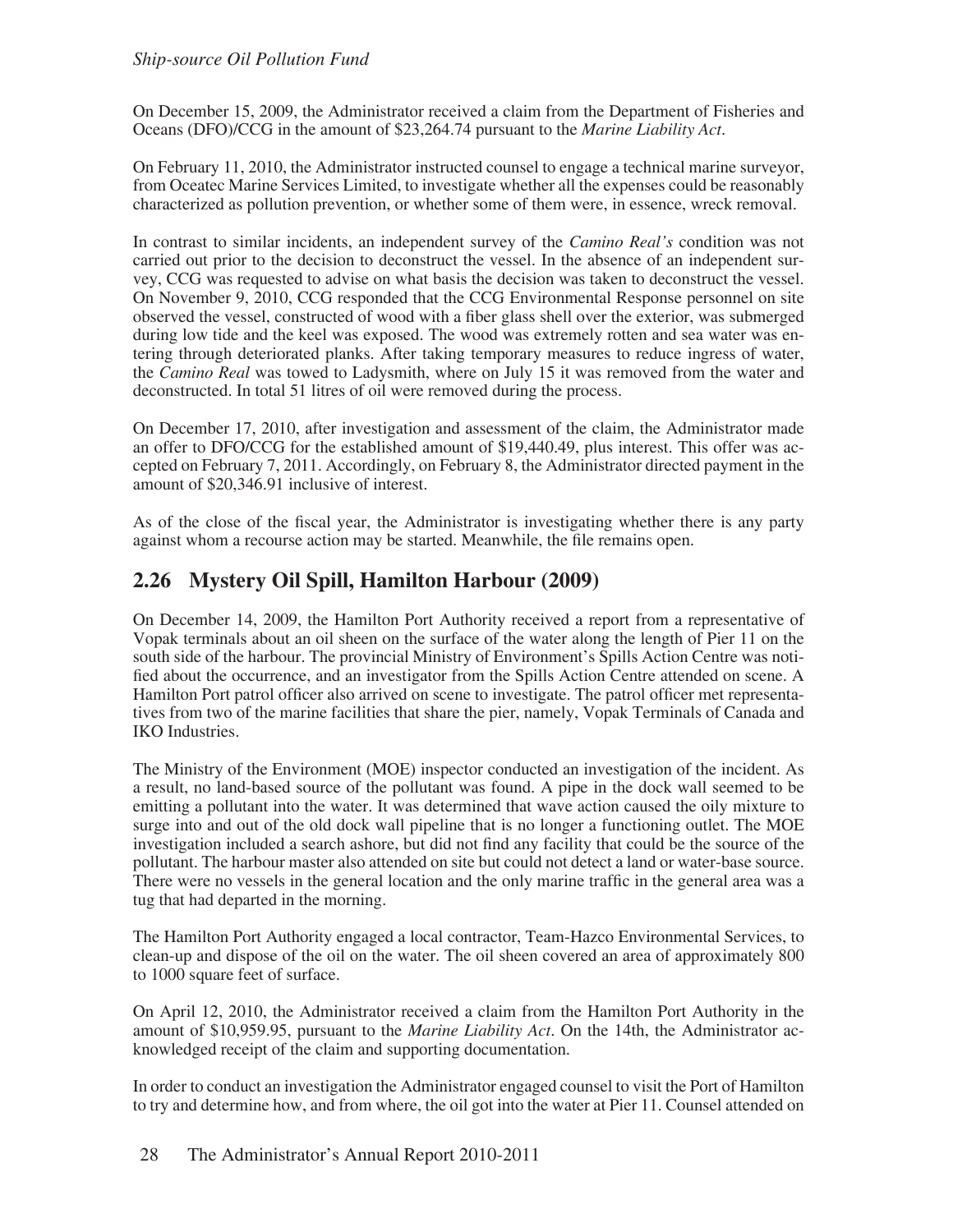site and interviewed the appropriate officials. Counsel advised that he was unable to establish that the occurrence was not caused by a ship.

In his overall assessment of the claim, the Administrator concluded that there was adequate documentation with the submission of evidence that the costs and expenses were actually incurred. Also, the documentation substantiated that reasonable measures were taken to clean-up the spill and dispose of the oil waste. Therefore, on June 23, 2010, the Administrator made an offer to the Hamilton Port Authority in the full amount of \$10,959.95 plus interest in compensation for the claim. The Administrator's offer was accepted. When the appropriate Release and Subrogation Agreement was executed by a duly authorized official and returned, the Administrator, on July 22, 2010, directed payment in the amount of  $$11,106.78$ , inclusive of interest.

The Administrator accepted the claim as a mystery spill and, as a result, no recourse action could be undertaken. Therefore, the Administrator closed the file.

### **2�27 Rain Dancer (2009)**

On August 20, 2009, the Canadian Coast Guard (CCG) received a report that an ex-fishing boat, *Rain Dancer*, converted to a pleasure craft, had sunk and was leaking oil in the marina at Bella Coola, British Columbia. CCG response personnel were dispatched from the Richmond base with response equipment to assess the situation. On scene, the investigation found that the vessel sank a few weeks earlier, but had only recently began to pollute� The harbour master had deployed sorbent boom but was unable to contact the owner. On August 29, CCG deployed additional boom around the vessel. The CCG engaged commercial contractors, Shearwater Marine Group, to raise the vessel and have it deconstructed for disposal. The commercial contractors placed slings under the hull and raised it to the surface. A marine surveyor was hired by CCG to conduct a condition survey and assess the valve of the vessel. The surveyor inspected the vessel when it was lifted and suspended by a large crane and two slings� The surveyor's inspection report indicated that, because the vessel was under water from July 28 to August 29, the condition of the hull planking, machinery and instruments were beyond reasonable repair or salvage value� Also, the surveyor found that there was a thick layer of oily silt throughout the entire vessel. The surveyor advised CCG that the 39-foot craft, built from wood in 1921, was suitable for demolition only.

CCG confirms that the surface on all decks and the inside of the vessel were covered with oil, and that the wooden hull structure was saturated with oil� Consequently, the *Rain Dancer* was deconstructed on site and oily debris was trucked to the local waste and recycling centre for disposal in compliance with provincial directives and regulations. CCG reports that approximately 400 litres of diesel fuel and other engine oils were removed from within the tanks�

On April 6, 2010, the Administrator received a claim from the Department of Fisheries and Oceans (DFO)/CCG for costs and expenses incurred in the amount of \$60,988�93, pursuant to the *Marine*  Liability Act (MLA).

The Administrator conducted an investigation and assessment of the claim and made an offer to DFO/CCG for the established amount of \$60,988.93, plus interest as final settlement pursuant to the MLA. The offer was accepted by DFO/CCG, and on November 30, 2010, the Administrator directed payment in the amount of \$63,365.00, inclusive of interest.

The Administrator instructed counsel to investigate whether there was any party against whom a recourse action could be undertaken. Counsel's search of the Transport Canada vessel registration query system found that the *Rain Dancer* was suspended from registry in Canada on March 10, 2008� Also, there are no other registered vessels owned by the owner of *Rain Dancer*� Furthermore, a search of the personal property registry (PPR) indicated that the owner does not appear to own any real property, and there are no chattels shown in the PPR search. Consequently, the Adminis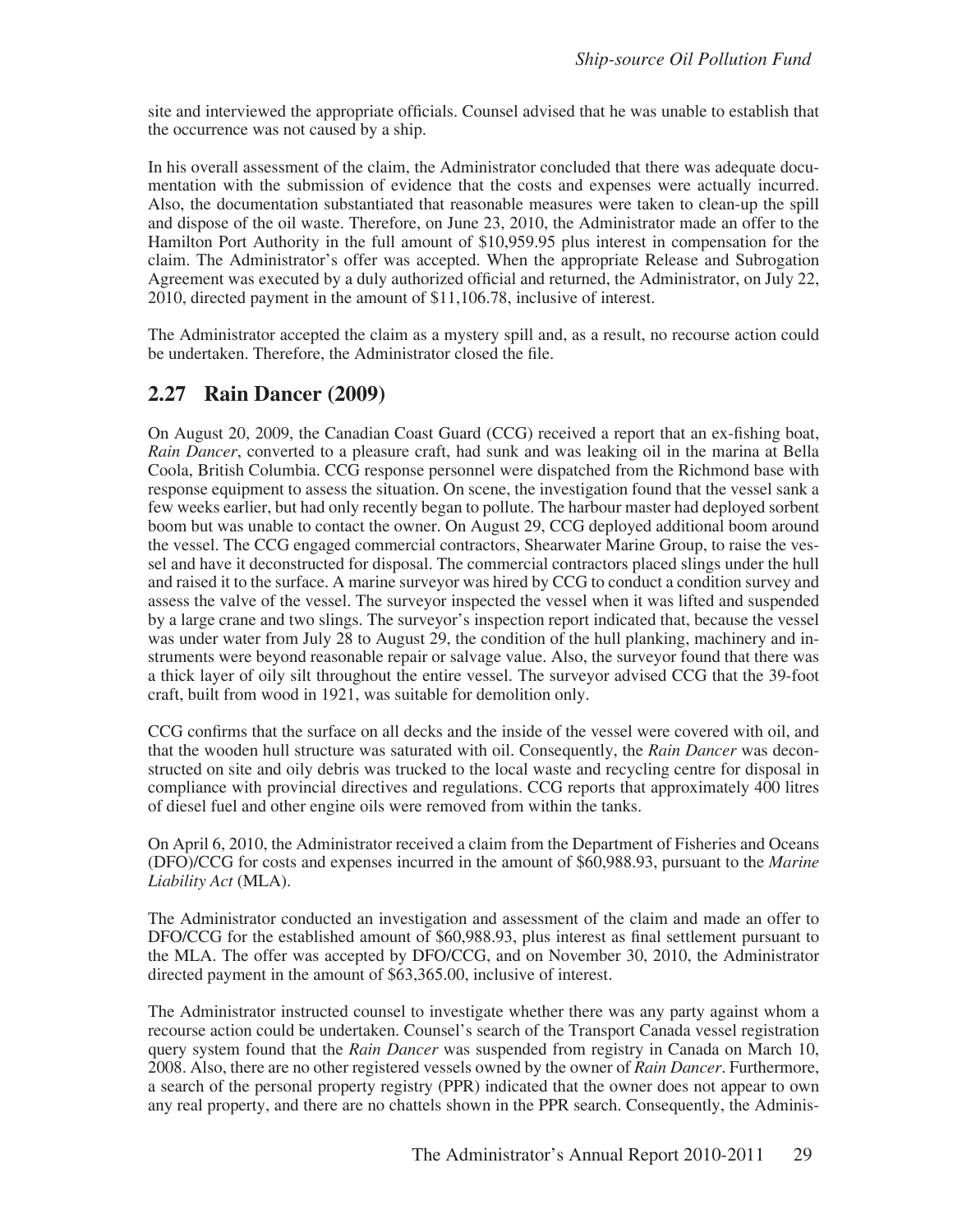trator concluded that no further reasonable measures could be taken by way of recourse� Accordingly, the Administrator closed the file.

# **2�28 Norqueen (2009)**

The incident occurred on June 3, 2009, when the ex-fishing vessel *Norqueen* was found to be leaking oil while it was secured to the fishermen's wharf in Comox, British Columbia. The Harbour Authority cleaned up the initial oil spill that seemed to be coming from the vessel's day tank. On June 6, Canadian Coast Guard (CCG) personnel boarded the vessel and found the day tank with only 1.5 inches of fuel, but still leaking to the deck. Furthermore, the hydraulic tank was full and there was lubricating oil in the engines. There was also a slow ingress of sea water through a bulkhead from the shaft tunnel. The owner indicated he would take measures to control further leakage of oil and the gradual ingress of water�

On June 23, the Harbour Authority reported that the vessel was not being maintained as previously agreed to between CCG and the owner. The Harbour Authority had pumped the vessel four times in the past weeks� On that date CCG gave a Letter of Notice to the owner that the *Norqueen* was continuing to take on water and would sink if not frequently pumped out. The pollutants onboard would be discharged if the vessel sank. The owner's intentions for corrective measures were requested. Consequently, from July to September the vessel was maintained by the owner.

On October 28, CCG learned that the owner had declared bankruptcy� CCG then hired a surveyor from Lipsett Marine Consultants Ltd� to determine the condition of the *Norqueen*� The surveyor reported that the vessel's hull was built in 1941 of oak frames and planking with steel bracing between the frames. The two fuel tanks had extensive rust and considerable dismantling would be required to remove and replace them. The *Norqueen* was kept afloat only by the automatic bilge pumps. The report contains a series of photographs clearly showing the general deterioration of the hull and corrosion of the machinery. The CCG's surveyor concluded that the net value of the vessel was nil. The surveyor advised that the vessel would sink in a short time if not tended to regularly. The Harbour Authority informed CCG that the shore electric power supply to the vessel's automatic bilge pump would not be reliable during the fall and winter seasons. During a power failure the vessel would likely sink�

On November 2, a new Letter of Notice was sent to the trustee who informed CCG that they had no resources to look after the vessel and would not attempt to do so� As a result, CCG engaged Saltair Marine Services Ltd. to move the vessel to Ladysmith and arrange for a pump watch. On November 6, approximately 300 gallons of bulk fuels were removed and by November 19th the *Norqueen* was partially deconstructed with the engines and oil tanks removed. The hull was then moved to a shore side facility where it was dismantled and disposed of.

On April 6, 2010, the Administrator received a claim from the Department of Fisheries and Oceans (DFO)/CCG for costs and expenses incurred in the amount of \$96,716�06, pursuant to the *Marine*  Liability Act (MLA).

Based on the claim documentation the Administrator had some concern that a portion of the costs and expenses incurred really related to wreck removal, particularly the deconstruction and disposal of debris after the fuel tanks and machinery had been removed. As a result, the Administrator engaged a technical marine surveyor of Oceatec Marine Services Ltd. to review the CCG's surveyor's report and contact the disposal contractor Saltair Marine Services Ltd. The surveyor was instructed to provide an opinion as to whether the services rendered to dispose of the *Norqueen* constituted pollution prevention expenses, or should be considered wreck removal. On December 14, 2010, the surveyor from Oceatec Marine Services Ltd., offered an opinion that, based on the documentation provided and information obtained from Saltair Marine Services, all the services rendered were, in fact, pollution prevention expenses.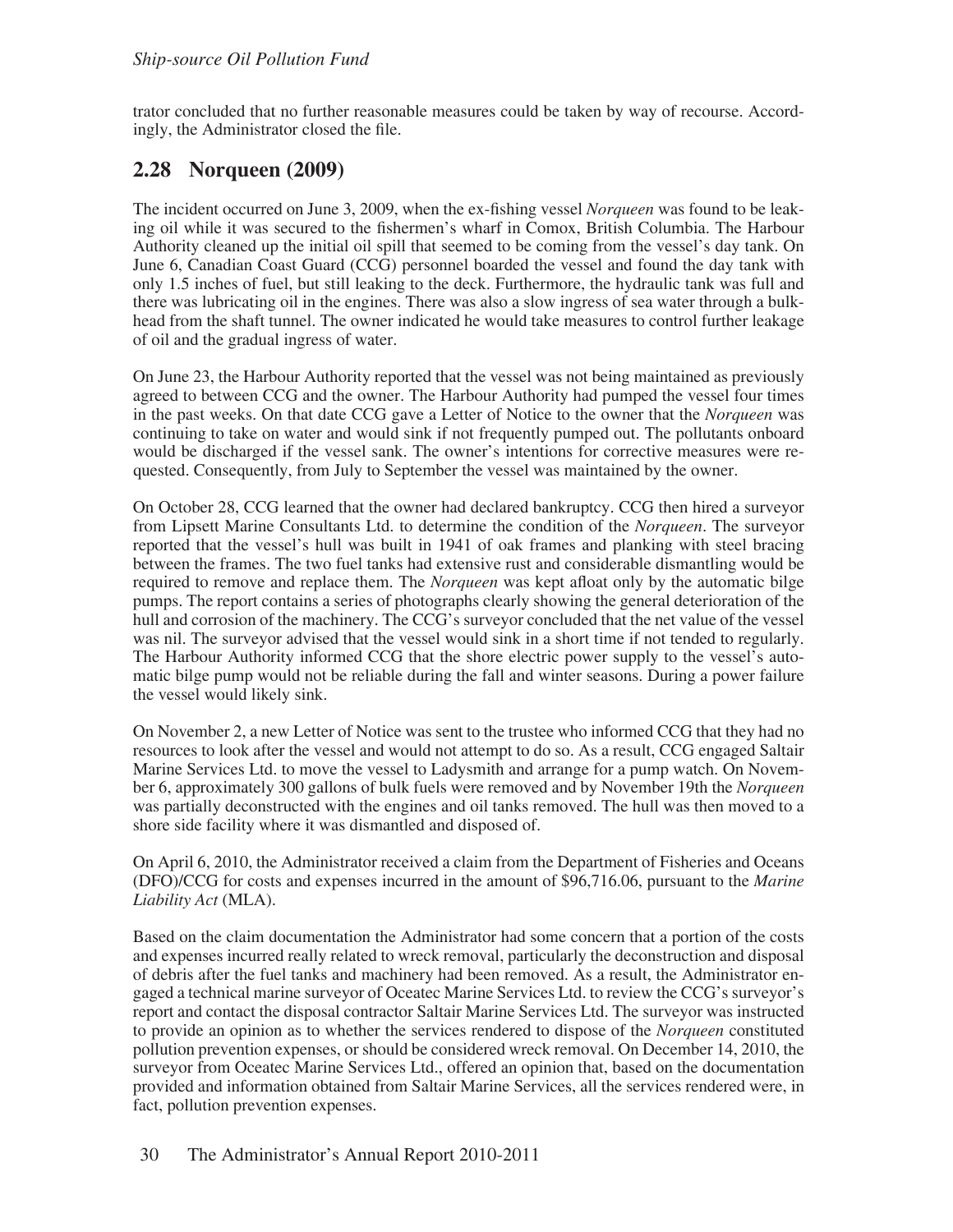On January 4, 2011, after completing an investigation of the claim, the Administrator made an offer of compensation to DFO/CCG for the established amount of \$92,378�57, plus interest, as full and final settlement pursuant to the MLA. The offer was accepted and on February 8, 2011, the Administrator directed payment of \$97,131.63, inclusive of interest, in accordance with the Act.

The Administrator instructed counsel to investigate whether reasonable measures could be taken for effective cost recovery from the owner for the amount paid to DFO/CCG. Consequently, on February 17, 2011, the Administrator concluded that no further steps were available, given the bankruptcy of the shipowner. Accordingly, the Administrator closed the file.

## **2�29 Sion (2009)**

On August 12, 2009, the 36-foot wooden ex-fishing vessel *Sion* sank and leaked oil at the Centennial Dock, Ganges Harbour, British Columbia. Initially, response was carried out by the crew of the Canadian Coast Guard (CCG) lifeboat at Ganges who deployed containment booms and sorbent pads to contain and recover the upwelling oil� CCG Environmental Response personnel from Victoria arrived later with additional equipment. They met with the owner who stated he did not have resources to deal with the situation.

CCG engaged a local contractor, Island Marine Construction Services, to raise the vessel, which was completed that day. A marine surveyor from Lipsett Marine Consultants, was engaged by CCG to carry out a condition survey of the *Sion* and to assess its value� The surveyor reported the *Sion* to be in poor condition and not seaworthy, having been retired from the fishery some years earlier and fallen into disrepair. The engine and ancillary components had been completely immersed in salt water and rendered useless. The surveyor estimated the *Sion*'s value was nil. The surveyor also reported the vessel was discharging fuel, engine and gear oil into the water, representing a serious pollution hazard. He recommended the *Sion* be hauled ashore, dismantled and disposed of. CCG directed the contractor to deconstruct the vessel in order to remove the oil. This work was carried out on August 13 and required four truck loads of debris to be taken away for disposal�

On November 4, 2009, CCG wrote to the owner requesting payment for costs and expenses incurred during its response to the incident. The owner replied on November 23 that he was not able to financially cover the costs and expenses.

On April 6, 2010, the Administrator received a claim from the Department of Fisheries and Oceans (DFO)/CCG for costs and expenses incurred in the amount of \$23,456�08 pursuant to the *Marine Liability Act* (MLA). The Administrator acknowledged receipt of the claim on April 7 and requested additional information about the claim submission. A response was received on October 5. Having completed the investigation and assessment of the claim, the amount of \$20,167.12 was found to be established. Therefore, on December 22, 2010, pursuant to the MLA, the Administrator made an offer to  $DFO/CCG$  in the established amount of \$20,167.12, plus interest, as full and final settlement pursuant to the MLA. The offer was accepted and on February 4, 2011, payment was made in the amount of  $$21,000.06$  inclusive of interest.

The Administrator instructed counsel to investigate whether there was any party against whom a recourse action may be started� Counsel made appropriate enquiries and advised that both the *de facto* owner of the *Sion*, who had possession and use of the boat when it sank, and the registered owner were both financially incapable of meeting the owner's legal obligations under the MLA. The Administrator concluded that it would not be reasonable to pursue the matter any further. Accordingly, the Administrator closed the file.

# **2�30 Beverly K (2009)**

On September 24, 2009, the Canadian Coast Guard (CCG) received a report of two vessels aground and partially sunk in Tsehum Harbour, British Columbia. On arrival on scene that day, CCG Envi-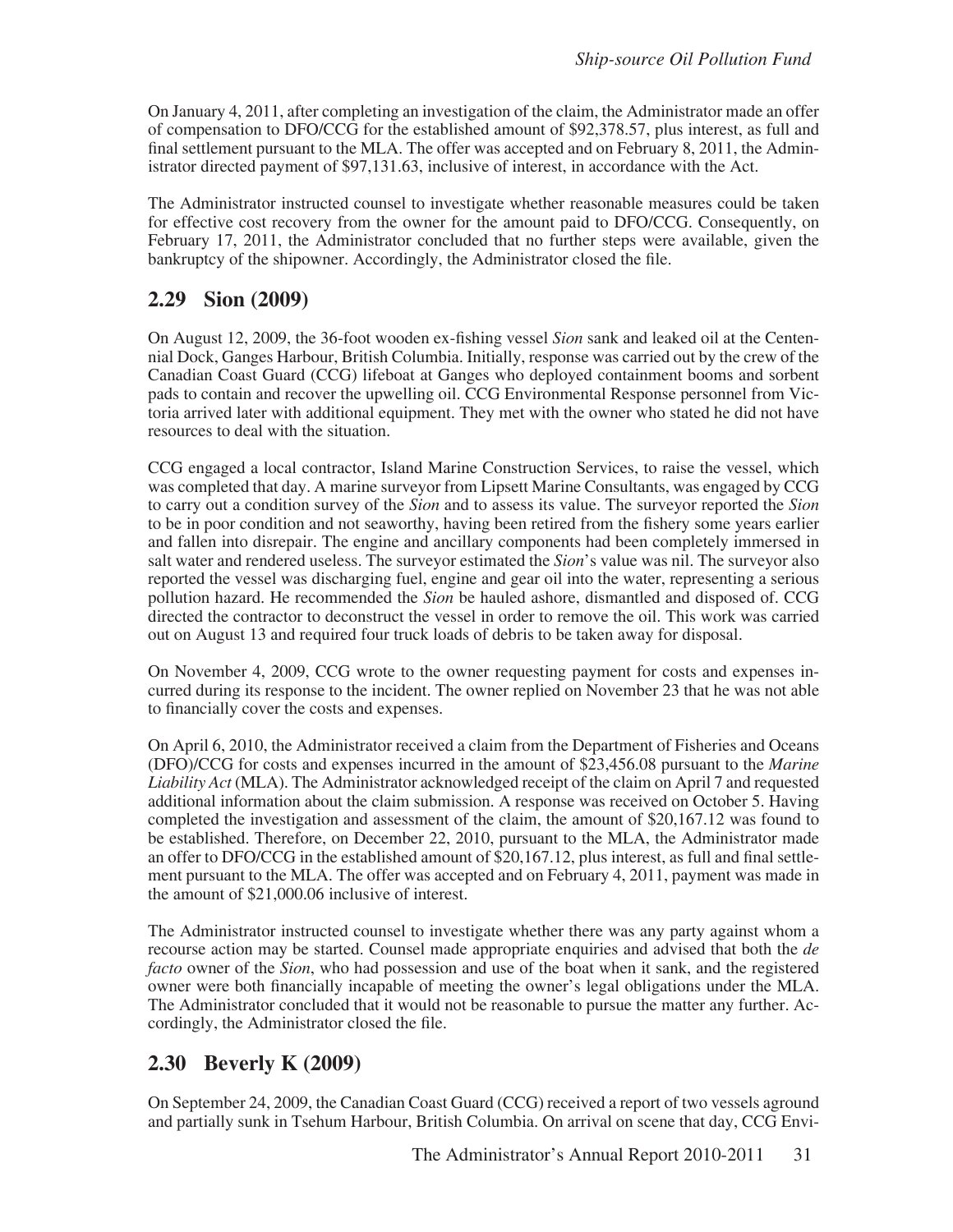ronmental Response personnel found the bow of the wooden fishing vessel *Beverly K* aground on a rock with the stern underwater. The second vessel, a cabin cruiser, had been removed. Sorbent booms were deployed around the vessel� The owner stated he had no resources to deal with the situation. He was unsure how much fuel was abroad and confirmed that vents to the fuel tanks were not plugged. The owner was informed that CCG would arrange for the vessel to be raised at the owner's expense. CCG contracted Island Marine Construction Services Ltd. (IMC) to raise the vessel and remove the threat of oil pollution, but later that day the owner advised that he now had the resources and had decided to hire his own contractor� He was informed he remained liable for costs already incurred by CCG. IMC was stood down and the owner's contractor raised and removed the vessel on September 26. No further risk of oil pollution existed.

On November 12, 2009, CCG wrote to the owner requesting payment of \$8,931�71 as costs incurred by the Minister of Fisheries and Oceans. There was no response by the owner. Consequently, on March 31, 2010, the Administrator received a claim from the Department of Fisheries and Oceans (DFO)/CCG for costs and expenses incurred in the amount of \$9,010�66, pursuant to the *Marine*  Liability Act (MLA).

On October 6, 2010, after assessment and investigation of the claim, the Administrator made an offer to DFO/CCG for the amount of \$9,010.66, plus interest, as full and final settlement pursuant to the MLA. The offer was accepted and the Administrator directed payment in the amount of \$9,300.22 inclusive of interest. As of the close of the fiscal year, the Administrator has instructed counsel to investigate the possibility of a recourse action. Meanwhile, the file remains open.

### **2�31 Westville (2009)**

On December 5, 2009, the RCMP reported to the Rescue Co-ordination Centre that a 40-foot wooden fishing vessel, *Westville*, had partially submerged while moored offshore in Port Alice, British Columbia. The next day the Canadian Coast Guard (CCG) Environmental Response personnel were informed that the vessel was polluting. On December 7, the CCG ship *John P Tully*, deployed a sorbent boom around the wreck, which had been reported to contain up to 2,000 litres of diesel fuel. On December 8, a Letter of Notice was served on the vessel owner by the RCMP on behalf of CCG. The Letter of Notice informed the owner of his legal responsibilities to take measures to prevent further discharge of oil pollution. The owner responded that he had no ability to deal with the incident�

CCG engaged a nearby contractor, North Island Diving Commercial, to raise the fishing vessel and stabilize it, so that the Environmental Response personnel could remove the fuel oil. On December 10, the vessel was raised and approximately 400 litres of diesel fuel were removed� The vessel was returned to the care of the owner. On January 14, 2010, CCG wrote to the owner requesting payment of \$21,731.88, as costs and expenses incurred. There is no indication of a response by the owner.

On April 6, 2010, the Administrator received a claim from the Department of Fisheries and Oceans (DFO)/CCG for costs and expenses incurred in the amount of \$21,714�28, pursuant to the *Marine*  Liability Act (MLA).

On April 7, the Administrator requested additional information, which was provided on October 5� The Administrator completed his investigation and assessment and found the amount of \$21,453.29 was established. Therefore, pursuant to the MLA, on December 21 an offer was made to DFO/CCG in the amount of \$21,453.29, plus interest, as compensation in full and final settlement. The offer was accepted and on January 18, 2011, the Administrator directed payment of \$22,158.30 inclusive of interest�

The Administrator instructed counsel to investigate whether that there was any party against whom a recourse action could be started. As a result, counsel conducted Vessel Registry and Personal

32 The Administrator's Annual Report 2010-2011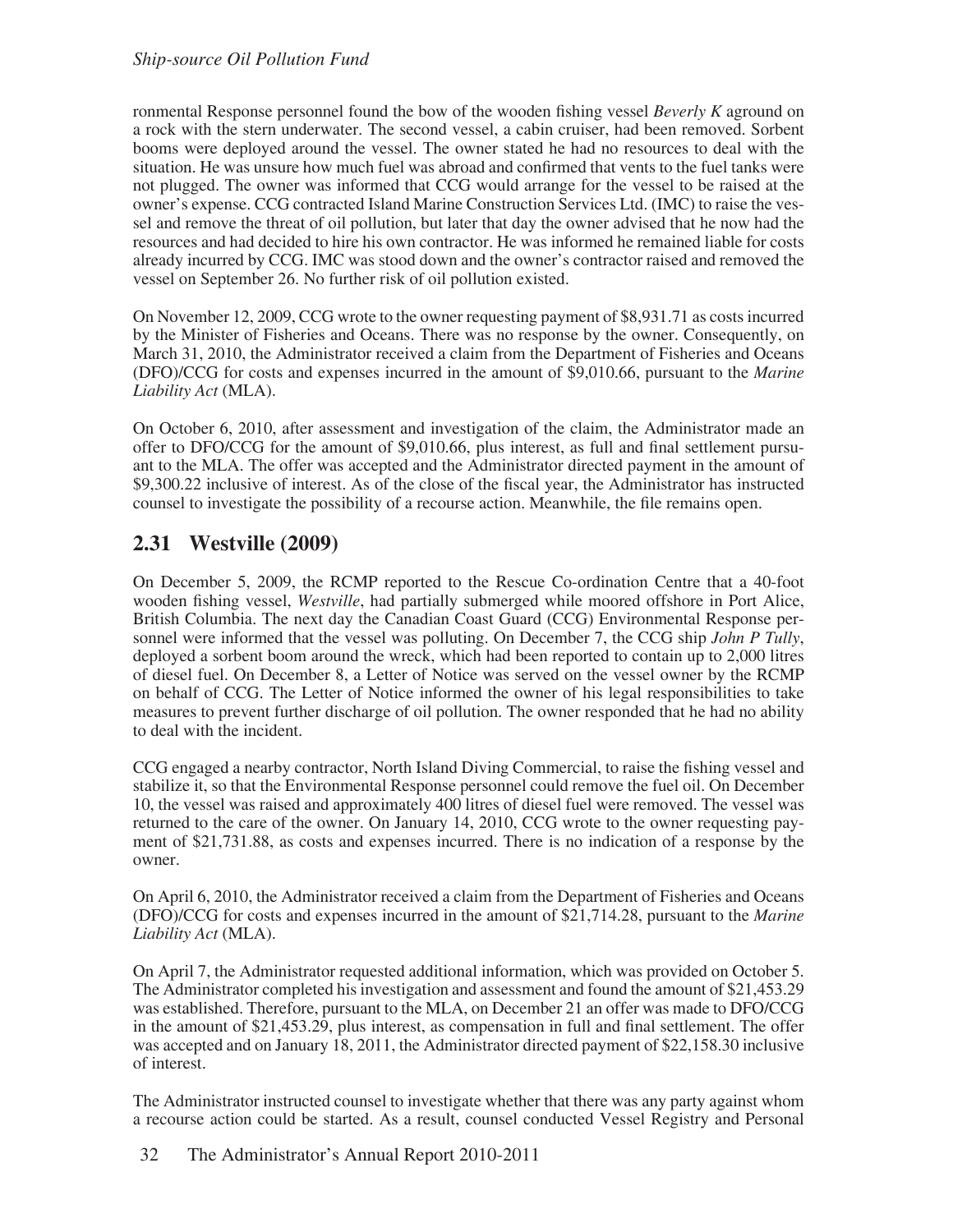Property searches. Furthermore, a marine surveyor from Oceatec Marine Services Limited was engaged to ascertain the present location of the vessel *Westville*. The investigation found that the registered owner and the operator at the time of the incident appear to have been two separate individuals. The marine surveyor found that the *Westville* sank again and currently lays offshore near Port Alice.

On February 14, 2011, counsel confirmed that having communicated with the vessel operator he obtained from him a letter, as well as a Notice of Bankruptcy and Statement of Affairs� Given that the operator has sworn that he has no significant assets, the Administrator concluded that it would probably not be worthwhile to file a Proof of Claim. Also, the registered owner did not respond to the demand letter. Accordingly, the Administrator concluded that further steps would not be reasonable and has closed the file.

### **2�32 Saida (2009)**

On September 17, 2009, the Canadian Coast Guard (CCG) received a report of two vessels sunken together in Ladysmith Harbour, British Columbia� Upon arriving on site, CCG personnel found the vessel *Saida*, an 87-foot wooden ex-fish packer, resting on the bottom with oil escaping from it. The second vessel, a 26-foot pleasure craft had been secured to and pulled down by the *Saida*. The pleasure craft was not a pollution threat and was subsequently refloated by the owner. CCG personnel informed the owner of his legal responsibilities and liabilities� The owner advised that the vessel contained approximately 80 gallons of fuel oil and approximately 80 gallons of other oils. He also informed CCG that he did not have the resources to raise the *Saida*. CCG then engaged a local contractor, Saltair Marine Services Limited, to deploy containment booms and sorbents to contain the oil escaping from the vessel, and to raise it to the surface.

The lifting operation proved more difficult than expected. The lifting and pumping was not completed until September 20� CCG then engaged a marine surveyor from Lipsett Marine Consultants Ltd, to conduct a condition survey, assess the vessel and advise on the removal of pollutants. The surveyor determined that the vessel was continuing to take on water and could not be left unattended. He found extensive rot and deterioration throughout the vessel's structure with oil coating and saturation, and considered it to be a source of oil contamination in the area. The marine surveyor recommended it be removed on shore, dismantled and disposed of. Following the marine surveyor's condition survey, CCG contracted Saltair Marine Services Limited to move the vessel to its nearby marine facilities to remove all the fuel, deconstruct and dispose of the debris�

On January 4, 2010, CCG wrote to the owner requesting payment of \$99,317�48 as costs incurred by the Minister of Fisheries and Oceans in respect of this incident� There was no response by the owner.

On March 31, the Administrator received a claim from CCG in the amount of \$94,567.57. On April 7, the Administrator acknowledged receipt of the claim and documentation. He requested further information from CCG. A response was received on October 5. On February 1, 2011, after investigation and assessment of the claim, the Administrator made a final offer to the Department of Fisheries and Oceans/CCG for the established amount of \$85,390�81, plus interest, as compensation in full and final settlement. As of the end of the fiscal year, the Administrator has not received acceptance of the offer. Meanwhile, the file remains open.

### **2�33 Jameson Point (2009)**

The incident occurred on December 9, 2009, when the United States registered 90-foot ex-steel tug, *Jameson Point*, built in 1944, reported dragging anchor off Point Escuminac, New Brunswick, while en route to the Miramichi River. The CCG ship *George R Pearkes* towed the vessel to Holman's Wharf Summerside, Prince Edward Island. It appeared that the tug was unable to cope with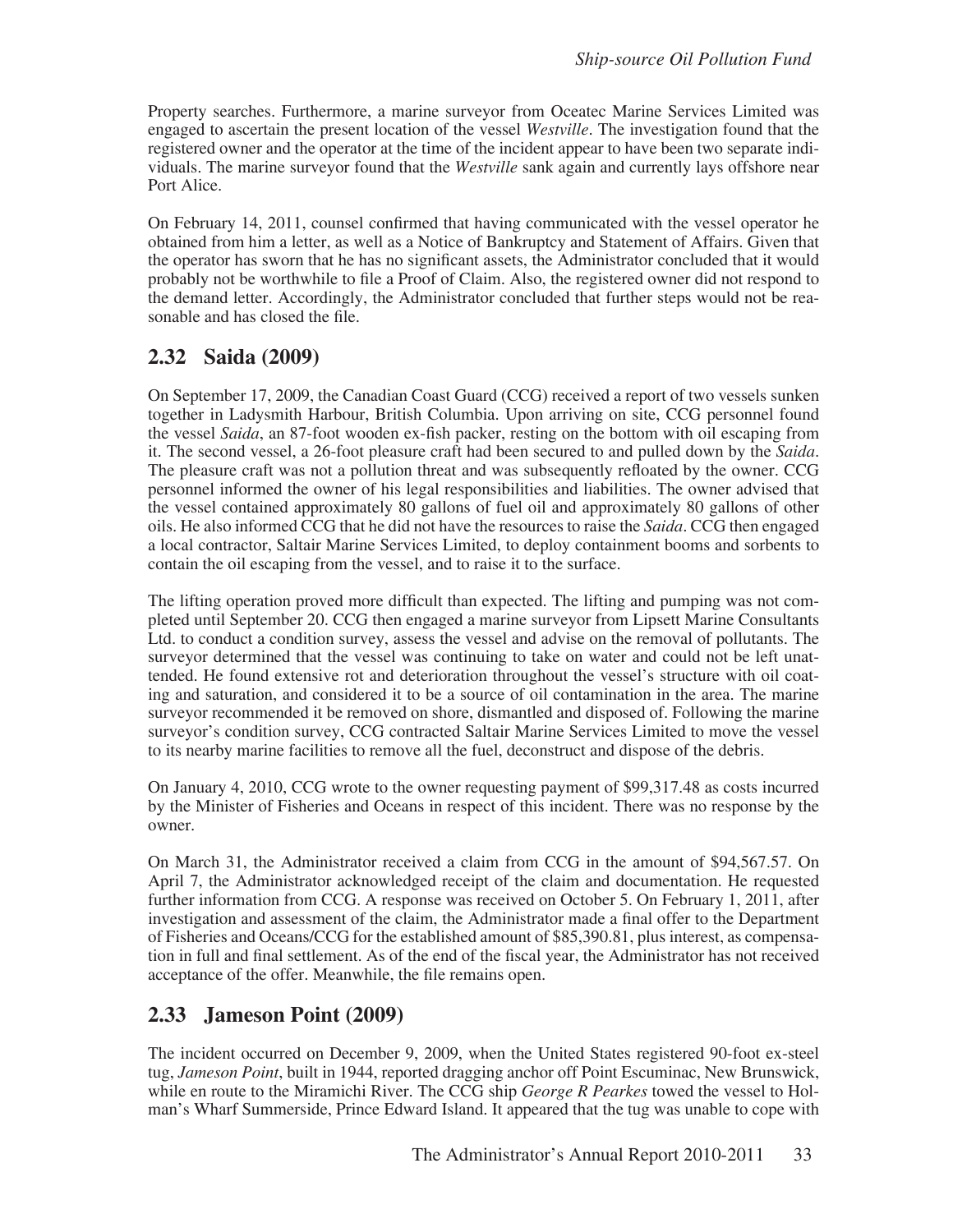the moderate sea state and wind conditions� Alongside at Summerside on December 10, CCG Environmental Response personnel, assisted by a Transport Canada marine safety inspector, investigated the status of the vessel to determine if there was any threat of pollution. In addition to bulk fuel and engine lubricants secured above deck, there was a 500 gallon diesel tank and a number of 45 gallon drums of unknown products. The crew was in the process of winterizing the vessel.

On December 15, the wharfinger reported that the vessel had listed 12 degrees. There was concern about possible spills from the oil tank and drums on deck and the overall stability of the vessel. Legal advice was obtained and a Notice of Detention was sent to the vessel owner. On January 6, 2010, the owner's contractor, GNL Environmental Inc�, removed and disposed of the fuel oil onboard, the 500 gallon oil tank and the 45 gallon drums and, also, pumped bilges and sealed off vents to the main fuel tanks. CCG monitored the operation.

On October 20, 2010, the Administrator received a claim from the Department of Fisheries and Oceans/CCG for costs and expenses incurred in the amount of \$3,385�22, pursuant to the *Marine*  Liability Act (MLA).

Upon completion of the investigation of the claim the Administrator found the full amount to be established. Therefore, on March 17, 2011, pursuant to the MLA an offer was made in the amount of \$3,385.22, plus interest, as full and final settlement of this claim. As of the end of the fiscal year, the Administrator has not received acceptance of the offer. Meanwhile, the file remains open.

## **2�34 Garganey (2010)**

On April 14, 2010, in Rivière St-Charles, Québec, the bulk carrier, *Garganey*, sustained an oil spill of approximately 1,000 litres of intermediate fuel oil during bunkering operations. The oil spill, caused by an overflow, contaminated the hull of the vessel and portions of the wharf. The shipowner engaged the response organization, Eastern Canada Response Corporation, to conduct clean-up, which included containment and recovery of the free floating oil along with cleaning of the vessel's hull and wharf. CCG staff were tasked to monitor the response to the incident.

As it appeared to be a spill within the ambit of the Bunker Convention, counsel was engaged by CCG to obtain security. Furthermore, in the event the spill is not covered by the Bunkers Convention, counsel obtained a Letter of Undertaking on behalf of the SOPF. The SOPF has not received a claim in this incident. Meanwhile, the file remains open.

# **2�35 Jessie Island XI (2010)**

On January 18, 2010, the Canadian Coast Guard (CCG) received a report of two vessels sinking together in Ladysmith Harbour, British Columbia, following a severe wind storm. One was a 30-foot sailboat and the other a 55-foot ex-fishing vessel – *Jessie Island XI*. The vessels sank in approximately 30 feet of water. The owner who owned both vessels advised CCG Environmental Response personnel that there was oil onboard the *Jessie Island XI*. CCG deployed a containment boom�

The vessel owner was given written Letter of Notice of his responsibilities and liabilities. The owner responded that he was unable to provide the resources to respond to the oil spill or to raise wrecks. Therefore, CCG contracted Saltair Marine Services Ltd. to salvage the vessels. A purchase order contract of Fisheries and Oceans Canada was issued for the operation� On January 19, the contractor raised the vessel using a barge and crane. It was then moved to the contractor's nearby facility to determine further risk of oil pollution. The vessel was still taking on water and needed to be pumped periodically.

On January 20, CCG hired a marine surveyor from Lipsett Marine Consultants Ltd. to conduct a condition survey and estimate the value of the vessel. The surveyor concluded that the oil-fouled

34 The Administrator's Annual Report 2010-2011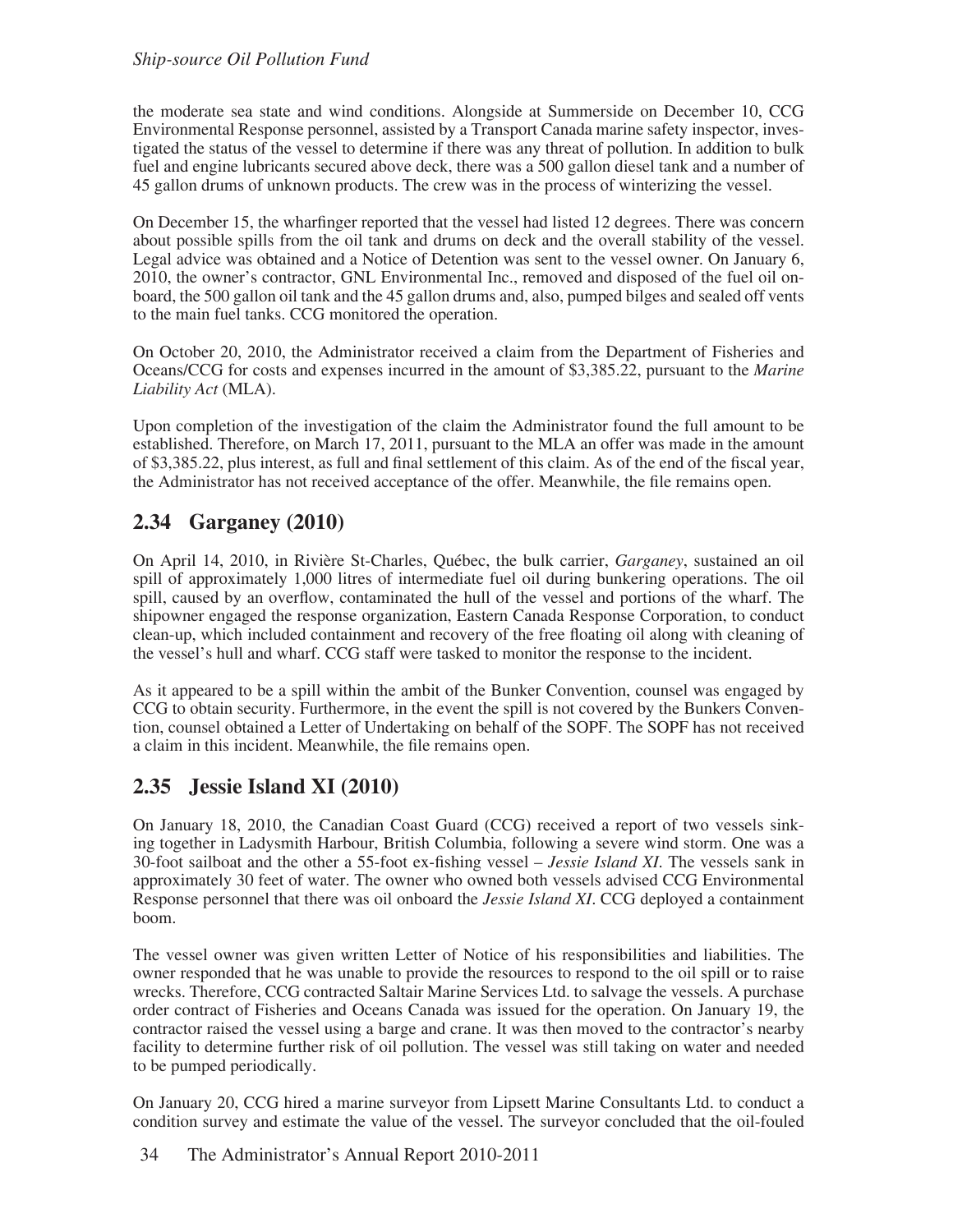vessel was unseaworthy and represented a clear environmental hazard� Furthermore, the vessel should be dismantled and disposed of and that the value was nil� As a result, CCG directed Saltair Marine Services Ltd. to deconstruct the vessel to remove all the oil and dispose of the debris. By January 29, deconstruction of the wreck was completed.

On March 11, CCG mailed a claim to the owner of the *Jessie Island XI* in the amount of \$34,281.41 for payment of costs and expenses incurred. There was no response.

On April 19, 2010, the Administrator received a claim from the Department of Fisheries and Oceans (DFO)/CCG in the amount of \$34,281.31 pursuant to the *Marine Liability Act* (MLA). Upon completion of the investigation and assessment of the claim the Administrator found the full amount to be established. Therefore, on October 6, pursuant to the MLA an offer was made in the amount of \$34,281.31, plus interest, as full and final settlement of the claim. The offer was accepted on October 26, and the Administrator directed payment in the amount of \$34,971.87, inclusive of interest.

The Administrator is investigating whether reasonable measures may be taken for effective cost recovery from the owner for the amount paid to DFO/CCG. Meanwhile, the file remains open.

## **2�36 Richelieu (2010)**

*Note: Two claims (2.36) and (2.37) arose out of the same incident.*

On July 12, 2010, while proceeding upbound in the St� Lawrence Seaway, approximately one kilometre above the Côte Ste-Catherine lock, the Canadian registered bulk carrier *Richelieu* went aground and spilled diesel oil. The initial oil slick was reported to cover an area of approximately 500 metres by 500 metres. The seaway was closed in an attempt to limit the spreading of the slick. The shipowner advised the Canadian Coast Guard (CCG) that it had engaged the response organization ECRC to conduct clean-up operations. In order to monitor the response activities, CCG assumed the role of Federal Monitoring Officer. The clean-up operation took several days before the seaway was re-opened.

On November 15, 2010, the Administrator received a claim from Boralex Inc, a hydroelectric plant at Saint-Lambert, for financial loss of production during the incident. The claim is in the amount of \$40,438.90.

On November 16, the Administrator instructed counsel to investigate the claim� As of the end of the fiscal year those investigations have not been completed. Meanwhile, the file remains open.

# **2�37 J W Shelley (2010)**

At the time of the grounding of the *Richelieu* (see Section 2�36), the Canadian registered ship *J W Shelley* was following close astern and may have encountered heavy soiling of its hull. The *J W Shelley* was instructed by seaway authorities to secure at the Côte Sainte-Catherine wharf until the seaway re-opened� Transport Canada issued a marine safety notice ordering that the ship's hull must be cleaned to the satisfaction of Ship Safety Inspectors before departing. The ship finally departed on July 15 having lost over three days of operations.

On September 28, 2010, the Administrator received a claim from the ship owner in the amount of \$70,656.89 for costs and expenses incurred, which included cost to clean the hull and for loss of net profit.

On September 30, 2010, the Administrator instructed counsel to investigate the claim� As of the end of the fiscal year those investigations have not been completed. Meanwhile, the file remains open.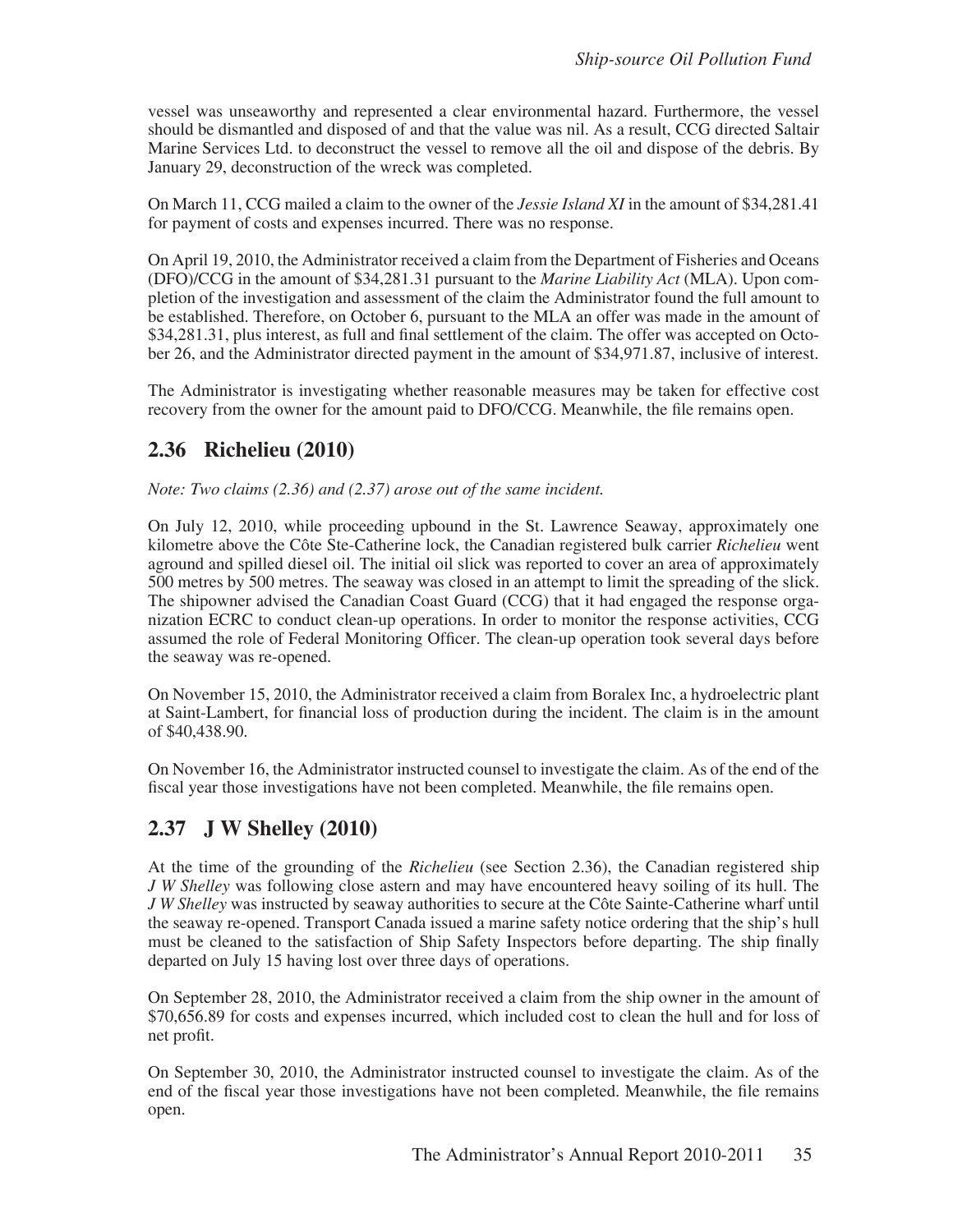# **2�38 Avataq (2010)**

The Administrator was informed of this incident by the Canadian Coast Guard (CCG) on July 7, 2010. The previous day, while loading alongside the wharf at Valleyfield, Quebec, the Canadian registered vessel, *Avataq*, reported oil on the surface of the water, apparently between the loading dock and the vessel. The crew immediately implemented the vessel's action plan and deployed a floating containment boom using oil absorbent pads from onboard storage. Furthermore, a shorebased response team assembled by Transport Canada and Environment Canada commenced shoreline clean-up operations. The following morning, after the *Avataq* departed Valleyfield, a small quantity of oil was reported to still be remaining along the shoreline. Apparently, oil had been moved by the current and wind into the local recess in way of the port facilities. CCG responded and cleaned up the residue.

When informed of the incident, the Administrator instructed counsel to maintain a watching brief on the incident, in the event a claim may be filed with the SOPF. Subsequently, on March 25, 2011, the Administrator received a claim from the owners/operator of the M/V *Avataq* in the amount of \$13,707.47 for costs and expenses incurred during clean-up operations. CCG advises that it has filed a claim with the shipowner, but its claim has not been settled.

The Administrator has commenced an investigation and assessment of the claim filed by the shipowner, but as of the end of the fiscal year those investigations have not been completed. The file remains open.

# **2�39 Clipper Adventurer (2010)**

On August 27, 2010, the Bahamian registered cruise ship, *Clipper Adventurer*, ran aground in the Coronation Gulf, Canadian Arctic. The vessel reported that it was not taking on water nor was there any sign of oil pollution. After several failed attempts to refloat the vessel, the captain ordered an evacuation of all passengers and non-essential crew onboard� The CCG icebreaker *Amundsen* was deployed from the Beaufort Sea on a rescue mission to evacuate and transport 128 passengers to Kugluktuk�

The cruise ship reported sustaining considerable damage to its double bottom fuel tanks. The damage was below the waterline and, consequently, the fuel oil was forced to the top of the tank due to the ingress of sea water. As a result there was no leakage of the oil. CCG also verified that at the time of grounding there was no sign of oil pollution in the vicinity of the grounded ship. However, several days following the grounding a light sheen was visible but it dissipated quickly.

The shipowner engaged its classification society, Lloyds Register, to develop a salvage plan. A Transport Canada Marine Safety Inspector provided oversight regarding the salvage plan� The CCG deployed the *Sir Wilfred Laurier* as support and logistical centre to monitor for oil pollution� Transport Canada, Environment Canada and CCG maintained a monitoring role throughout the salvage operation to ensure an appropriate response.

The Administrator instructed counsel to investigate the ongoing response, and ascertain whether the *Clipper Adventurer* had a Bunker Convention insurance certificate. CCG advised that a request for a Letter of Undertaking, dated September 23, 2010, was transmitted to the vessel owner and also to the owner's on-scene representative.

On September 14, the *Clipper Adventurer* was successfully re-floated and towed by tug to Cambridge Bay, Nunavut, for damage assessment and preliminary repairs in preparation for removal from the Arctic. On September 23, Transport Canada and the vessel's classification society granted clearance for the vessel to transit from Cambridge Bay to Nuuk, Greenland. Under CCG icebreaker escort the cruise ship was towed to Pond Inlet for rendez-vous with an ocean tug for passage to Greenland.

36 The Administrator's Annual Report 2010-2011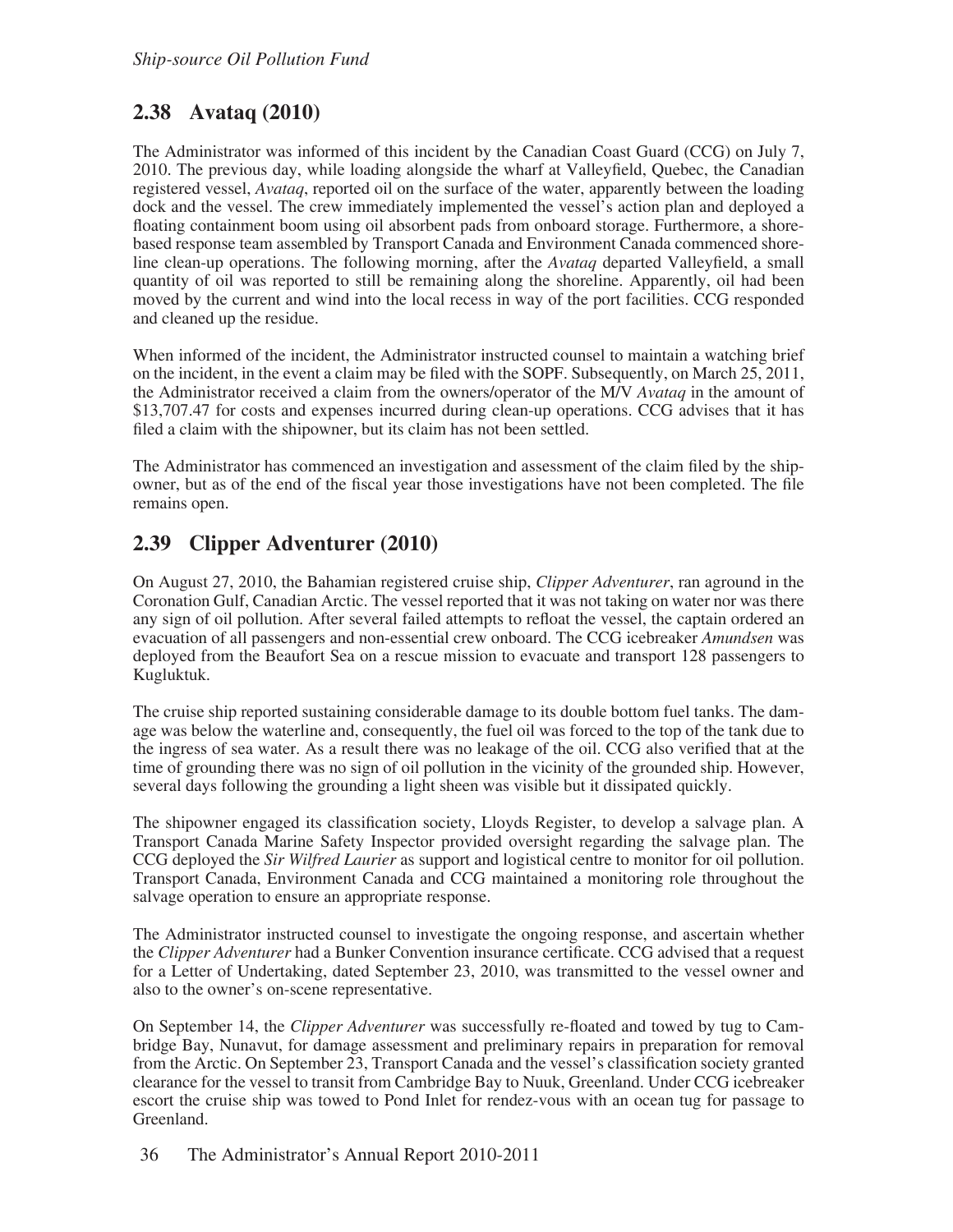The Administrator has not received a claim in this incident. Pending expiration of the limitation period for filing claims against the SOPF, the Administrator's file remains open.

# **2�40 Nanny (2010)**

On September 1, 2010, a report was received that the Canadian registered tanker, *Nanny*, loaded with diesel fuel, went aground on a sandbar near Gjoa Haven, Nunavut, when delivering fuel to isolated communities in the Arctic. The vessel was carrying 9,000 cubic metres of refined products and there was no structural or mechanical damage or oil pollution� The CCG ship *Henry Larsen* was in the vicinity and proceeded to the site to monitor salvage operation. The CCG and Transport Canada Marine Safety Inspectors worked with the vessel owner to provide advice and guidance with respect to the development of a salvage plan. The *Henry Larsen* served as the CCG on-scene command, support and logistical centre.

The Administrator instructed counsel to co-operate with CCG in obtaining a Letter of Undertaking as security.

Arrangements were made by the shipowner to transfer a quantity of the cargo from the *Nanny* to the tanker *Tuvaq*, a ship also owned by the same company. Consequently, the *Nanny* was refloated on September 15. The Marine Safety Inspector and the vessel's representative conducted a damage survey and cleared the vessel for re-loading and allowed it to proceed with the community fuel resupply. CCG resources were demobilized.

The Administrator has not received a claim in this incident. Pending expiration of the limitation period for filing a claim with the SOPF, the Administrator's file remains open.

## **2�41 Corregidor (2010)**

On May 20, 2010, the Canadian Coast Guard (CCG) received a report from the harbour master that the old 70-foot wooden hull fishing vessel *Corregidor*, anchored in Bedwell Bay, British Columbia, was taking on water and sinking with an unknown quantity of pollutants onboard� The harbour master requested assistance to address the risk to the environment should the vessel sink. The initial CCG response was conducted by the CCG vessel *Osprey* which reported emulsified oil in the engine room, oily water in the holds and a 5 to 10 degree list. CCG personnel were initially unable to remove oily water from the vessel given the environmental sensitivity of the area. They were concerned for the vessel's stability due to removal of a bulkhead and the free water onboard.

On May 21, CCG engaged a contractor, Fraser River Pile and Dredge Inc., to remove all hydrocarbons from the vessel at its anchorage into a vacuum tank truck and without causing further hardship to the vessel. The contractor and CCG staff were on scene on May 22, and removed approximately 8,500 litres of oily water and diesel fuel, together with numerous containers of other hydrocarbon based materials. This work was completed on May 22. Entry to the vessel's engine room was considered dangerous.

On August 16, the CCG wrote to the owner requesting payment of \$26,320.80 as costs incurred by the Department of Fisheries and Oceans in respect of this incident� There has been no response by the owner.

On October 18, 2010, the Administrator received a claim from CCG in the amount of \$26,893.95. Receipt of this claim and the supporting documents was acknowledged.

The Administrator investigated the circumstances surrounding the incident. The investigation found that, after the hydrocarbons and other pollutants were removed, the Port of Vancouver took control of the vessel and had it towed to Shelter Island Marine in the Fraser River; the vessel was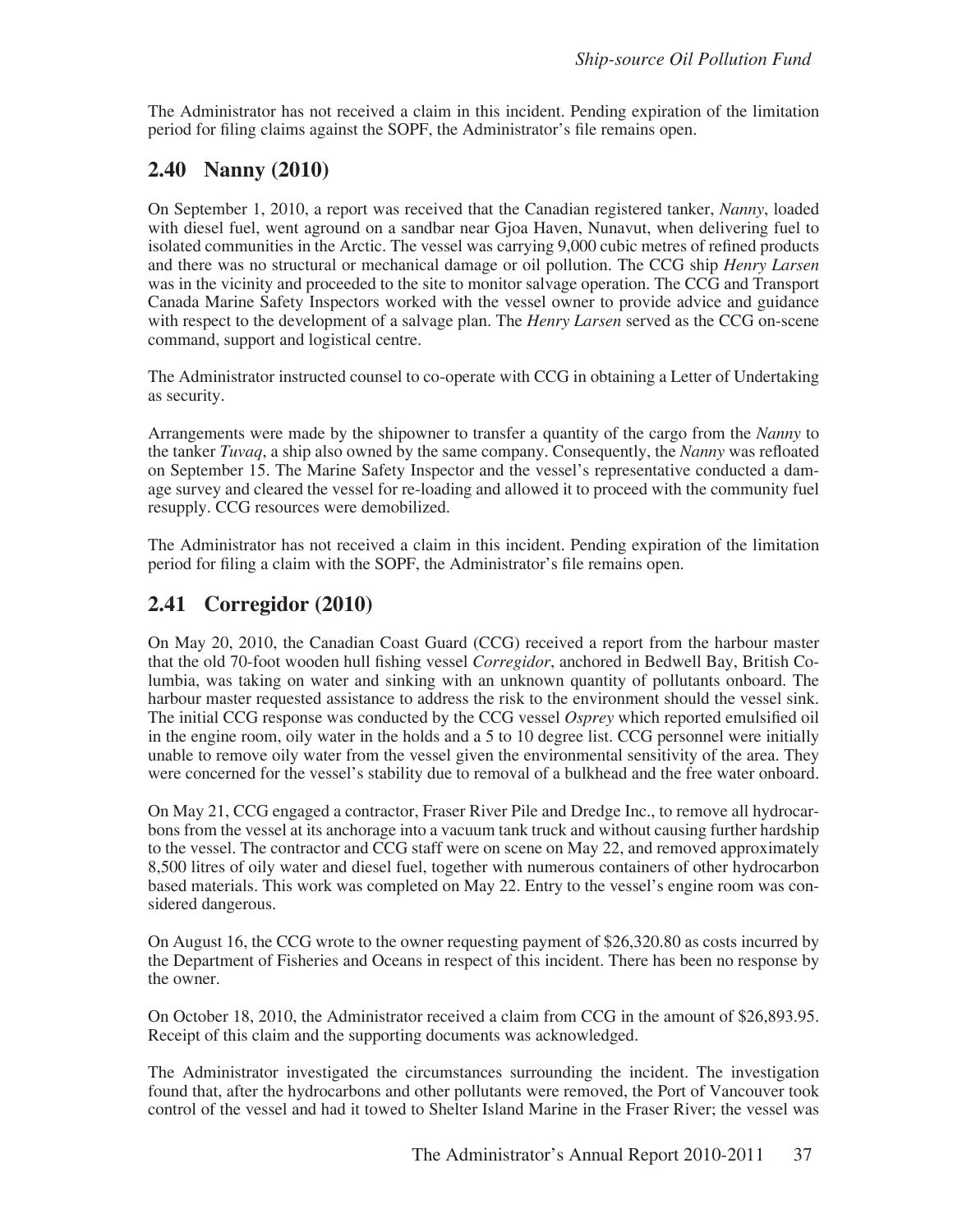still taking on water. Shortly afterwards the Port Authority disposed of the *Corregidor*, because the owner was unable or unwilling to cover the financial expenses the Port Authority was accumulating. The claim documentation was assessed and on December 15, 2010, the Administrator made a final offer to DFO/CCG for the established amount of \$25,518.99 plus interest in full settlement. The offer was accepted and the Administrator directed payment in the amount of \$25,949.42, inclusive of interest.

The Administrator instructed counsel to review the feasibility of undertaking cost recovery action pursuant to the *Marine Liability Act*. As of the close of the fiscal year the file remains open.

## **2�42 Bruce Dawn (2010)**

On June 8, 2010, the Canadian Coast Guard (CCG) was notified that the former fishing vessel *Bruce Dawn* had sunk overnight at the Deep Bay Marina, British Columbia. The Harbour Authority reported oil on the surface of the water and had placed sorbent boom around the vessel� CCG personnel were on scene the following day and found an oil sheen on the surface inside and outside the boom. As there was a high chance the vessel contained more oil and the site was close to an active oyster spawn operation, CCG concluded the vessel would have to be raised to eliminate the pollution threat. A contractor, Sawchuck Pile Driving, was engaged and the work started the morning of June 11. The vessel was raised and pumped that day. A thin layer of diesel fuel coated the interior. The owner stated that he had no ability to deal with the incident.

A local marine surveyor was hired by CCG to survey the vessel and assess its potential to pollute. The surveyor reported extensive rot in the hull and superstructure, with engines and other systems worthless. Examination of the vessel found the fuel tanks to be empty or to contain water. They were drained to confirm the remaining amount of oil. The engine contained only water and the steering and transmission were sealed. CCG concluded the vessel was no longer a risk to pollute and left it in the custody of the harbour master.

On October 20, 2010, the Administrator received a claim from the Department of Fisheries and Oceans (DFO)/CCG in the amount of \$12,375.87, pursuant to the *Marine Liability Act*. On November 2, the Administrator acknowledged receipt of the claim and supporting documentation.

In his overall assessment of the claim, the Administrator concluded that the measures taken were reasonable� Also, there was adequate documentation with the submission as evidence that the costs and expenses were actually incurred. Therefore, on December 15, 2010, the Administrator made a final offer to DFO/CCG for the established amount of \$10,473.07, plus interest, as compensation in full and final settlement. The offer was accepted on February  $\overline{8}$ , 2011, and the Administrator directed payment in the amount of \$10,666.63, inclusive of interest.

The Administrator has instructed counsel to investigate whether reasonable measures may be taken for cost recovery from the vessel owner for the amount paid to DFO/CCG. Meanwhile, the file remains open.

# **2�43 Seaspan Barge 156 (2010)**

On January 28, 2010, the Canadian Coast Guard (CCG) received a report that the *Seaspan Barge*  156 was sinking alongside a wharf in Powell River, British Columbia. The initial CCG assessment confirmed that the barge was taking on water and that approximately 800 litres of fuel were onboard in a tank on the aft deck� Also, it was reported that below deck there was a generator fuel tank containing up to 500 litres of diesel oil. The flat-top steel barge had a large amount of water inside the interior spaces. In addition, there were large holes in the hull near the waterline. Structural accommodations were built on deck for use as a coastal floating camp for employees of the forestry industry.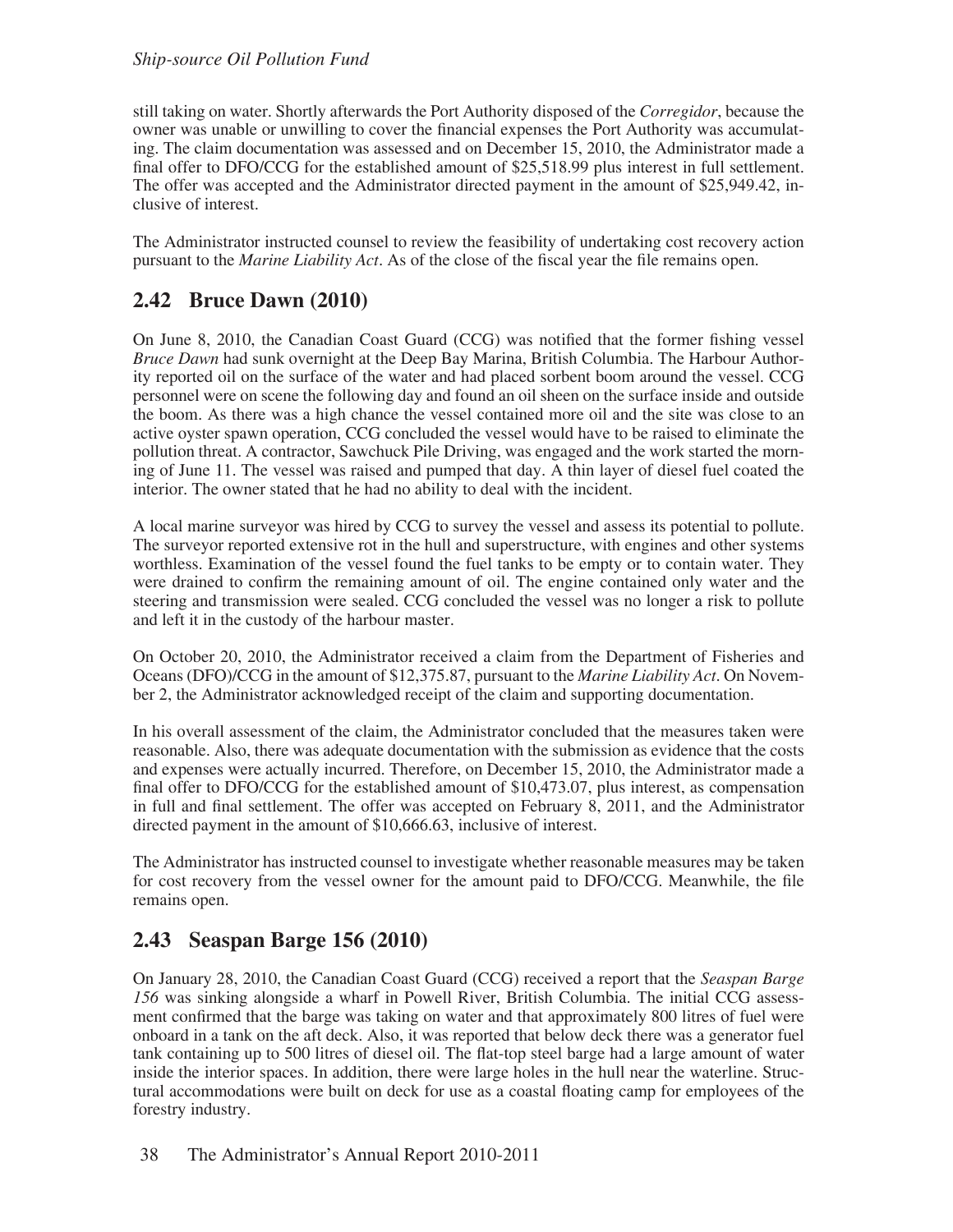CCG personnel contacted the barge owner on the day of the incident report and advised of the owner's responsibility with respect to potential oil pollution� CCG also requested a written plan from the owner to mitigate the likelihood of oil discharge� The owner arrived on January 29 and provided a plan of action to stabilize the barge and remove the diesel fuel. CCG stood down.

On March 15, CCG received information that the *Seaspan Barge 156* was still being maintained against sinking and had fuel oil onboard. The owner did not fully comply with the Letter of Notice of January 28 and the action taken by the owner was deemed to be inadequate� As a result, CCG informed the owner that it would respond and remove the fuel oil from the barge. CCG completed its inspection and removal of fuel by March 19.

On October 20, the Department of Fisheries and Oceans (DFO)/CCG filed a claim with the SOPF for costs and expenses incurred during response to the incident in the amount of \$9,848.58, pursuant to the *Marine Liability Act*.

On December 1, after investigation and assessment of the claim, the Administrator made an offer to DFO/CCG for the established amount of \$9,848.58 plus interest. The offer was accepted, and on December 20 the Administrator directed payment in the amount of \$10,115.42, inclusive of interest, as compensation in full and final settlement.

The Administrator is investigating whether reasonable measures may be taken for effective cost recovery from the barge owner for the amount paid to DFO/CCG. Meanwhile, the file remains open.

### **2�44 Lions Gate (2010)**

On February 1, 2010, the Canadian Coast Guard (CCG) received a report that the 15-metre wooden fishing vessel *Lions Gate*, built in 1938, had sunk in Lemmen's Inlet, Tofino Harbour, British Columbia. The Tofino CCG lifeboat crew investigated and found only part of the superstructure remaining above water. A sheen of oil was on the surface. CCG deployed an absorbent boom around the sunken fishing vessel. The owner was on site and advised that he would raise the vessel on the evening tide. The following day a large area of heavy sheen covered the cove where the vessel sank� Environment Canada personnel attended and in cooperation with the Canadian Food Inspection Agency and the Department of Fisheries and Oceans (DFO) placed a temporary closure of several shellfish farms close to the area.

The owner's attempts to raise the vessel the previous evening were unsuccessful. As a result, CCG engaged a local contractor, Wichito Marine Services, to install an additional 250-feet of general purpose containment boom around the wreck. In addition, CCG ordered a lifting crane to be brought in from Ladysmith by Saltair Marine Services Ltd. to raise the *Lions Gate*. However, on February 3, CCG learned that it had been successfully refloated overnight by its owner, and the fuel tanks drained. The contracted crane was stood down while en route to Tofino. The owner moved the vessel to a tidal grid where the hull could be repaired. No further threat of oil pollution existed. On April 30, CCG wrote to the owner requesting payment for costs incurred in respect to the incident, but there was no response.

On October 20, the Administrator received a claim from DFO/CCG in the amount of \$8,455.79 for costs and expenses incurred in respect of the incident, pursuant to the *Marine Liability Act*  $(MLA)$ .

The Administrator conducted an investigation and assessment of the claim and made an offer to DFO/CCG for the established amount of \$7,982.14, plus interest as final settlement pursuant to the MLA. The offer was accepted by DFO/CCG and on February 24, 2011, the Administrator directed payment in the amount of \$8,222.24, inclusive of interest. The Administrator instructed counsel to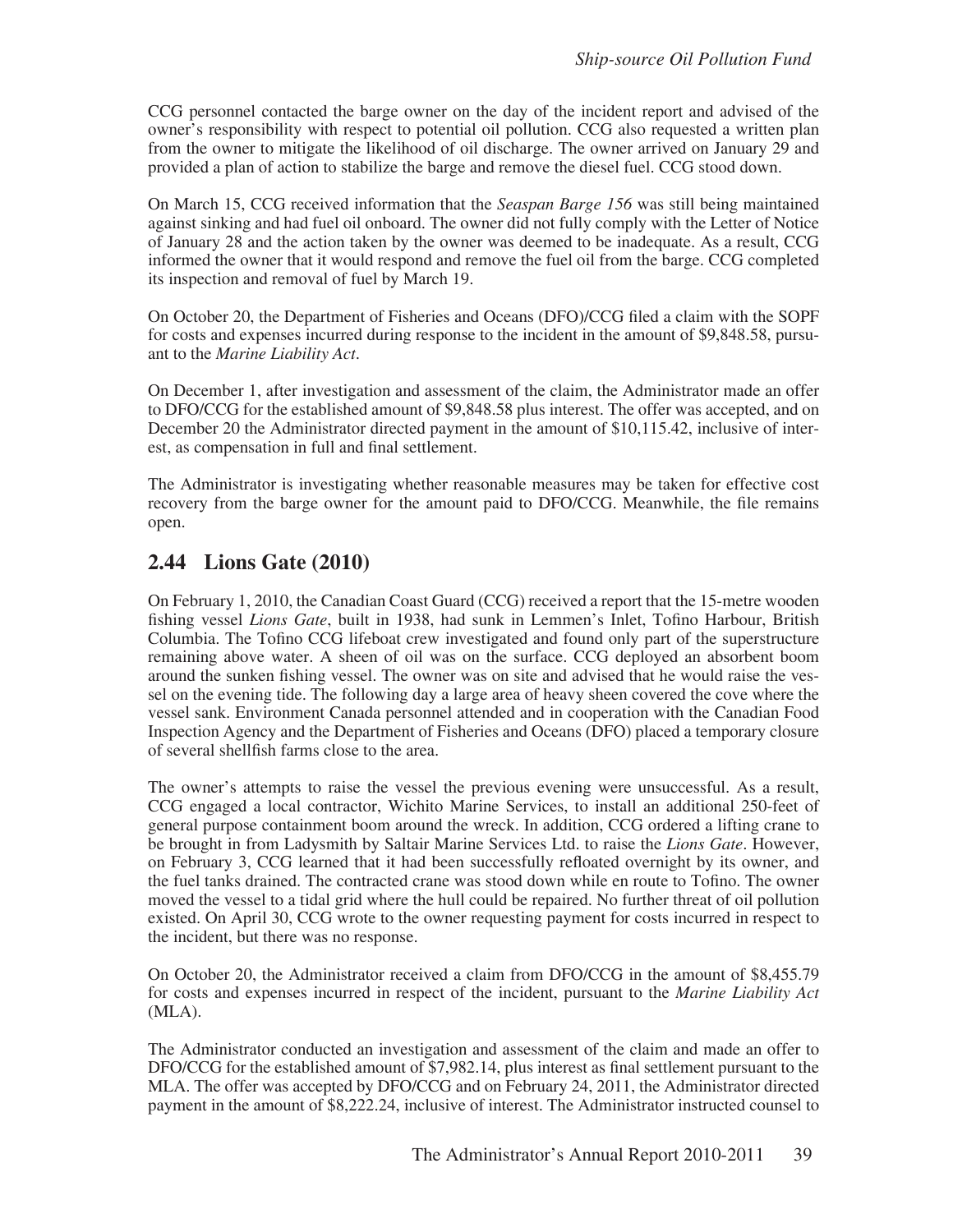investigate whether reasonable measures could be taken for effective cost recovery from the owner of the *Lions Gate* for the amount of compensation paid. Meanwhile, the file remains open.

# **2�45 Zodiac (2010)**

On March 17, 2010, the Canadian Coast Guard (CCG) received a report that the wooden hull 41-foot ex-fishing vessel *Zodiac* was sinking at the Harbour Authority dock in Port-Alberni, British Columbia. The Harbour Authority pumped the vessel to prevent it from sinking completely before CCG could investigate the situation. The vessel had previously sustained a fire and all that remained was the hull and a partial wheelhouse. Both fuel tanks contained diesel oil and a 200-litre drum of fuel on deck. A quantity of free floating oil mixture remained in the hull. The Harbour Authority and CCG identified the owner but were unable to make contact, via registered mail or otherwise� On April 7, CCG Environmental Response personnel from Victoria removed the oil pollutants onboard. The *Zodiac* was left at the dock in care of the Harbour Authority. On May 19, CCG wrote to the owner requesting payment for costs incurred in respect to the incident, but there was no response.

On October 18, the Administrator received a claim from the Department of Fisheries and Oceans (DFO) /CCG in the amount of \$3,915�16 for costs and expenses incurred in respect of the incident pursuant to the *Marine Liability Act* (MLA). The Administrator conducted an investigation and assessment of the claim and made an offer to DFO/CCG for the established amount of \$3,915.16, plus interest, as final settlement pursuant to the MLA. The offer was accepted, and on November 9, 2010, the Administrator directed payment in the amount of \$3,997.07, inclusive of interest. It is the Administrator's opinion that additional expenditure of SOPF funds in attempts to recover the amount of \$3,997.07 would not be reasonable. Accordingly, on March 31, 2011, the Administrator closed the file.

# **2�46 Asiaborg (2010)**

On November 2, 2010, a small incident occurred in the Port of Baie Comeau, Quebec. The Canadian Coast Guard (CCG) personnel in Quebec informed the Administrator that the foreign-registered cargo ship *Asiaborg* had sustained a hydraulic oil leak from a crane on deck of the vessel. The Administrator instructed counsel to collaborate with CCG in getting security from the shipowner. A satisfactory Letter of Undertaking in the amount of \$30,000 naming the CCG and SOPF, to cover any potential claim for costs and expenses incurred in the clean-up of the hydraulic oil, was obtained from the P&I Club, North of England�

At the end of the fiscal year, the Administrator has not received a claim in this incident. In the meantime, the file remains open.

# **2�47 Abandoned Barge (2010)**

On April 29, 2010, the Canadian Coast Guard (CCG) received a report from local residents of an abandoned barge that was aground and leaking in Sop's Arm, White Bay, Newfoundland, CCG personnel proceeded to the site and conducted an initial survey of the steel barge some 120-feet in length and 42 feet in breadth. On May 3 and 4, CCG personnel found approximately 500 litres of diesel fuel in tanks, fuel in a vehicle on deck and a partially filled large propane tank. There was no release of oil pollution from the barge. The owner was reported to reside in Benton, Newfoundland, but could not be contacted. Removal of the oil from the barge was carried out on July 6 and 7. Approximately 800 litres of fuel oil were removed. The barge tanks were flushed out to minimize any possibility of residual oil remaining; CCG concluded that the potential threat of oil pollution had been eliminated.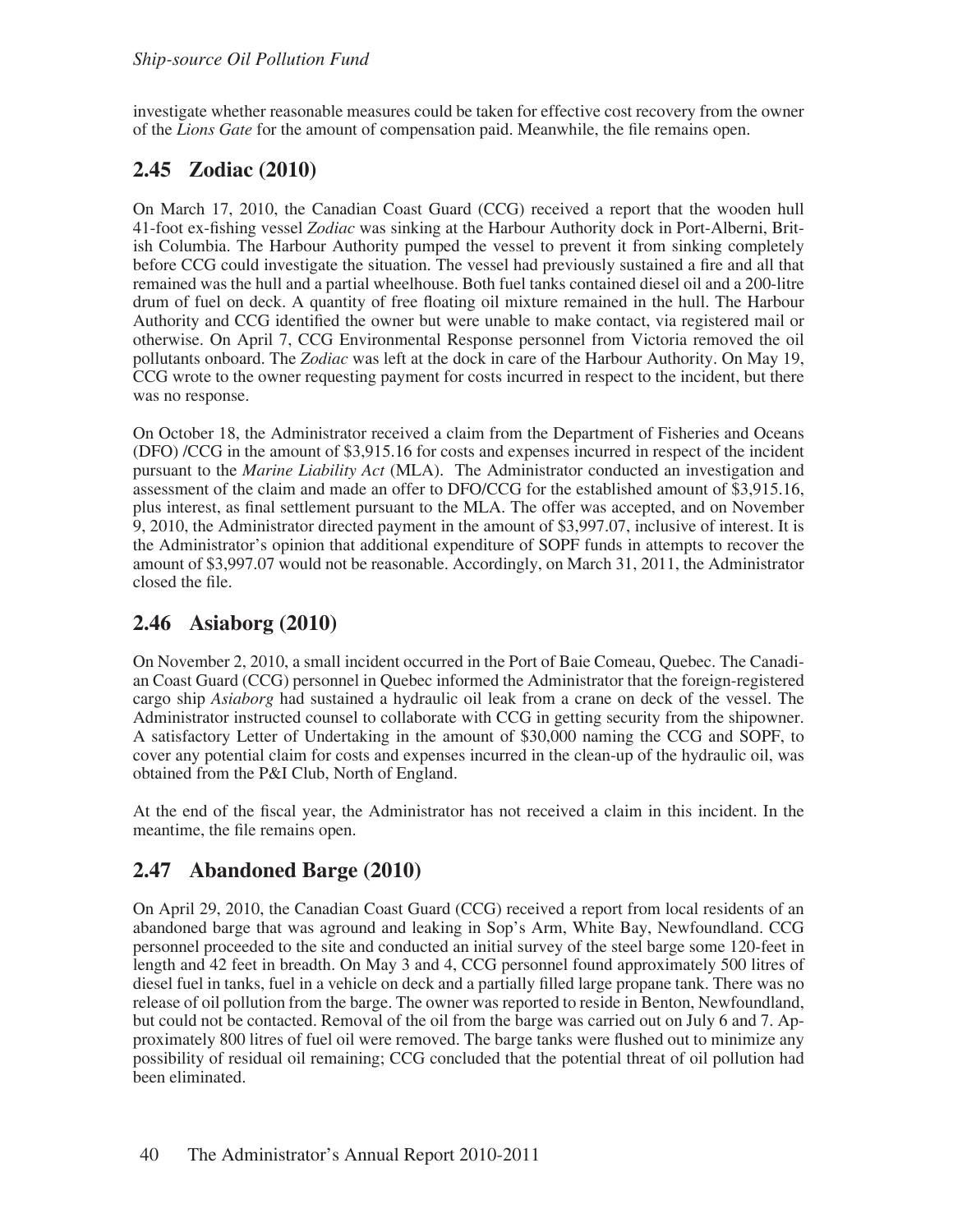On March 18, 2011, the Administrator received a claim from DFO/CCG for costs and expenses incurred in the amount of \$13,546.76, pursuant to the *Marine Liability Act*. The Administrator has commenced an investigation of the claim but, as of the end of the fiscal year, the investigation has not been completed. Meanwhile, the file remains open.

### **2�48 Rosemary G (2010)**

On November 10, 2010, the 11-metre wooden fishing vessel *Rosemary G*, built in 1972, sank and released diesel fuel oil in Ladysmith Harbour, British Columbia. With aid of local volunteers, the wharfinger at Ladysmith placed containment boom around the vessel, and reported the incident to the Canadian Coast Guard (CCG). Initially, CCG was unable to contact the owner, so it hired a local contractor, Saltair Marine Services Ltd., to raise the *Rosemary G* and remove the oil. The owner arrived as the recovery operation was well underway, but was unable to provide funding to deal with the situation. When the vessel was raised, approximately 275 litres of oil were removed. The vessel was then towed to the nearby Saltair Marine Services Ltd� dock where a pump watch was maintained. On November 15, the owner was informed that CCG was finished with the *Rosemary G*, and that the owner should remove it from Saltair's Marine Services Ltd. facility unless it made other arrangements with the contractor.

On January 19, 2011, CCG submitted a claim to the vessel owner in the amount of \$13,145�60 for costs and expenses. CCG did not receive a response. On March 18, 2011, the Department of Fisheries and Oceans/CCG filed a claim with the SOPF for costs and expenses incurred during response to the incident in the amount of \$13,168.47, pursuant to the *Marine Liability Act*. The Administrator has commenced an investigation of the claim but, as of the end of the fiscal year, the investigation was not completed. Meanwhile, the file remains open.

### **2�49 Resilience (2010)**

On December 7, 2010, the Canadian Coast Guard (CCG) received a report that the 40-foot wooden fishing vessel, *Resilience*, built in 1926, had partially sunk in Brentwood Bay, British Columbia. A non-recoverable oil sheen was visible around the stern of the vessel� CCG Environmental Response personnel from Victoria went to the scene to assess the situation� The owner was contacted in Alberta and informed of the incident and advised of the owner's responsibilities and liability. The owner informed CCG about his financial inability to deal with the situation, and that he no longer wanted the vessel.

CCG hired a contractor, Saltair Marine Services Ltd�, to raise the wreck and remove the hydrocarbons. On December 9, the contractor raised the vessel to the surface. The ingress of seawater continued. The vessel was located directly over subsea cables and was in an unstable condition. As a result of the circumstances, CCG instructed the contractor to move the vessel to its facility in Ladysmith where it could be worked on safely. CCG contracted a technical marine surveyor from Lipsett Marine Consultants Ltd� to conduct a condition survey of the *Resilience* and to assess its value. The surveyor reported the vessel to be in a very poor condition with significant rot within the hull structure. It was fouled with leaking oil and was continuing to pollute the environment. The oil leakage was so severe that the vessel required constant supervision. The surveyor recommended that the vessel be hauled ashore, dismantled and disposed of completely� The surveyor concluded that the salvage value was far less than the costs of removing any salvageable items. It was, therefore, estimated the *Resilience*'s value was nil�

Given the surveyor's report of the continuing water ingress and the owner's inability to deal with the situation, CCG instructed Saltair Marine Services Ltd� to remove the vessel from the water, and to deconstruct it for removal of all the hydrocarbons and to dispose of the debris.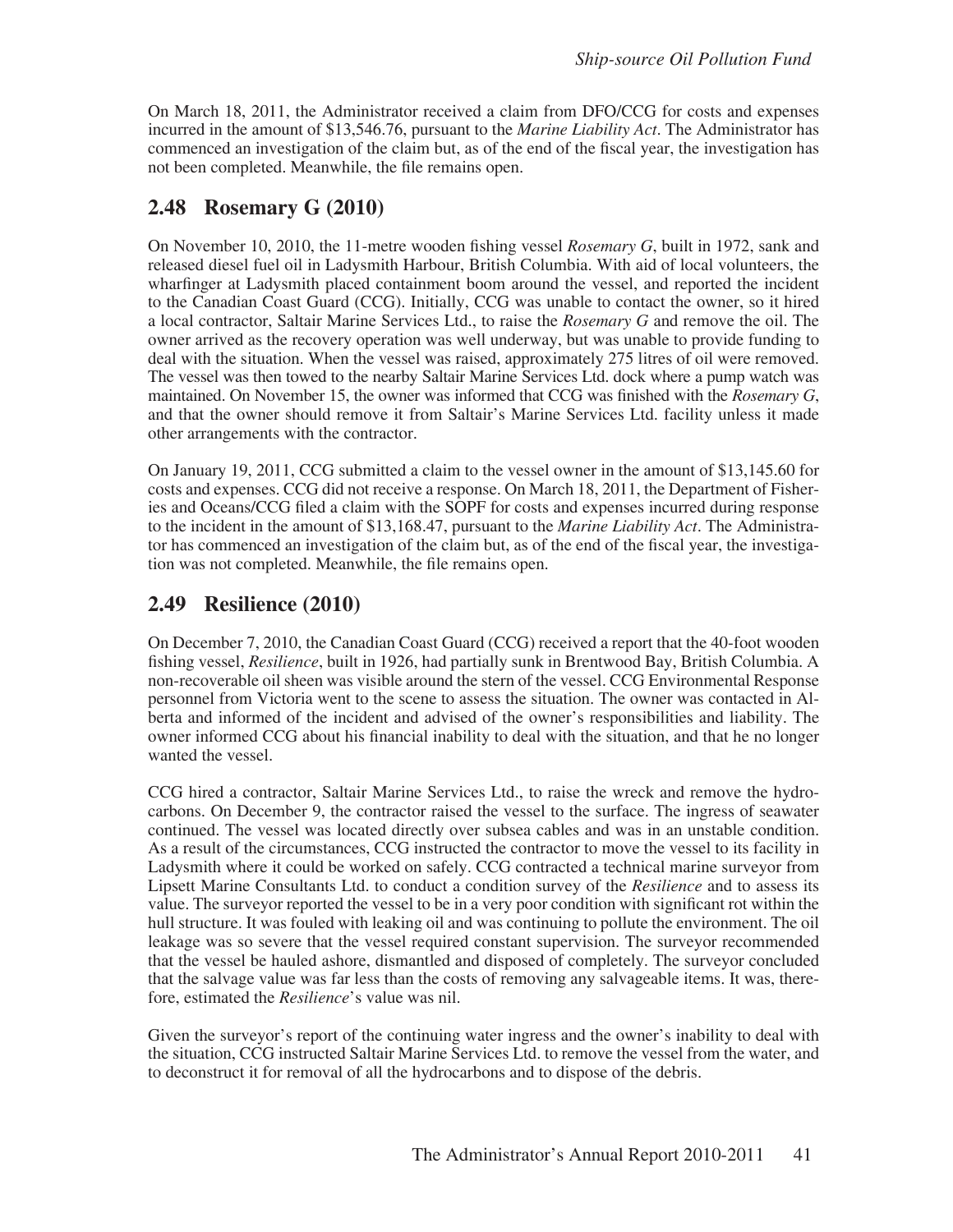On March 18, 2011, DFO/CCG filed a claim with the Administrator for costs and expenses in the amount of \$26,514.74, pursuant to the *Marine Liability Act*. The Administrator has commenced an investigation and assessment of the claim but, as of the end of the fiscal year, the investigation was not completed. Meanwhile, the file remains open.

## **2�50 Irene W (2011)**

On January 15, 2011, the Canadian Coast Guard (CCG) received a report of a 60-foot fishing vessel, *Irene W*, partially sunk at the dock in Deep Bay, British Columbia. Diesel fuel and hydraulic oil were leaking from the vessel, which was built of wood in 1941. The Harbour Authority had deployed a containment boom and sorbent pads. The vessel was located near several operating oyster aquaculture beds, although the wind and current at the time was keeping the oil away from the beds. When contacted, the vessel owner stated that he had no financial resources to raise the vessel. On January 17, CCG arranged a contract with Sawchuck Pile Diving Ltd. to raise the vessel and remove the pollutants. On January 19, the recovery operation was completed and the remaining oils were removed. The vessel was found to float with some assistance of a shore-powered bilge pump. Following completion of the oil removal, the *Irene W* was returned to the owner on site, and the sorbents and recovered oils were disposed of by the contractor.

On March 18, 2011, the Department of Fisheries and Oceans/CCG filed a claim with the Administrator for costs and expenses in the amount of \$17,369.80, pursuant to the *Marine Liability Act*. The Administrator has commenced an investigation and assessment of the claim but, as of the end of the fiscal year, the investigation was not completed. Therefore, the file remains open.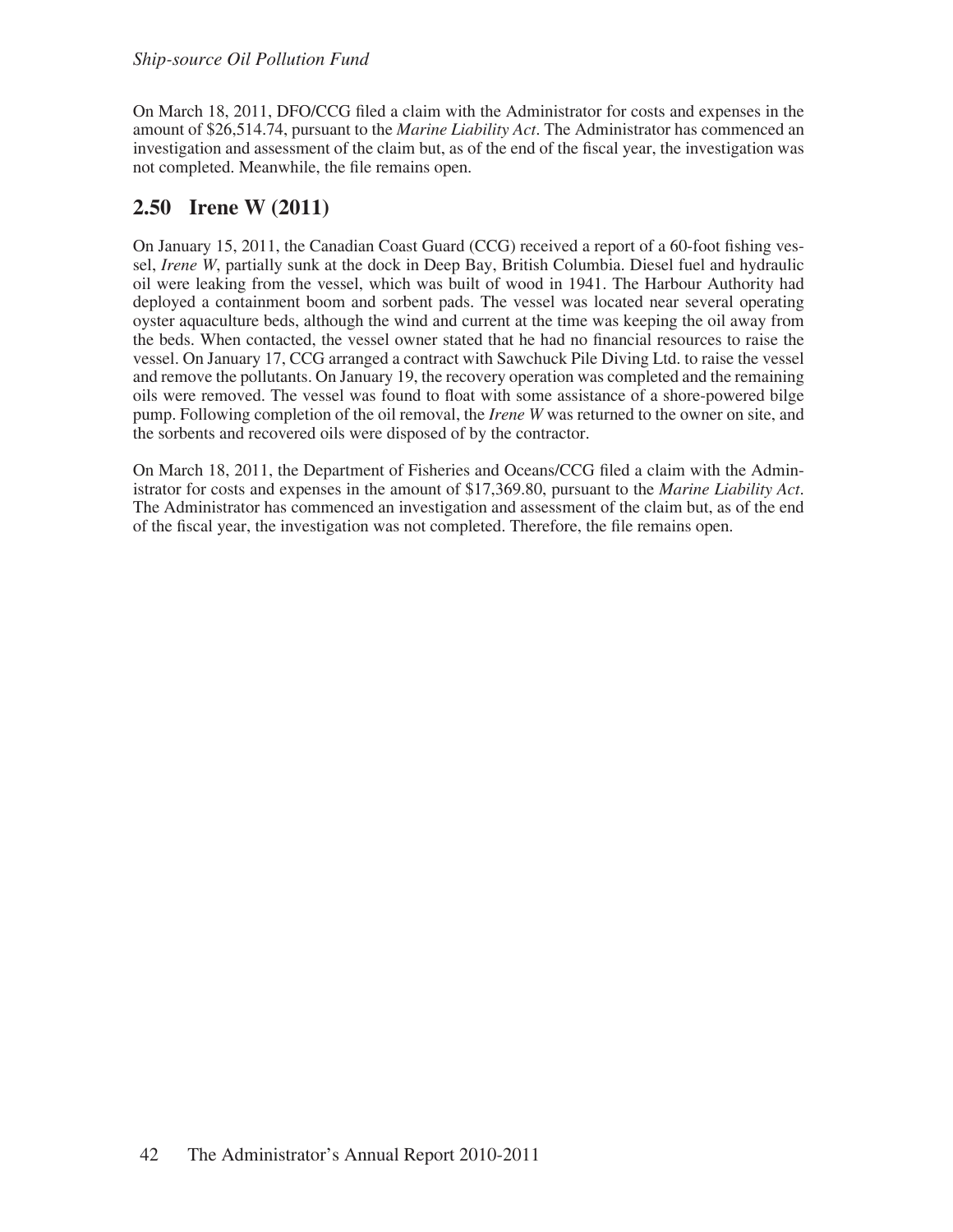# **3� Challenges and Opportunities**

In the fiscal year ending March 31, 2011, the Ship-source Oil Pollution Fund (SOPF) faced a number of challenges and opportunities. The core work of settling claims has increased steadily. Since the creation of the Ship-source Oil Pollution Fund in 1989, which succeeded the Maritime Pollution Claims Fund, the Administrator has engaged marine consultants to assist with the investigation and assessment of claims. The number of consultants required over the years has been dependent upon the number of claims filed, and the technical complexity of the clean-up response to oil spill occurrences.

Initially, after the SOPF was established, two individual consultants were normally needed parttime in the office of the SOPF, with occasional field work secondment. During the past few years, however, only one marine consultant has been engaged on contract for a maximum of three days weekly. With just one consultant available the Administrator has found it necessary periodically to engage technical marine surveyors, particularly on the Pacific Coast, to assist with on-site investigations of oil spill incidents�

To deal with increased work load resulting from larger numbers of claims filed with the SOPF, as well as to do as much of the work in house, the Administrator has found it necessary to engage an additional marine consultant at the SOPF offices. Since SOPF consultants have traditionally come from the ranks of retired mariners residing in the Ottawa area, finding suitable candidates to fill these positions has been an additional challenge. The Administrator is actively exploring options to resolve this problem�

Another challenge arises out of the obligation to mount recourse actions� When the Administrator settles a claim, he has the statutory obligation to take all reasonable measures to recover from the shipowner, or any other person liable, the amount of compensation paid to the claimant. In those instances where the claimant elects to file a claim with the Fund as a first resort, the strict time limits within which this must be done are set out in the *Marine Liability Act* (MLA). Consequently, a major challenge for the Administrator is compliance with these time limits when pursuing action against the shipowner, particularly if litigation is necessary.

The Administrator faces further challenges in those instances where a considerable time lag has elapsed between the occurrence of the incident and the filing of a claim with the Fund. To conduct a thorough investigation and make a sound assessment, the Administrator frequently has to request further particulars about the circumstances surrounding the incident before he is in a position to advance settlement. This often results in further substantial delays.

As noted in previous Annual Reports, the problem of dealing with claims resulting from abandoned and derelict vessels remains an ongoing challenge when it comes to cost recovery. This kind of oil pollution occurrences usually involves old abandoned fishing vessels where the owners cannot be traced or have no attachable assets. Recovery of compensation paid out of the Fund, consequently, becomes impossible. In the past decade nearly \$5 million has been paid in compensation for claims involving the removal and disposal of abandoned vessels primarily on the Pacific Coast.

Another challenge facing the SOPF in the course of the fiscal year covered by this report has been the rising demand for the Fund to be represented at government and marine industry conferences and seminars in Ottawa and across the country. Both the Administrator and the principal marine consultant of the SOPF, have been attending and making presentations at these conferences. The aim is to make stakeholders aware of the Canadian regime of liability and compensation for shipsource oil pollution damage. Attendance at these conferences and seminars is also beneficial to the SOPF, since they provide a good opportunity to keep abreast of technical and legal developments in the field of marine transportation. There is, however, a challenge in endeavouring to accommodate the various requests made for assistance as a presenter or panel member at workshops, given the limited work force of the SOPF.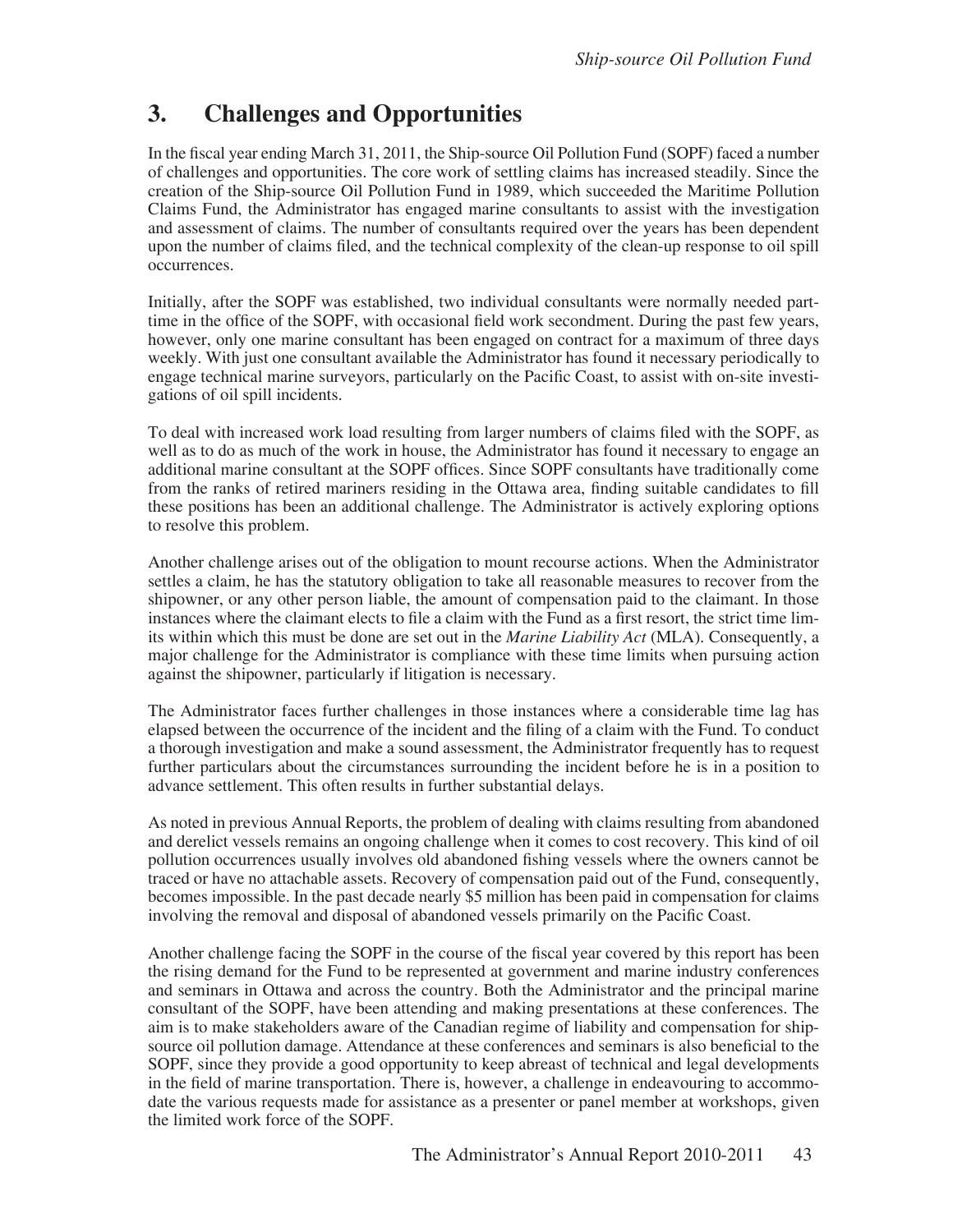Of particular interest to the Administrator has been the issues surrounding the transportation of oil products to the High Arctic� As with the many conferences in the rest of Canada, it is a challenge for the SOPF to have a representative available to attend the semi-annual meetings held by the Canadian Marine Advisory Council (CMAC) in Northern communities. The participants at those CMAC meetings represent the federal and territorial governments, and a range of sealift operators from the marine shipping industry.

Fortunately, to date, no significant ship-source oil pollution has occurred in Arctic waters. The sealift managers attribute their operational success and safety record in protecting the northern marine environment to the high classification standards of the commercial ships deployed in regions of the Arctic. Moreover, the experience and training for shipboard officers and crew are contributing factors to the prevention of oil spills. The Administrator is cognizant of the fact that, in the Arctic, shipowners do not have the ability to contract with a certified Canadian response organization for preparedness and response to oil spills� There is no response organization north of 60 degrees latitude. Response in this region therefore rests entirely with the Canadian Coast Guard.

The commercial shipping activity throughout the Arctic regions is increasing substantially. Commercial transits of the Northwest Passage are becoming an annual occurrence and are expected to expand in the future. Also, adventure cruises are being conducted annually. Significant in this regard was the incident involving the Bahamian-registered cruise ships, *Clipper Adventurer*, which ran aground in late August 2010 in the Coronation Gulf. Approximately at the same time, the Canadian-registered tanker, *Nanny*, loaded with diesel fuel, went aground near Gjoa Haven. Luckily there was no oil spill in either incident –sections 2.39 and 2.40 refer.

Mention has already been made in the last Annual Report concerning amendments to the *Marine Liability Act* contained in Chapter 21 of the Statutes of Canada, 2009. Those amendments, as anticipated, have not materially affected the claims settlement procedures of the SOPF. The administrative work of the Fund, however, has continued to increase. The Fund now has three full-time employees to deal with this increased administrative burden. Some of the increases are dictated by the amendments to the *Marine Liability Act*, referred to above, aimed at promoting greater transparency in the affairs of the SOPF, for example, the statutory requirement of an annual audit, but other factors have also contributed to this aspect of the work. The following outlines some specific challenges and opportunities encountered by the SOPF in the last fiscal year:

- Completing the re-location of the SOPF offices to 180 Kent Street with the assistance of Public Works and Government Services Canada and Transport Canada;
- Negotiating health and employment benefits for employees and, subject to applicable conditions, making contributions to registered retirement savings plans;
- Concluding the Memorandum of Understanding with Transport Canada and subsequent commencement of invoicing from various departmental service providers;
- Participating at learning events for Heads of Federal Agencies and exchange of information with various networks of small federal agencies and departments; and
- Concerted effort with Transport Canada to obtain information on oil movement in Canada as part of the Administrator's in-depth review of reports of contributing oil for the purposes of the International Oil Pollution Compensation Fund (IOPC Fund).

The Administrator welcomes his periodic meetings with the Commissioner of the Canadian Coast Guard and his staff. These meetings are useful to promote mutual understanding, particularly of the claims process and the need for timely and detailed submission of claims to the SOPF.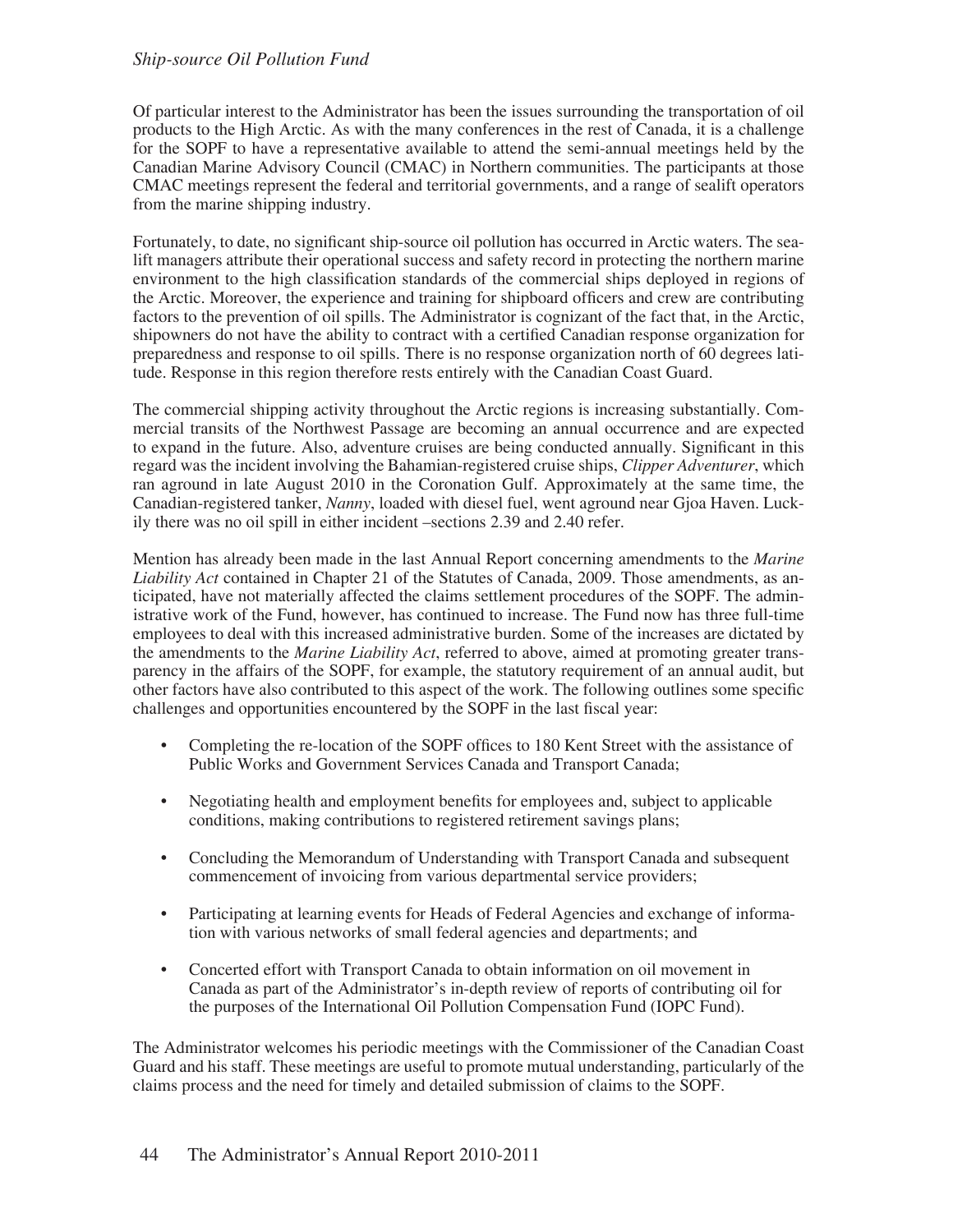The growth experienced in recent years, in both core administrative work, has resulted in the transformation of the SOPF. While the increased volume of claims has produced a heavier workload for the marine consultants and the Administrator, it has also had a rippling effect administratively. With this growth, it has been important to establish a more permanent and specialized staff to ensure both claims work and administrative matters are dealt with effectively and efficiently. It is foreseen that these issues will present ongoing and new challenges for the SOPF for years to come.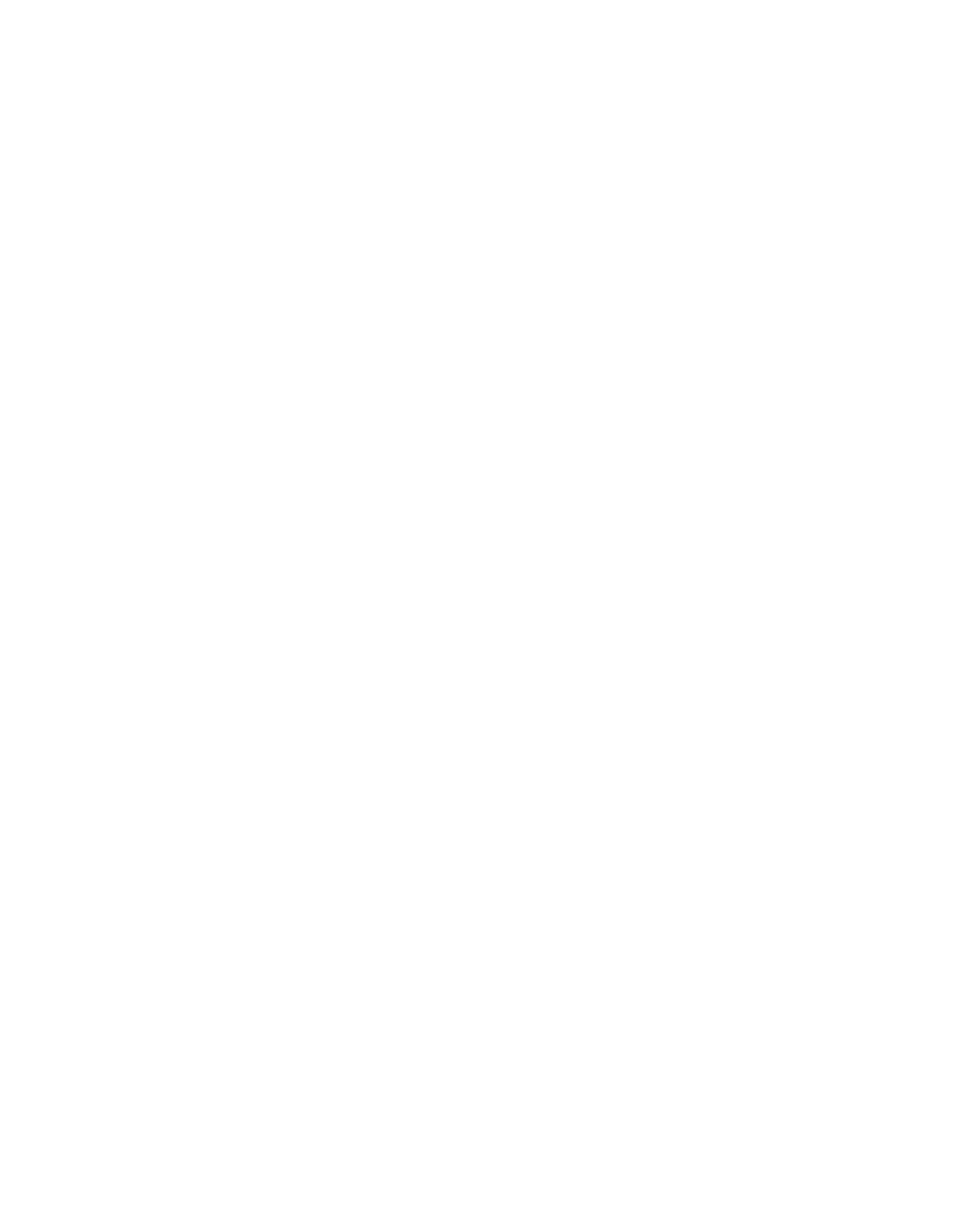# **4� Outreach Initiatives**

The Administrator continues with outreach initiatives aimed at raising awareness of the existence of the Ship-source Oil Pollution Fund (SOPF) and its availability to provide compensation for oil pollution caused by ships. The interest groups include private citizens, insurers, response organizations, federal and provincial government agencies, and commercial organizations� This outreach provides an opportunity for the Administrator to further his personal understanding of the perspectives of individual claimants, shipowners, clean-up contractors and other stakeholders who respond to an oil spill incident and, as a result, file a claim for compensation. When attending meetings of the International Oil Pollution Compensation Funds (IOPC Funds), the Administrator maintains contact and dialogue with delegates representing international organizations and government agencies of IOPC Funds' member states.

In the fiscal year covered by this report, it is noteworthy that the outreach initiatives have included a visit to Seoul, Republic of Korea� Moreover, the Administrator attended meetings of the IOPC Funds in the United Kingdom and in Morocco as part of the Canadian delegation –section 5 refers. As stated in previous reports, there is growing interest in the operation of the Canadian domestic fund, notably in the Republic of Korea, Japan and China.

# **4�1 Meeting with Canadian Coast Guard Management Board**

On April 13, 2010, at the invitation of the Commissioner of the Canadian Coast Guard (CCG), the Administrator attended a meeting of the CCG Management Board� The object was to give a presentation on the claims procedure, in particular on concerns that have arisen in connection with claims submitted by the CCG. The Administrator welcomed the opportunity of dialoguing with senior members of the CCG. He emphasized that it was the policy of the SOPF to pay claims, but that claims must be investigated and paid in accordance with the principles laid down in the governing legislation, namely, the *Marine Liability Act*. That Act is based on the principle of "the polluter" pays"� It is important therefore that claims be submitted on a timely basis, that the documentation be as complete as possible so as to facilitate the investigations of the Administrator and subsequent recourse actions that he is bound to take if compensation is paid out of the SOPF. The presentation was well received. The Commissioner agreed that internal procedures should be reviewed with the aim of resolving any concerns that have arisen in connection with the presentation of some claims originating with the CCG�

# **4�2 Canadian Marine Advisory Council (National)**

The Canadian Marine Advisory Council (CMAC) is Transport Canada's national consultative body for marine matters. Meetings are held twice a year, in the spring and autumn, both in Ottawa and in each Transport Canada region. The members include representatives of shipping companies, marine agencies, the fishing industry and other stakeholders that have a recognized interest in shipping, marine safety, navigation, oil pollution and response. The issues discussed at CMAC meetings cover the development and implementation of national statutes, regulations, codes and standards. Additional subjects include acceptance of International Maritime Organization's conventions, regulations and recommendations. There are seven Standing Committees that address issues relating to the stakeholders' concerns about marine services, marine safety and pollution prevention.

The CMAC held semi-annual national meetings at the Government Conference Centre in Ottawa from April 26 to 29 and from November 1 to 4, 2010. Some 425 attendees from across the county pre-registered for meetings held in November. The Administrator and a consultant engaged by the Fund, Captain George Legge, attended some of the CMAC sessions. Of particular interest to the Administrator are the deliberations of the Standing Committee on the environment. This Standing Committee and its Working Groups provide a forum for consultation and information sharing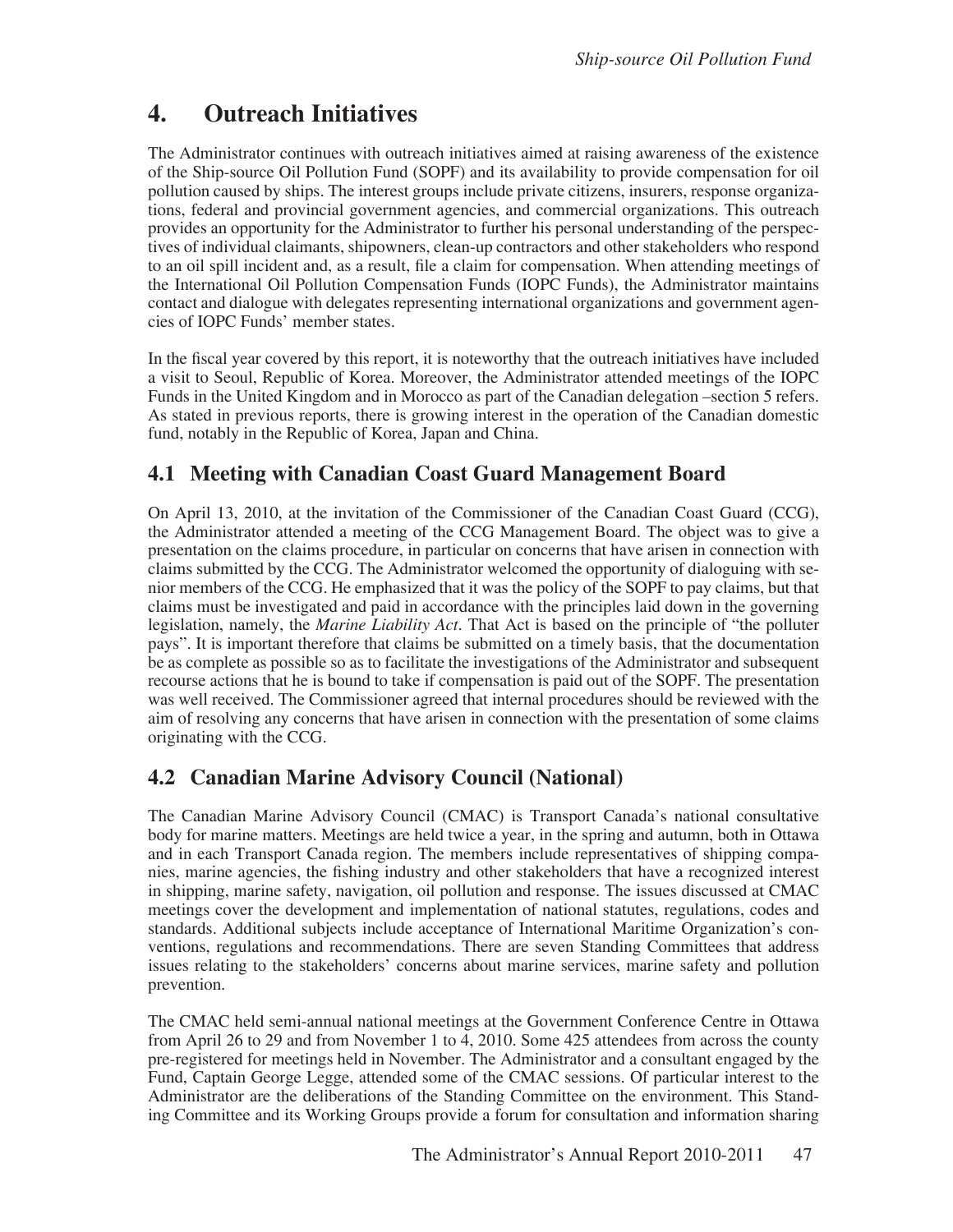on such matters as pollution prevention, compensation and liabilities and ship-source oil spill response.

A number of agenda items addressed at the CMAC sessions are of particular interest to the Administrator, for example:

### **Environmental Response**

At the April CMAC meeting, Transport Canada provided an update on the proposed Environmental Response Regulations that will apply to vessels, certified response organizations and oil handling facilities. A discussion paper on the proposed regulations was made available. The proposed Environmental Response Regulations provides an instrument to ensure that response organizations meet specific requirements and are certified by the Minister to offer arrangements with response organizations to vessels and oil handing facilities. This instrument also requires vessels and oil handling facilities to have an arrangement with a response organization and prescribes the procedures, equipment and resources that an oil handling facility will use when a vessel is at the facility location loading and unloading oil.

### **Response Organizations**

All prescribed vessels that trade in Canadian waters are required under the *Canada Shipping Act*, 2001, to have an oil pollution emergency plan. As well, the shipowner is required to have an arrangement with a certified response organization that can respond to an oil spill. The arrangement is also the means by which response organizations levy and collect fees to cover the preparedness costs they assume in order to meet certification requirements.

There are four certified response organizations in Canada to provide marine oil spill response services south of 60 degrees north latitude. They are industry-managed and funded by fees charged to users. The four response organizations in Canada are:

- Western Canada Marine Response Corporation (WCMRC), which in general covers British Columbia waters;
- Eastern Canada Response Corporation (ECRC), which covers the waters of the Great Lakes, Quebec (SIMEC) and the Atlantic Coast (except two small areas in New Brunswick and Nova Scotia);
- Atlantic Emergency Response Team (ALERT), which includes the New Brunswick port of Saint John and surrounding waters; and
- Point Tupper Marine Services Limited (PTMS), which covers the Nova Scotia port of Port Hawkesbury and approaches.

Although each of the response organizations is an independent corporation, they are linked together through various support and mutual aid agreements to supplement the resources of each other, if required during a major marine oil spill. In eastern Canada, ALERT and PTMS have a support and mutual aid agreement with ECRC. In western Canada, WCMRC has an operational management support agreement with ECRC.

The Administrator is cognizant of the operational capabilities of the Canadian response organizations. The Administrator and marine consultants take every opportunity to visit the regional response equipment storage depots of the response organizations. These personal visits to the facilities provide an opportunity to keep abreast of industry's overall ability to respond to a significant marine oil spill incident. The Administrator is interested in continuing the ongoing co-operation and relationship with the response organizations in all regions of Canada. He fully appreciates that their respective roles and responsibilities regarding oil spill pollution prevention, preparedness and response are essential parts of Canada's national regime for protection of the marine environment.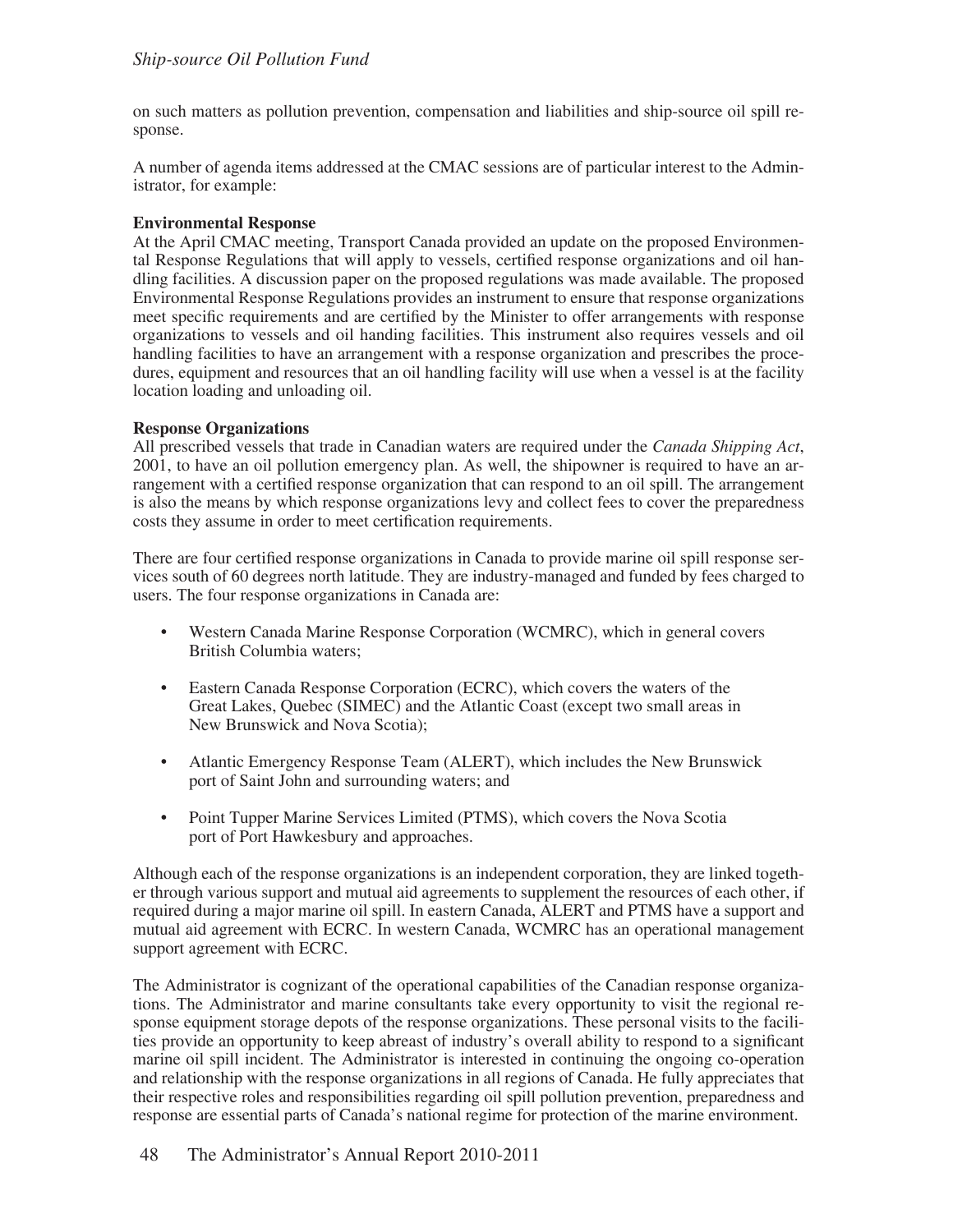### **Oil Spill Risk for the South Coast of Newfoundland**

Transport Canada released its report on the South Coast of Newfoundland Risk Assessment� The study objective was to assess the risks of oil pollution in Canadian waters off the south coast of Newfoundland, including Placentia Bay, due to heavy oil tanker traffic in the area.

A series of consultations were recently conducted by Transport Canada, in conjunction with Fisheries and Oceans, CCG, Environment Canada, and the provincial Department of Environment. Among the major issues raised in the series of stakeholder consultations were mystery spills and illegal bilge dumping in the general area, and the lack of infrastructure along the south coast of Newfoundland to support a large-scale oil spill clean-up. The bulk of response equipment is centrally located in St. John's.

The Administrator appreciates being invited to participate in the deliberations of the national CMAC sessions.

Note: For additional information about the risk assessment see the SOPF Administrator's Annual Report 2009-2010 at section 4.1.

### **4�3 Canadian Maritime Law Association Meetings**

The Administrator attended two meetings of the Canadian Maritime Law Association (CMLA) in Halifax, June 3 and 4, 2010. The first meeting was a seminar organized by the CMLA to update the membership on recent developments in maritime law. The Administrator was requested to present a paper on the amendments to the *Marine Liability Act* (MLA), contained in Chapter 21 of the Statutes of Canada, 2009. In his paper, the Administrator gave a brief history of the SOPF, its evolution from a fund of last resort to a fund of first resort. He mentioned that the amendments implement two international instruments, namely, the 2001 Bunkers Convention and the 2003 Protocol to the 1992 IOPC Fund Convention. He noted that the Canadian regime is significantly enhanced by membership in these two instruments. The Administrator also made some remarks concerning claims handling of the SOPF, but expressed the preliminary view that the amendments to the MLA would not significantly change its handling of claims.

The second meeting was the Annual General Meeting (AGM) of the CMLA, which the Administrator, as member of the Association, routinely attends� The meetings serve to keep the membership abreast of matters being dealt with by the Association, as well as giving an account of its financial situation. These meetings are opportunities to maintain contacts with important stakeholders in the maritime industry in Canada. While its membership consists predominantly of lawyers, other shipping interests through its constituent membership are also represented. Based on the reports presented at the AGM, it is evident that the Association is quite active and its financial situation is in good health.

## **4�4 Arctic Marine Oil Spill Program**

The Administrator was represented by a marine consultant, Captain George Legge, at the 33rd Arctic Marine Oil Spill Program (AMOP) technical seminar held in Vancouver from June 7 to 9, 2010. These technical seminars on environmental contamination and response are sponsored by the Science and Technology Branch of Environment Canada. The objective is to improve the knowledge base and technology for combating Arctic marine oil spills. It is an international technical forum about oil spills in any environment as well as other oil spill-related topics. There were discussions during the three-day conference about a broad range of technical development, operational approaches and contingency planning�

A presentation was given by several delegates from Norway on field research in order to respond to oil spills that occur in ice-covered waters. It was explained that Norway has joint government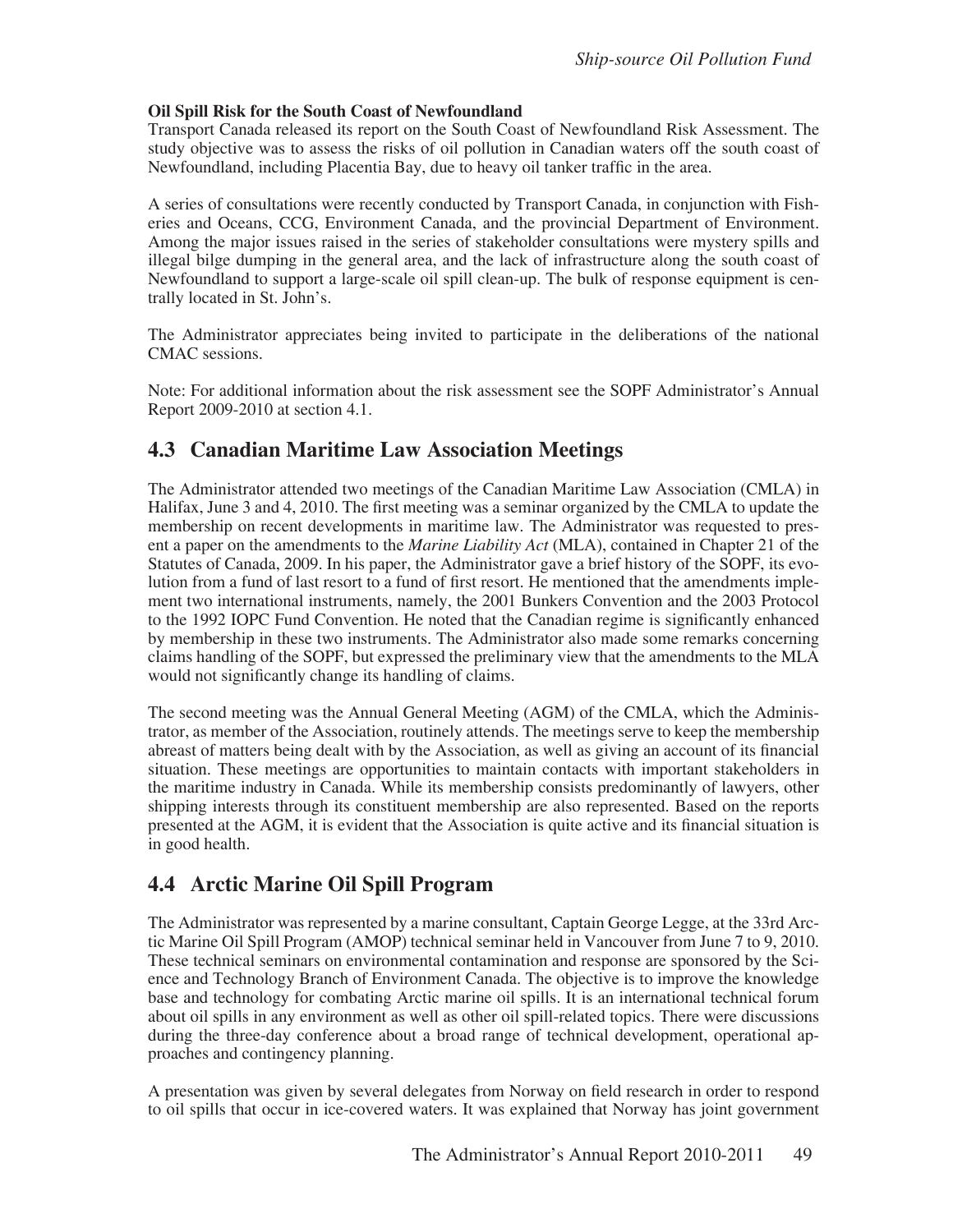and industry programs on oil spill contingency for Arctic and other ice-covered waters, which was established in 2006. The Norwegian delegation also made a presentation on the use of dispersants on crude oils under various ice conditions. In order to get a more precise understanding of the potential for use of dispersants, an extensive study of the effectiveness and dispersability of different oils weathered in various spill scenarios and ice regimes was carried out� Other presentations and displays were informative and covered a range of modern oil pollution clean-up equipment and the latest applicable technologies. This sort of up-to-date information is valuable for the Administrator in the process of investigating and assessing claims filed with the Fund.

### **4�5 Presentation to the Maritime Law Practice Group, Department of Justice**

At the invitation of the chairman of the Maritime Law Practice Group, the Administrator gave a presentation to this group, September 2, 2010, on the recent amendments to the *Marine Liability*  Act. These amendments are contained in Chapter 21, Statutes of Canada, 2009. The Administrator noted that the liability provisions governing ship-source oil pollution contained in Part 6 of the Act have been rearranged. Claims for oil pollution can now be classified according to whether they fall under the international regime contained in the 1992 Civil Liability Convention, the 2001 Bunkers Convention or neither of these, in which case they will be dealt with under domestic rules. In the first two instances, the pertinent conventions have been attached to the legislation and given the force of law in Canada.

Claims for fishermen's loss of income have been retained and continue to receive separate treatment under the new Part 7, which has been added to the legislation. These claims may be brought directly to the SOPF, unless they form part of a claim available under the remedies in Part 6.

The Administrator noted that, in his opinion, the rewrite of the liability provisions will not make any material difference to the claims handling procedures of the SOPF. These procedures and the policies that apply continue to be closely aligned with those of the international regime, notably the claims policies and practices established by the IOPC Funds�

## **4�6 4th Seoul International Maritime Forum**

The Administrator was invited by the organizers of the above mentioned forum on October 14 and 15, 2010, to give a paper on the operations of the SOPF, the Canadian national fund� As part of the Forum there was a special seminar on compensation schemes for marine oil pollution damage. In addition to the Administrator, there was a representative from the Chinese administration providing details on a Chinese national fund. While the legislation setting up this fund is in place, the Chinese fund is not yet operational. Also, on the panel of experts assembled to speak on this subject, there was a representative from the Korean administration. The notion of a national fund is being explored in Korea, but so far no official sanction has been given for the actual creation of such a fund. Korean authorities are particularly concerned about adequate means of compensation, given their experience in the *Hebei Spirit* incident, three years ago, which has produced claims well in excess of the compensation available to Korean claimants under the 1992 IOPC Fund Convention.

The Administrator in his paper on the SOPF outlined the history of the Canadian fund and its transformation from a fund of last resort into a fund of first resort. He pointed out that, nevertheless, Canadian legislation has preserved the polluter pays principle� Owners of ships that have caused oil spills remain the primary responsible party to pay compensation for damage caused by such spills. The presentation also described the interplay between the Canadian fund and the international funds set up under the 1992 IOPC Fund Convention and 2003 Protocol. The claims policy of the SOPF, he pointed out, follows very closely that of the IOPC Fund. Further, the Administrator described the unique arrangement whereby the Canadian contribution to the IOPC Fund is paid by the SOPF on behalf of Canadian receivers of contributing oil.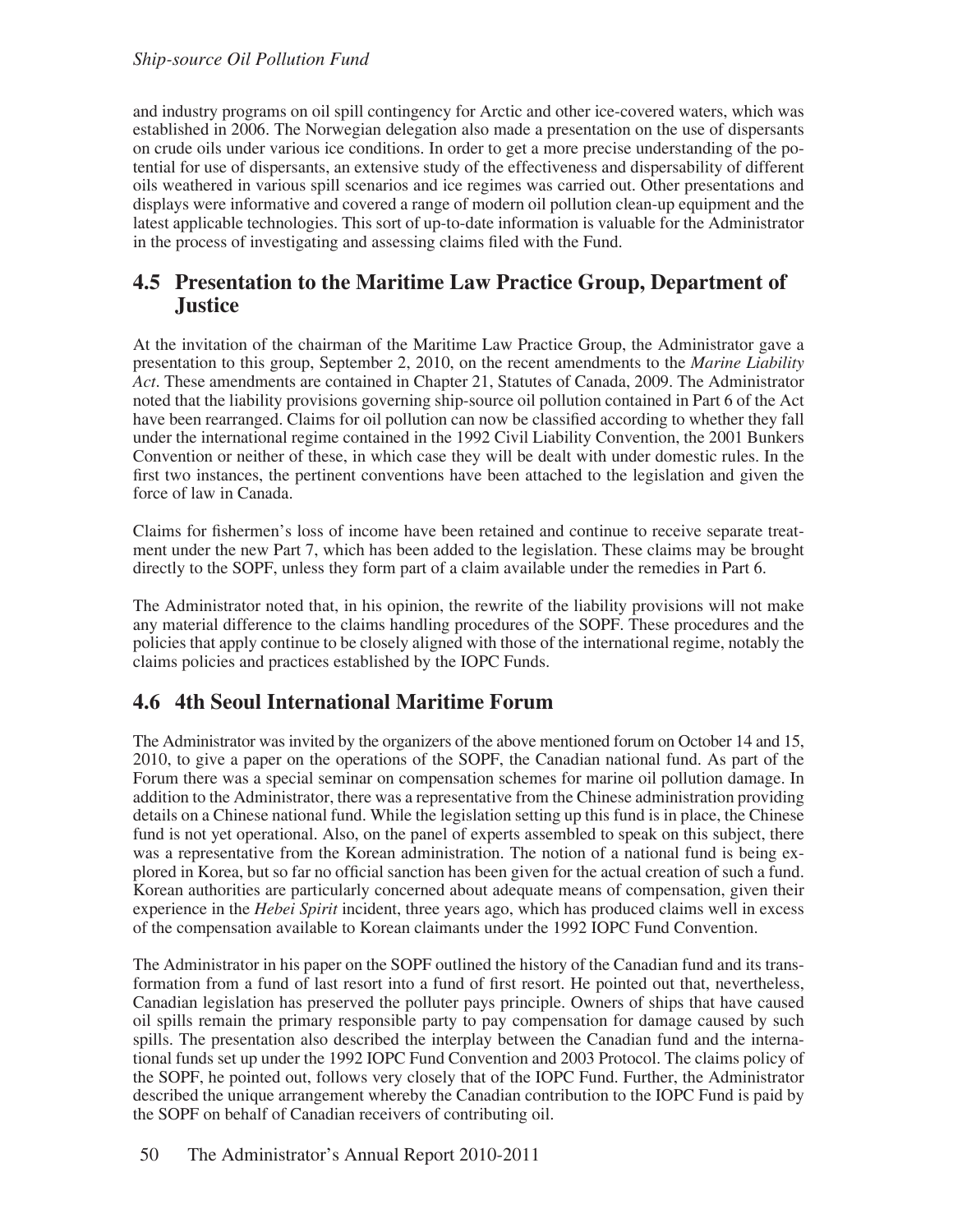## **4�7 Regional Environmental Emergency Team Conference**

The Administrator was represented by a marine consultant, Captain George Legge, at the 37th Atlantic Regional Environmental Emergency Team (REET) conference held in Charlottetown, Prince Edward Island, on October 27 and 28, 2010. By way of background, the REET group specializes in environmental emergencies. The members represent several federal, provincial and municipal government departments, aboriginal communities, private sector agencies and local individuals�

The REET meetings are held annually to provide a forum for the exchange of scientific and technical emergency response information. In the event of a significant oil spill incident, the REET team would convene and provide the Responsible Party and/or the On-Scene Commander of the lead government agency with environmental advice with respect to environmental impacts�

During the October meetings, several of the presentations focused on the Deepwater Horizon Oil Spill in the Gulf of Mexico. The United States Coast Guard representative advised that the incident resulted in the largest response to an oil spill in USA history.

The central theme of the various presentations was for the Atlantic Region to identify lessons learned from the Gulf spill, and to discuss how to prevent and prepare for a significant marine spill incident.

The Administrator appreciates being invited to attend and participate in the REET conference.

### **4�8 39th Annual Canadian Conference on International Law**

The Administrator was invited on October 28, 2010, to sit on a panel at the above mentioned conference to make a presentation on the regime of liability and compensation in the Canadian Arctic� The presentation included a brief history of Canadian legislation applicable in the Canadian Arctic, beginning with the adoption in 1970 of the *Arctic Waters Pollution Prevention Act* (AWPPA). The legislation was developed in the wake of the passage of the US flag tanker, the *Manhattan* the previous year�

South of the sixtieth parallel amendments to the *Canada Shipping Act* (CSA) in 1971, following the *Arrow* incident in 1970, established a liability regime modeled on (although not identical) the international regime contained in the 1969 Convention on Civil Liability for Oil Pollution Damage (CLC). Canada thus had two regimes – one north and one south of the 60th parallel. The two regimes were eventually merged with Canadian accession to various international conventions, notably the 1969 CLC and 1971 Fund Convention (1989), their 1992 Protocols (2001) and, lately, the 2003 Supplementary Fund and the 2001 Bunkers Convention (2010). Nevertheless, certain aspects of the regime in the AWPPA persist. Since 2001, the governing legislation for ship-source pollution in Canada is contained in the *Marine Liability Act* (MLA).

The Administrator pointed to certain anomalies that arise out of the operation of two regimes. The AWPPA still contains the notion of direct cargo owner liability, a notion that no longer exists under the provisions of the MLA. Further he pointed to some confusion that might arise in the application of limits of liability. The liability regimes themselves are framed differently, the one in the AWPPA being one of *absolute* liability, whereas the one under the MLA, based on various international conventions, being a *strict* liability regime. Lastly, differences may also arise depending on whether a spill constituted a discharge of *waste*, other than oil, or a discharge of oil.

The Administrator noted that while these anomalies have not, to date, been the subject of judicial scrutiny, it might be advisable to revisit them, as navigation in the Arctic opens up, to avoid costly litigation in the future.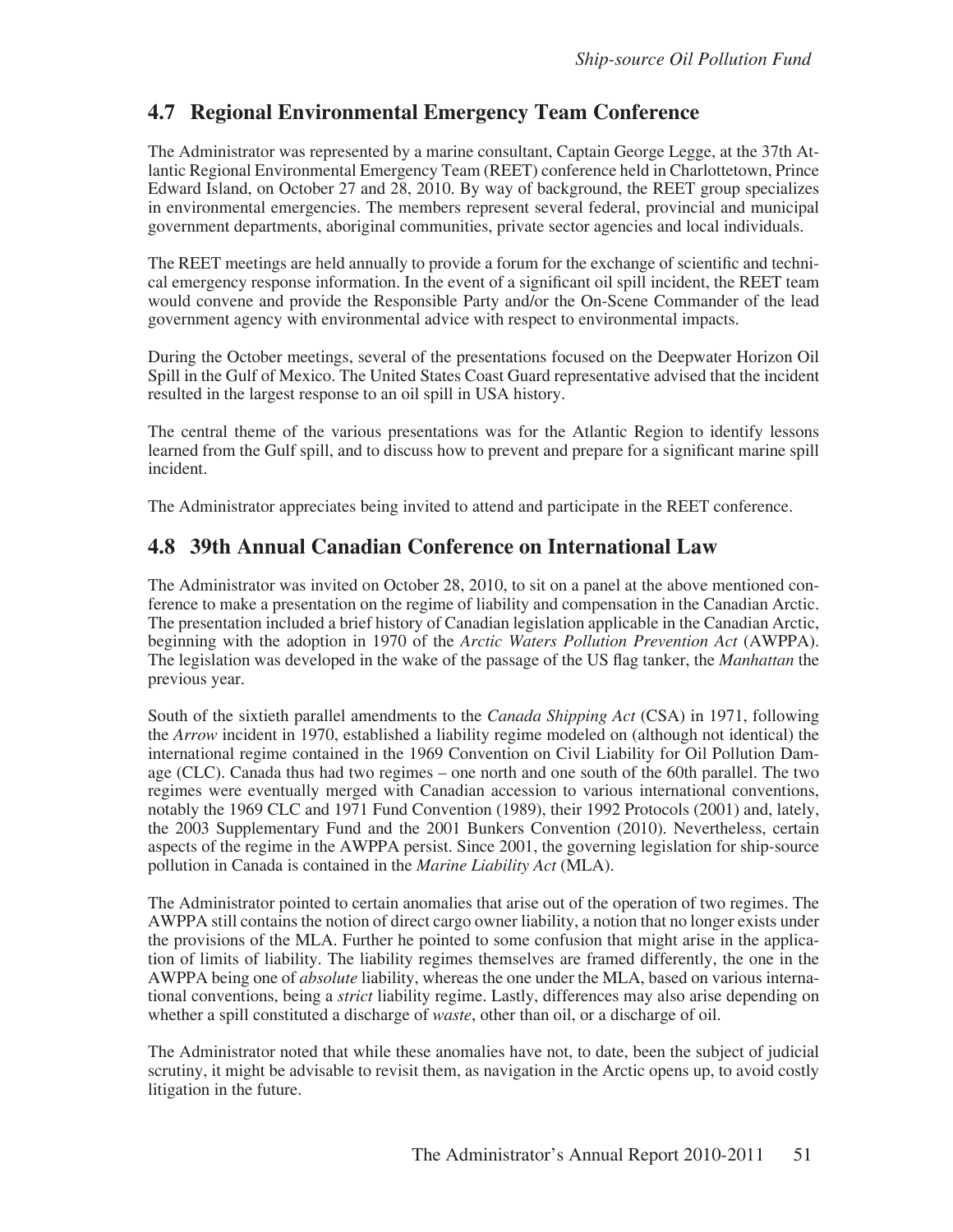# **4�9 Challenges for International Shipping in the Year of the Seafarer**

The Administrator attended the above mentioned event held in Vancouver on November 18, 2010, in order to give a presentation on the application of international pollution conventions in Canadian waters. In view of the time restrictions for the presentation, he limited his presentation to a discussion of international conventions relating to liability and compensation for ship-source pollution.

The presentation was divided into two parts. First, the Administrator gave a brief account of the history of Canadian legislation governing liability and compensation for ship-source pollution in waters under Canadian jurisdiction. He noted that when initial legislation was adopted in the early 1970s, as Part XX of the then *Canada Shipping Act* (CSA), in response to the *Arrow* incident in 1970 off the coast of Nova Scotia, Canada preferred a "made in Canada" regime, which, while adopting features of the emerging international regime, remained outside the international regime until the late 1980s. In 1989 Canada modified its regime to bring it fully into line with the international regime, as set out in the 1969 Civil Liability Convention and the 1971 IOPC Fund Convention. The regime was again modified in 2001, enabling Canada to adhere to the 1992 Protocols to those conventions� As of January 2, 2010, the *Marine Liability Act* (MLA), which took over the provisions governing liability and compensation for ship-source oil spills contained in the CSA (2001), was again amended to implement the 2003 Protocol to the 1992 IOPC Fund Convention and the 2001 Bunkers Convention, so that the Canadian regime is now fully aligned with the international regime.

In the second part of the presentation, the Administrator dealt with the key elements of the Canadian regime, noting that the owner of the ship remains the primary responsible party for ship-source oil pollution, but noting also that the SOPF may be accessed by claimants for the payment of claims (fund of first resort). In the event that claims are found to be established, the SOPF is obliged to take all reasonable measures to recover the amounts paid out by it from the owner of the ship or any other party that may be responsible for the pollution. In this way the notion of the "polluter pays" has been preserved in Canadian law. The presentation concluded by discussing briefly the notion of pure economic loss, noting that the policy of the IOPC Fund in compensating such losses may go further than what would be recognized in Canadian law�

The presentation was well received. The other speaker in this segment of the seminar was a representative of the International Tanker Owners Pollution Federation Limited (ITOPF), who spoke about industry/government co-operation in spill response, emphasizing the role of ITOPF in providing objective technical advice in spill response.

## **4�10 Canadian Marine Advisory Council (Northern)**

The Administrator was invited to attend the Regional Canadian Marine Advisory Council (CMAC-N) meetings held in Iqaluit, Nunavut, on May 5 and 6, and in Winnipeg, Manitoba on November 24 and 25, 2010. The Administrator was represented by Captain George Legge. The CMAC-N meetings are held semi-annually and usually take place in different northern communities. The participants at these CMAC-N meetings represent federal and territorial governments including a range of operators form the northern shipping industry. Discussions are co-chaired by the Regional Director Marine, Transport Canada, Prairie and Northern Region and the Assistant Commissioner, CCG, Central and Arctic Region.

### **Arctic Environmental Response**

At the May meetings, the CCG reported that a joint Canadian/United States environment response exercise was conducted at Anchorage, Alaska, in March 2010. The table-top exercise brought together a number of US and Canadian agencies, which contribute to the co-ordination of a potential oil spill incident in the Beaufort Sea border areas.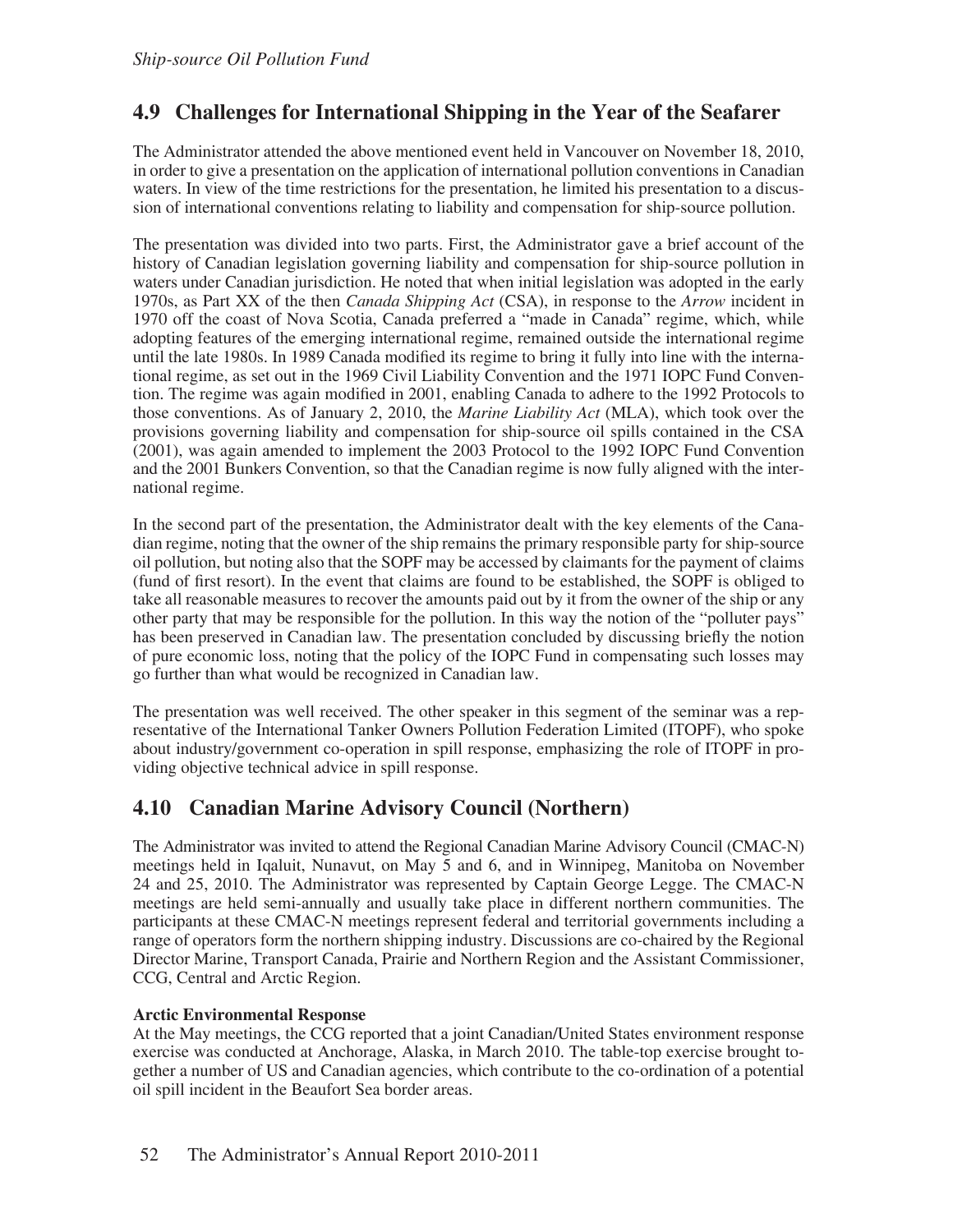At the November meetings, the participants were updated on CCG's contingency plans to respond to marine oil spills throughout the Arctic region north of 60 degrees latitude. Discussion focused on the proposal configuration of the Arctic Community Pack of clean-up equipment deployed in communities. Basically, final plans are for the establishment of 18 sites with various combinations of boom kits, shore kits and beach flush kits. Each site will have a package that represents the unique requirement of the community. In addition three sites (Tuktoyaktuk, Iqaluit and Churchill) will have community kits plus a depot containing a large cache of response equipment. It was explained that the CCG base at Hay River has a Rapid Air Transportable Kit designed to be flown into any community with a 3000-foot, or greater landing air ship. The transportable kit can also be reconfigured for landing at smaller hamlets�

It was noted that during the summer two large vessels – a cruise ship, *Clipper Adventurer* and on oil tanker, *Nanny* – grounded in Nunavut coastal waters –section 2.39 and 2.40 refer. These incidents did not result in oil pollution, but brought to light the challenges of responding to environmental oil pollution in the remote high Arctic� It raises concerns about potential environmental damage as shipping traffic increases in the sensitive northern waters.

Note: For additional information about contingency planning and crew training for Arctic Environmental Response see the SOPF Administrator's Annual Report 2009-2010 section 4.5.

#### **Sealift Operations and Oil Spill Exercises**

During the CMAC Northern meetings, presentations were made by several shipping companies about their annual general cargo sealift operations, which included the delivery of fuel oil products to the various Arctic communities. The various company participants provided an overview of the Arctic oil spill exercises and crew training conducted regularly by the sealift shipping companies. For example, a representative of Petro-Nav reported precautionary measures taken for the delivery of fuel oil to communities in northern Quebec. It was explained that during the summer of 2010, an oil spill exercise was held at Povungnituk in the Nunavik region of northern Quebec. The Arctic oil spill exercises are conducted regularly by the sealift shipping companies� The exercise was held by working jointly with the community emergency response team, and Ship Safety Inspectors of Transport Canada. The primary objective is aimed at pollution prevention and improving the efficiency and effectiveness of a joint community and industry response should an oil spill occur.

In addition to the shipowner's oil spill training exercises, the CCG conducted a ship-source oil spill simulation exercise at Resolute, in the high Arctic. Furthermore, the CCG participated in Operation Nanook, which is an annual joint exercise of Canada's Maritime Command and the CCG. Foreign services also participated. For example, there were Danish and US Coast Guard vessels present. The purpose of the annual exercise is to train for disaster and sovereignty patrols in the Arctic. One segment of Operation Nanook focused on environmental containment and remediation resulting from a simulated fuel spill.

#### **Regulatory Reform**

Transport Canada updated attendees at CMAC-N about progress on the *Canada Shipping Act*, 2001, regulatory reform project, stressing the importance of public consultations� The participants were reminded that specific issues that they want addressed would be brought to the attention of the appropriate Standing Committee of the national CMAC Secretariat.

At the November meeting, Transport Canada advised that a report on the issues relating to the freezing-in of fuel laden petroleum barges in ice will be completed and made available by the end of February 2011. The matter of freezing-in for the purpose of over-wintering fuel storage in large quantities, except in the case of an emergency where no reasonable alternative exists, was a major concern raised by territorial governments at the CMAC-N meetings.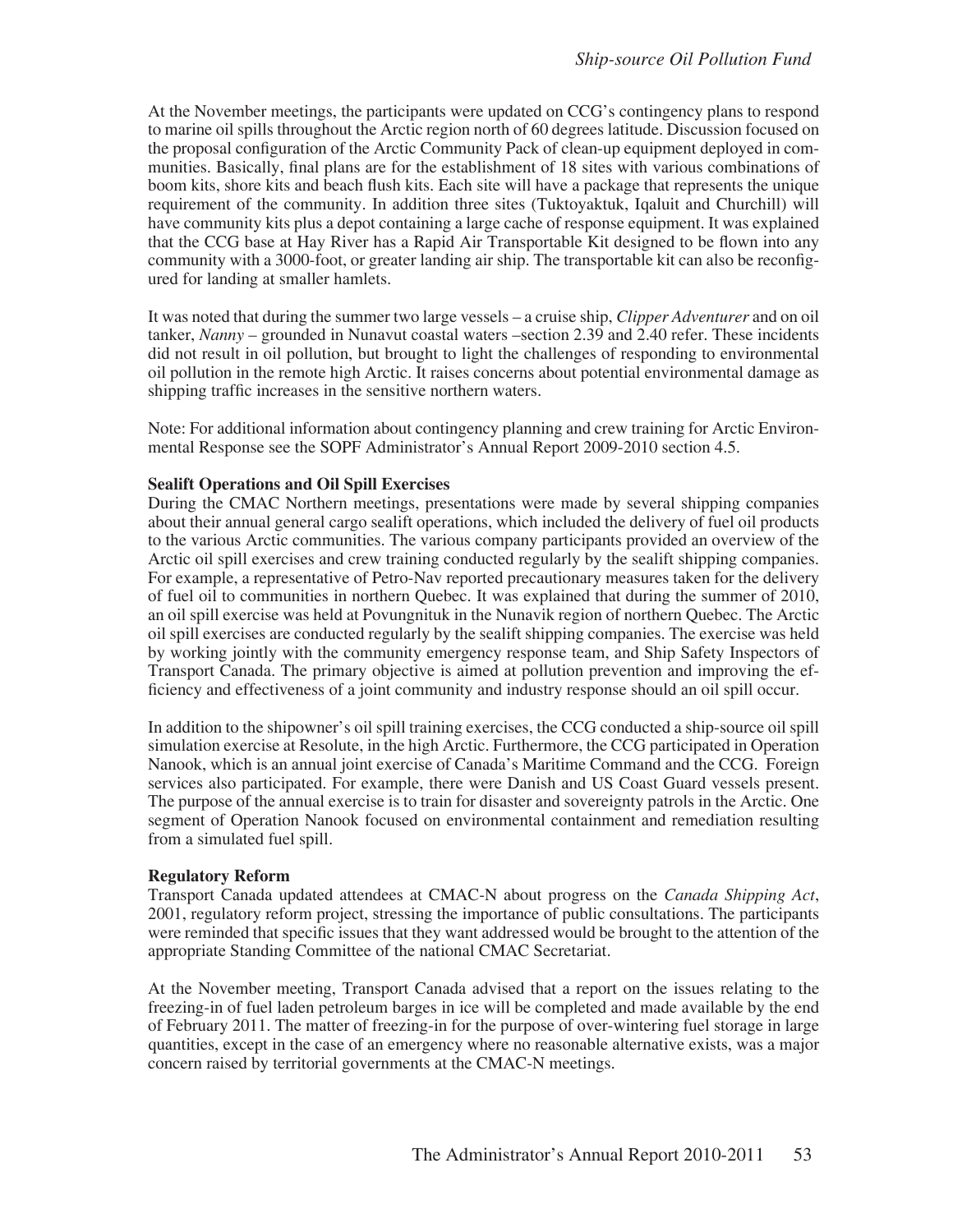### **Vessel Traffic Services**

Transport Canada advised that the new mandatory Northern Canada Vessel Traffic Services (NOR-DREG) Regulations came into force during July 2010. The new regulations will promote safe and efficient navigation and environmental protection. As a result of the new NORDREG reporting procedures, vessels must now obtain clearance to enter, proceed within, or depart from the Vessel Traffic Services zone.

The Administrator has a direct interest in keeping abreast of the issues surrounding the transportation by sea of oil products throughout the Arctic� Thus, the regular attendance of a representative at the northern CMAC-N meeting is considered beneficial for a general understanding of Arctic marine operations.

### **4�11 Canadian Coast Guard Environmental Response National Meeting**

In response to a request from CCG senior management, the Administrator was represented by Captain George Legge at the captioned environmental response meeting held in Halifax, Nova Scotia, from January 19 to 21, 2011. The participants were provided a brief overview of the Canadian compensation regime. The presentation focused primarily on the investigation and assessment of claims filed with the SOPF by the CCG. Discussion also ensued about some of the concerns the Administrator has in respect to the level of claim documentation. For example, when the Administrator is provided with detailed supporting evidence and written explanation, including receipts and invoices, the investigation and assessment of claims are expedited. In essence, the Administrator requires sufficient documentary evidence to enable him to mount recourse action, where appropriate, against the responsible party.

## **4�12 Atlantic Marine oil Spill Waste Management Guide**

As requested, the Administrator seconded Captain George Legge to attend Environment Canada's office in Dartmouth, Nova Scotia, on January 21, 2011. The purpose of the meeting was to provide input to the section of the captioned management guide, which refers to the SOPF. The discussions addressed the different regimes in Canada that govern liability and compensation for oil spills caused by ship. Also, included in the discussion was an overview of the documentation required for submitting a claim to the Fund.

## **4�13 Marine Oil Pollution Prevention and Combating Conference**

The Administrator was represented by Captain George Legge at the Marine Oil Pollution Prevention and Combating seminar held in Quebec City on February 2 and 3, 2011. The international conference and trade show was organized by the Maritime Institute of Quebec to bring together oil transportation professionals and oil spill response experts� The Canadian participants were joined by presenters from the United States (U.S. Coast Guard and National Oceanic and Atmospheric Administration (NOAA)), France (Centre Européen des Énergies Renouvables (CEDER)) and Britain (International Tanker Owners Pollution Federation (ITOFP)). The trade booths from various countries such as Iceland, Belgium, the United States and Canada, also had international representatives displaying oil pollution counter-measures and clean-up equipment. The conference targeted the marine industry, shipping companies, representatives of provincial and federal government departments, environmental groups, oil spill response experts, research scientists and technology developers who are stakeholders in marine oil pollution prevention and response to oil spill incidents.

The conference program was arranged in separate sessions including Canada's technical research designed to counter the negative environmental impacts of an oil spill in ice-covered water of the Gulf of St. Lawrence, a special session on the Gulf of Mexico Deepwater Horizon oil spill, training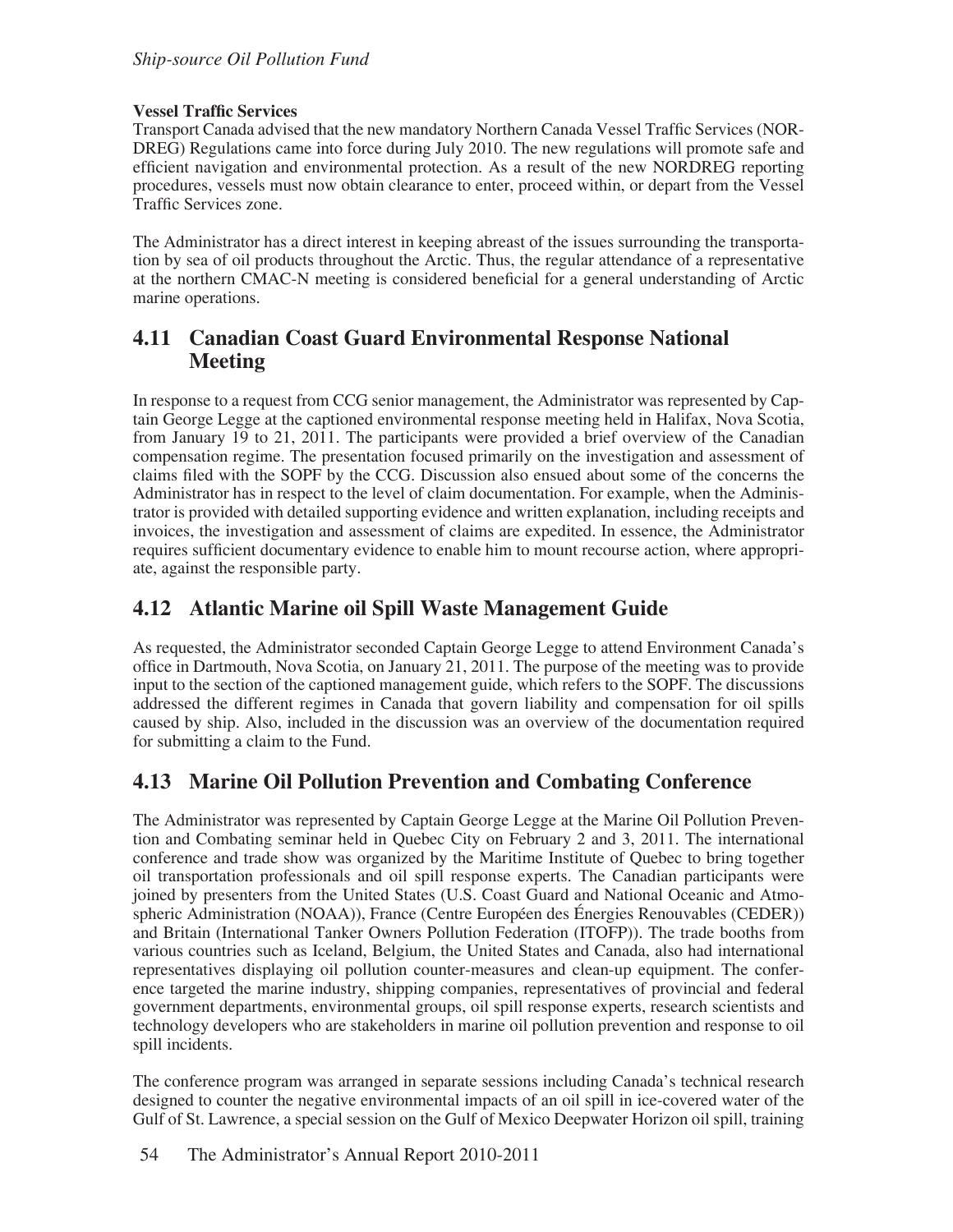and preparation for emergency response to marine oil pollution and chemical tanker accidents, the Canadian and international compensatory regimes, and several case studies.

## **4�14 Canadian Maritime Law Association Open Meeting**

The Administrator attended an open meeting organized by the CMLA, February 9, 2011. The object of the meeting was to hear a presentation by Ann Legars, Shipping Federation of Canada, on two private members' bills that are currently before Parliament. The first bill (C-469) purports to enact a Canadian Environmental Bill of Rights� The second bill (C-606) aims to amend the *Canada Shipping Act*, 2001, by designating an area of the sea adjacent to the coast of Canada as an exclusion zone for the transport of oil in oil tankers. The amendment, if it goes through, would give the Minister of Fisheries and Oceans the power to designate other exclusions zones of this kind.

A basic concern with Bill C-469 would be its impact on international treaties, especially those containing technical standards, which Canada has implemented and form the basis for many Canadian regulations. To alleviate possible violations of treaty obligations, the CMLA, in appearing before the Parliamentary Committee studying the bill, proposed and amendment, which would ensure that in the event of conflict, the international treaties will prevail. This proposal was accepted by the Committee.

The second bill, as already mentioned, seeks to establish an exclusion zone for tanker traffic. It was pointed out that the northern border of the extension zone, depicted in an annex to the bill, off the northwest coast of British Columbia, might include a maritime boundary that is still in dispute with the neighbouring United States.

There was interesting discussion and questions regarding both pieces of proposed legislation. It remains to be seen whether they will eventually pass into law� If they do then undoubtedly they will require greater study to assess their implications.

# **4�15 McGill Lecture**

In keeping with previous practice, at the invitation of Mr. John O'Connor, a member of the teaching staff in the Faculty of Law, McGill University, the Administrator attended a lecture at the University on March 9, 2011 to give law students an account of the operations of the SOPF. His remarks were in the context of a lecture on the operations of the SOPF. His remarks were in the context of a lecture on the operation of the national and international regime of liability and compensation for ship-source oil pollution. The talk proved to be a most instructive, both for the students and for the Administrator, provoking a number of interesting questions from students. The Administrator hopes that this initiative will be repeated in the future as a means of raising awareness of future lawyers in this very specialized field of maritime law. Special thanks go to Mr. O'Connor for organizing this initiative�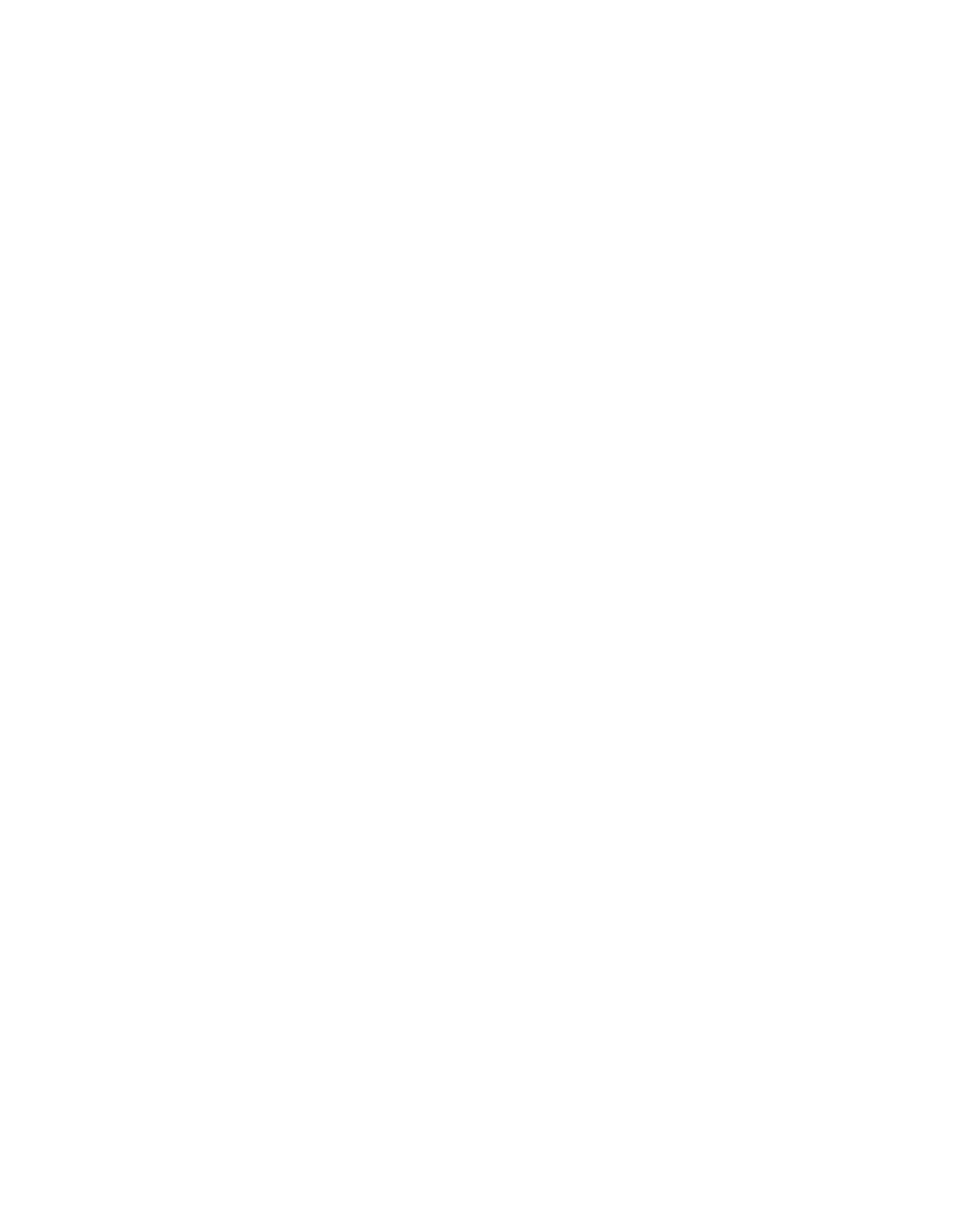# **5. SOPF Involvement in the International Compensation Regime**

As noted in previous Annual Reports of the Administrator, Canada has been a member of the international compensation regime since April 24, 1989� A description of the international regime has been given in previous Annual Reports, in particular the Report of 2005-2006, Appendix A, at page 67. Since the Administrator is responsible for reporting annually the amount of contributing oil received in Canada by sea and paying the contributions on behalf of Canadian receivers based on those reports, he participates in all the sessions of the governing bodies of the International Oil Pollution Compensation Funds (IOPC Funds). The Administrator also follows closely the claims work of the IOPC Funds with the aim that claims handling by the Ship-source Oil Pollution Fund (SOPF) is aligned as closely as possible with that of the IOPC Funds�

In the fiscal year ending March 31, 2011, the Administrator attended meetings of the governing bodies of the IOPC Funds in June and October 2010 (London, United Kingdom) and March 2011 (Marrakech, Morocco) as part of the Canadian delegation. This latter meeting was held in Marrakech at the invitation of the Moroccan government. It should be noted that the meeting of the governing bodies was held simultaneously, as previously decided, under the able chairmanship of Mr. Jerry Rysanek (Canada). At the Marrakech meeting in March, Mr. Rysanek announced that he will be stepping down after the meeting in October 2011.

It is not proposed to give a detailed account of these meetings, since records of decisions reached are available online at www.jopcfund.org. For the purposes of this report it is intended to refer to highlights of those meetings. These may be grouped into two categories: matters relating to incidents and budgetary matters. It is also proposed to deal with 1992 Fund Sixth International Working Group established by the governing bodies to discuss problems in respect of incidents that involve large numbers of small claims, often submitted with no or inadequate documentation to support them.

# **5�1 Incidents**

On a positive note, no fresh incidents falling within the scope of the IOPC Funds were reported in the fiscal year ending March 31, 2011. All the discussions in the governing bodies, notably in the 1992 Executive Committee and in the 1971 Administrative Council, therefore related to claims matters arising out of incidents that had arisen in previous years that have not yet been closed, either because claims settlement is still underway or because of on going litigation. It may be recalled that, although the 1971 Fund Convention is no longer in force, unresolved claims remain in respect of incidents that arose before the 1971 IOPC Fund ceased to exist� The 1971 Fund Administrative Council, comprising of representatives of states, including Canada, who were members of the 1971 Fund at the time it ceased to exist, consequently meets on a regular basis to deal with outstanding claims and will continue to meet until all claims have been resolved.

Starting with the 1971 Fund Administrative Council, while steady progress is being made to resolve outstanding claims, two incidents have occupied most of the deliberations of the Council, namely, the *Nissos Amorgos* (1997) and the *Plate Princess* (1997), both in Venezuela. Both incidents reveal troublesome features mainly because the IOPC Fund takes the position that claims are time barred� In the *Plate Princess* incident, judgements have been handed down against the IOPC Fund, although there is reason to believe that the Fund was not properly notified of claims within the time limits prescribed by the Civil Liability Convention and, further, was not properly notified of the proceedings with the result that the Fund was deprived of the opportunity to mount a proper defence. In this case, court proceedings in Venezuela are now nearing their end with the prospect looming that the judgement against the IOPC Fund will no longer be subject to appeal� In accordance with the terms of the 1971 Civil Liability Convention, the judgement would then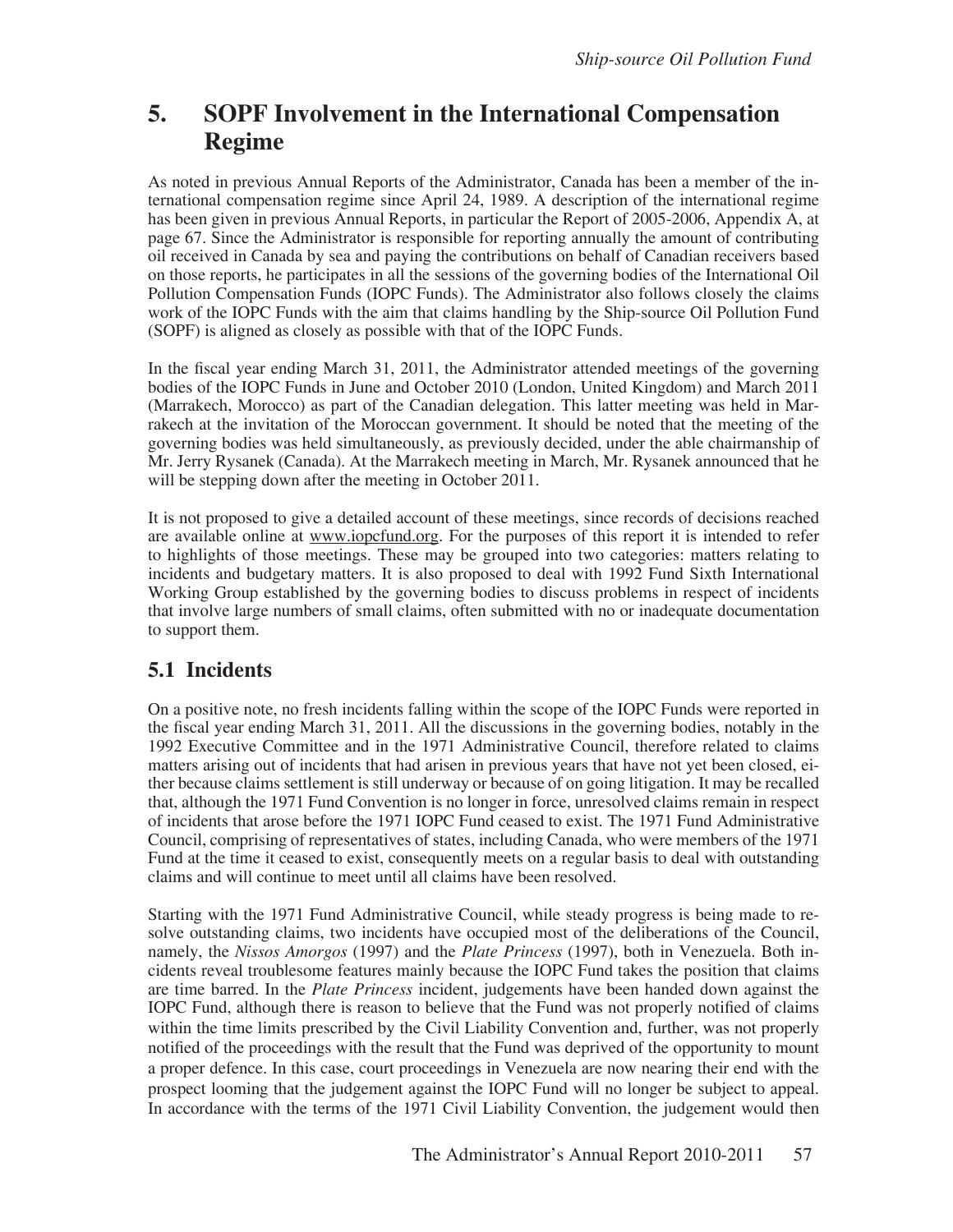be enforceable in any court having jurisdiction, including the courts of any other contracting state  $(A<sub>rt</sub>icle X).$ 

The outcome of the judicial proceedings in Venezuela in the case of the *Plate Princess* has bee the subject of intense debate in the 1971 Administrative Council, both at its October 2010 session and at its March 2011 session. The Venezuelan delegation has been pressing the Council to instruct the Secretariat to authorize payment of claims in accordance with the judgement of the court� At its March session, the Council decided to instruct the Director not to make payment, as requested by the Venezuelan delegation, on the grounds that due process had not been observed. It remains to be seen what steps, if any, the Venezuelan government will take to enforce the final judgment of its courts. Clearly, the ultimate resolution of this case will be of crucial significance, not only for the outstanding claims in the *Nissos Amorgos* incident, but, more generally, for the functioning of the international compensation system since Article X also appears in the 1992 Civil Liability Convention.

With respect to the 1992 Fund, the discussion in the Executive Committee has been largely dominated by two cases – *Volgoneft* (November 2007) and the *Hebei Spirit* (December 2007). While steady progress has been made in the assessment of claims in the first case, no payments have been made because of issues regarding the implementation of the governing treaties in Russian law. At its latest session in March 2011, the Committee was advised that the courts have ruled that the assessment of environmental damage in accordance with a procedure known as "Methodika" was not appropriate in cases governed by the international conventions. One significant obstacle to payment of claims has thus been removed.

Further, the courts have ruled that the storm which led to the break up of the *Volgoneft* was not of an exceptional nature so as to relieve the shipowner of liability under Article III.2.(a) of the Civil Liability Convention. Accordingly, the shipowner and its insurers will have to participate in the payment of compensation in this case. Options for resolution of the "insurance gap" are under discussion between the Fund Secretariat and the Russian government. It may be recalled that the so-called insurance gap arises out of the failure of the Russian government to amend Russian law to reflect higher limitation amounts in the Civil Liability Convention agreed by resolution of the IMO Legal Committee in 2000. The result is that the shipowner was able to establish a lower limitation fund than would otherwise be available under the international regime.

While members of the Executive Committee, including Canada, at the March session, voiced the urgent need to make payment of claims as soon as possible, given the date of the incident, it was, nevertheless, decided not to authorize payment until a solution to the "insurance gap" had been found and outstanding oil reports for 2008, 2009 and 2010 had been filed. Payment of claims would also be contingent on the insurer paying claims up to the shipowner's limit recognized by the Russian courts.

In the *Hebei Spirit* incident, in the Republic of Korea, the IOPC Fund faces enormous challenges on account of the vast number of claims (over  $125,000$ ) that have been filed with the claims office, many of them small and insufficiently documented. It is anticipated that this will be a major problem in all significant spills in the future, so much so, that the 1992 Fund Assembly has established a working group, referred to above, to study the problem and propose solutions. While the P&I Club (Skuld) has been paying claims, assessed in accordance with IOPC Fund criteria, the IOPC Fund has not made any payments but will come under increasing pressure to do so as the shipowner reaches its limit of liability under the 1992 Civil Liability Convention.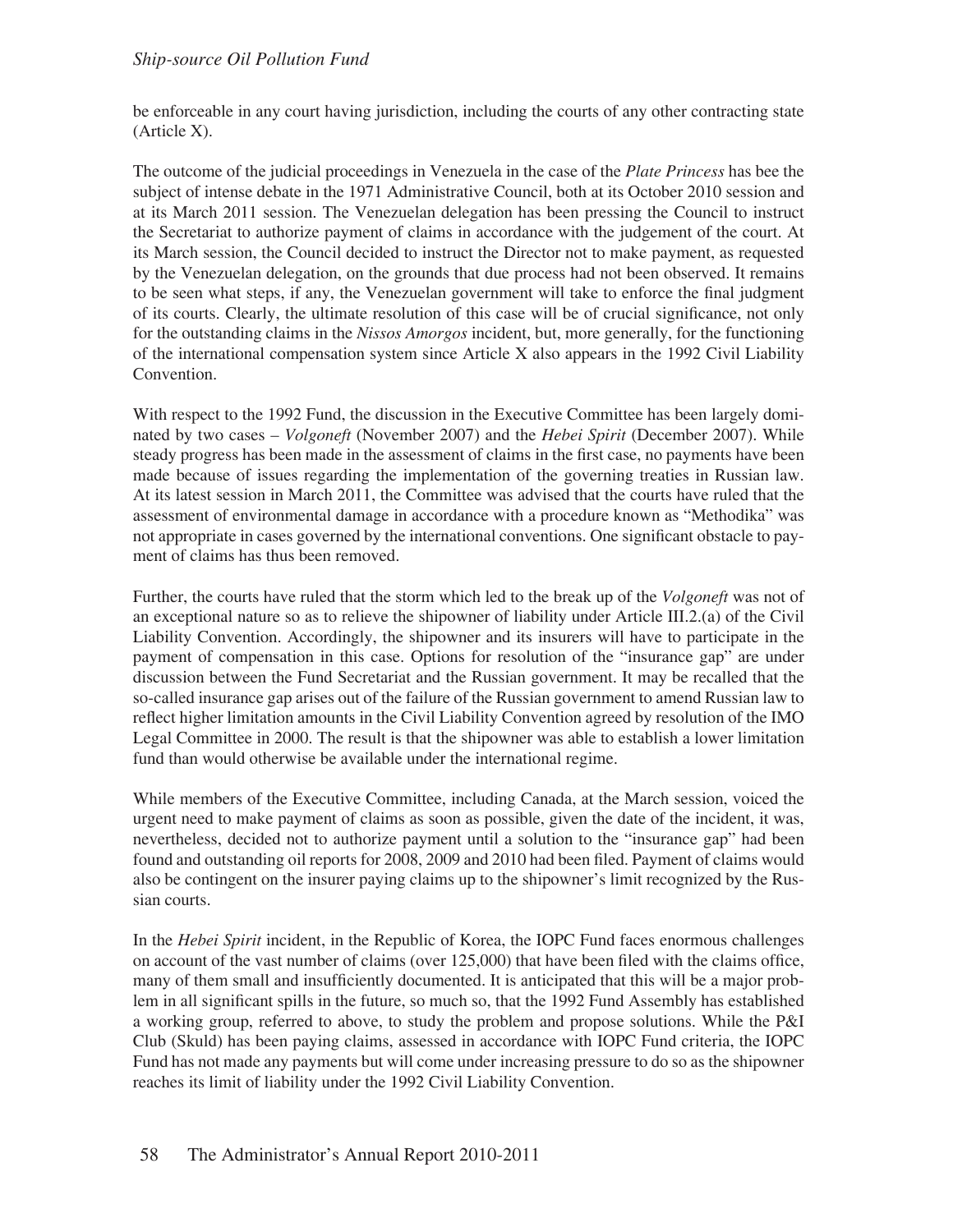In view of the uncertainties surrounding the claims situation in this case, including the time-consuming process of actual claims' assessments, the Executive Committee at previous meetings had set the level of payment of claims at 35% to ensure that all claims would be paid on an equal footing. At the March meeting, the Committee was advised of negotiations under way between the IOPC Fund and the Korean government aimed at raising the level of payment of established claims to 100%. The upshot of the discussion in the Committee was to authorize the Director to increase the level of payment of established claims to 100%, subject to the following safeguards:

- 1. an undertaking by the Korean government to pay all established claims in full, in excess of the limits of the 1992 Civil Liability and Fund Conventions;
- 2� an undertaking by the Korean government to hold the Fund harmless in case a Korean court were to render a judgement ordering the 1992 Fund to pay compensation in excess of the 1992 Fund's limit; and
- 3� the provision of a bank guarantee in the amount of KRW 130 billion provided by the Korean government.

It was decided that the  $35\%$  level will remain in force until the above safeguards are in place. It should be noted that the Korean Parliament, shortly after the incident, had enacted a Special Law which places the Korean government under the obligation to pay victims compensation in excess of the total amount available under the conventions� The manner in which the Korean government has addressed the payment of claims in this case is worthy of note, since it is likely that it will serve as a model in other jurisdictions confronted with such large scale tanker spills.

The Executive Committee has received regular reports on progress in other incidents, notably the *Erika* (1999) and the *Prestige* (2002). In the first case, most claims have been resolved, except for a few that are still before the courts. As noted in previous Annual Reports, the French courts while emphasizing that they are not bound by the IOPC Funds' claims criteria, have, with few exceptions, endorsed the IOPC Fund's assessment of claims. Discussions are now underway to try to achieve a global settlement of all outstanding claims so that, hopefully, in the near future this case, dating back some 13 years, can be finally closed.

In the *Prestige* incident steady progress is being made in the settlement of claims. However, the issue of the massive claim by the Spanish government has not yet been resolved. Of particular interest in this case are the court proceedings underway both in Spain and in the United States. The IOPC Fund, it may be recalled, is not a party to the proceedings in the Federal Court in the United States. Those proceedings concern claims by the Spanish government that the classification society, ABS, had been negligent in inspecting the tanker and granting it classification. ABS has countered by claiming that the Spanish government had contributed to the cause of the casualty by refusing to allow the stricken tanker to enter its waters to seek refuge. This refusal, they argue, led to the inevitable breakup of the vessel and caused far greater damage than would have been the case in protected waters.

These proceedings, as well as proceedings in the French courts in the *Erika* incident, involving another classification society (RINA), are being closely followed by the IOPC Fund, since they may eventually have an impact on rights of recourse that the IOPC Fund might have in respect of compensation paid by it.

As of the close of the financial year, happily, there were no incidents that involved the Supplementary Fund.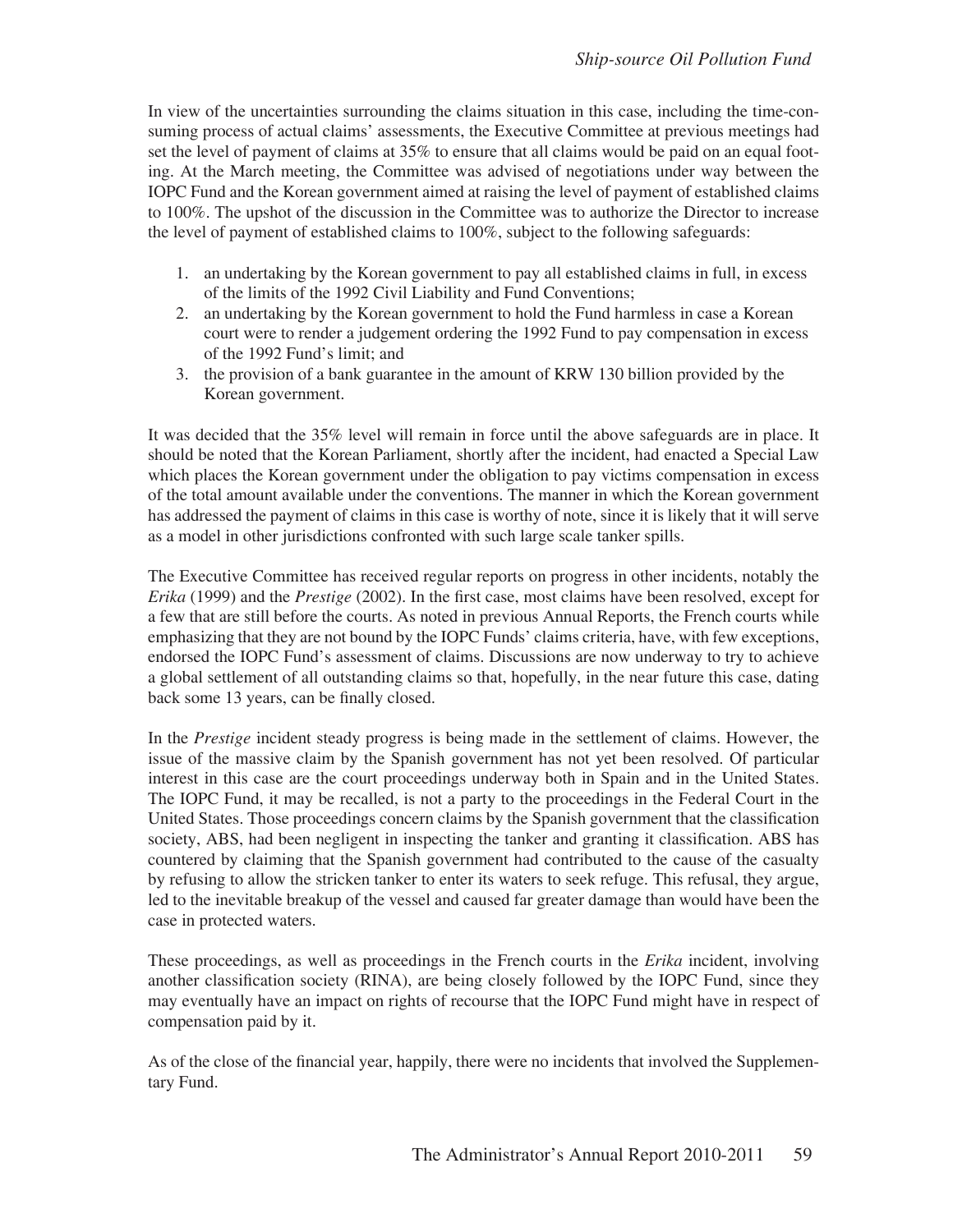# **5�2 Budget**

At its October meeting, the Administrative Council of the 1992 IOPC Fund adopted its budget for 2011. The budget is basically divided into two parts – the budget relating to the General Fund and the budget relating to the various Major Claims Funds. The General Fund is used to finance the day to day operations of the IOPC Fund, covering such things as staff salaries, the operation of the IOPC Fund offices and the payment of claims, authorized by the Director, up to a limit of £2 million per incident. The Administrative Council also agreed to maintain the working capital of the 1992 IOPC Fund at £22 million. On the basis of this budget for the General Fund, it was agreed to levy a contribution of £3.8 million, payable by March 31, 2011. The Canadian portion of that levy, paid out of the SOPF in February, was approximately £178,327.

Since the Supplementary Fund has not had to date any incidents, the costs it incurs are mainly administrative. The Supplementary Fund Assembly consequently agreed to a modest budget for its General Fund of £69,000 to cover those expenses and to maintain a working capital of £1 million. Neither item has given rise to any levy.

In the case of the 1971 Fund, the Administrative Council of that Fund agreed to a budget of £505,400 to cover its administrative costs and to pay minor claims. Neither of those items required a levy, the balance in the General Fund of the 1971 Fund being sufficient to meet them.

It should be noted that over the years the three Funds have agreed to share the administrative costs of administration for the running of a joint Secretariat� Since the bulk of the administrative costs are incurred in respect of the 1992 Fund, the other two Funds pay a flat management fee to the 1992 Fund.

The 1992 Fund also operates a number of Major Claims Funds, notably in respect of the *Erika*, *Prestige, Volgoneft 139* and *Hebei Spirit* incidents. Neither the 1971 Fund nor the Supplementary Fund operates such funds at the present time. It should be noted, however, that if the 1971 Fund eventually is obliged to pay compensation in the *Plate Princess* incident, it may become necessary to establish a Major Claims Fund and to levy contributions� At its October meeting, it was agreed that no levy was required by the *Erika* Major Claims Fund, there being sufficient monies in that fund to meet outstanding claims. In the case of the *Prestige* Major Claims Fund, it was decided to make a £5 million levy to be deferred until such time as the money might be required. Likewise, in the *Volgoneft* 139 Major Claims Fund it was agreed to make a levy of £40 million to be deferred, however, until such time as the Director is authorised to pay claims. Finally, in the case of the *Hebei Spirit* Major Claims Fund, it was agreed to make a levy of £50 million, payable by March 1, 2011. The Canadian portion of that levy, paid out of the SOPF in February, was approximately  $£2,410,516.$  A further levy of £20 million for this incident was decided, but deferred.

# **5�3 Working Group**

As previously noted, the governing bodies of the IOPC Funds established a working group, the Sixth Intersessional Working Group, to study the problem of large numbers of claims for relatively small amounts with particular reference to the proof of such claims. The working group was set up in the light of the vast number of claims arising out of the *Hebei Spirit* incident. In the financial year ending March 31, 2011, the working group held two meetings – in June, 2010 and in March 2011. The Administrator attended both sessions, since issues of claims handling are also of vital importance to the SOPF.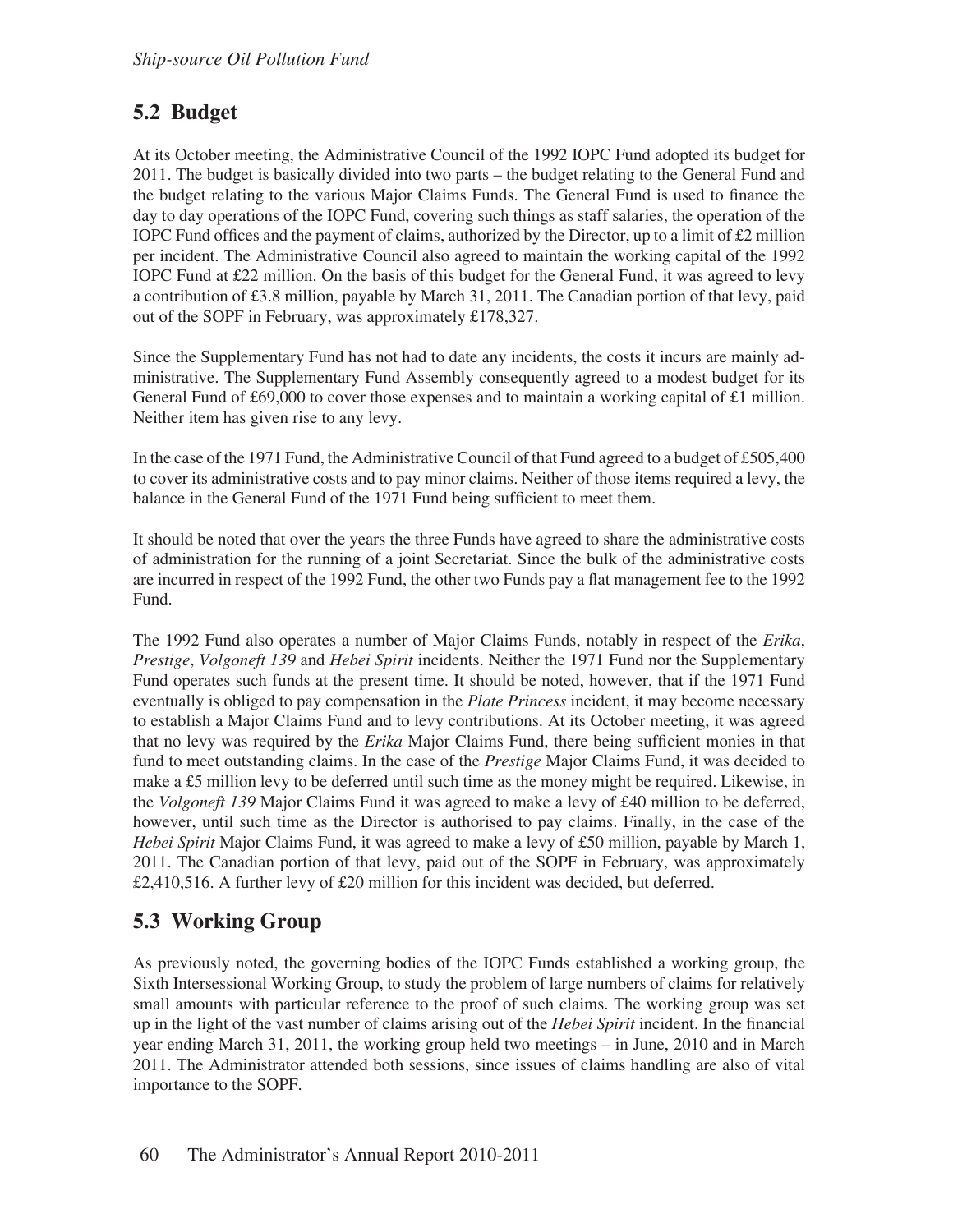The submission of large numbers of claims gives rise to a number of challenges. In many instances, as seen in the Korean incident, the claims that have been submitted are inadequately documented. The problem is further compounded by the fact that it places enormous strains on limited, available expertise to assess claims. In assessing claims, the Secretariat, as well as the shipowner's insurer must grapple with a number of competing factors and considerations. Generally, the IOPC Funds subscribe to a policy that claims should be paid as quickly as possible. However, the claims handling process must also take into consideration that claims must be dealt with on an equal footing. This becomes particularly challenging when the estimated total value of claims exceeds the amount of compensation available under the conventions, resulting in the setting of the level of payments of claims significantly below the full amounts claimed, as well as long delays to ensure that all claims have been filed within the prescribed time limits.

The first session was largely devoted to defining the problem and identifying further lines of inquiry� The second session already worked on various suggestions that had been submitted by contracting states, including Canada, as well as observer delegations. Specifically the Canadian delegation submitted a paper to the March session suggesting the development of a memorandum of understanding (MOU) to be concluded by a member state with its national insurers with the aim of making more expertise available on short notice� After some discussion of this proposal, the working group requested the Audit Body to develop a draft MOU that might be used to mobilize specialized expertise.

The results of the discussions in the working group can be found in the reports prepared by the Secretariat in consultation with the Chairman of the working group, at the IOPC Fund (www.iopcfund. org) referred to above.

# **5�4 HNS Convention and 2010 Protocol**

In April 2010, the Administrator attended the diplomatic conference, held under the auspices of the International Maritime Organization (IMO) at the headquarters of the organization to adopt a protocol to the 1997 HNS Convention. The aim of the protocol, it may be recalled, was to remove obstacles to ratification that had been identified over the years. The Convention was originally adopted in 1997 but had failed over the years to achieve the conditions required to bring it into force.

Since the Administrator had chaired a working group, set up under the auspices of the IOPC Funds, to draft the protocol, he was asked to chair the Committee of the Whole at the diplomatic conference. The diplomatic conference had a successful conclusion and the resulting protocol is now open for adoption by states. Since the diplomatic conference, Transport Canada has published a discussion paper recommending the amendment of the *Marine Liability Act* to implement the convention as modified by the protocol (TP 15093E).

The Administrator has an ongoing interest in the HNS Convention and its 2010 Protocol, since the convention has an oil component. It would provide a liability and compensation regime for those oils carried by sea that are not covered by the IOPC Funds system. The SOPF already covers such carriage. Also, according to the discussion paper, referred to above, the obligation for reporting quantities of such oil and paying contributions to the HNS Fund would, as in the case of the IOPC Fund system, fall on the SOPF. The Administrator will continue to monitor closely the implementation of this convention in Canada.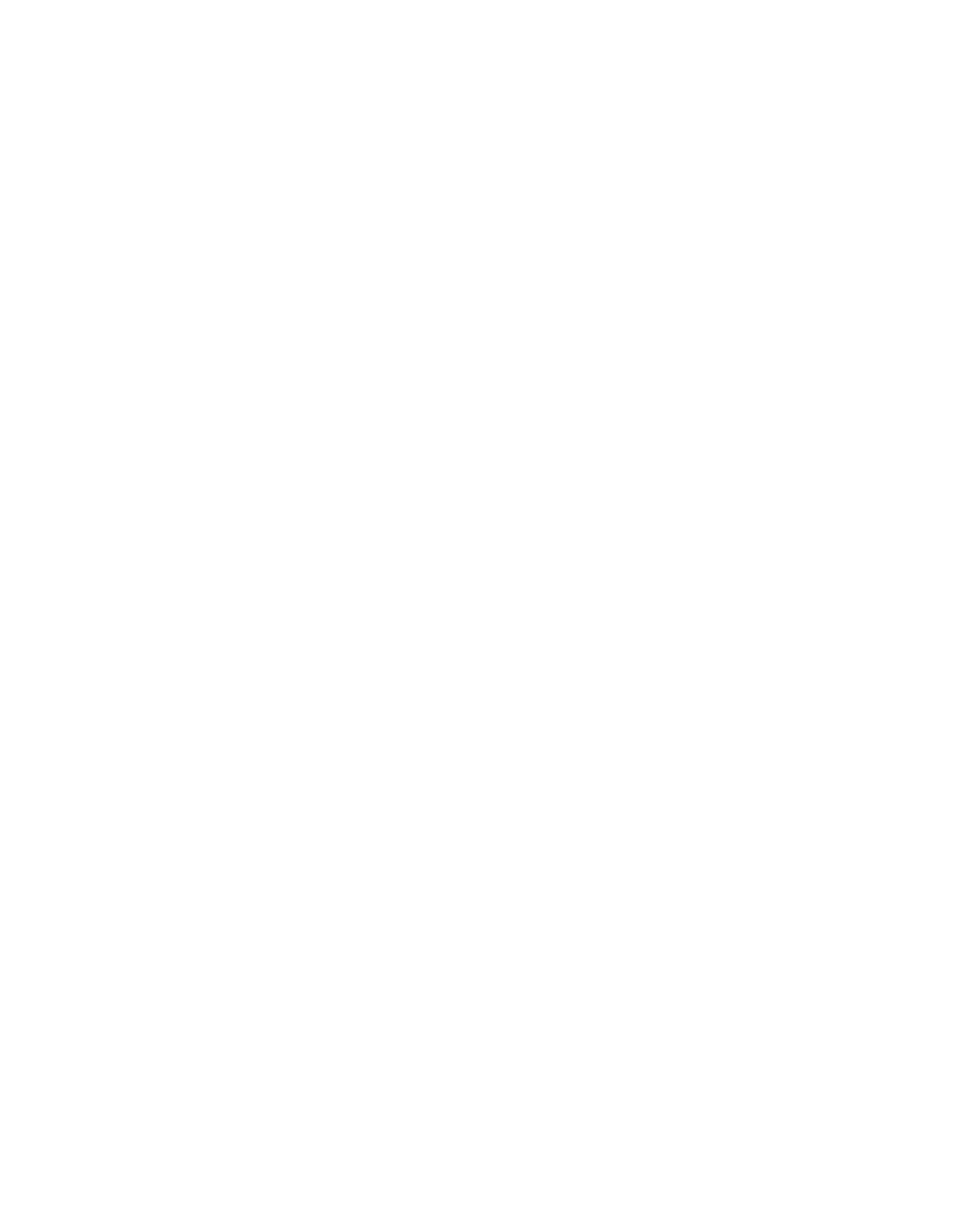# **6� Financial Statements**

This section contains the auditor's report on the financial position of the SOPF and the results of its operations as at March 31, 2011.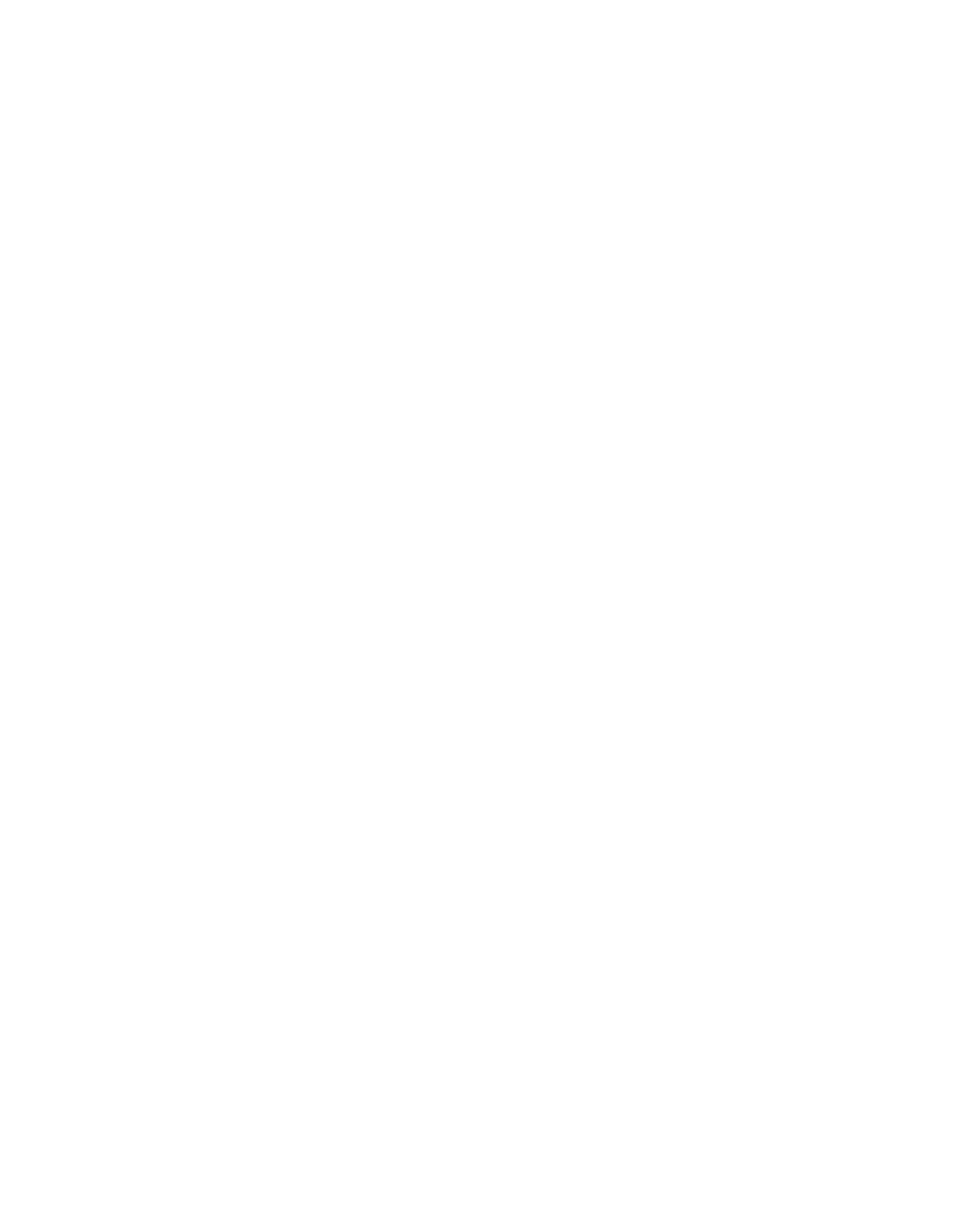FINANCIAL STATEMENTS

**MARCH 31, 2011**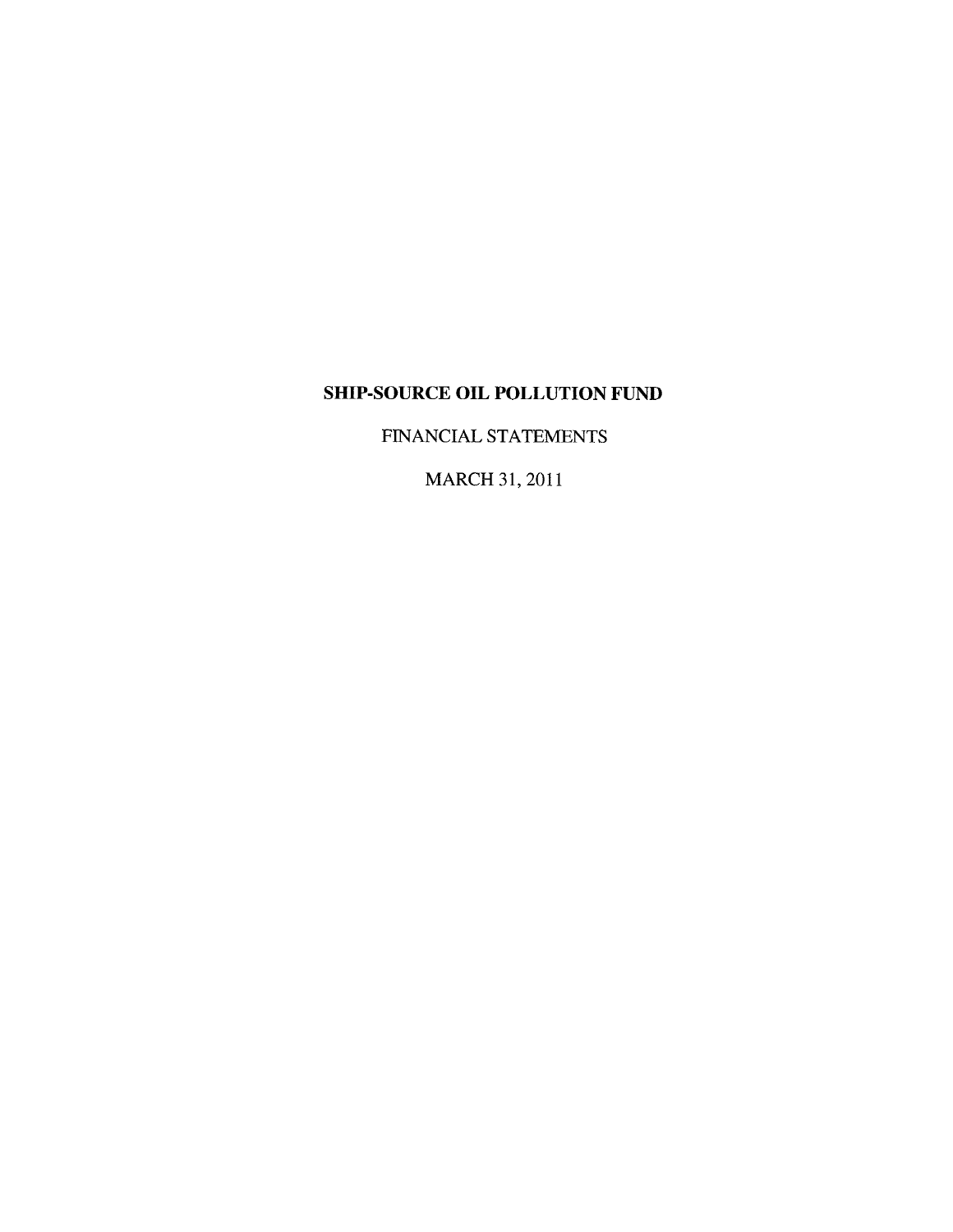## TABLE OF CONTENTS

|                                          | <b>PAGE</b> |
|------------------------------------------|-------------|
| Independent Auditor's Report             |             |
| <b>Financial Statements</b>              |             |
| Statement of Operations and fund balance | 3           |
| <b>Balance Sheet</b>                     | 4           |
| Notes to Financial Statements            |             |
|                                          |             |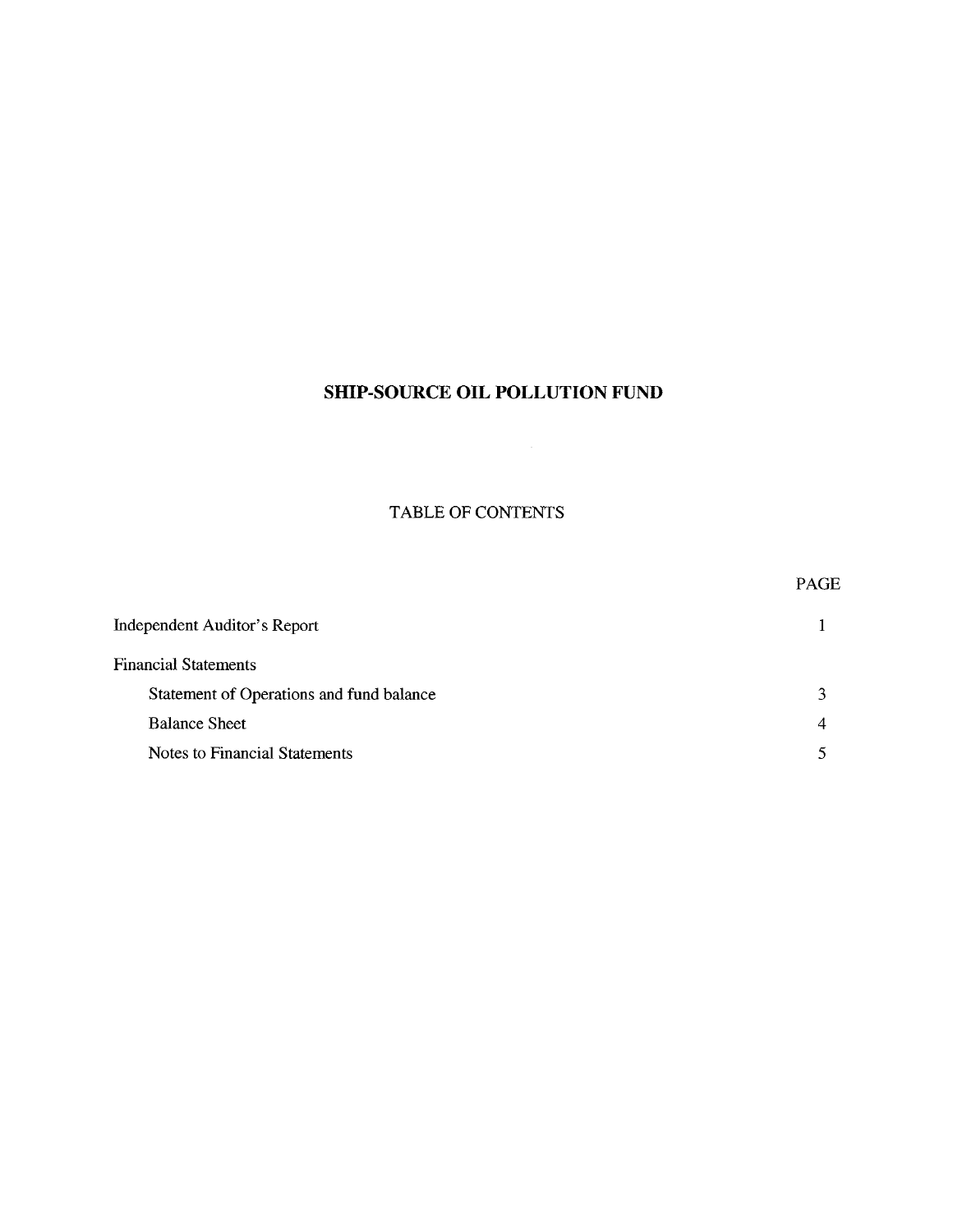

### **INDEPENDENT AUDITOR'S REPORT**

To the Administrator of Ship-source Oil Pollution Fund

We have audited the accompanying financial statements of the Ship-source Oil Pollution Fund, which comprise the statement of financial position as at March 31, 2011, the statements of operations and fund balance for the year then ended, as well as a summary of significant accounting policies and other explanatory information.

### Management's Responsibility for the Financial Statements

Management is responsible for the preparation and fair presentation of these financial statements in accordance with Canadian generally accepted accounting principles, and for such internal control as management determines is necessary to enable the preparation of financial statements that are free from material misstatement, whether due to fraud or error.

#### **Auditor's Responsibility**

Our responsibility is to express an opinion on these financial statements based on our audit. We conducted our audit in accordance with Canadian generally accepted auditing standards. Those standards require that we comply with ethical requirements and plan and perform the audit to obtain reasonable assurance about whether the financial statements are free from material misstatement.

An audit involves performing procedures to obtain audit evidence about the amounts and disclosures in the financial statements. The procedures selected depend on the auditor's judgment, including the assessment of the risks of material misstatement of the financial statements, whether due to fraud or error. In making those risk assessments, the auditor considers internal control relevant to the Fund's preparation and fair presentation of the financial statements in order to design audit procedures that are appropriate in the circumstances, but not for the purpose of expressing an opinion on the effectiveness of the Fund's internal control. An audit also includes evaluating the appropriateness of accounting policies used and the reasonableness of accounting estimates made by management, as well as evaluating the overall presentation of the financial statements.

We believe that the audit evidence we have obtained is sufficient and appropriate to provide a basis for our audit opinion.

500-214, chemin Montréal Road Ottawa ON K1L 8L8

www.marcil-lavallee.ca info@marcil-lavallee.ca

Tél.: 613 745-8387 Fax: 613 745-9584

BIID | Nos partenaires canadiens et internationaux IAPA | Our Canadian and International Partners

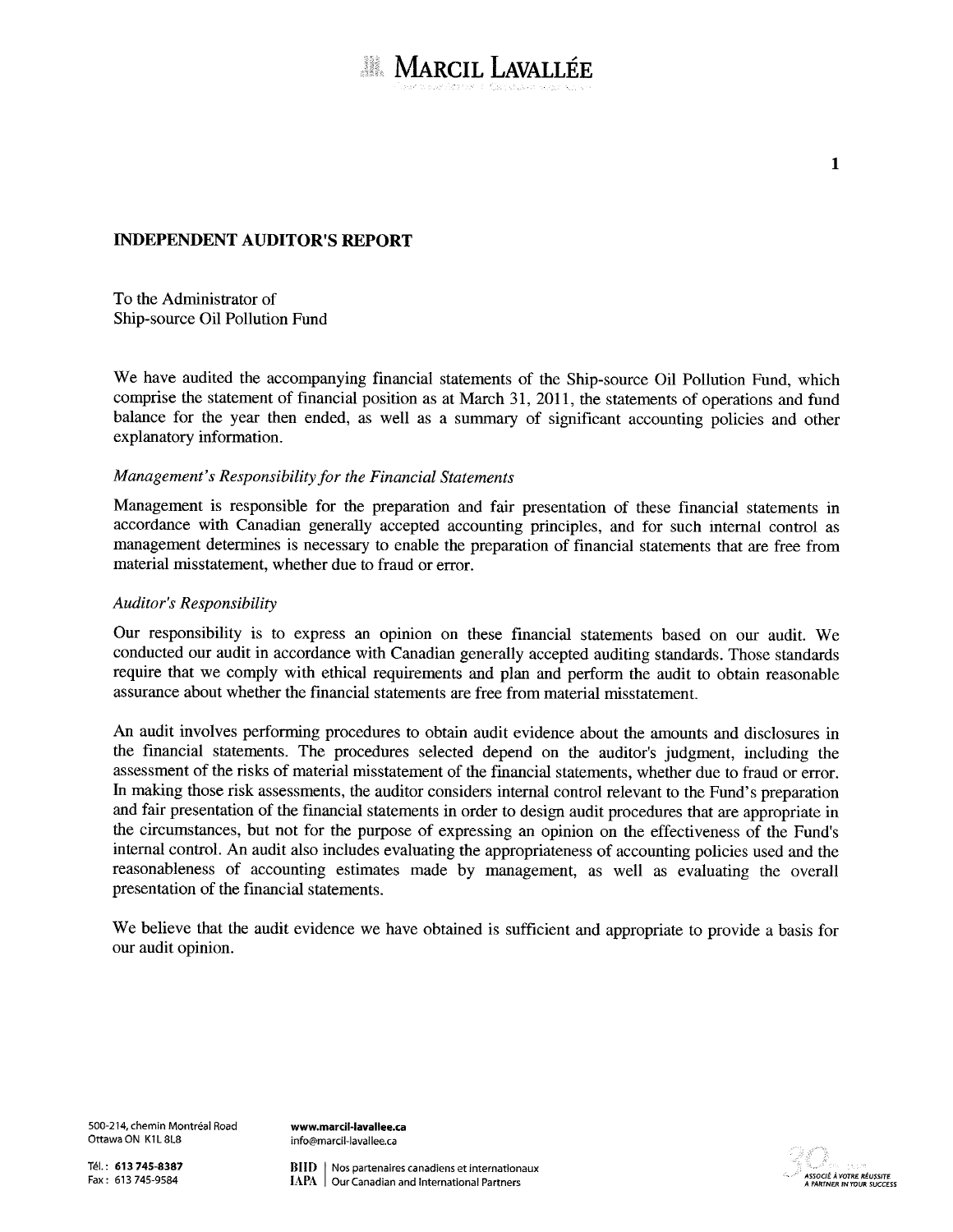#### Opinion

In our opinion, the financial statements present fairly, in all material respects, the financial position of the Ship-source Oil Pollution Fund as at March 31, 2011, as well as the results of its operations and its cash flows for the year then ended in accordance with Canadian generally accepted principles.

#### **Other Matter**

The financial statements of Ship-source Oil Pollution Fund for the year ended March 31, 2010 were audited by another auditor who expressed an unqualified opinion on those statements on May  $11$ , 2010.

 $la<sub>nh</sub>$   $\sqrt{0}$  or

Marcil Lavallée **Chartered Accountants, Licensed Public Accountants** 

Ottawa, Ontario May 13, 2011



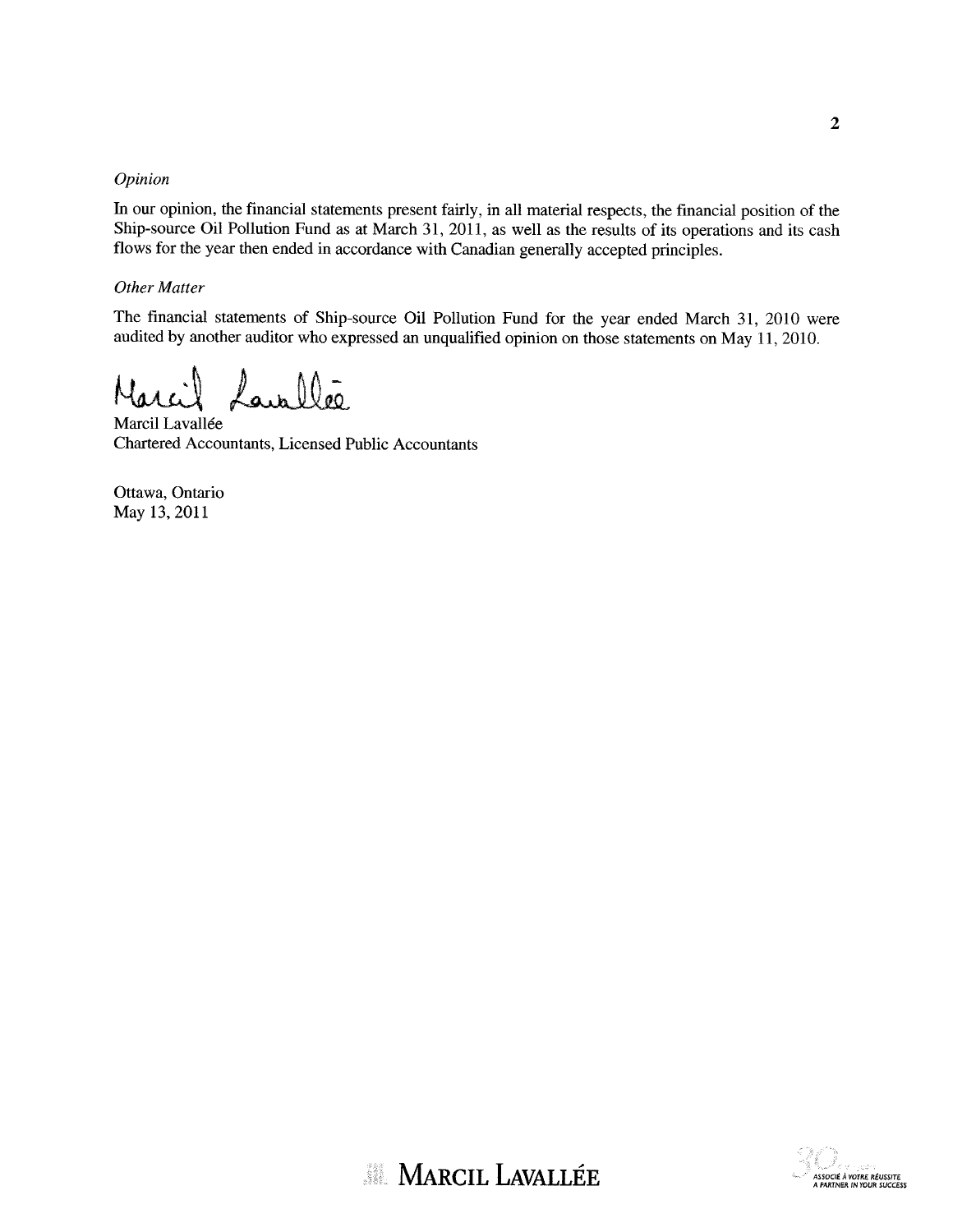# STATEMENT OF OPERATIONS AND FUND BALANCE

## FOR THE YEAR ENDED MARCH 31, 2011

|                                                         | 2011                 | 2010        |
|---------------------------------------------------------|----------------------|-------------|
| <b>REVENUE</b>                                          |                      |             |
| Interest                                                | \$<br>9,389,377 \$   | 9,338,533   |
| Recoveries of previously awarded settlements            |                      | 157,598     |
|                                                         | 9,389,377            | 9,496,131   |
| <b>CLAIMS</b>                                           |                      |             |
| Payments and accruals made towards Canadian claims      | (686, 234)           | (2,523,772) |
| Reversal of previously accrued claims                   | 2,240,251            |             |
| <b>International Oil Pollution Compensation Funds</b>   |                      |             |
| Contributions (note 8)                                  | (3,895,877)          |             |
|                                                         | (2,341,860)          | (2,523,772) |
|                                                         | 7,047,517            | 6,972,359   |
| <b>OPERATING EXPENSES</b>                               |                      |             |
| <b>Administrator and Deputy Administrator fees</b>      | 99,000               | 99,199      |
| Legal fees                                              | 102,501              | 164,439     |
| Consulting fees                                         | 95,751               | 90,104      |
| <b>Audit fees</b>                                       | 32,900               | 17,000      |
| Administrative services, salaries and office expenses   | 376,643              | 235,348     |
| Travel                                                  | 33,116               | 31,666      |
| Rent                                                    | 176,141              | 104,520     |
| Access to Information and Privacy Act expenses (note 6) | 5,641                | 11,977      |
| Amortization of capital assets                          | 106,328              | 5,378       |
|                                                         | 1,028,021            | 759,631     |
| <b>EXCESS OF REVENUE OVER EXPENSES</b>                  | 6,019,496            | 6,212,728   |
| <b>FUND BALANCE, BEGINNING OF YEAR</b>                  | 386,238,190          | 380,025,462 |
| <b>FUND BALANCE, END OF YEAR</b>                        | \$<br>392,257,686 \$ | 386,238,190 |

 $\overline{\mathbf{3}}$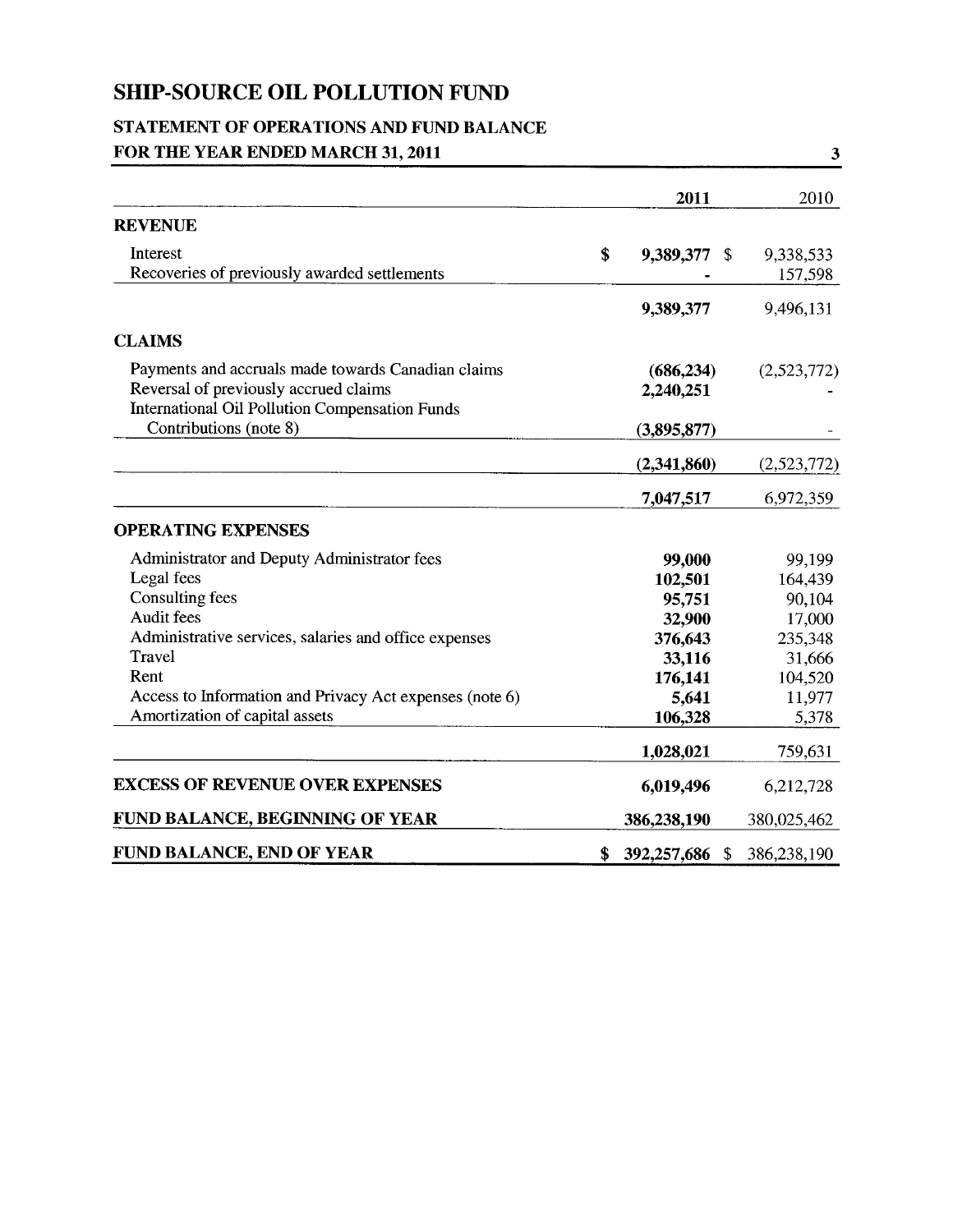# **BALANCE SHEET**

| <b>MARCH 31, 2011</b>                                                                        |         |                      |        | 4                    |
|----------------------------------------------------------------------------------------------|---------|----------------------|--------|----------------------|
|                                                                                              |         | 2011                 |        | 2010                 |
| <b>ASSETS</b>                                                                                |         |                      |        |                      |
| <b>CURRENT ASSETS</b><br>Balance of the account with Receiver General for<br>Canada (note 4) | \$      | 392,525,017 \$       |        | 388,952,708          |
| <b>CAPITAL ASSETS</b> (note 5)                                                               | 474,440 |                      | 78,204 |                      |
|                                                                                              | \$      | 392,999,457          | S.     | 389,030,912          |
| <b>LIABILITIES</b>                                                                           |         |                      |        |                      |
| <b>CURRENT LIABILITIES</b>                                                                   |         |                      |        |                      |
| Accounts payable and accrued liabilities<br>Provision for claims under review (note 7)       | \$      | 82,400 \$<br>659,371 |        | 144,098<br>2,648,624 |
|                                                                                              |         | 741,771              |        | 2,792,722            |
| <b>FUND BALANCE</b>                                                                          |         | 392,257,686          |        | 386,238,190          |
|                                                                                              | S       | 392,999,457          | \$     | 389,030,912          |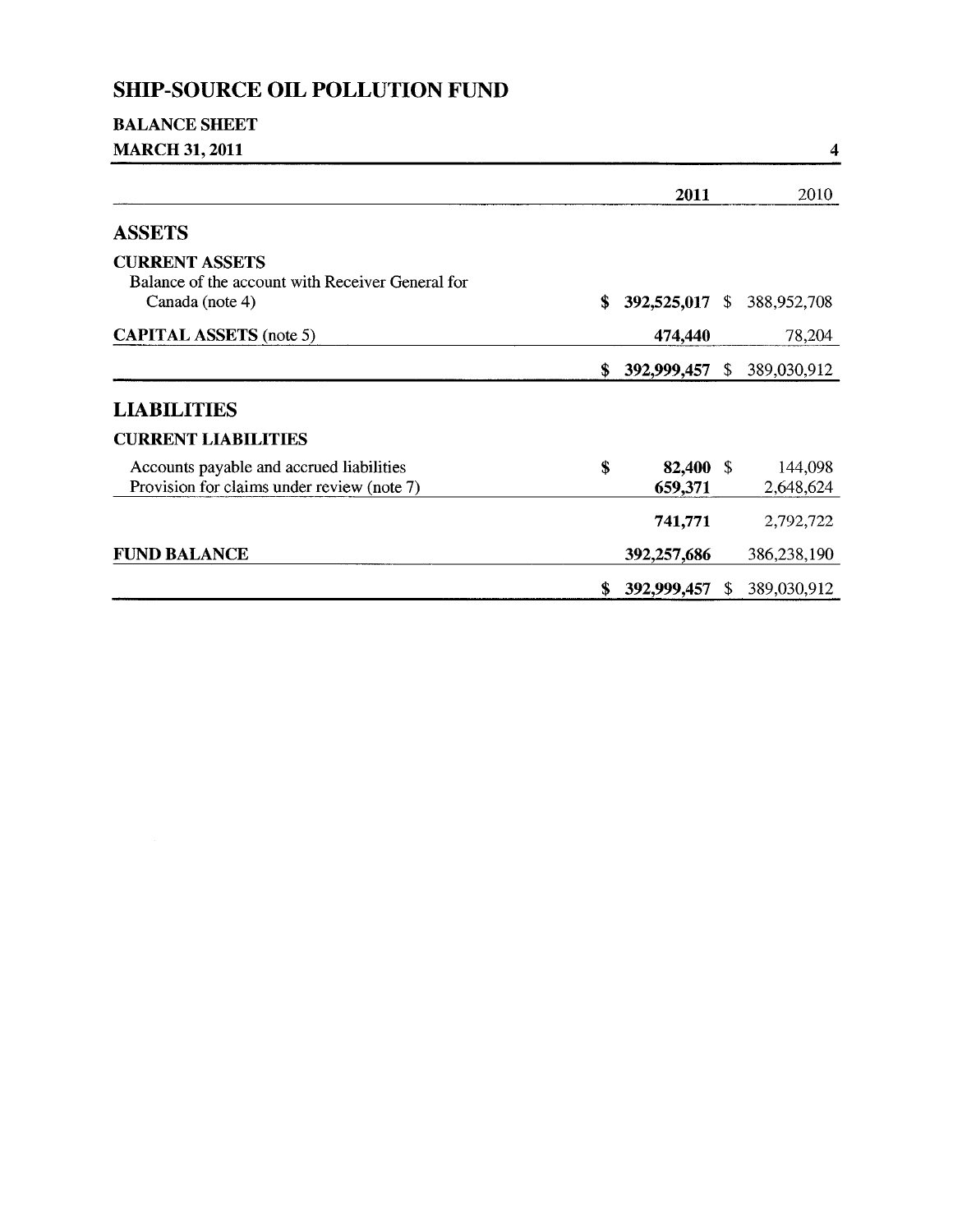# **NOTES TO THE FINANCIAL STATEMENTS**

#### **MARCH 31, 2011**

Pariode

#### 1. **GOVERNING STATUTES AND PURPOSE OF THE ORGANIZAT/ON**

The Ship-source Oil Pollution Fund (the Fund) was created on April 24, 1989 by amendments to the Canada Shipping Act and succeeded the Maritime Pollution Claims Fund. The Fund is governed by Part 7 of the *Marine Liability Act* (MLA) as modified by Statutes of Canada, 2009, Chapter 21.

#### $2.$ **ACCOUNTING POLICIES**

#### **Basis of accounting**

The financial statements are prepared in accordance with Treasury Board accounting policies which are consistent with Canadian generally accepted accounting principles for the public sector.

#### **Accounting estimates**

The preparation of financial statements in accordance with Treasury Board accounting policies which are consistent with Canadian generally accepted accounting principles for the public sector requires management to make estimates and assumptions that affect the reported amounts of assets and liabilities and disclosure of contingent assets and liabilities at the date of the financial statements, and the reported amounts of revenue and expenses during the period. Actual amounts could differ from these estimates.

#### **Revenue recognition**

Interest income is recognized as revenue in the year it is earned. Recoveries of previously awarded settlements are recognized in the year they are received.

#### **Capital assets**

Capital assets are recorded at cost.

Capital assets are amortized over their estimated useful lives according to the straight-line method over the following periods:

|                         | L VLIVUS.             |
|-------------------------|-----------------------|
| Computer equipment      | 3 years               |
| Furniture and equipment | 10 years              |
| Leasehold improvements  | Lease term $-5$ years |

#### **Foreign currency translation**

Transactions involving foreign currencies are translated into Canadian dollars using rates of exchange in effect at the time of those transactions.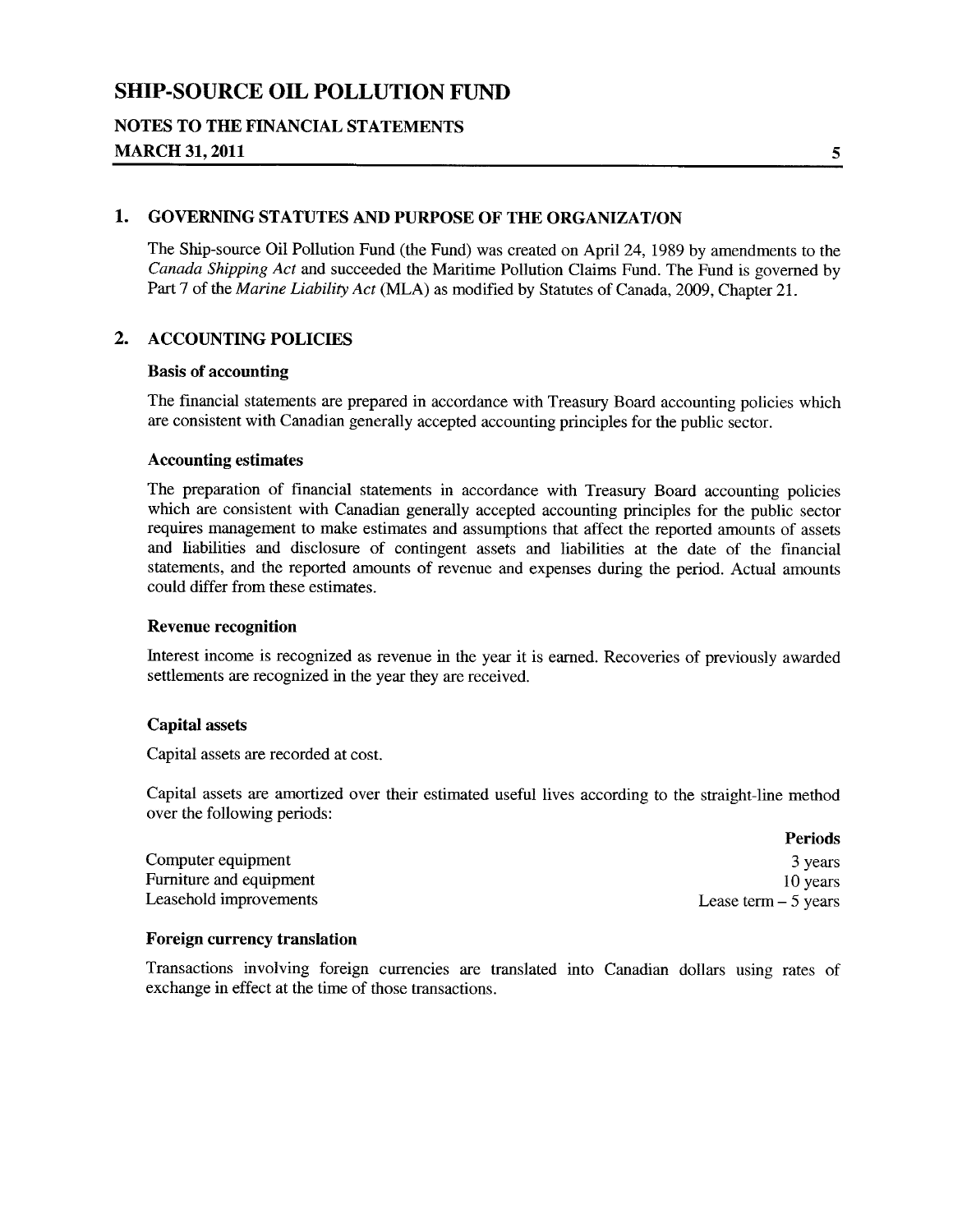## NOTES TO THE FINANCIAL STATEMENTS **MARCH 31, 2011**

## 3. INFORMATION INCLUDED IN OPERATIONS

|                                                     | 2011                | 2010                     |
|-----------------------------------------------------|---------------------|--------------------------|
| Foreign exchange gain included in International Oil |                     |                          |
| Pollution Compensation Funds contributions          | $1.205 \text{ }$ \$ | $\overline{\phantom{0}}$ |

6

#### $\boldsymbol{4}$ . **BALANCE OF THE ACCOUNT WITH RECEIVER GENERAL FOR CANADA**

The cash balance of the Fund is held within the Consolidated Specified Purpose Accounts of the Government of Canada. Public Works and Government Services Canada acts as the custodian of this cash balance, and Transport Canada performs the various transactions on behalf of the Fund. Interest is credited to the Account in accordance with the provisions of the MLA at a rate based on a 5-year Government of Canada bond interest rate, calculated monthly. The interest rates varied between 1.82% and 2.93% during the year. The rate for March 2011 was 2.52% (2.66% for March 2010).

#### 5. CAPITAL ASSETS

|                                                                         | <b>Cost</b> |                                 |                   | 2011<br><b>Accumulated</b> |            |                              |
|-------------------------------------------------------------------------|-------------|---------------------------------|-------------------|----------------------------|------------|------------------------------|
|                                                                         |             |                                 |                   | amortization               | <b>Net</b> |                              |
| Computer equipment<br>Furniture and equipment<br>Leasehold improvements | \$          | 37,693 \$<br>173,033<br>382,304 |                   | 18,561<br>23,568<br>76,461 | - \$       | 19,132<br>149,465<br>305,843 |
|                                                                         | \$          | 593,030                         | $\boldsymbol{\$}$ | 118,590                    | \$         | 474,440                      |
|                                                                         |             |                                 |                   | 2010                       |            |                              |
|                                                                         | Accumulated |                                 |                   |                            |            |                              |
|                                                                         |             | amortization<br>Cost            |                   | Net                        |            |                              |
| Computer equipment                                                      | \$          | $8,708$ \$                      |                   | 5,996 \$                   |            | 2,712                        |
| Furniture and equipment                                                 |             | 24,757                          |                   | 6,265                      |            | 18,492                       |
| Leasehold improvements                                                  |             | 57,000                          |                   |                            |            | 57,000                       |
|                                                                         | \$          | 90,465                          |                   | 12,261                     | S          | 78,204                       |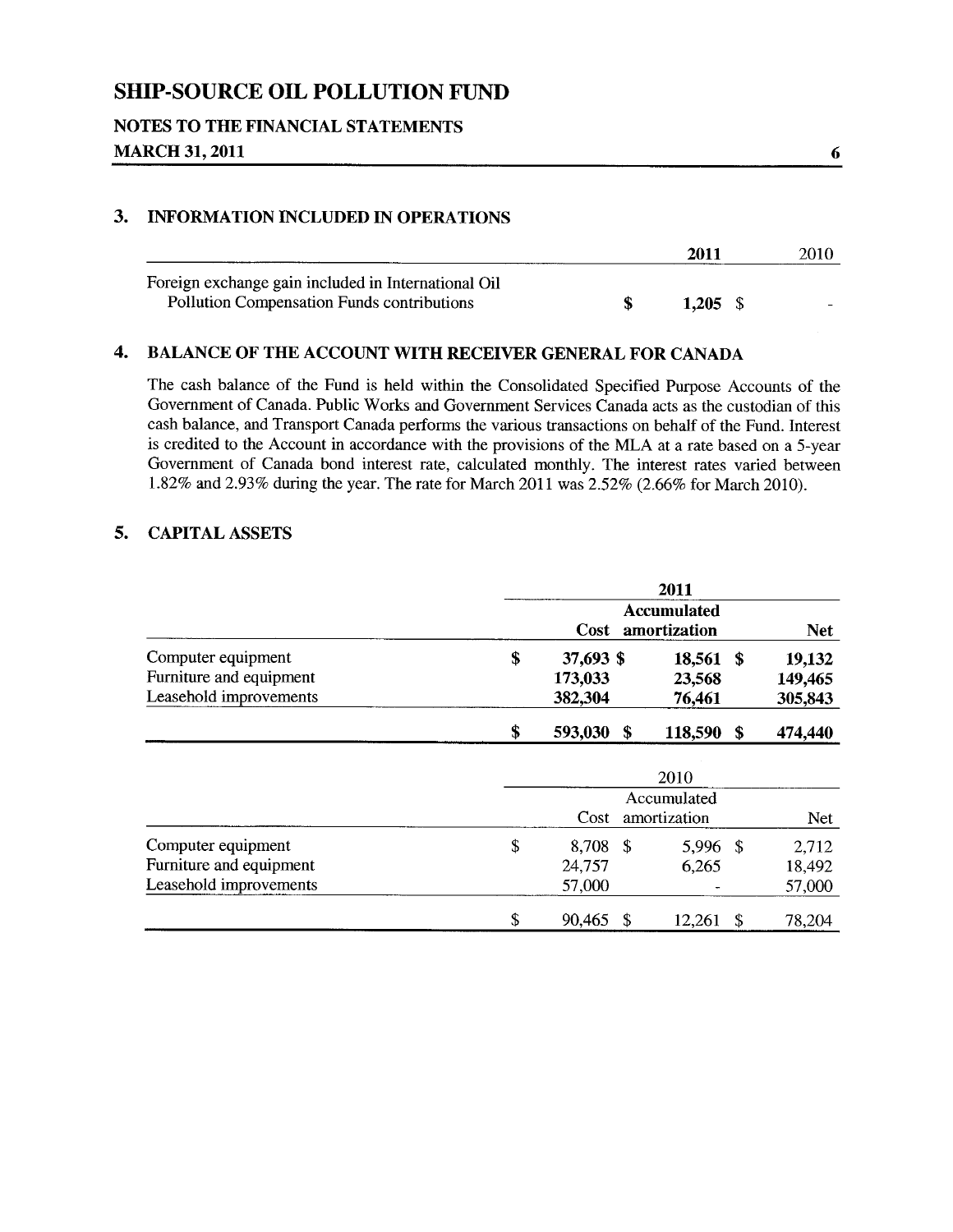## **NOTES TO THE FINANCIAL STATEMENTS MARCH 31, 2011**

#### ACCESS TO INFORMATION AND PRIVACY ACT EXPENSES 6.

|                      |    | 2011           | 2010   |
|----------------------|----|----------------|--------|
| Administration costs | S  | 743            | 354    |
| Consultant fees      |    | 4,898          | 11,387 |
| Legal fees           |    | $\blacksquare$ | 236    |
|                      | \$ | 5,641          | .977   |

There were no acquisitions of furniture and equipment during the year in addition to the above-mentioned operating expenses (2010: \$2,723).

#### 7. **MEASUREMENT UNCERTAINTY**

Due to uncertainties inherent to the claims review process, it is possible that the provision for claims under review may be insufficient. Accordingly, a provision of \$659,371 for claims received prior to March 31, 2011 (\$2,648,624 in 2010) but not completely reviewed by that date has been calculated and recorded in the books. This provision is based on management's estimate and supported by claims payment historical data of the previous twenty-four months. All subsequent adjustments due to further investigation will be recognized in the year in which the claims are reviewed.

#### **CONTINGENCIES** 8.

The Ship-source Oil Pollution Fund may be required to make an annual contribution to the International Oil Pollution Compensation Funds, for which the amount owing is determined by the International Oil Pollution Compensations Funds' governing bodies. The amounts contributed to this organization are used to clean-up oil pollution damage under the jurisdiction of the contracting states to the International Oil Pollution Compensation Funds. The size of the contribution is contingent on the number of claims received by the International Oil Pollution Compensation Funds, resulting in varying levels of contributions from year to year. Given this volatility, it has been determined that an estimate of this contribution cannot be reasonably estimated from year to year. The amount of the contribution is paid and recorded by the Ship-source Oil Pollution Fund once the contribution is determined and requested by the International Oil Pollution Compensation Funds. During the year ended March 31, 2011, the Fund has contributed \$3,895,877 (2010: \$Nil) to the International Oil Pollution Compensation Funds.

During the fiscal year commencing April 1, 2011, the maximum liability of the Fund is \$157,803,519 (2010: \$155,318,424) for all claims from one oil spill. Furthermore, as of April 1, 2011, the Minister of Transport also has the statutory power to impose a levy of 47.32 cents (2010: 46.57 cents) per metric tonne of "contributing oil" imported into or shipped from a place in Canada in bulk as cargo in a ship. Both the maximum liability and the levy is indexed annually to the consumer price index. No levy has been imposed since 1976.